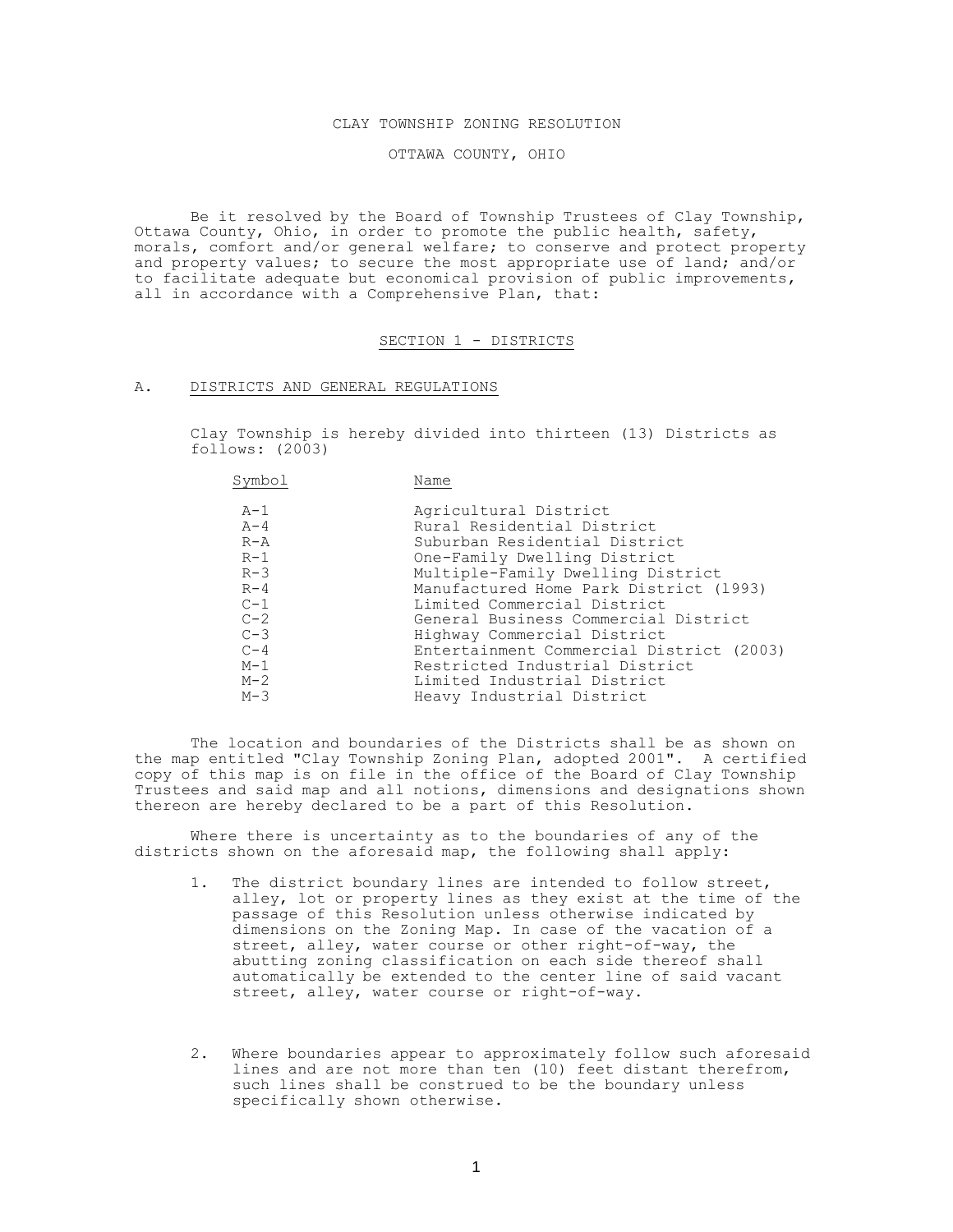## B. GENERAL REGULATIONS

- 1. Except as hereinafter provided, it shall be unlawful to locate, erect, construct, reconstruct, enlarge or structurally alter any building except in conformity with the regulations of the District in which such building is located.
- 2. Except as hereinafter provided it shall be unlawful to use any land or building for any purpose other than is permitted in the District in which such land or building is located.
- 3. No open space provided about any building for the purpose of complying with the provisions of this Resolution shall be considered as providing open space for any other building.
- 4. No parcel of land held under one ownership, with or without buildings, at the time this Resolution became effective, shall be reduced nor shall any parcel be subdivided in any manner below the minimum lot width and lot area required by this Resolution.
- 5. Exceptions to these regulations in specific cases may be authorized by the Board of Zoning Appeals where there are practical difficulties or unnecessary hardships in carrying out the strict letter of this Resolution providing such exception is in harmony with the general procedures specified in Section 16. Hardship shall be based on physical limitations of the land and does not encompass financial considerations.
- 6. No pigs, cows or fowl shall be allowed or suffered to remain on any parcel or parcels or lot or lots of less than one (1) acre in area.
- 7. Every residence hereafter erected or structurally altered shall be located on a lot as herein defined, and in no case, shall there be more than one (1) residence on one (1) lot except as specifically provided herein.

# C. USES EXEMPTED FROM PROVISIONS OF RESOLUTION

1. This zoning resolution is effective to the full extent allowed by law. Certain laws limit the effect of zoning resolutions. These laws are contained in Sections 519.21 and 519.211 of the Ohio Revised Code.

However, these code sections have exceptions wherein zoning resolutions are effective. These exceptions are noted at Sections 519.211 (B), 519.211 (C), and 519.21 (B) of the Ohio Revised Code. This zoning resolution is effective in all of the noted exception areas and they are incorporated herein by reference.

Exceptions, authorized by future amendments to these sections by the Ohio legislature, shall also be effective for purposes of this zoning resolution.

In general, Sections 519.21 and 519.211 prohibit regulations of certain agricultural uses, public utilities, railroads, liquor sales, oil and gas production, and telecommunication towers. (2003)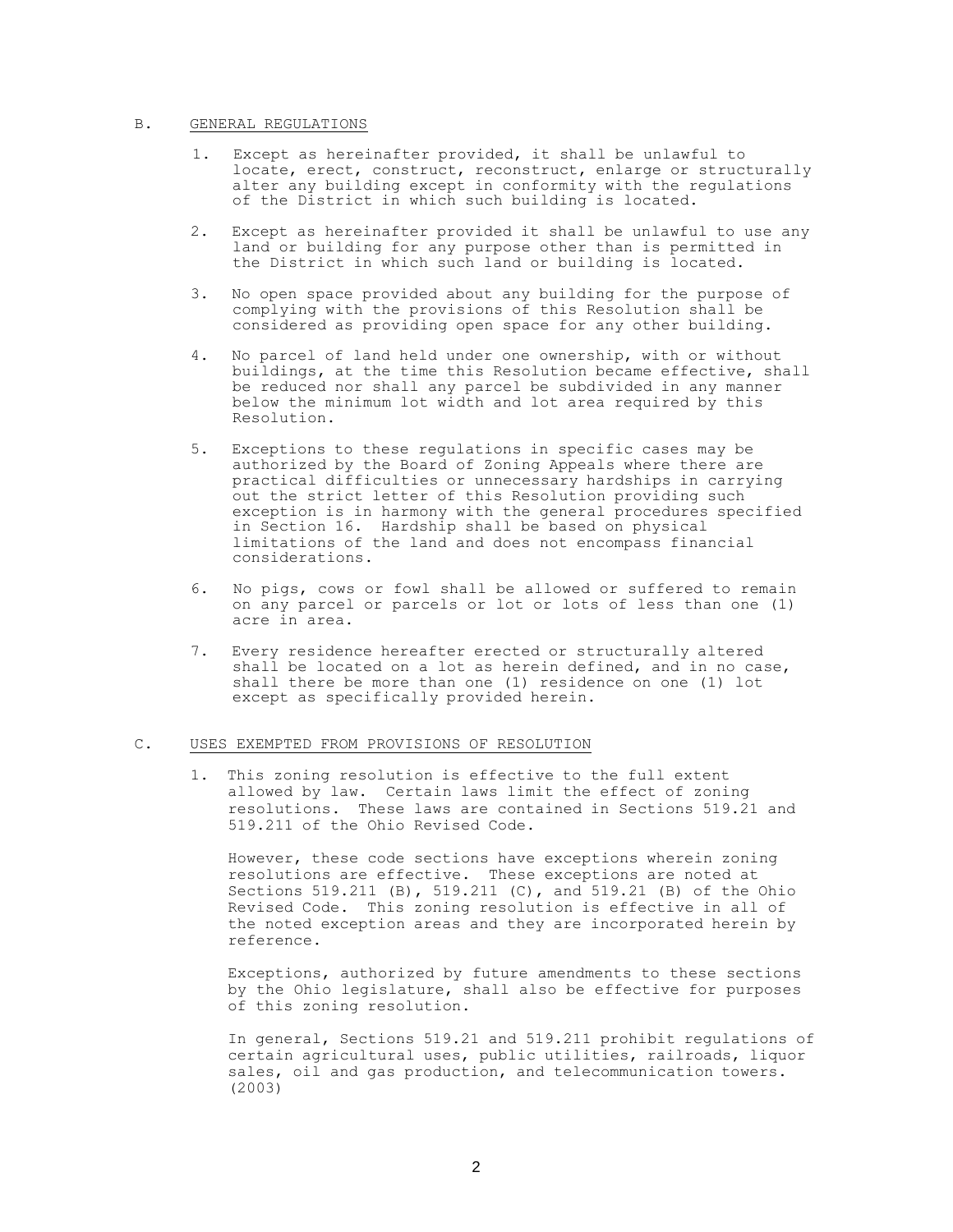#### DEFINITIONS

For the purpose of this Resolution certain terms and words are herein defined as follows:

The words "used for" include "designed for" and vice versa; words used in the present tense include the future; words in the singular number include the plural number and vice versa; the word "building" includes the word "structure"; the word "dwelling" includes the word "residence"; the word "lot" includes the word "plot" or "parcel"; and the word "shall" is mandatory and not directory.

ACCESSORY USE OR STRUCTURE: A use or structure on the same lot with, and of a nature customarily incidental and subordinate to, the principal use or structure.

ADULT ARCADE: Any place to which the public is permitted and or/charged an admittance fee wherein coin-operated or slug-operated or electronically, electrically, or mechanically controlled still or motion picture machines, projectors, or other image-producing devices are maintained to show images to five (5) or fewer persons per machine at any one (1) time, and where the images so displaced are distinguished or characterized by the depicting or describing of nudity or sexual or genital areas. (2003)

ADULT BOOKSTORE: Any establishment which utilizes ten (10) percent or more of its retail selling area for the purpose of retail sale or rental or for the purpose of display by coin-operated or slugoperated, or electronically, electrically, or mechanically controlled still or motion picture machines, projectors, or other image-producing devices, books, magazines, periodicals, films, tapes, and cassettes which are distinguished by their emphasis on adult materials or characterized by the depicting or describing of nudity or genital areas. (2003)

ADULT CABARET: A nightclub, bar, restaurant, or similar establishment in which persons appear in a state of nudity in the performance of their duties. (2003)

ADULT HEALTH CLUB: Any establishment that provides equipment and facilities for exercising and improving physical fitness where employees and/or patrons appear in a state of nudity. (2003)

ADULT MATERIAL: Any book, magazine, newspaper, pamphlet, poster, print, picture, slide, transparency, figure image, description, motion picture film, phonographic record or tape, other tangible thing, or any service, capable of arousing interest through sight, sound, or touch, and which material is distinguished or characterized by an emphasis on matter displaying, describing, or representing sexual activity, masturbation, sexual excitement, nudity, bestiality, or human bodily functions of elimination; or which service is distinguished or characterized by an emphasis on sexual activity, masturbation, sexual excitement, nudity, bestiality, or human bodily functions of elimination. (2003)

ADULT MOTION PICTURE THEATRE: A commercial establishment where, for any form of consideration, films, motion pictures, video cassettes, slides, or similar photographic reproductions are regularly shown which are characterized by the depiction or description of specified anatomical

areas or specified sexual activities, nudity, or sexual or genital areas. (2003)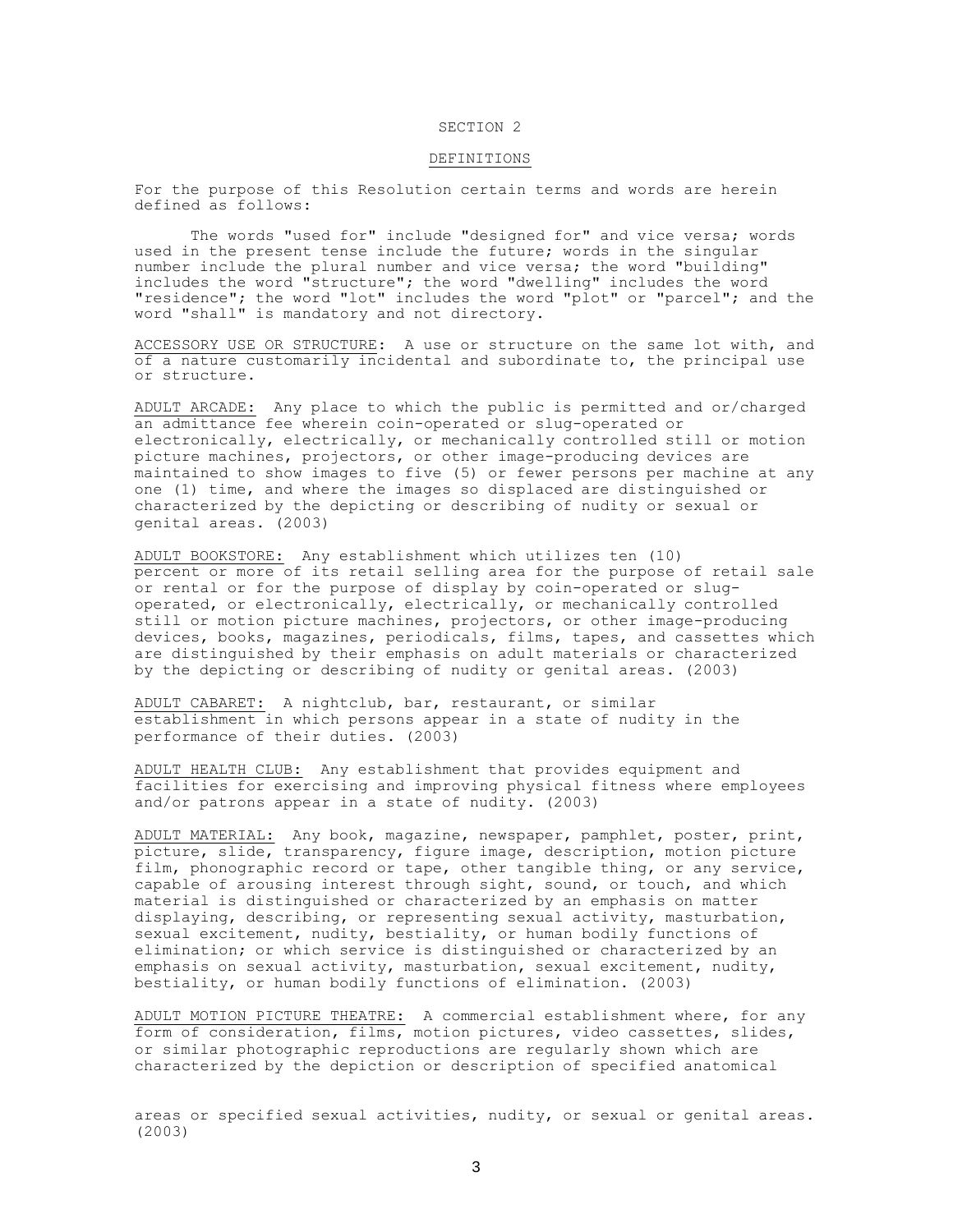AGRICULTURE: The use of land for farming; ranching; aquaculture; apiculture; horticulture; viticulture; animal husbandry; including but not limited to the care and raising of livestock, equine, and fur bearing animals; poultry husbandry and the production of poultry and poultry products; dairy production; the production of field crops, tobacco, fruits, vegetables, nursery stock, ornamental shrubs, ornamental trees, flowers, sod, or mushrooms; timber; pasturage, drying, storage, and marketing of agricultural products when those activities are conducted in conjunction with, but are secondary to, such husbandry or production. (2003)

AIRPORT OR AIRCRAFT LANDING FIELD: Any runway, landing area, or other facility designed and/or used either publicly or privately by any person for the landing and taking off of aircraft, including all necessary taxiways, aircraft storage and tie-down areas, hangars and other necessary buildings, and open spaces.

ALLEY: A public thoroughfare less than thirty (30) feet wide.

ALTERATION, STRUCTURAL: Any change which would tend to prolong the life of the supporting members of a building or structure, such as bearing walls, columns, beams, or girders.

APARTMENT: Same as "Dwelling Unit".

APARTMENT HOTEL: A building or portion thereof designed for or containing both individual guest rooms or suites of rooms and dwelling units.

APARTMENT HOUSE: Same as "Dwelling, Multiple".

AUTOMOBILE, RECREATIONAL TRAILER, AND MANUFACTURED HOME SALES AREA: An open area, other than a street, used for the display or sale of new or used automobiles, recreational vehicles or manufactured homes, and where no repair work is done except minor incidental repair of automobiles, recreational vehicles or manufactured homes to be displayed and sold on the premises. (2003)

AUTOMOBILE SERVICE STATION: Any premises used for supplying gasoline and oil at retail direct to the customer, including minor accessories and services for automobiles.

AUTOMOBILE WRECKING: The dismantling or wrecking of used motor vehicles or trailers, or the storage, sale, or dumping of dismantled, partially dismantled, obsolete or wrecked vehicles or their parts.

AUTOMOBILE WRECKING YARD: Any place where two (2) or more motor vehicles not in running condition, or parts thereof are stored in the open, in a fenced area or in a partially enclosed building, and are not restored to operation; or any land used for wrecking or storing of such motor vehicles or farm machinery, or parts thereof, stored in the open and not being restored to operating condition.

AUTOMOTIVE REPAIR: The repair, rebuilding, or reconditioning of motor vehicles or parts thereof, including collision service, painting, and steam cleaning of vehicles.

BALCONY: A railing enclosed platform projecting from the outer wall of a building.

BASEMENT: A story partly or wholly underground. For purposes of height measurement a basement shall be counted as a story where more than onehalf of its height is above the average level of the adjoining ground.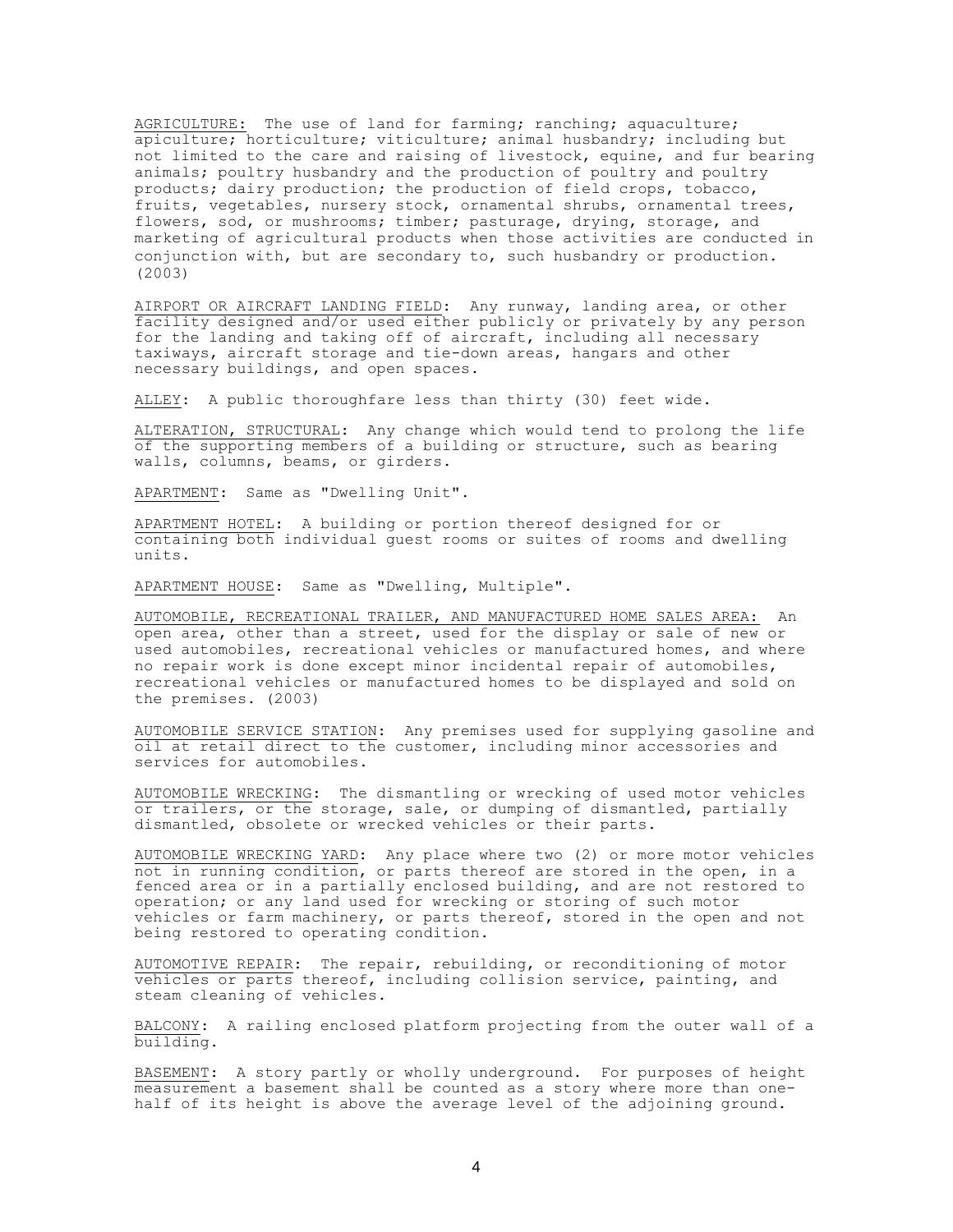BILLBOARD OR POSTER PANEL: Any sign or advertisement used as an outdoor display for the purpose of making anything known, the origin of point of sale of which is remote from said display.

BOARD: Shall mean the Board of Zoning Appeals.

BOARD OF TOWNSHIP TRUSTEES: The Board of Township Trustees of Clay Township, Ottawa County, Ohio.

BOARDING HOUSE: A building or portion thereof, other than a hotel where meals, or lodging and meals for five (5) or more persons are provided for compensation.

BUILDING: A structure having a roof supported by columns or walls for the shelter, support or enclosure of persons, animals or chattels. When separated by division walls from the ground up without openings, each portion of such building shall be deemed a separate building.

BUILDING, COMMUNITY: A building for social, educational, and recreational activities of a neighborhood or community, provided any such use is not operated for commercial gain.

BUILDING, FRONT LINE OF: The line of that face of the building nearest the front line of the lot.This face includes sun parlors or covered porches whether enclosed or unenclosed but does not include steps.

BUILDING, MAIN: A building in which is conducted the principal use of the lot on which it is situated.

BUILDING, UNIT GROUP: Two or more buildings (other than dwellings) grouped upon a lot and held under one ownership, such as University, Hospitals, and Institutions.

BUILDING HEIGHT: The vertical distance measured from the adjoining curb grade to the highest point of the roof surface, if a flat roof; to the deck-line of a mansard roof; and to the mean height level between eaves and ridges for a gable, hip or gambrel roof, provided that where buildings are set back from the street line, the height of the building may be measured from the average elevation of the finished grade along the front of the building.

BUSINESS, GENERAL: Retail and service establishments which, in addition to catering to the daily needs of the community for convenience goods and services, also include establishments offering comparative type shopping facilities. General business includes, but is not limited to, supermarkets and stores for the sale of drugs, hardware, appliances, furniture, apparel, foot-ware, business and personal services, professional services, offices and other similar or related activities which can be grouped by design into a unified shopping center.

BUSINESS, HIGHWAY: Includes commercial uses requiring locations on (or near) major thoroughfares and/or their principal intersections. Highway uses include motels, gas stations, restaurants, drive-in establishments, auto and farm implement sales and services, building trades and services, certain commercial recreation uses, and similar commercial activities.

BUSINESS, NEIGHBORHOOD: Retail and service establishments which cater to and can be located in close proximity to or within residential districts without creating undue vehicular congestion, excessive noise, or other objectionable influence. To prevent congestion, local retail and service uses include only those enterprises which normally employ less than ten (10) persons. Permitted uses include drug stores, beauty salons, barber shops, carry-outs, dry cleaning and laundry pickup facilities, and hardware and grocery stores if less than 10,000 square feet of floor area. Other small businesses of and equally restricted in local nature may be permitted, based on the discretion of the Board of Zoning Appeals.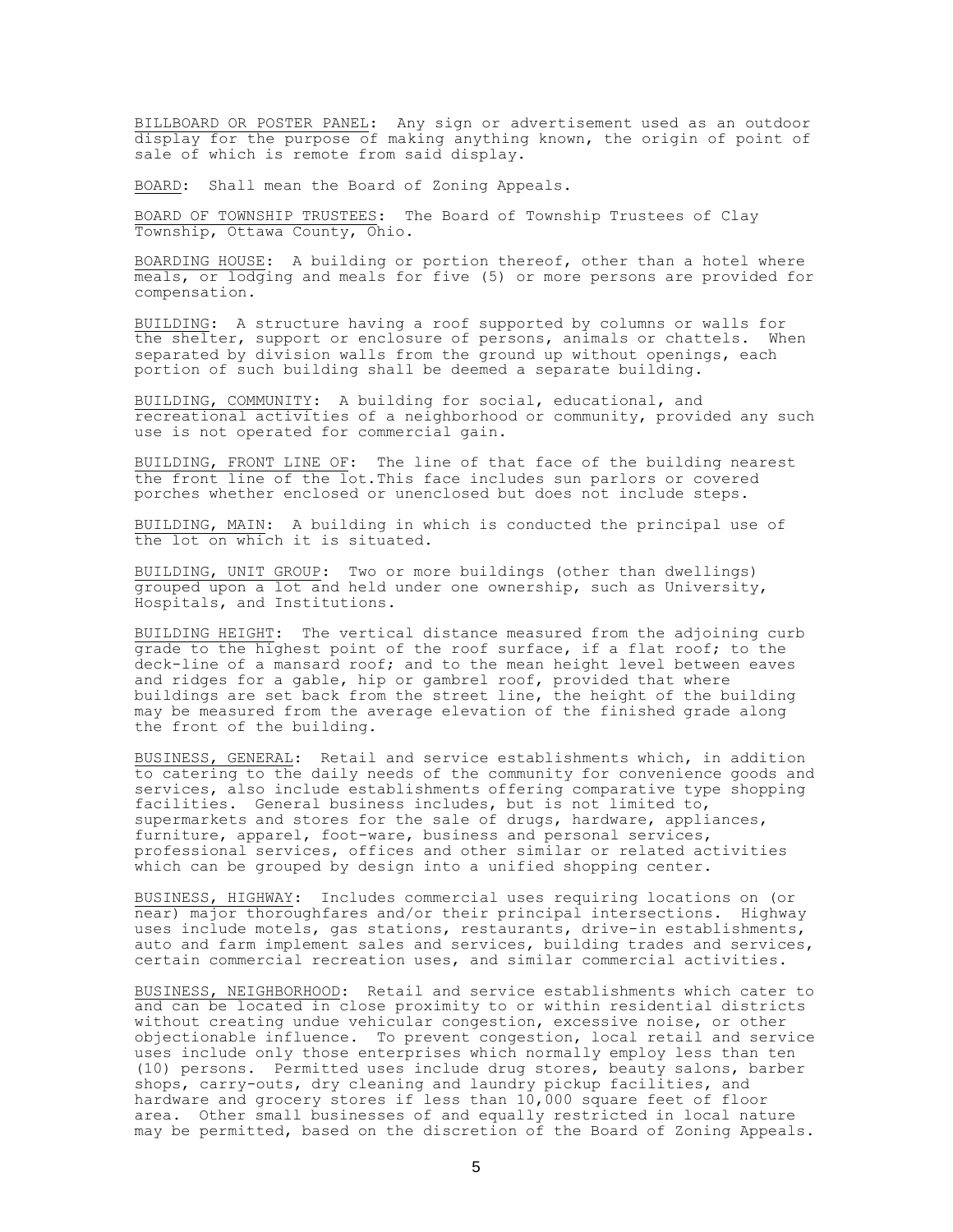BUSINESS SERVICES: Any activity conducted for gain which renders services primarily to other commercial or industrial enterprises, or which services and repairs appliances and machines used in homes or business.

CAMPGROUND: See "Trailer Camp".

CAMP, TRAILER: See "Trailer Camp".

CLINIC: An establishment where human patients who are not lodged overnight are admitted for examination and treatment by a physician or group of physicians.

CLUB: A building or portion thereof or premises owned or operated by a corporation, association, person, or persons for a social, educational, or literary purpose, but not primarily for profit or to render a service which is customarily carried on as a business. (1993)

CERTIFICATE OF OCCUPANCY: See "Zoning Certificate".

COMMERCIAL ENTERTAINMENT FACILITIES: Any activity conducted for gain which is generally related to the entertainment field, such as motion picture theatres, night clubs, and similar entertainment facilities.

COMMISSION: The Zoning Commission of Clay Township, Ottawa County, Ohio.

COMPREHENSIVE PLAN: The Comprehensive Development Plan, or any portion thereof, adopted by the Ottawa Regional Planning Commission and the Board of County Commissioners of Ottawa County, Ohio showing the general location and extent of present and proposed physical facilities including housing, industrial and commercial uses, major streets, parks, schools, and other community facilities. This Plan establishes the goals, objectives, and policies of Ottawa County.

CONDITIONAL USE: A use which is subject to conditional approval by the Board of Zoning Appeals. A conditional use may be granted by the Board of Zoning Appeals only when there is a specific provision for such a special exception made in this Resolution. A conditional use is not considered to be a non-conforming use.

COURT: An open, unoccupied space, other than a yard, on the same lot with a building or group of buildings and which is bounded on two or more sides by such building or buildings.

COURT, INNER: A court other than an outer court. The length of an inner court is the minimum horizontal dimension measured parallel to its longest side. The width of an inner court is the minimum horizontal dimension measured at right angles to its length.

COURT, OUTER: A court which opens onto a required yard, or street or alley. The width of an outer court is the minimum horizontal dimension measured in the same general direction as the yard, street or alley upon which the court opens. The depth of an outer court is the minimum horizontal dimension measured at right angles to its width.

CURB GRADE: The elevation of the established curb in front of the building measured at the center of such front. Where no curb grade has been established, the County Engineer shall establish such curb grade or its equivalent for the purpose of this Resolution.

DENSITY: A unit of measurement; the number of dwelling units per acre of land:

- a. Gross density--the number of dwelling units per acre of the total land to be developed.
- b. Net density--the number of dwelling units per acre of land when the acreage involved includes only the land devoted to residentialuses.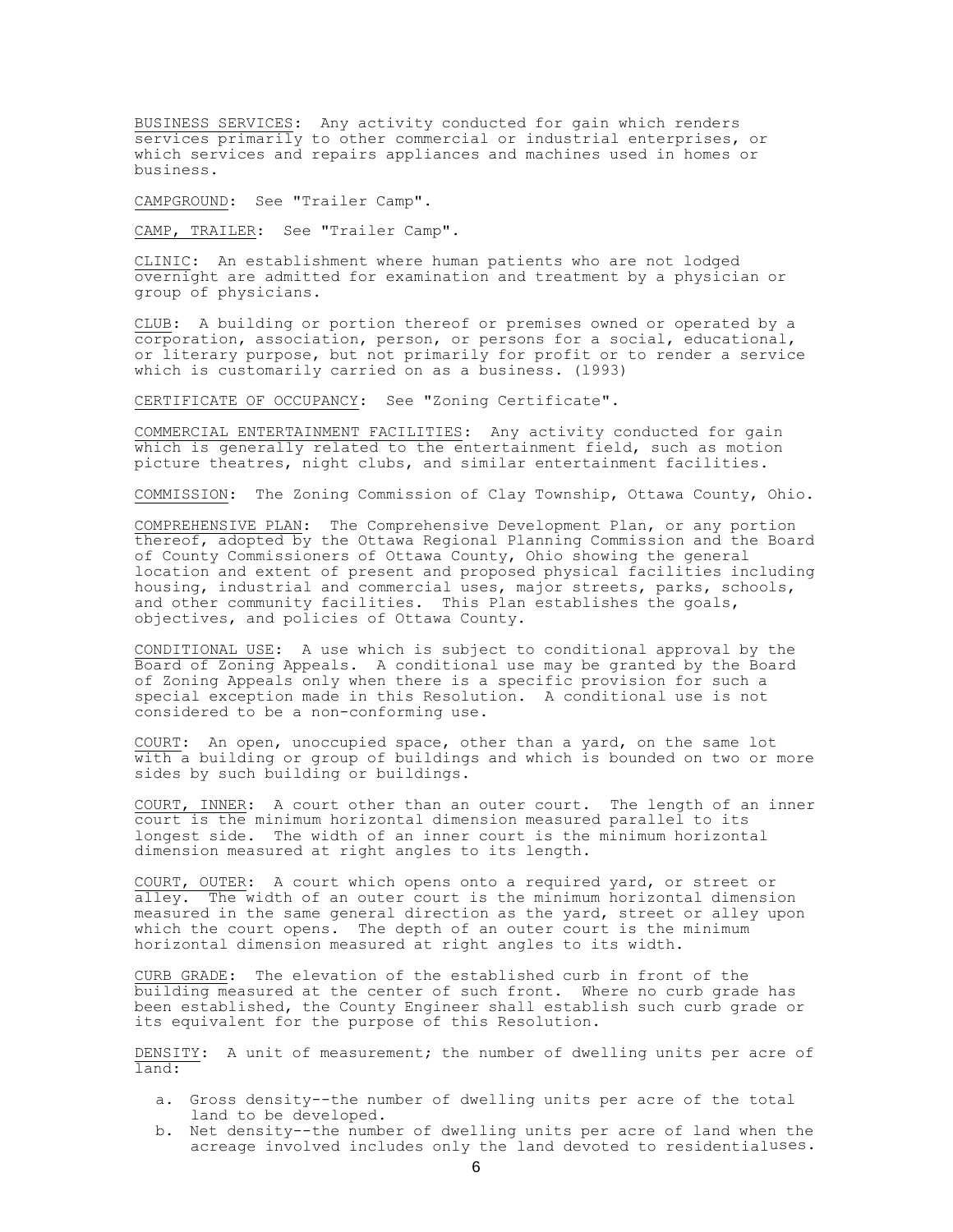DISTRICTS, ZONING: Administrative tracts designating the uses to which land can legally be utilized. Boundaries of the districts are shown on the zoning map which is a part of this Resolution.

DRIVE-IN COMMERCIAL USES: Any retail commercial use providing considerable off-street parking and catering primarily to vehicular trade such as drive-in restaurants, theatres, and similar uses.

DRIVE-THRU CARRYOUT: An establishment that by design, physical facilities, or service encourages or permits customers to receive services or obtain goods while remaining in their motor vehicles. (2008)

DWELLING: A building or portion thereof designed exclusively for residential occupancy including one-family, two-family, multiple-family dwellings and HUD approved manufactured homes, but not including hotels, boarding and rooming houses, motels, tents, tent trailers, trailer coaches, automobile trailers, recreational vehicles, and other structures designed for and/or constructed with wheels, whether or not said wheels remain attached to the structure or are separated therefrom. (2003)

DWELLING UNIT: One or more rooms in a dwelling or apartment hotel designed for occupancy by one (1) family for living purposes and having cooking facilities.

DWELLING, ONE-FAMILY: A detached building designed exclusively for occupancy by one (1) family.

DWELLING, TWO-FAMILY: A building designed exclusively for occupancy by two (2) families living independently of each other, including a duplex, (one dwelling unit above the other) or a semi-detached dwelling (one dwelling beside the other).

DWELLING, MULTIPLE-FAMILY: A building or portion thereof, designed for occupancy by three (3) or more families living independently of each other.

DWELLING, ROW: A row of three (3) to six (6) attached, one-family dwellings, not more than two (2) rooms deep.

EASEMENT: Authorization by a property owner for the use by another, and for a specified purpose, of any designated part of his property.

EDUCATIONAL INSTITUTE: A college or university giving general academic instruction equivalent to the standards prescribed by the State Board of Education.

ESSENTIAL SERVICES: The erection, construction, alteration, or maintenance by public utilities or municipal or other governmental agencies, of underground or overhead gas, electrical, steam, or water transmission or distribution systems, collection, communication, supply or disposal systems, including poles, wires, mains, drains, sewers, pipes, traffic signals, hydrants, and other similar equipment and accessories in connection therewith; reasonably necessary for the furnishing of adequate service by such public utilities or municipal or other governmental agencies or for the public health or safety or general welfare, but not including buildings.

FAMILY: Up to five (5) persons above the age of eighteen (18) and up to  $\overline{\text{six}}$  (6) persons below the age of eighteen (18) who are related by blood, adoption, marriage, or guardianship to any of the first five above eighteen (18) years of age. (2003)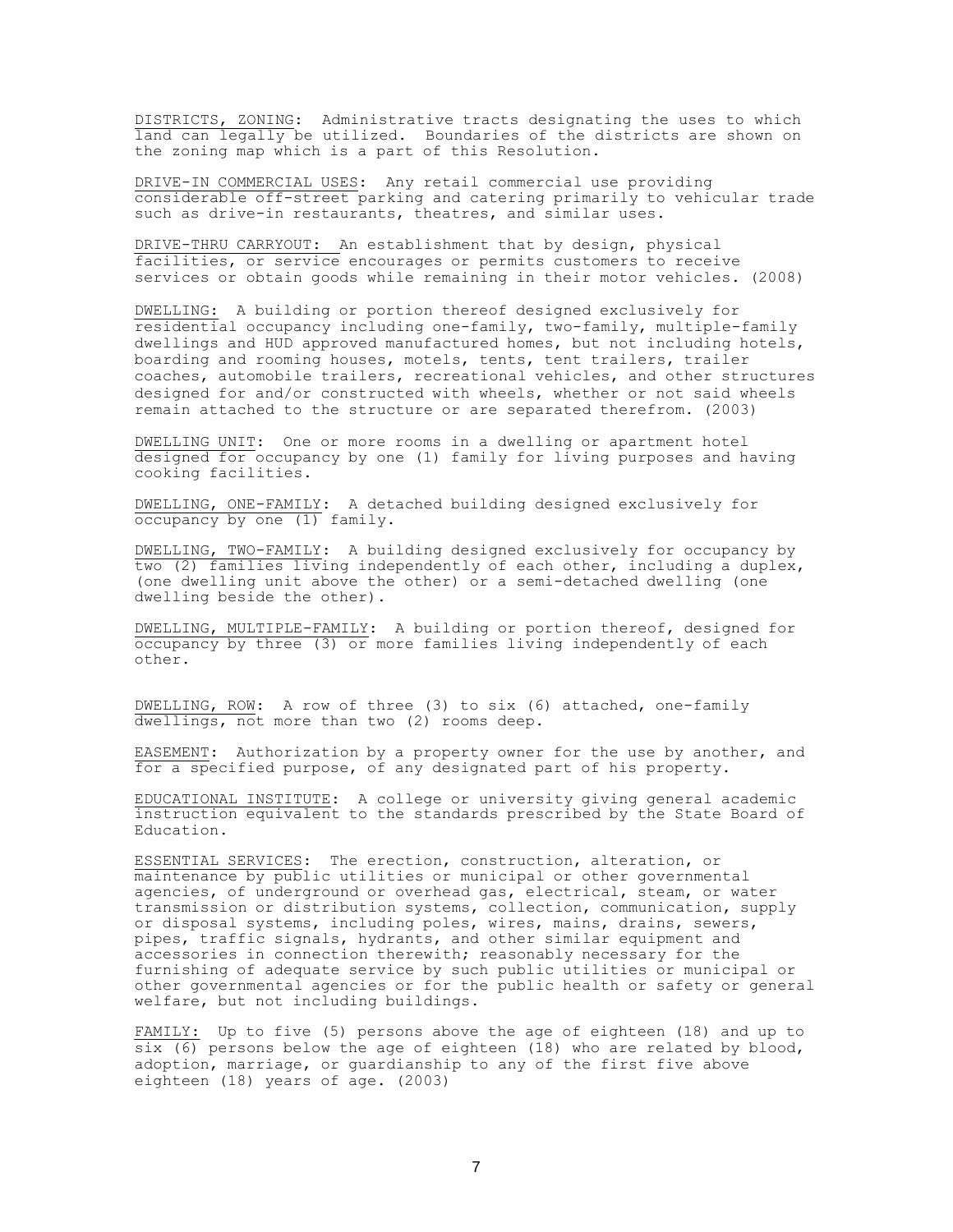FARM POND: A pond, pool, or basin used for permanent storage of water runoff, but not including structures using water for landscaping purposes and containing less than 400 square feet of area. (l993)

FARM VACATION ENTERPRISES: Farms adapted for uses as vacation farms, picnicking and sports areas, fishing waters, camps, scenery, and natural recreation areas; hunting areas; hunting preserves and watershed projects.

FORESTRY: The growing and care of trees for commercial purposes, including the cutting and marketing of timber.

FRONTAGE: All the property fronting on one (1) side of a street between the two nearest intersecting streets, or other natural barriers.

GARAGE, PRIVATE: A detached accessory building or portion of a main building for the parking or temporary storage of automobiles of the occupants of the premises, and wherein (a) not more than one space is rented for parking to persons not resident on the premises; (b) not more than one (1) commercial vehicle per dwelling unit is parked or stored; and (c) the commercial vehicles permitted do not exceed five (5) tons capacity.

GARAGE, PUBLIC: A building other than a private garage used for the care, repair, or equipment of automobiles, or where such vehicles are parked or stored for remuneration, hire or sale.

GUEST HOUSE: Living quarters within a detached accessory building located on the same premises with the main building, for use by temporary guest of the occupants of the premises; such quarters having no kitchen facilities and not rented or otherwise used as a separate dwelling.

HIGH IMPACT WIND POWERED ELECTRIC GENERATOR: A wind energy conversion system consisting of a wind turbine, a tower, and associated controls or conversion electronics which has a rated capacity of more than 100 kW. (2008)

HIGHWAY, MAJOR: A street or road of considerable continuity and used primarily as a traffic artery for intercommunication among large areas such as a state route.

HOME OCCUPATION: The use of a part of a single-family dwelling or a garage containing 600 square feet or less for pursuits compatible with a domestic household. Such uses include, but are not limited to the following: offices for professionals such as architects, doctors, insurance agents, lawyers, real estate agents, etc.; personal services including barber shops beauty parlors, manicure  $\&$  pedicure shops, pet grooming, etc.; instructional services such as music, dance, arts & crafts, etc.; babysitting services; studios for artists, musicians, photographers, etc.; workrooms for tailors, dressmakers, carpenters, etc.; and repair services including watch & clock, small appliance, computers, lawnmowers, etc. All of the following conditions must be met:

- a. No person other than members of the family residing on the premises shall be engaged in such occupation conducted in the dwelling or garage containing 600 square feet or less;
- b. Permitted activities shall include the making, servicing or repairing of goods, wares, or merchandise or the providing of goods or services for hire or gain.
- c. The use of the dwelling unit for the home occupation shall be clearly incidental and subordinate to its use for residential purposes by its occupants, and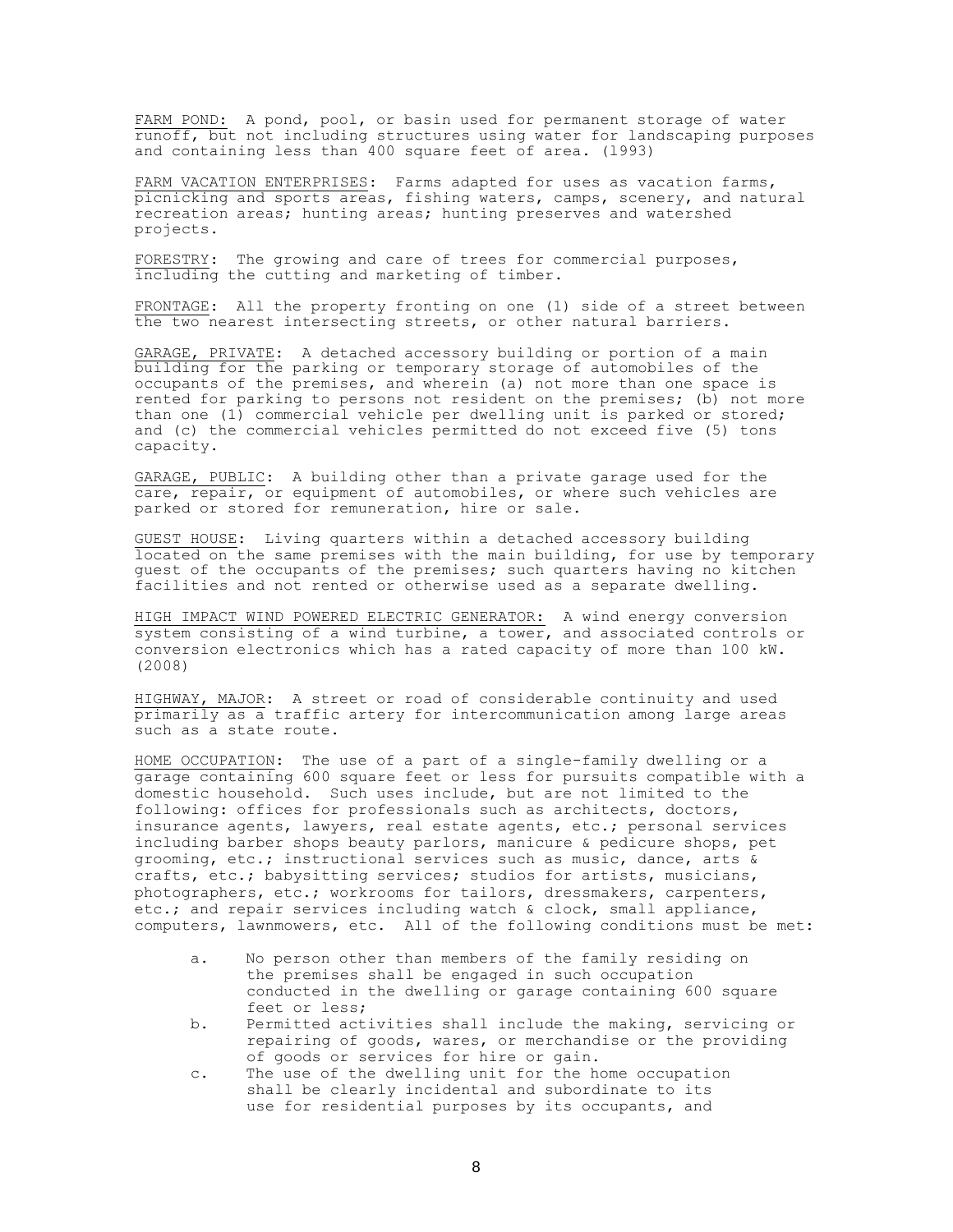not more than 25% of the total floor area of the dwelling unit shall be used in the conduct of the home occupation;

- d. There shall be no change in the outside appearance of the building or premises or other visible evidence of the conduct of such home occupation other than one (1) sign as permitted in Section 12d of this Resolution;
- e. No external storage of goods or materials outside of the dwelling or garage shall be permitted;
- f. No traffic shall be generated by such home occupation in greater volumes than would normally be expected in a residential neighborhood and any need for parking generated by the conduct of the home occupation shall be met using offstreet parking;
- g. No equipment or process shall be used in such home occupation which creates noise, vibration, glare, fumes, odors, or electrical interference detectable to the normal senses off the lot;
- h. The home occupation shall not create or become a public nuisance; and
- i. The Board of Zoning Appeals, after due process including at a minimum an investigation by the zoning inspector and a public hearing, shall have the authority to revoke the authorization of the single-family dwelling or garage containing 600 square feet or less as a home occupation if any of the above conditions are violated. (2003)

HOME OFFICE: An accessory use in which work for compensation is undertaken within the primary residential structure, including but not limited to, receiving or initiating correspondence such as phone calls, mail, faxes, or e-mails; preparing or maintaining business records; word and data processing; and telephone, mail order, and off-premise sales. No customer/client on-site visitations shall occur. There shall be no non-resident employees and no more than twenty-five (25) percent of the residential floor area shall be used in the conduct of the home office.

Delivery trucks used to deliver necessary supplies are limited to passenger vehicles, mail carriers, and express carriers such as UPS. (2003)

HOTEL: Any building or portion thereof which contains guest rooms which are designed or intended to be used, let or hired out for occupancy, by, or which are occupied by ten (10) or more individuals for compensation, whether the compensation be paid directly or indirectly.

INDUSTRIAL PARK: Any parcel containing more than one (1) industry.

INSTITUTION: Buildings or land occupied by a nonprofit corporation or establishment for public use.

INSTITUTIONAL HOME: A place for the care of babies, children, pensioners or old people, except those for correctional or mental cases.

JUNK YARD: See Automobile Wrecking Yard.

KENNEL: Any lot or premises on which four (4) or more dogs, more than four (4) months of age, are kept.

LOADING SPACE: An off-street space or berth on the same lot with a building, or contiguous to a group of buildings, for the temporary parking of a commercial vehicle while loading or unloading merchandise or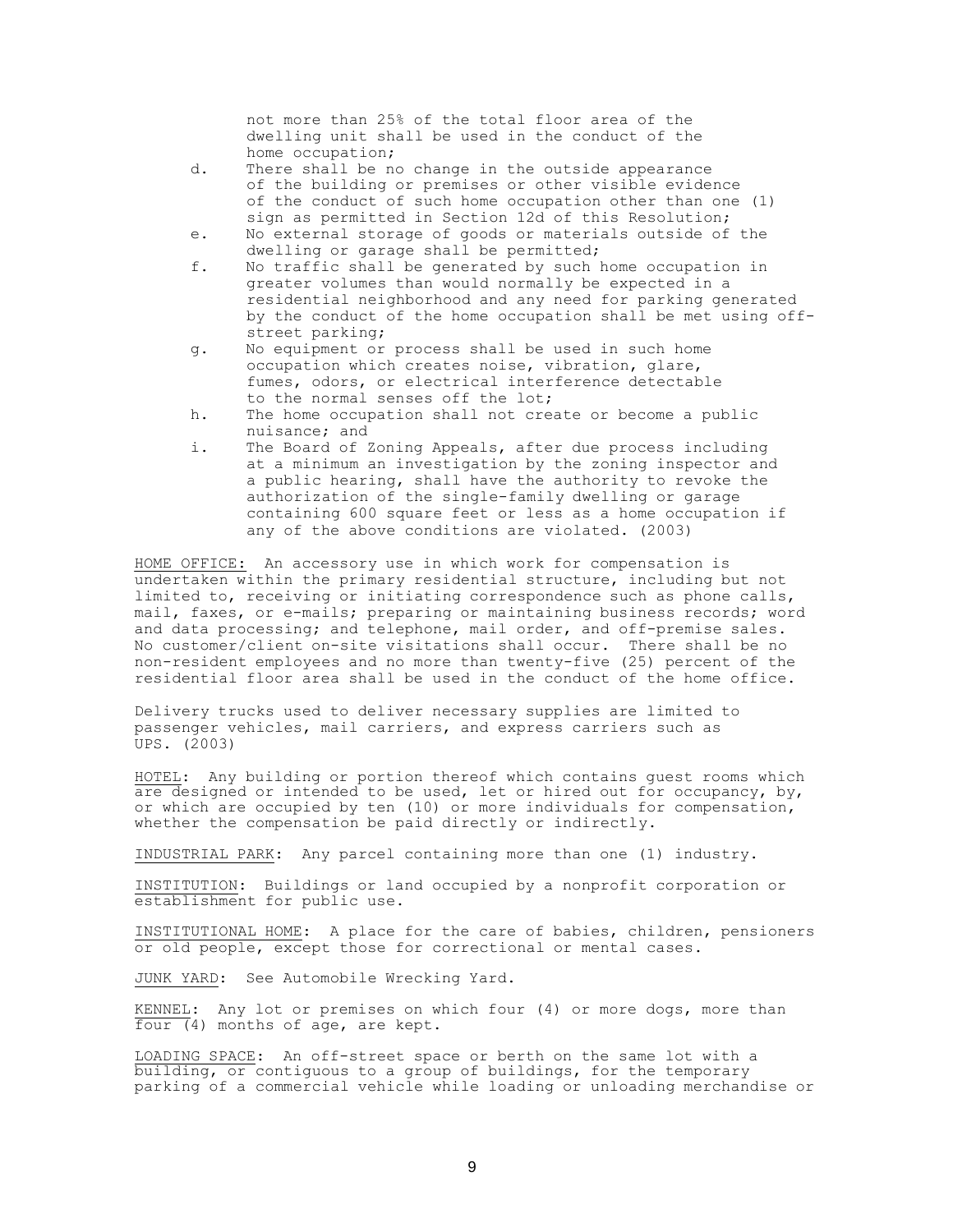materials, and which abuts upon a street or other appropriate means of access.

LOT: Land occupied or to be occupied by a building, or unit group of buildings, and accessory buildings, together with such yards and lot area as are required by this Resolution, and having its principal frontage upon a street, or a place approved by the Commission.

LOT AREA: The total horizontal area within the lot lines of a lot.

LOT, CORNER: A lot, or portion thereof, not greater than one hundred (100) feet in width and situated at the intersection of two (2) or more streets, having an angle of intersection of not more than 135 degrees.

LOT COVERAGE: Percentage of lot coverage shall be the ratio of enclosed ground floor area of all buildings to the horizontally projected area of the lot.

LOT DEPTH: The horizontal distance between the front and rear lot lines, measured along the median between the two side lot lines.

LOT OF RECORD: Any lot which individually or as a part of a subdivision has been recorded in the Office of the Recorder of Deeds in Ottawa County.

LOT, INTERIOR: A lot other than a corner lot.

LOT LINES: The lines bounding a lot as defined herein.

LOT, MINIMUM AREA OF: The area of a lot computed exclusive of any portion of the right-of-way of any public thoroughfare or of any easement.

LOT REVERSED CORNER: A corner lot the side street line of which is substantially a continuation of the front lot line of the lot to its rear.

LOT, THROUGH: An interior lot having frontage on two (2) or more streets.

LOT WIDTH: The continuous, uninterrupted width of a lot at the building set-back line measured at right angles to its depth. The width of lots fronting on a cul-de-sac shall be the chord distance between side lot lines for the curve coinciding with the required depth of the front yard. (l993)

LOW IMPACT WIND POWERED ELECTRIC GENERATOR: A wind energy conversion system consisting of a wind turbine, a tower, and associated control or conversion electronics which has a rated capacity of not more than 100 kW and which in intended to primarily reduce on-site consumption of utility power. (2008)

MANUFACTURED HOME: A building unit or assembly of closed construction that is fabricated in an off site facility and constructed in conformance with federal construction and safety standards established by the Secretary of Housing and Urban Development pursuant to the "Manufactured Housing Construction and Safety Standards Act of 1974" 88 Stat. 700, 42 U.S.C.A. 5401, 5403 and has a permanent label or tag affixed to it, as specified in 42 U.S.C.A. 5415, certifying compliance will all applicable federal construction and safety standards. (2003)

MANUFACTURED HOME PARK: Any tract of land upon which three (3) or more manufactured homes used for habitation are parked, either free of charge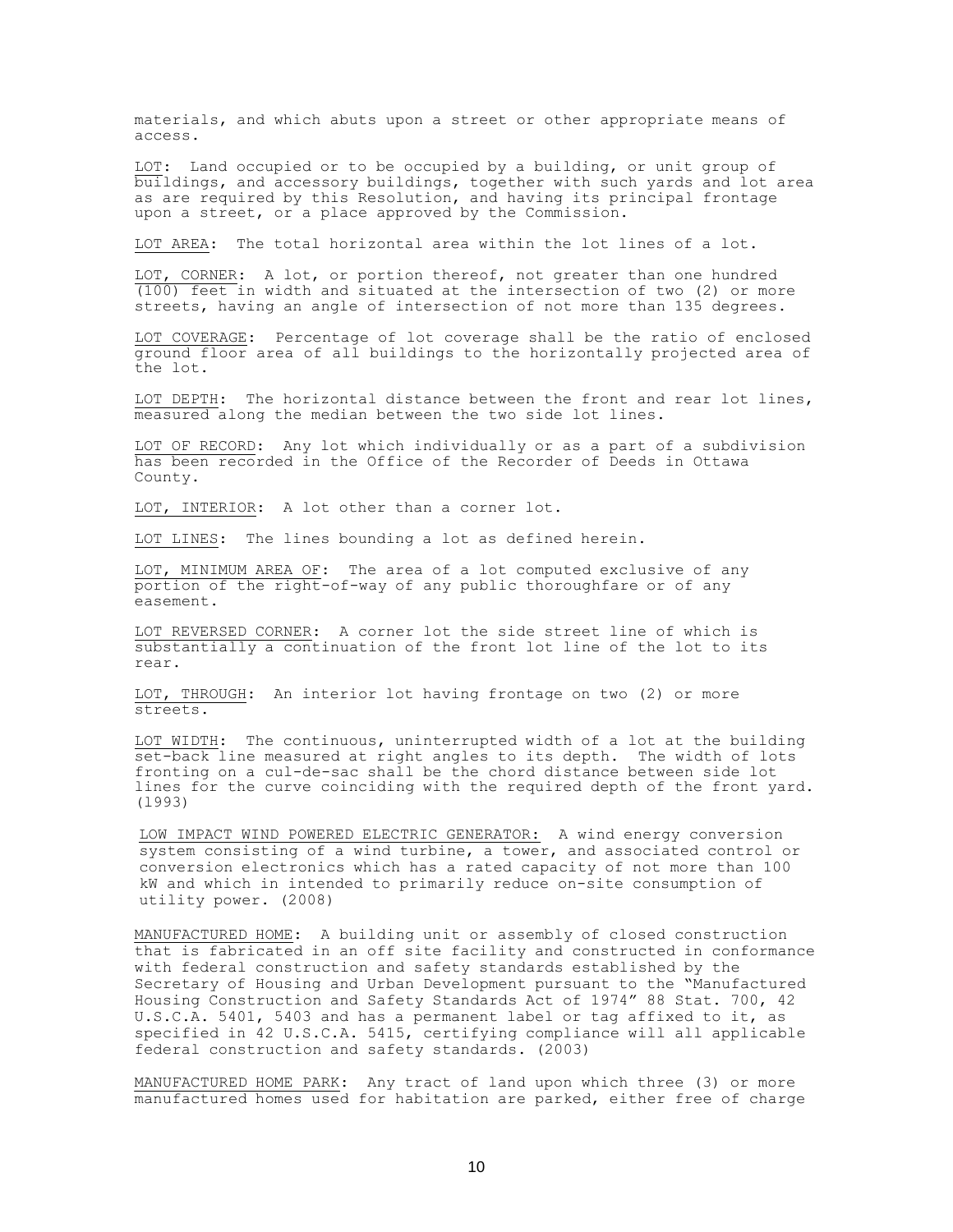or for revenue purposes, and includes any roadway, building, structure, vehicle, or enclosure used/intended for use as a part of the facilities of said park. (2003)

MANUFACTURING: Any production or industrial processing including food processing which combines one or more raw materials or components into a product or which changes the nature or the materials entering the process.

MANUFACTURING, HEAVY: Manufacturing, processing, assembling, storing, testing, and similar industrial uses which are generally major operations and extensive in character; require large sites, open storage and service areas, extensive services and facilities, ready access to regional transportation; and normally generate some nuisances such as smoke, noise, vibration, dust, glare, air pollution, and water pollution, but not beyond the district boundary.

MANUFACTURING, LIGHT: Manufacturing or other industrial uses which are usually controlled operations; relatively clean, quiet, and free of objectionable or hazardous elements such as smoke, noise, odor, or dust; operating and storing within enclosed structures; and generating little industrial traffic and no nuisances.

MANUFACTURING EXTRACTIVE: Any mining, quarrying, excavating processing, storing, separating, cleaning, or marketing of any mineral natural resource.

MASSAGE: Any method of exerting pressure on, stroking, kneading, rubbing, tapping, pounding, vibrating, or stimulating, the external soft tissue of the body with the hands, or with the aid of any mechanical or electrical apparatus or appliance. (2003)

MASSAGE ESTABLISHMENT: Any fixed place of business where a person offers massages to patrons for a fee which may be in connection with the provision of another legitimate service. (2003)

MASSEUR OR MASSEUSE: Any individual who performs massages at a massage establishment. (2003)

MINI-WAREHOUSE (STORAGE): A structure containing separate storage spaces usually containing from one hundred (100) to four hundred (400) square feet each with direct access to stoned or paved driveways and leased or rented on an individual basis. (1997)

MOBILE HOME: Same as MANUFACTURED HOME.

MOBILE HOME PARK: Same as MANUFACTURED HOME PARK.

MODULAR HOME: Same as "Mobile Home".

MOTEL: A building or group of buildings in which lodging or boarding and lodging are provided and offered to the transient public for compensation including auto courts and motor lodges.

NONCONFORMING USES: The use of land or a building or portion thereof, lawfully existing at the time this Resolution or amendments thereto become effective, which does not conform with the use regulations of the district in which it is situated.

NUDE OR NUDITY: Showing of either the human male or female genitals, pubic area, or buttocks with less than a fully opaque covering or the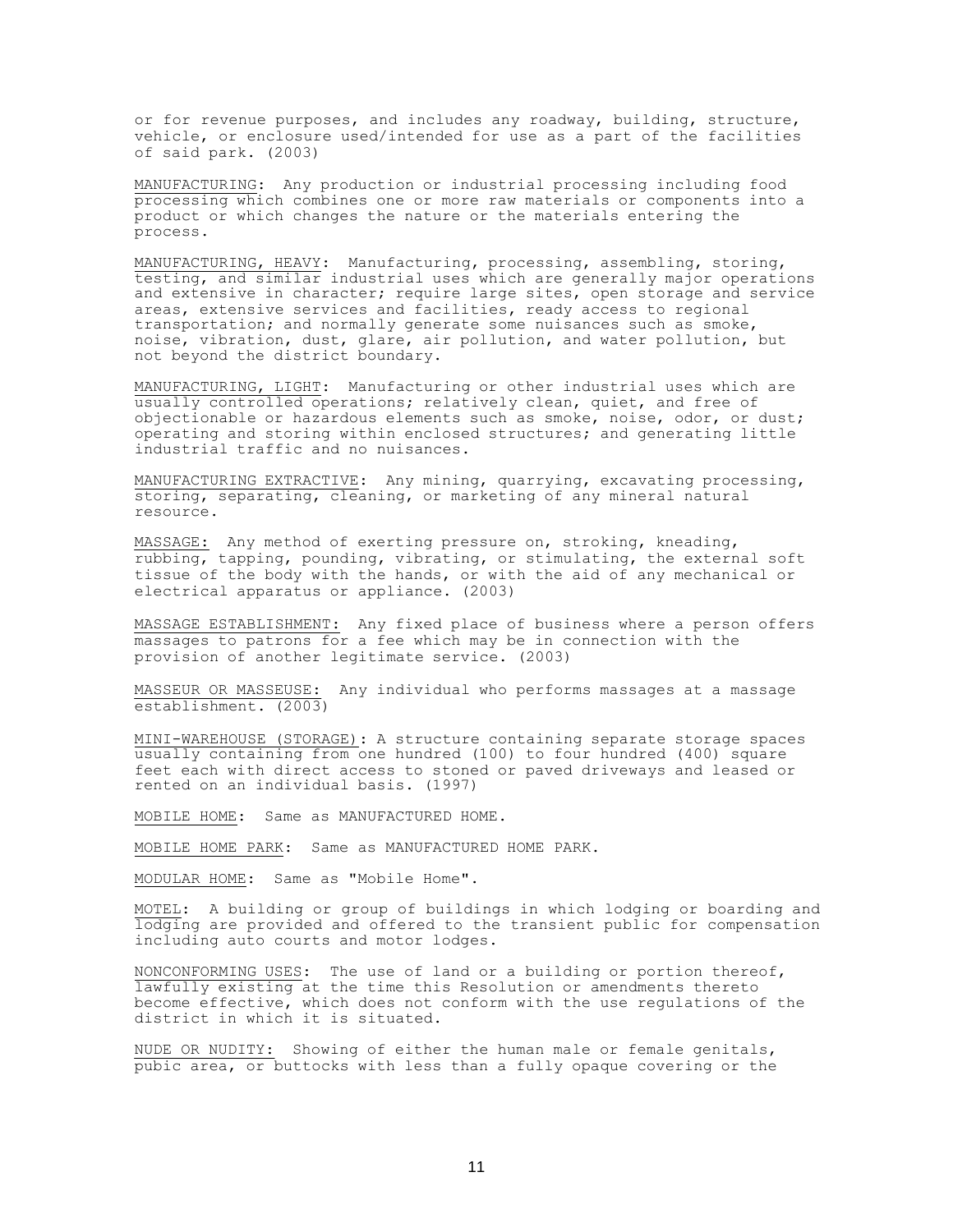female breast with less than a full opaque covering on any part of the nipple. (2003)

NURSING HOME: Is an establishment where persons are housed or lodged and furnished with meals and nursing or convalescent care for hire.

NURSERY SCHOOL: A school designed to provide day-time care for instruction of two (2) or more children from two (2) to five (5) years of age inclusive, and operated on a regular basis.

OPEN SPACE: An area open to the sky which may be on the same lot with a building. The area may include, along with the natural environmental features, swimming pools, tennis courts, and any other recreational facilities that the Planning Commission deems permissive. Streets, structures for habitation, and the like shall not be included.

PARKING SPACE, OFF-STREET: For the purpose of this Resolution, an offstreet parking space shall consist of an area adequate for parking an automobile with room for opening doors on both sides, together with properly related access to a public street or alley and maneuvering room, but shall be located totally outside of any street or alley right-of-way.

PERSONAL SERVICES: Any enterprise conducted for gain which primarily offers services to the general public such as shoe repair, watch repairing, barber shop, beauty parlors and similar activities.

PLANT CULTIVATION: The cultivation of crops, fruit trees, nursery stock, truck garden products and similar plant materials outside of structures, such as greenhouses, but not including such plant cultivation as is conducted on residential properties for the primary benefit of the resident family.

PROFESSIONAL ACTIVITIES: The use of offices and related spaces for such professional services as are provided by medical practitioners, lawyers, architects, and engineers, and similar professions.

PUBLIC SERVICE FACILITY: The erection, construction, alteration, operation, or maintenance of buildings, power plants, or substations, water treatment plants or pumping stations, sewage disposal or pumping plants and other similar public service structures by a public utility, by a railroad, whether publicly or privately owned, or by a municipal or other governmental agency, including the furnishing of electrical, gas, rail transport, communication, public water and sewage services.

PUBLIC USES: Public parks, schools, and administrative and cultural buildings and structures, not including public land or buildings devoted solely to the storage and maintenance of equipment and materials and public service facilities.

PUBLIC WAY: An alley, avenue, boulevard, bridge, channel, ditch, easement, expressway, freeway, highway, land, parkway right-of-way, sidewalk, street, subway, tunnel, viaduct, walk, or other ways in which the general public or a public entity have a right, or which are dedicated, whether improved or not.

QUASIPUBLIC USE: Churches, Sunday schools, parochial schools, colleges, hospitals, and other facilities of an educational, religious, charitable, philanthropic, or non-profit nature.

#### RECREATIONAL FACILITIES:

a. Noncommercial Recreational Facilities: Private and semipublic recreational facilities which are not operated for commercial gain, including private country clubs, riding clubs, golf courses, game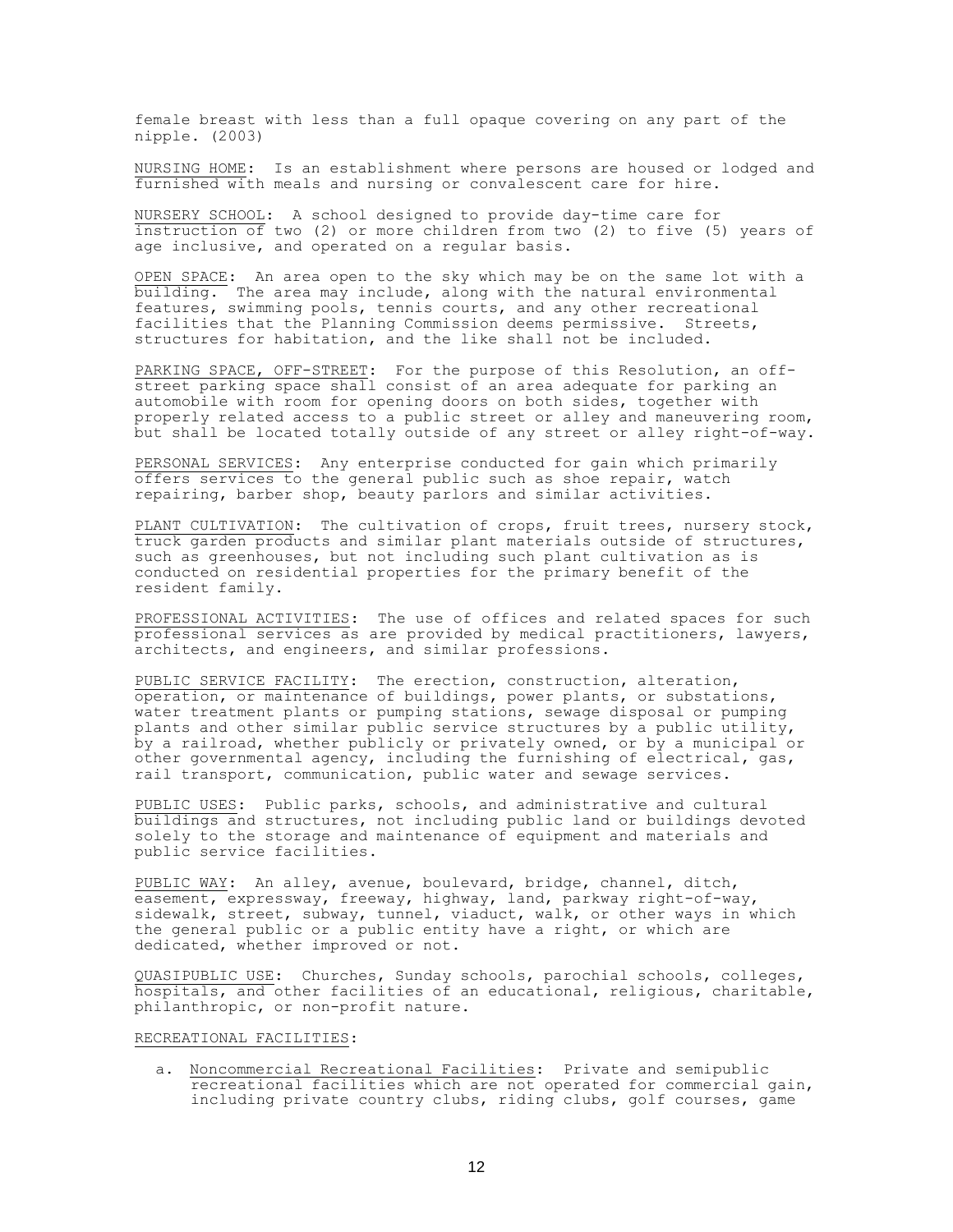preserves, ski slopes, hunting and trapping, and other private noncommercial recreation areas and facilities or recreation centers including private community swimming pools. Noncommercial recreational facilities may be leased to outside groups and organizations provided the fee for such purpose is limited to incidental maintenance and custodial expense.

b. Commercial Recreational Facilities: Recreational facilities open to the public and operated for a profit such as ski lodges, swimming pools, ice skating rinks, riding stables, race tracks, amusement parks, carnivals, boat docks (including launching and maintenance), boating supplies, fishing piers, trailer camps, and similar commercial enterprises.

RESEARCH ACTIVITIES: Research, development, and testing related to such fields as chemical, pharmaceutical, medical, electrical, transportation, and engineering. All research, testing and development shall be carried

on within entirely enclosed buildings, and no noise, smoke, glare, vibration, or odor shall be detected outside of said building.

RETAIL STORE: A store serving a limited local area or neighborhood selling commodities, not processed on the premises, direct to the public.

RIGHT-OF-WAY: A strip of land taken or dedicated for use as a public way. In addition to the roadway, it normally incorporates the curbs, lawn strips, sidewalks, lighting, and drainage facilities, and may include special features (required by the topography or treatment) such as grade separation, landscaped areas, viaducts, and bridges.

ROOMING HOUSE: A building or portion thereof, other than a hotel, where lodging for five (5) or more persons is provided for compensation.

SCHOOL, ELEMENTARY AND HIGH: An institution which offers instructions in the several branches of learning and study required to be taught in the public schools by the Ohio School Code. High schools include Junior and Senior.

SETBACK LINE: A line established by the subdivision regulations and/or zoning resolution, generally parallel with and measured from the lot line, defining the limits of a yard in which no building, other than accessory building, or structure may be located above ground, except as may be provided in said codes. (See Yards) (l993)

SEXUAL OR GENITAL AREA: Includes the genitalia, pubic area, anus, perineum of any person, and the breasts of a female. (2003)

SEXUALLY ORIENTED BUSINESS: Any of the following: adult arcade, adult bookstore, adult cabaret, adult health club, adult motion picture theater. (2003)

SEWERS, CENTRAL OR GROUP: An approved sewage disposal system which provides a collection network and disposal system and central sewage treatment facility for a single development, community, or region.

SEWER, ON-SITE: A septic tank or similar installation on an individual lot which utilizes an aerobic bacteriological process or equally satisfactory process for the elimination of sewage and provides for the proper and safe disposal of the effluent, subject to the approval of health & sanitation officials with jurisdiction.

SHOPPING CENTER, NEIGHBORHOOD: A building or set of buildings designed for local retail establishments and shall be laid out and developed as a unit according to an approved plan to serve the neighborhood.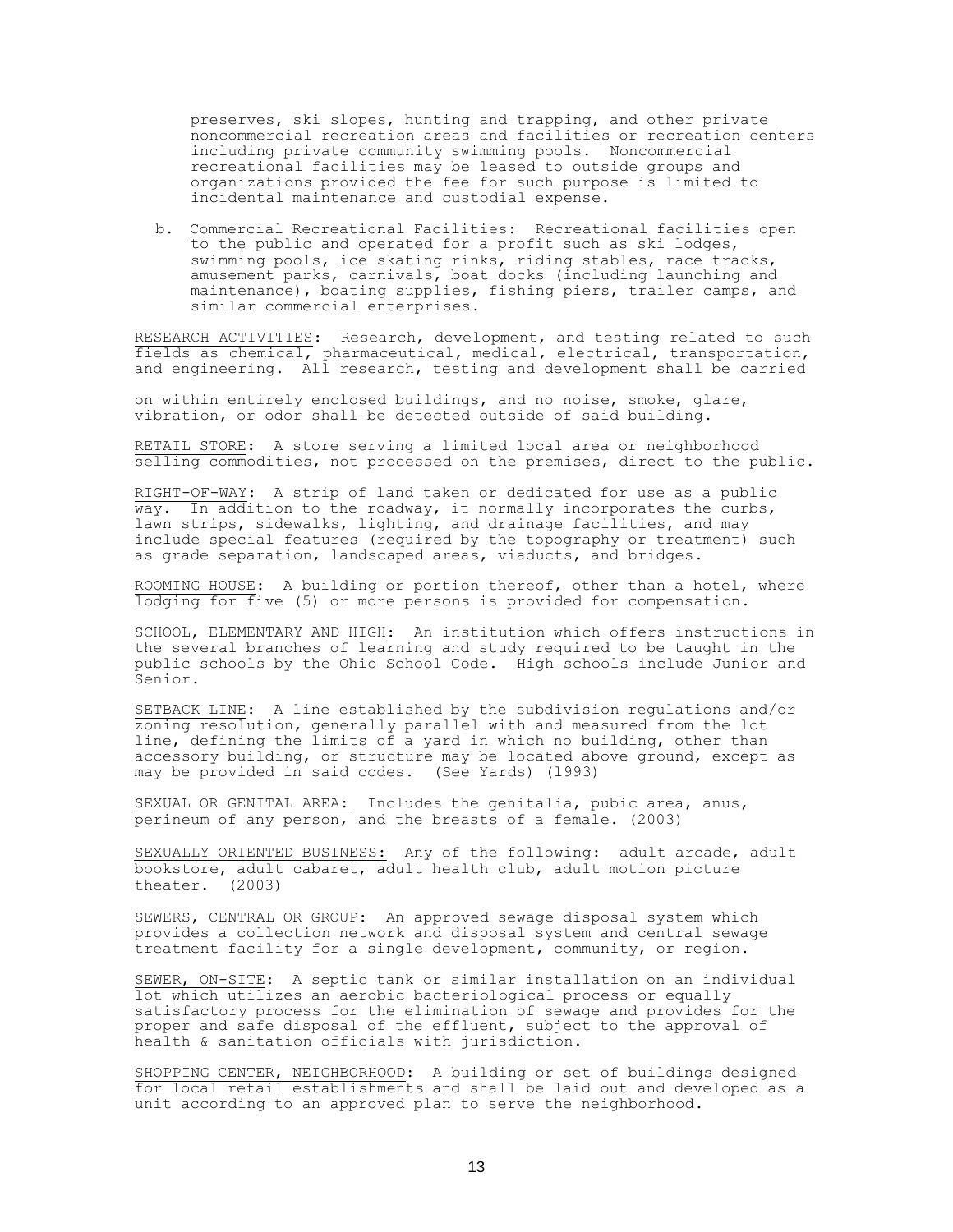SIGN: Any device designated to inform or attract the attention of persons not on the premises on which the sign is located.

SIGN, ADVERTISING: A sign which directs attention to a business, commodity, or service or entertainment conducted, sold or offered elsewhere than on the premises and only incidentally on the premises, if at all, and be in conformance with any existing Federal, State, or County statute, law, ordinance, or regulation, as amended.

SIGN, BILLBOARD: Any sign situated on private premises with an area greater than one hundred (100) square feet on which the written or pictorial information is not directly related to the principal use of the land on which such sign is located, and be in conformance with any existing Federal, State, or County statutes, laws, ordinances, or regulations, as amended.

SIGN, BUSINESS: A sign which directs attention to a business or profession conducted on the premises. A "For Sale" sign or a "For Rent" sign relating to the property on which it is displayed shall be deemed a "business sign".

SIGN, TEMPORARY: Any sign which can be removed from the parcel without the use of tools, machinery or vehicles. (10/18)

SPECIAL EVENT: An event that is in existence at a fixed location for a temporary fixed period of time with the intent to discontinue such event upon the expiration of the time period. Special events shall include, but not be limited to: carnivals, circuses, public exhibitions, revivals and the like.

SPECIFIED ANATOMICAL AREAS: Means the male genitals in a state of sexual arousal and/or the vulva or more intimate parts of the female genitals. (2003)

SPECIFIED SEXUAL ACTIVITIES: Includes any of the following: 1) the fondling or other erotic touching of human genital, pubic region, buttock, anus, or female breasts; 2) sex acts, actual or simulated, including intercourse, oral copulation or sodomy; 3) masturbation, actual or simulated; or 4) excretory functions as part of or in connection with any of the activities 1-3 above. (2003)

STATE LICENSED DAY CARE: A facility administering to the needs of infants, toddlers, pre-school children, and school children outside of school hours by persons other than their parents or guardians, custodians, or relatives by blood, marriage, or adoption for any part of the twenty-four hour day in a place or residence other than the child's own home. (l993)

STORY: That portion of a building included between the surface of any floor and the surface of the next floor above it, or if there be no floor above it, then the space between such floor and ceiling next above it.

STORY, HALF: A story under a gable, hip or gambrel roof, the wall plates of which on at least two (2) opposite exterior walls are not more than two (2) feet above the floor of such story.

STREET: Same as "Thoroughfare".

STRUCTURE: Anything constructed or erected, the use of which requires location on the ground, or attachment to something having a fixed location on the ground. Among other things, structures include buildings, manufactured homes, walls, fences and billboards.

TERRACE: A raised platform supported on one or more sides by a wall or a bank of earth.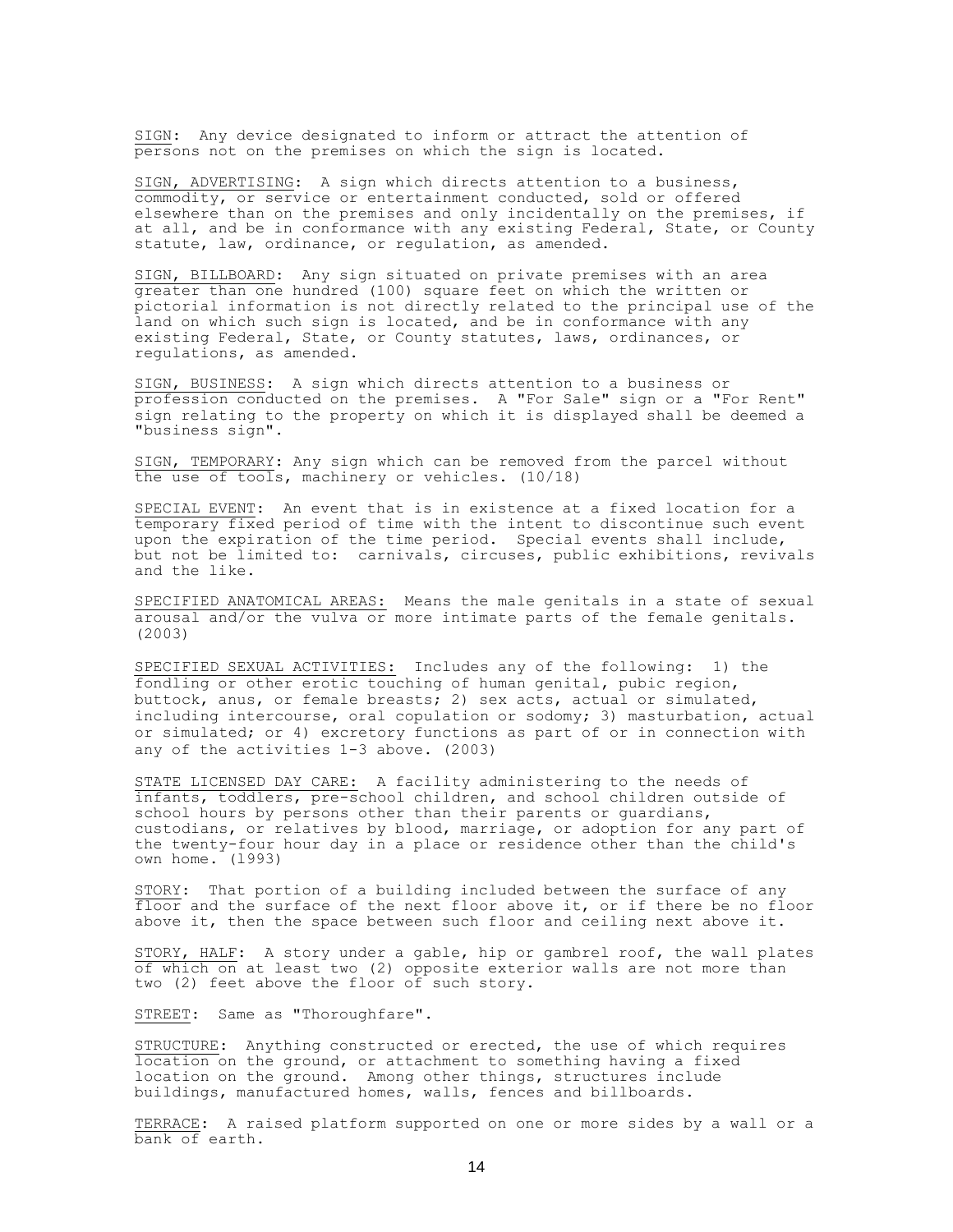THOROUGHFARE, STREET, OR ROAD: The full width between property lines bounding every public way or whatever nature, with a part thereof to be used for vehicular traffic and designated as follows:

- a. Alley: A minor street used primarily for vehicular service access to the back or side of properties abutting on another street.
- b. Arterial Street: A general term denoting a highway primarily for through traffic, carrying heavy loads and large volume of traffic, usually on a continuous route.
- c. Collector Street: A thoroughfare, whether within a residential, industrial, commercial, or other type of development, which primarily carries traffic from local streets to arterial streets, including the principal entrance and circulation routes within residential subdivisions.
- d. Cul-de-Sac: A local street of relatively short length with one end open to traffic and the other end terminating in a vehicular turnaround.
- e. Dead-end Street: A street temporarily having only one (1) outlet for vehicular traffic and intended to be extended or continued in the future.
- f. Local Street: A street primarily for providing access to residential, commercial, or other abutting property.
- g. Loop Street: A type of local street, each end of which terminates at an intersection with the same arterial or collector street, and whose principal radius points of the one hundred and eighty (180) degree system of turns are not more than one thousand  $(1,000)$  feet from said arterial or collector street, nor normally more than six hundred (600) feet from each other.
- h. Marginal Access Street: A local or collector street parallel and adjacent to an arterial or collector street, providing access to abutting properties and protection from arterial or collector streets. (Also called Frontage Street.)

TRAILER CAMP: An area of land on which two or more travel trailers, campers, tents, or other similar recreational structures are accommodated, not more than fifteen (15) days in any one thirty-day period, with or without charge. Accessory buildings and uses customarily incidental to any use of this camp are permitted, including the sale of food and refreshments, provided such accessory facilities are for the exclusive use of camp occupants.

TRAILER, SMALL UTILITY: Any trailer drawn by passenger automobile, used for the occasional transport of personal effects.

TRANSITIONAL USE: Any use which is specifically permitted in a district as a transition or buffer to separate uses which are not compatible to each other.

USE: The specific purposes for which land or a building is designated, arranged, intended, or for which it is or may be occupied or maintained.

VARIANCE: A variance is a modification of the strict terms of the relevant regulations where such modification will not be contrary to the public interest and where owing to conditions peculiar to the property and not the result of the action of the applicant, a literal enforcement of the regulations would result in unnecessary and undue hardship.

VETERINARY ANIMAL HOSPITAL OR CLINIC: A place used for the care, grooming, diagnosis, and treatment of sick, ailing, infirm, or injured animals, and those who are in need of medical or surgical attention, and may include overnight accommodations on the premises for the treatment, observation and/or recuperation.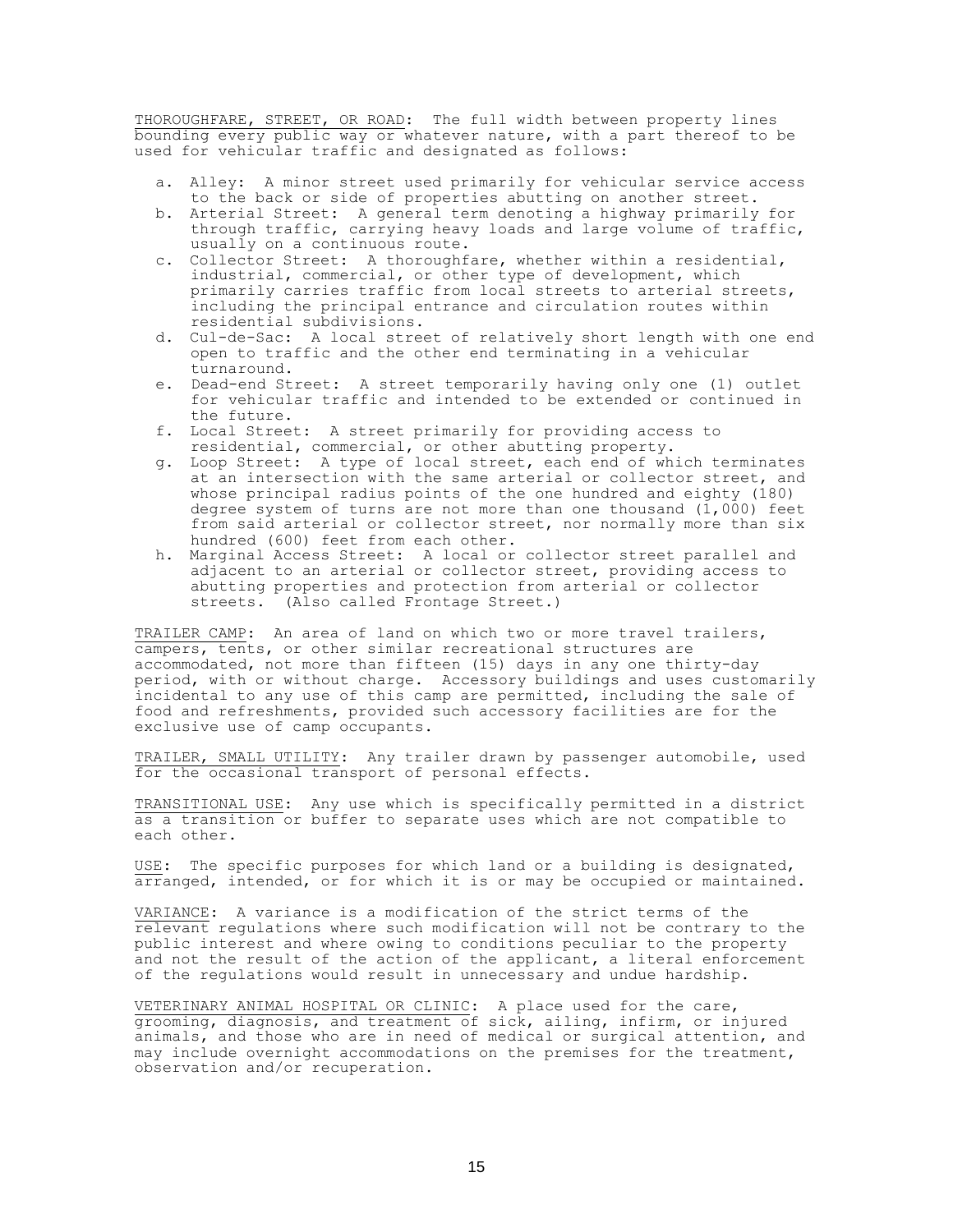VICINITY MAP: A drawing located on the plat which sets forth by dimensions or other means the relationship of the proposed subdivision or use to other nearby developments or landmarks and community facilities and services within Ottawa County in order to better locate and orient the area in question.

WAREHOUSING AND WHOLESALE ACTIVITIES: The receiving, storage, sale, and distribution of manufactured products and equipment, such as storage to be within wholly enclosed structures or buildings.

YARD: A required open space other than a court unoccupied and unobstructed by any structure or portion of a structure from three (3) feet above the general ground level of the graded lot upward, provided accessories, ornaments, and furniture may be permitted in any yard, subject to height limitations and requirements limiting obstruction of visibility.

- 1. Yard, Front: A yard extending between side lot lines across the front of a lot and from the edge of the road right-of-way to the front of the principal building. (1996)
- 2. Yard, Rear: A yard extending between side lot lines across the rear of a lot and from the rear lot line to the rear of the principal building.
- 3. Yard, Side: A yard extending from the principal building to the side lot line on both sides of the principal building between the lines establishing the front and rear yards.

ZONING CERTIFICATE OR PERMIT: A document issued by the zoning inspector authorizing the use of lots, structures, uses of land and structures, and the characteristics of the uses.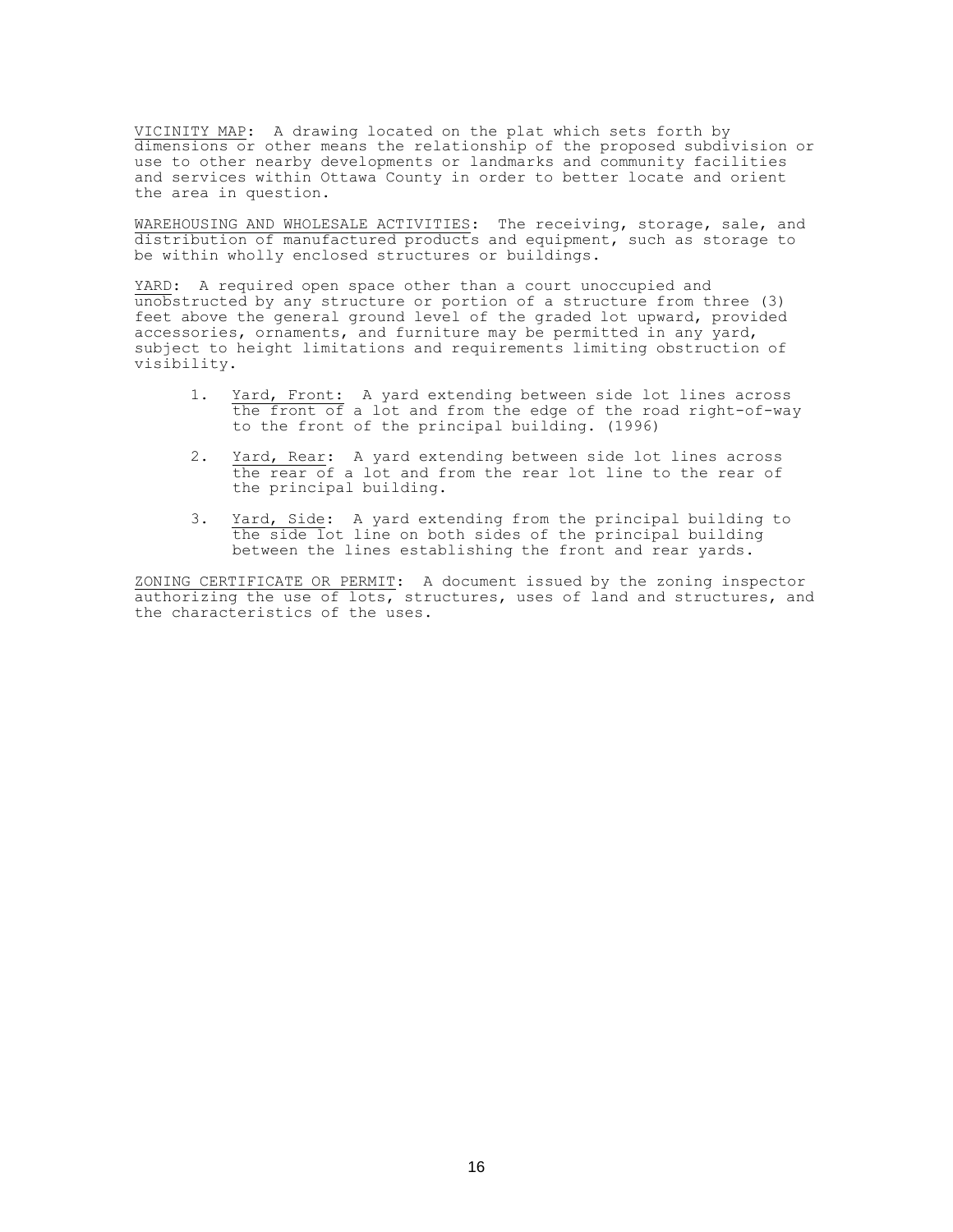## "A-1" AGRICULTURAL DISTRICT

- A. USES PERMITTED: After obtaining a valid certificate of occupancy in accordance with Section 19, the following uses are permitted:
	- 1. Agriculture
	- 2. One-family dwelling
	- 3. Public uses
	- 4. Forestry
	- 5. Government buildings and/or premises
	- 6. Accessory Buildings and Uses as provided in Section 15-A
	- 7. Farm ponds meeting the following criteria and conditions.
		- a. Applicants must obtain written approval of pond location from the Ottawa County Board of Health and the Ottawa County Engineer's Office. These approvals are meant to meet the requirements of the particular office and the remaining conditions of Section 12 H shall be met.
		- b. Soil retention plans shall be submitted with the application.
		- c. A pond or portion of a pond shall not be constructed Within a floodway.
		- d. The pond shall be a minimum of eight (8) feet deep over 25% of the pond area unless non-penetrating matter is in the area.
		- e. A minimum surface area of 1/3 acre shall be required. A maximum pond size shall not exceed 50% of land area.
		- f. The ponds slope shall be a minimum of three (3) foot horizontal to one (1) foot vertical.
		- g. For the beach area, the slope shall be a minimum of five (5) foot horizontal to one (1) foot vertical.
		- h. A water source such as watershed drain-off, field tile, stream, or other type of source must be available.
		- i. There shall be a minimum setback of seventy-five (75) feet in the front yard and thirty (30) feet in the side and rear yard. Measurement of the front yard setback shall be from the edge of the road right-of-way to the water's edge. For corner lots, both front yards shall have a minimum setback of seventy-five (75) feet. Measurement of the side and rear yard setbacks shall be from the property line to the water's edge. If a mound of dirt is incorporated as part of the pond's construction, the edge of the mound shall be kept a minimum of ten (10) feet from the property line. (2003)
		- j. No water shall be directed to flow onto existing right-ofways or adjoining property nor shall the natural flow of drainage from adjoining lands be obstructed as a result of the construction and design of a pond. A pond over-flow pipe, 4 inch diameter minimum, into an adequate outlet shall be required.
		- k. Ponds shall be located on lots containing one (1) or more acres of land.
		- l. Technical assistance can be obtained from the Ottawa Soil & Water Conservation District. (l993)
	- 8. Stables and horses as provided in Section 15-I. (2003)
	- 9. Low impact wind powered electric generator as regulated in Section 15, Supplemental Regulations. (2008)

B. CONDITIONAL USES: Subject to procedure of approval as provided in Section l5-E: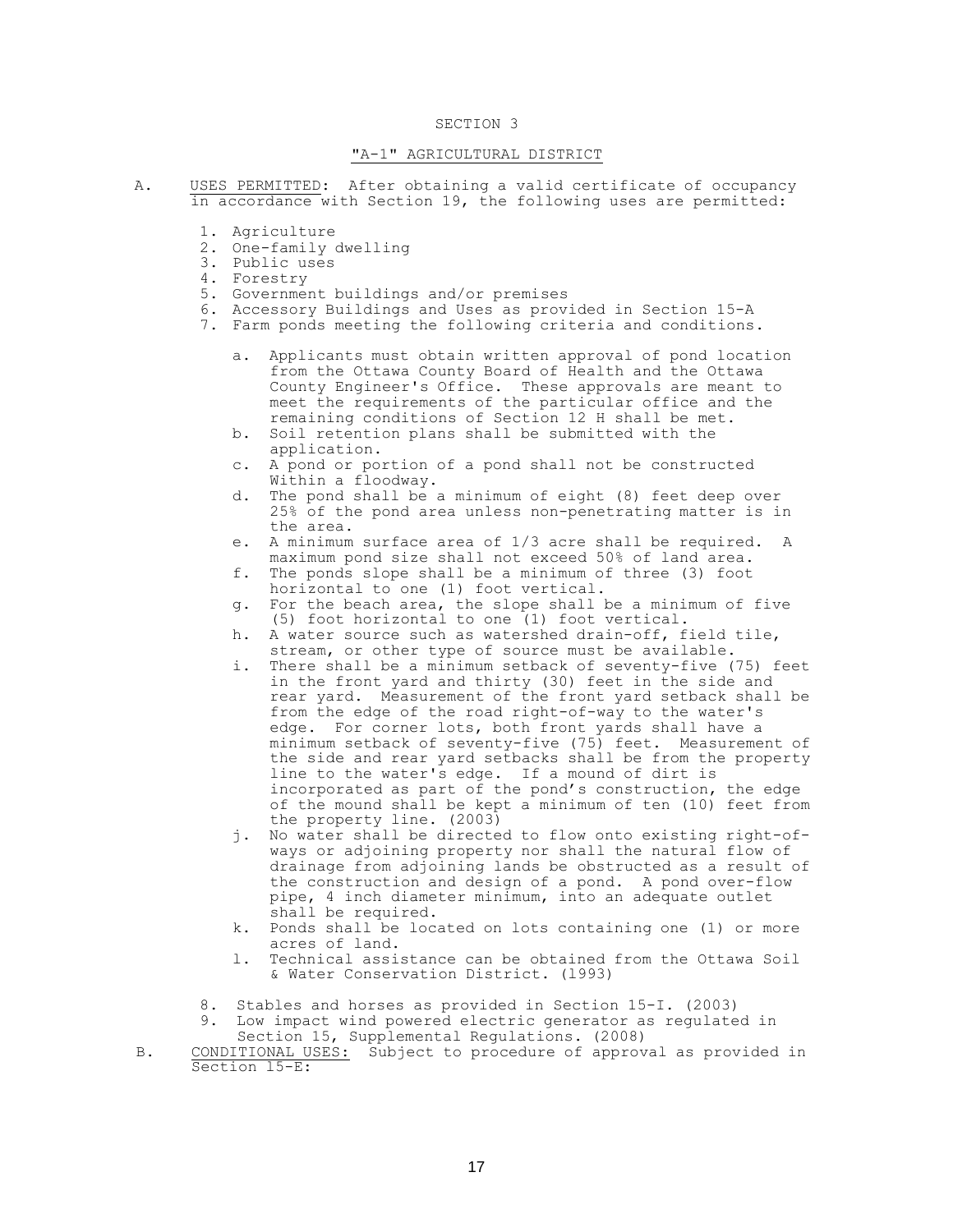- 1. Airport or aircraft landing field.
- 2. Quasi-public Uses
- 3. Golf courses, except driving range or miniature golf
- 4. Cemetery, columbarium, crematory, or mausoleum.

5. Natural resource development, including the extraction of sand, gravel, fill dirt, or topsoil.

- 6. Oil and gas wells
- 7. Noncommercial Recreational Facilities
- 8. Radio or television station or transmitter
- 9. Home occupation as defined in Section 2. (2003)
- 10. Accessory Buildings & Uses as provided in Section 15-A.
- 11. Special Event.
- 12. The placement and occupancy of a manufactured home may be permitted for reasons of health, disability, natural disaster, or construction of a home for a period of one (1) year. The permit may be renewed on an annual basis.
- C. TRANSITIONAL USES: Shall be permitted as follows on a lot which abuts any "C" or "M" District, provided such use does not extend more than two hundred (200) feet from the boundary of the less restricted district which it adjoins:
	- 1. Public parking area when located and developed as required in Section 15-B.
- D. AUTOMOBILE PARKING: Shall be provided as required in Section 15-B.
- E. HEIGHT LIMIT: No buildings shall be erected or enlarged to exceed thirty-five (35) feet in height. (l993)
- F. AREA REQUIREMENTS:
	- 1. Lot Area and Width: Every lot shall have a minimum width of 300 feet and a minimum area of five (5) acres except a lot to be occupied by a one-family dwelling. In lots designed for a one-family dwelling, the minimum lot width shall be 150 feet and the minimum lot area shall be one (1) acre.
	- 2. Front Yard: Every lot shall have a front yard of not less than fifty (50) feet.
	- 3. Side Yard: Every lot shall have a side yard (on each side) of not less than twenty-five (25) feet.
	- 4. Rear Yard: Every lot shall have a rear yard of not less than forty (40) feet.
- G. DWELLING BULK: Every dwelling unit hereafter erected or structurally altered shall have a minimum floor area on one floor level of not less than nine hundred (900) square feet exclusive of floor area devoted to basements, attached garage, porches, utility rooms, and the like.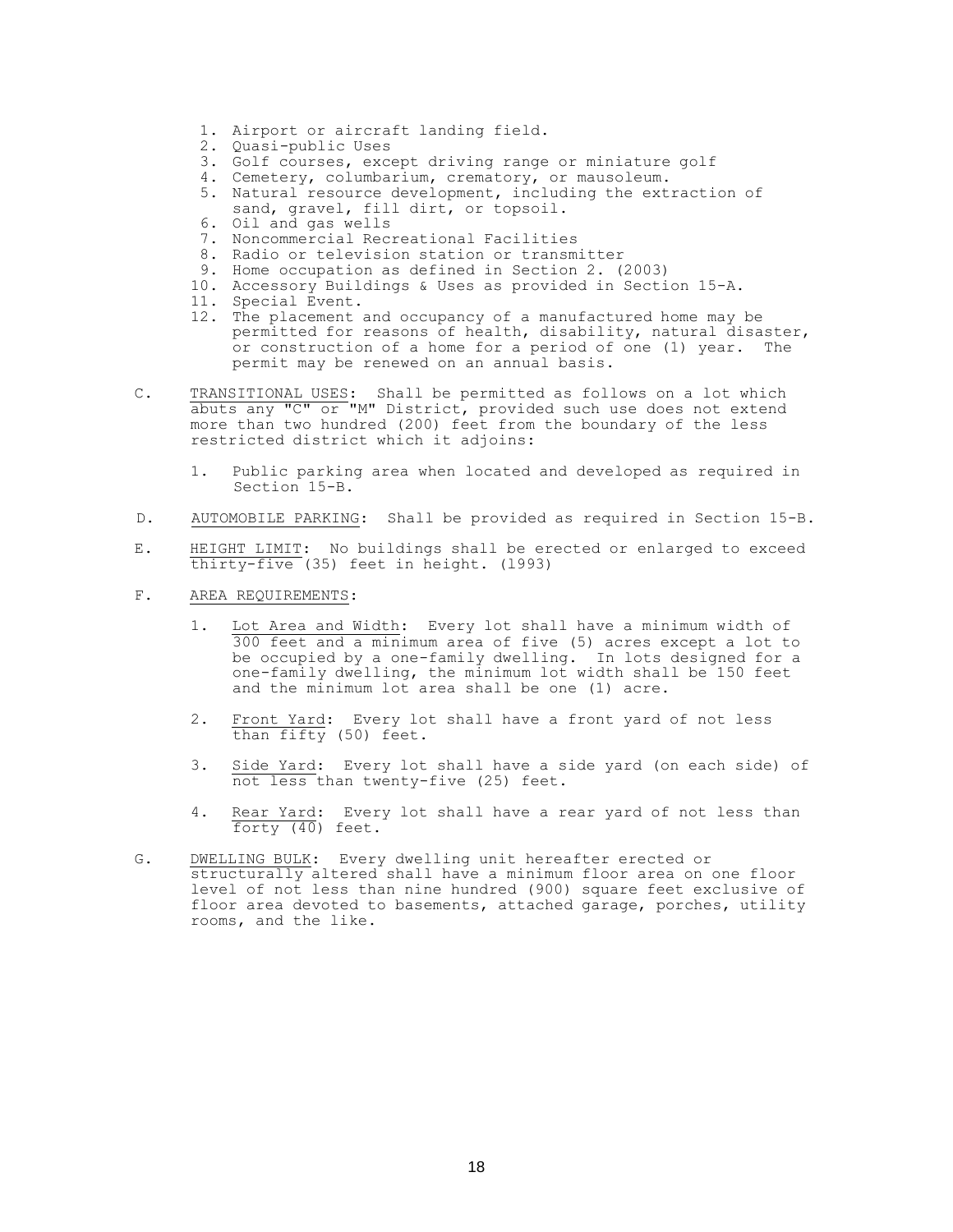## "A-4" RURAL RESIDENTIAL DISTRICT

- A. USES PERMITTED: After obtaining a valid certificate of occupancy in accordance with Section 19, the following uses are permitted:
	- 1. One-family dwelling
	- 2. Agriculture
	- 3. Public Uses
	- 4. Government buildings and/or premises
	- 5. Accessory Buildings and Uses as provided in Section 15-A.
	- 6. Stables and horses as provided in Section 15-I. (2003)
- B. CONDITIONAL USES: Subject to procedure of approval as provided in Section 15-E.
	- 1. Quasi-public Uses
	- 2. Cemetery
	- 3. Radio or television stations or transmitter
	- 4. Home occupations as defined in Section 2. (2003)
	- 5. Accessory Buildings and Uses as provided in Section 15-A
	- 6. Natural Resource Development, including the extraction of sand, gravel, fill dirt, or topsoil.
	- 7. Special Event
	- 8. The placement and occupancy of a manufactured home may be permitted for reasons of health, disability, natural disaster, or construction of a home for a period of one (1) year. The permit may be renewed on an annual basis.
	- 9. Farm Ponds subject to the criteria established in Section 3,A, 7. (l993)
	- 10. Low impact wind powered electric generator as regulated in Section 15, Supplemental Regulations. (2008)
- C. TRANSITIONAL USES: Shall be permitted as follows on a lot which abuts any "C" or "M" District, provided such use does not extend more than two hundred (200) feet from the boundary of the less restricted district which it adjoins:
	- 1. Public parking area when located and developed as required in Section 15-B. (l993)
- D. AUTOMOBILE PARKING: Shall be provided as required in Section 15-B.
- E. HEIGHT LIMIT: No buildings shall be erected or enlarged to exceed thirty-five (35) feet in height. (l993)
- F. AREA REQUIREMENTS:
	- 1. Lot area and Width: Every lot shall have a minimum width of one hundred twenty-five (125) feet and a minimum lot area of twenty-eight thousand one hundred and twenty five (28,125) square feet. (l993)
	- 2. Front Yard: Minimum of forty (40) feet.
	- 3. Side Yard: Minimum of fifteen (15) feet on each side.

4. Rear Yard: Minimum of thirty-five (35) feet.

G. DWELLING BULK: Every dwelling unit hereafter erected or structurally altered shall have a minimum floor area on one floor level of not less than nine hundred (900) square feet exclusive of floor area devoted to basements, attached garage, porches, utility rooms, and the like. (l993)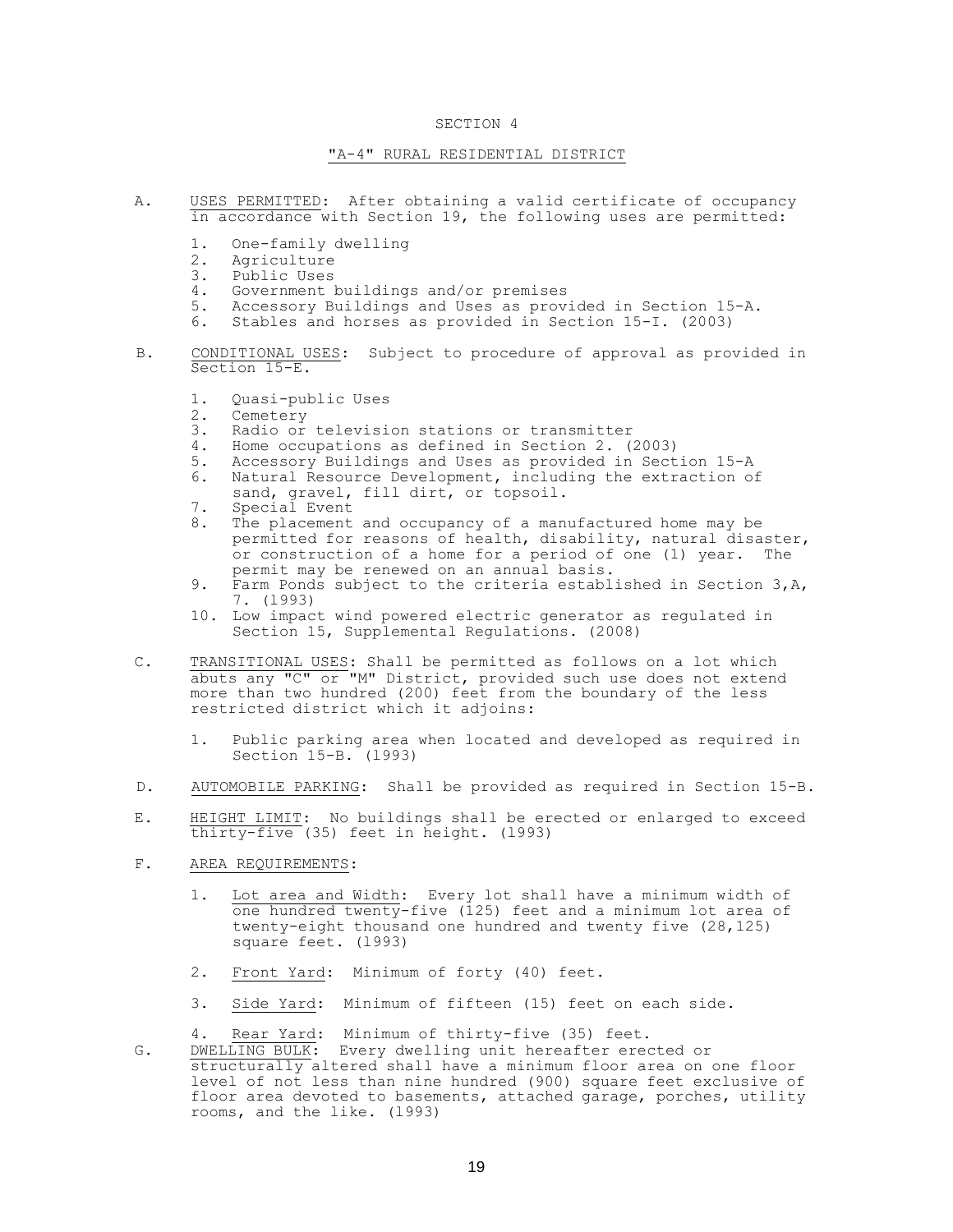## SECTION<sub>5</sub>

## "R-A" SUBURBAN RESIDENTIAL DISTRICT

- A. USES PERMITTED: After obtaining a valid certificate of occupancy in accordance with Section 19, the following uses are permitted:
	- 1. One-family dwelling
	- 2. Agriculture
	- 3. Public Uses
	- 4. Government buildings and/or premises<br>5. Accessory buildings and uses as prov
	- Accessory buildings and uses as provided in Section 15-A.
	- 6. Stables and horses as provided in Section 15-I. (2003)
- B. CONDITIONAL USES: Subject to procedure of approval as provided in Section 15-E.
	- 1. Quasi-public Uses
	- 2. Radio or television stations or transmitter
	- 3. Home occupations as defined in Section 2. (2003)
	- 4. Accessory Buildings Uses as provided in Section 15-A
	- 5. Natural Resource Development, including the extraction of sand, gravel, fill dirt or topsoil.
	- 6. Special Event
	- 7. The placement and occupancy of a manufactured home may be permitted for reasons of health, disability, natural disaster, or construction of a home for a period of one (1) year. The permit may be renewed on an annual basis.
- C. TRANSITIONAL USES: Shall be permitted as follows on a lot which abuts any "C" or "M" District, provided such use does not extend more than two hundred (200) feet from the boundary of the less restricted district which it adjoins:
	- 1. Public parking area when located and developed as required in Section 15-B. (l993) or
	- 2. Multiple family dwelling with a minimum lot width of one hundred (100) feet and a minimum lot area per dwelling unit of six thousand (6,000) square feet and conforming to Section 7- F.
- D. AUTOMOBILE PARKING: Shall be provided as required in Section 15-B.
- E. HEIGHT LIMIT: No buildings shall be erected or enlarged to exceed thirty-five (35) feet in height. (l993)

# F. AREA REQUIREMENTS:

- 1. Lot Area and Width: Every lot shall have a minimum width of eighty (80) feet and a minimum lot area of sixteen thousand (16,000) square feet.
- 2. Front Yard: Minimum of thirty-five (35) feet.
- 3. Side Yard: Minimum of ten (10) feet on each side.
- 4. Rear Yard: Minimum of thirty (30) feet.
- G. DWELLING BULK: Every dwelling unit hereafter erected or structurally altered shall have a minimum floor area on one floor level of not less than nine hundred (900) square feet exclusive of floor area devoted to basements, attached garage, porches, utility rooms, and the like. (l993)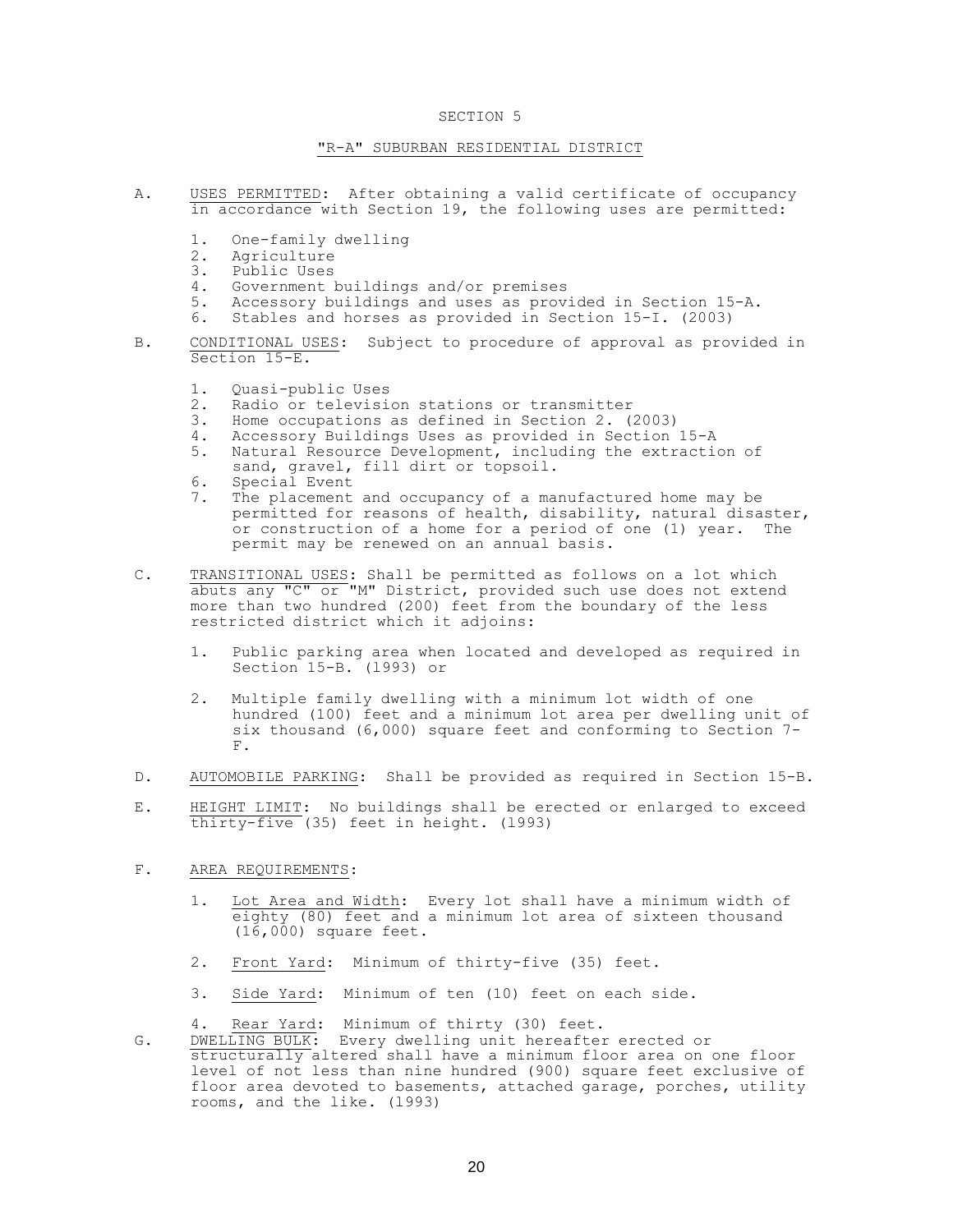## "R-1" ONE-FAMILY DWELLING UNIT

- A. USES PERMITTED: After obtaining a valid certificate of occupancy in accordance with Section 19, the following uses are permitted;
	- 1. One-family dwelling
	- 2. Agriculture<br>3. Public uses
	- Public uses
	- 4. Government buildings and/or premises<br>5. Accessory buildings and uses provide
	- Accessory buildings and uses provided in Section 15-A
	- 6. Stables and horses as provided in Section 15-I. (2003)
- B. CONDITIONAL USES: Subject to procedure of approval as provided in Section 15-E.
	- 1. Two-family dwelling
	- 2. Home occupations as specified in Section 2. (2003)
	- 3. Natural Resource Development, including the extraction of sand, gravel, fill dirt, or topsoil.
	- 4. Special Event
	- 5. The placement and occupancy of a manufactured home may be permitted for reasons of health, disability, natural disaster, or construction of a home for a period of one (1) year. The permit may be renewed on an annual basis.
- C. TRANSITIONAL USES: Shall be permitted as follows on a lot which abuts any "C" or "M" District, provided such use does not extend more than two hundred (200) feet from the boundary of the less restricted district which it adjoins:
	- 1. Public parking area when located and developed as required in Section 15-B. (l993) or
	- 2. Multiple family dwelling with a minimum lot width of one hundred (100) feet and a minimum lot area per dwelling unit of six thousand (6,000) square feet and conforming to Section 7- F. (l993)
- D. AUTOMOBILE PARKING: Shall be provided as required in Section 15-B.
- E. HEIGHT LIMIT: No buildings shall be erected or enlarged to exceed thirty-five (35) feet in height. (l993)
- F. AREA REQUIREMENTS:
	- 1. Lot Area and Width:
	- a. One-family dwelling: Minimum lot width of seventy-five (75) feet and a minimum lot area of ten thousand (10,000) square feet.
	- b. Two-family dwelling: Minimum lot width of one hundred (100) feet and a minimum lot area of fifteen thousand (15,000) square feet.
	- 2. Front Yard: Minimum of thirty (30) feet.
	- 3. Side Yard:
	- a. One-family dwelling: Minimum of ten (10) feet on each side.
	- b. Two-family dwelling: Minimum of fifteen (15) feet on each side.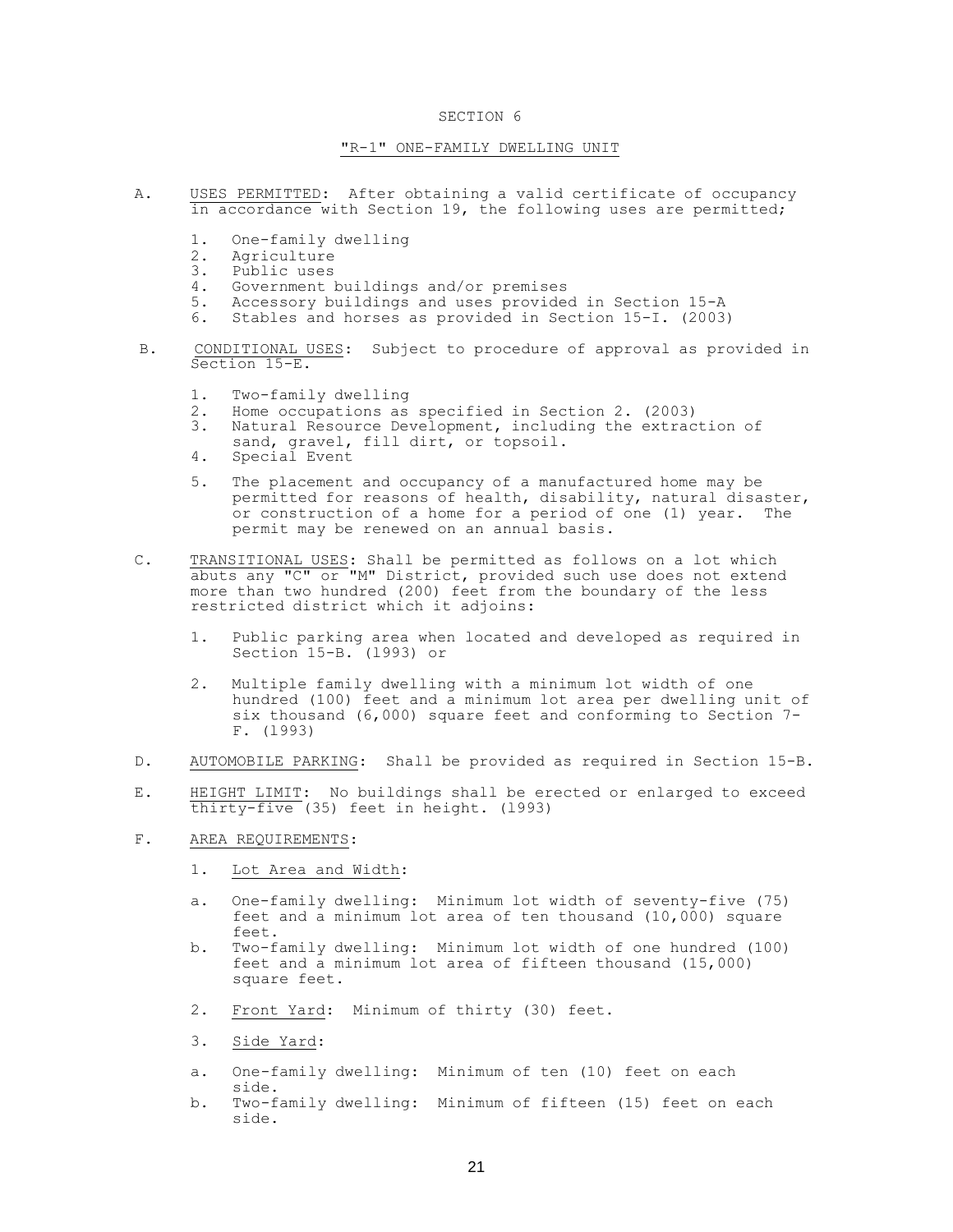- 4. Rear Yard: Minimum of twenty-five (25) feet for all structures.
- G. DWELLING BULK: Every dwelling unit hereafter erected or structurally altered shall have a minimum floor area on one floor level of not less than nine hundred (900) square feet exclusive of floor area devoted to basements, attached garage, porches, utility rooms, and the like. (l993) For two-family dwellings, the minimum dwelling bulk is one thousand five hundred (1,500) square feet of total living area.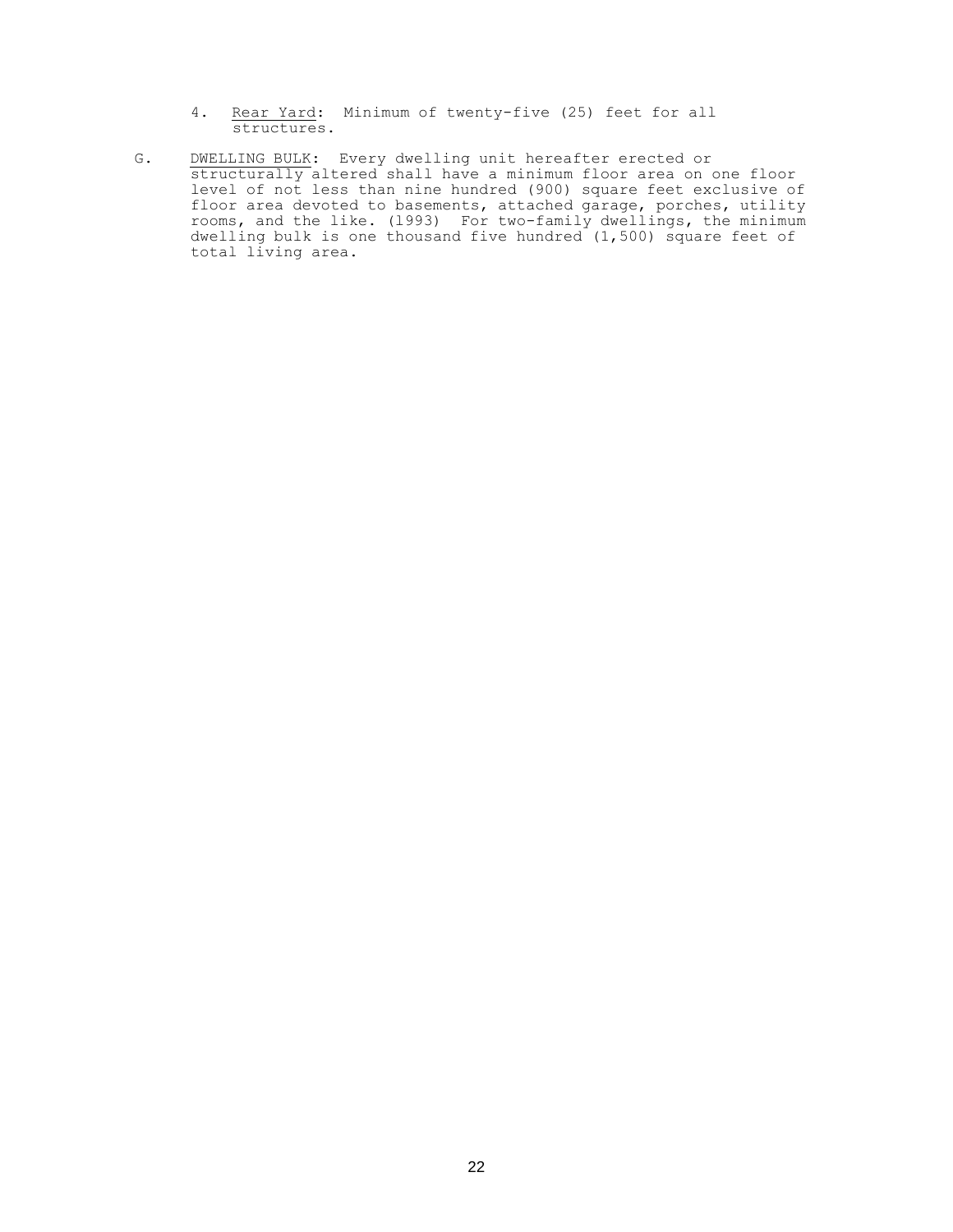### "R-3" MULTIPLE-FAMILY DWELLING DISTRICT

- A. USES PERMITTED: After obtaining a valid certificate of occupancy in accordance with Section 19, the following uses are permitted:
	- 1. One-family dwelling
	- 2. Agriculture<br>3. Public Uses
	- Public Uses
	- 4. Government buildings and/or premises<br>5. Accessory buildings and uses as prov.
	- Accessory buildings and uses as provided in Section 15-A
	- 6. Two-family dwelling
	- 7. Multiple-family dwellings
- B. CONDITIONAL USES: Subject to procedure of approval as provided in Section 15-E.
	- 1. Home occupations as specified in Section 2. (2003)
	- 2. Manufactured Home Parks as regulated in Section 15-C.
	- 3. Natural Resource Development, including the extraction of sand, gravel, fill dirt or topsoil.
	- 4. Special Event
	- 5. The placement and occupancy of a manufactured home may be permitted for reasons of health, disability, natural disaster, or construction of a home for a period of one (1) year. The permit may be renewed on an annual basis.
- C. TRANSITIONAL USES: Shall be permitted as follows on a lot which abuts any "C" or "M" District, provided such use does not extend more than two hundred (200) feet from the boundary of the less restricted district which it adjoins:
	- 1. Public parking area when located and developed as required in Section 15-B. (l993)
- D. AUTOMOBILE PARKING: Shall be provided as required in Section 15-B.
- E. HEIGHT LIMIT: No buildings shall be erected or enlarged to exceed thirty-five (35) feet in height for one and two family dwellings. For multiple-family dwellings, no building shall be erected or enlarged to exceed forty (40) feet in height. (l993)
- F. AREA REQUIREMENTS:
	- 1. Lot Area and Width:
		- a. One-family dwellings: Minimum lot width of seventyfive (75) feet and minimum lot area of ten thousand (10,000) square feet.
		- b. Two-family dwellings: Minimum lot width of ninety (90) feet and minimum lot area of twelve thousand  $(12,000)$ square feet.
		- c. Multiple-family dwellings: Minimum lot width of one hundred ten (110) feet and minimum lot area of six thousand (6,000) square feet/unit.
	- 2. Front Yard: Minimum of thirty (30) feet.
	- 3. Side Yard: For one-family dwellings, the minimum side yard shall be eight (8) feet on each side, for two-family dwellings, the minimum is ten (10) feet on both sides, for multiple-family dwellings, the minimum is fifteen (15) feet on each side.
	- 4. Rear Yard: Minimum of twenty-five (25) feet.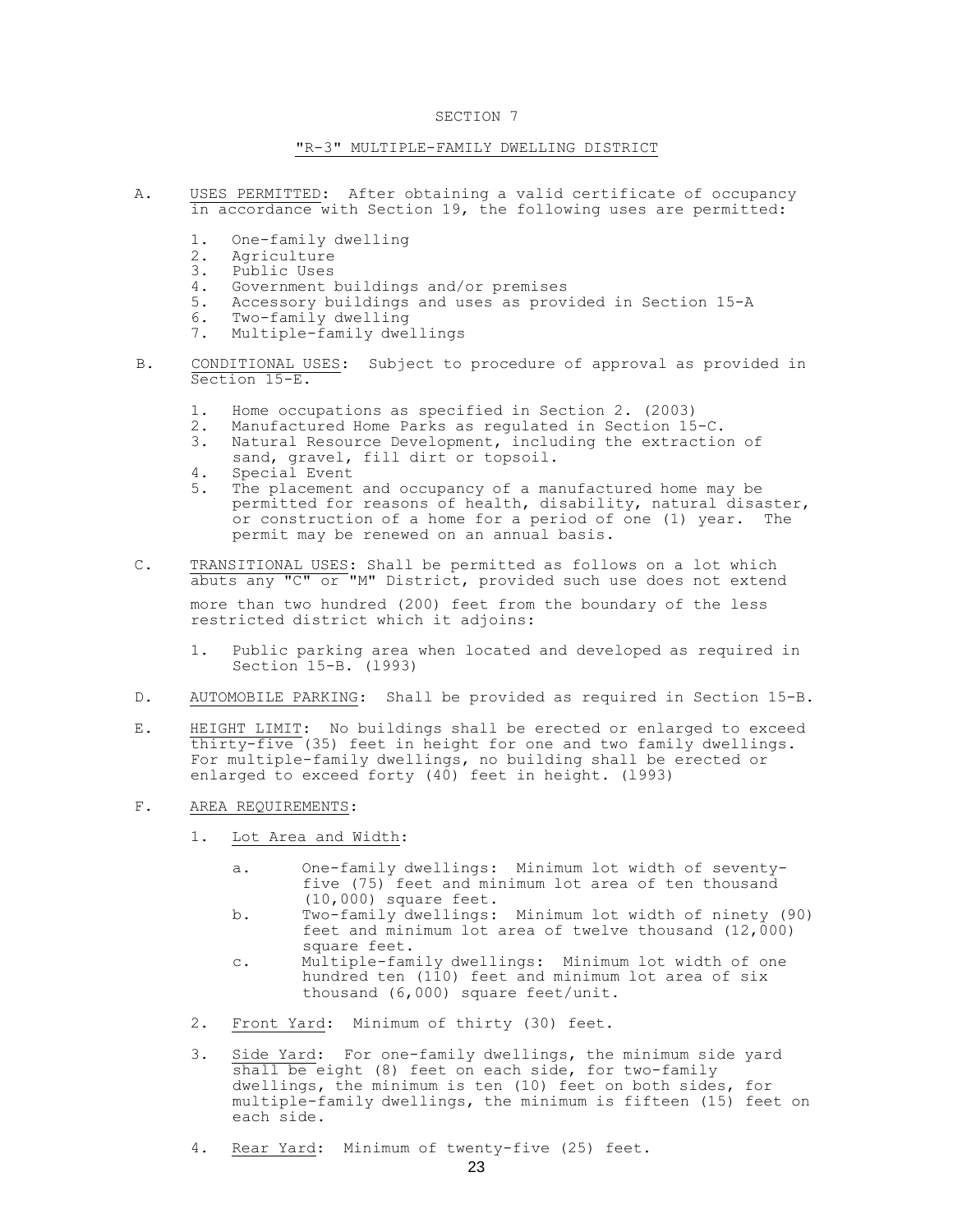# G. DWELLING BULK:

- 1. One-family dwelling: Minimum of eight hundred (800) square feet.
- 2. Two-family dwelling: Minimum of twelve hundred (1,200) square feet.
- 3. Multiple-family dwellings: Minimum of six hundred (600) square feet/unit.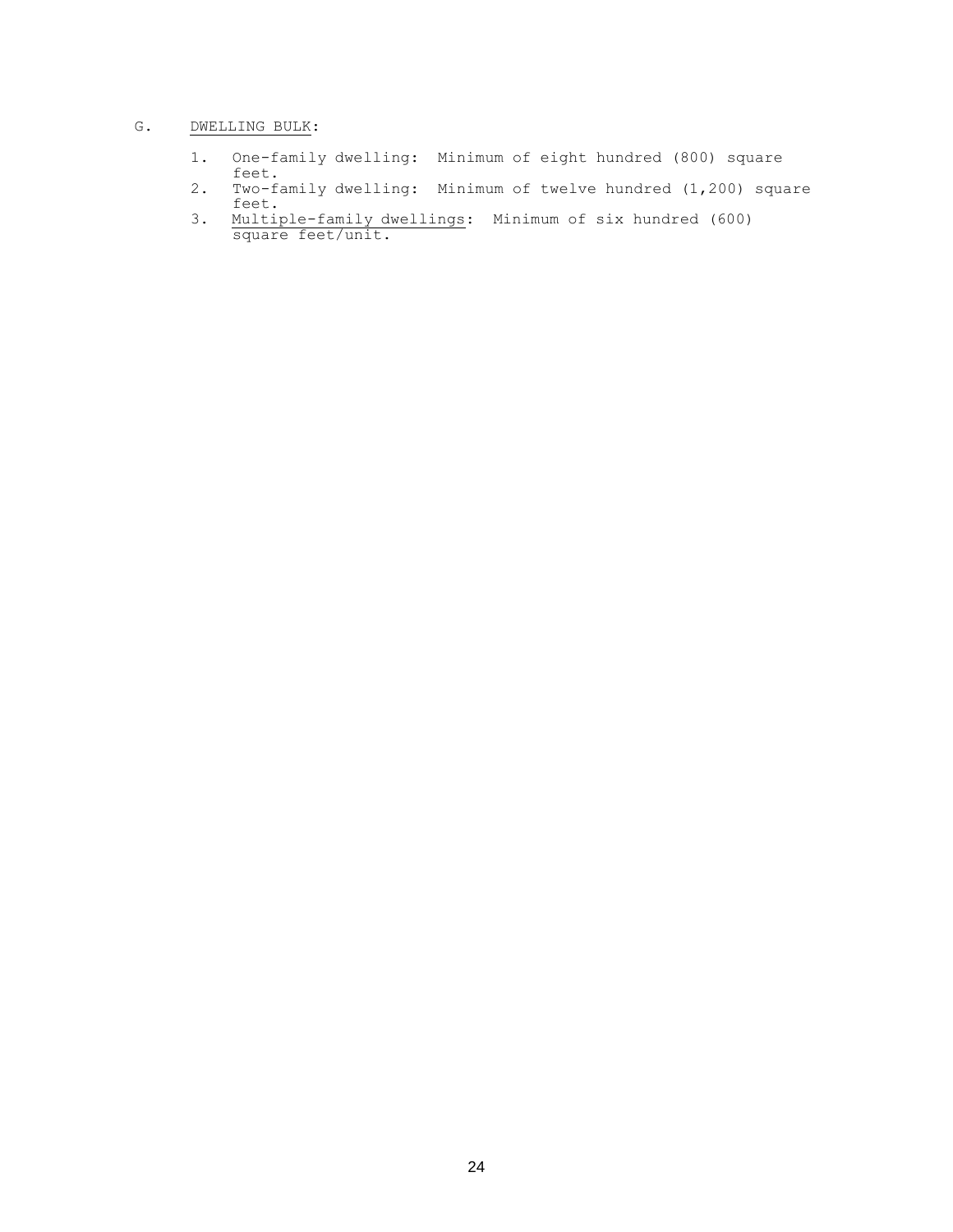### "MHP" MANUFACTURED HOME PARK DISTRICT (l993)

- A. Uses Permitted after obtaining a valid zoning certificate/permit:
	- l. Manufactured Home Park
- B. General Standards: The proposed development shall meet the following minimum requirements:
	- l. The proposed site shall contain not less than ten (10) acres and it shall have not less than twenty-five (25) manufactured home spaces at first occupancy.
	- 2. The minimum width of the manufactured home development shall not be less than two hundred (200) feet. The ratio of width to depth shall not exceed a one to five (1:5) ratio.
	- 3. The minimum floor area of each manufactured home shall be at least seven hundred (700) square feet.
	- 4. The manufactured homes must be completely skirted with materials similar to the unit in color and material to prevent uncontrolled access to the unit.
	- 5. The maximum building height shall be thirty (30) feet.
	- 6. A greenbelt planting strip of twenty (20) feet shall be placed around the entire perimeter of the park. No structure of any type shall be allowed to locate within this strip.
	- 7. No commercial sales of any type shall be permitted to occur within the park.
	- 8. All other requirements of the Ohio Public Health Council through the Ohio Administrative Code shall be met.
	- 9. The plans shall be submitted to the Zoning Inspector for his review and approval. Any plans not meeting all of these requirements will be disapproved. Incomplete plans will not be accepted or reviewed. The zoning inspector will have thirty (30) days in which to review the plans and either authorize or deny the zoning permit. An appeal of the zoning inspector's decision must be made to the Board of Zoning Appeals within fifteen (15) days.
	- l0. A single identification sign not exceeding sixteen (16) square feet in area identifying the name and/or address of the park

shall be permitted. Said sign must be set back a minimum of ten (10) feet from the edge of the road right-of-way.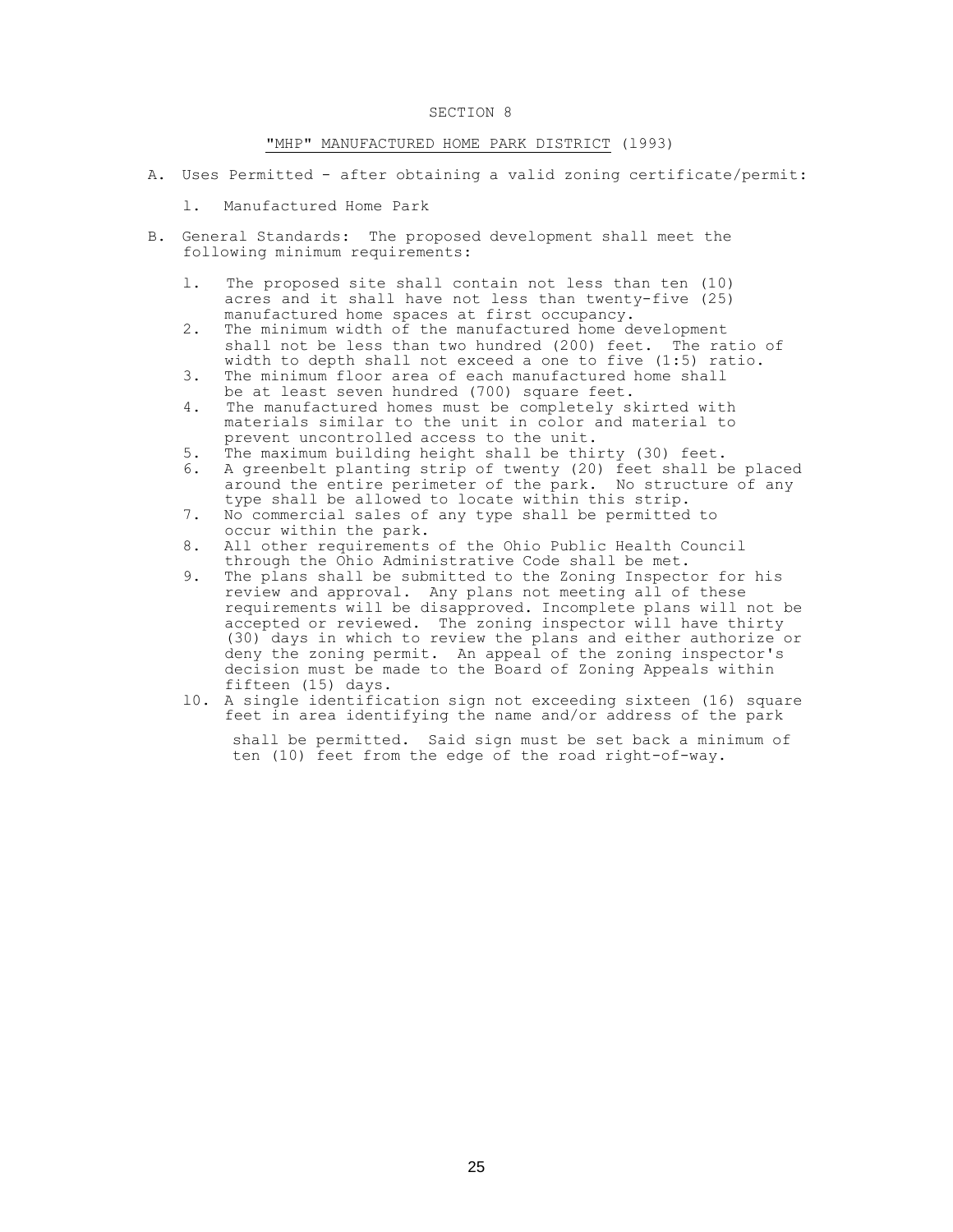#### "C-1" LIMITED COMMERCIAL DISTRICT

- A. USES PERMITTED: After obtaining a valid certificate of occupancy in accordance with Section 19, the following uses are permitted:
	- 1. One-Family dwelling.
	- 2. Retail establishments of local nature for the retail sale of meat, fruit, dairy products, etc. as well as shops: hobby, bicycle, upholstery, sign painting, plumbing, etc., if conducted within an enclosed building.
	- 3. Personal services (including shoe repair, watch repair, radio and TV repair, etc.).
	- 4. Professional activities including doctors, dentists, attorneys, real estate, insurance, architects, engineers, radio and television stations and towers, etc.
	- 5. Public uses.
	- 6. Public parking areas when located and developed as required in Section 15-B.
	- 7. Agriculture.
	- 8. Accessory buildings and uses as provided in Section 15-A.
	- 9. State licensed day care, in addition to the "C-1" regulations, the following restrictions shall be met:
		- a. Six (6) foot privacy fence attached to the building enclosing the playground.
		- b. Adequate planning for driveway, parking, and traffic circulation pattern.
		- c. Adequate fire protection.
	- 10. Mini-Warehouse (Storage) subject to the requirements in Section 15. (1997)
	- 11. Low impact wind powered electric generator as regulated in Section 15, Supplemental Regulations. (2008)
- B. CONDITIONAL USES: Subject to procedure of approval as provided in Section 15-E.
	- 1. Business Offices and Banks.
	- 2. Taverns and Restaurants.<br>3. Quasi-public uses.
	- Quasi-public uses.
	- 4. Drive-in food establishments (ice cream, soft drinks, hamburger chains, etc.).
	- 5. Automobile Service Station, provided that activities other than the pumping of gasoline are in an enclosed building.
	- 6. Natural Resource Development, including the extraction of sand, gravel, fill dirt, or topsoil.
	- 7. Accessory buildings and uses as provided in Section 15-A.
	- 8. Special Event.
- C. AUTOMOBILE PARKING AND LOADING: Shall be provided as required in Section 15-B.
- D. HEIGHT LIMIT: No buildings shall be erected or enlarged to exceed thirty-five (35) feet in height. (l993)
- E. AREA REQUIREMENTS:
	- 1. Lot Area and Width: For one-family dwellings, the minimum lot width shall be seventy-five (75) feet and a minimum lot area of seven thousand five hundred (7,500) square feet. For other buildings, the minimum lot width shall be sixty (60) feet and the minimum lot area shall be four thousand eight hundred (4,800) square feet.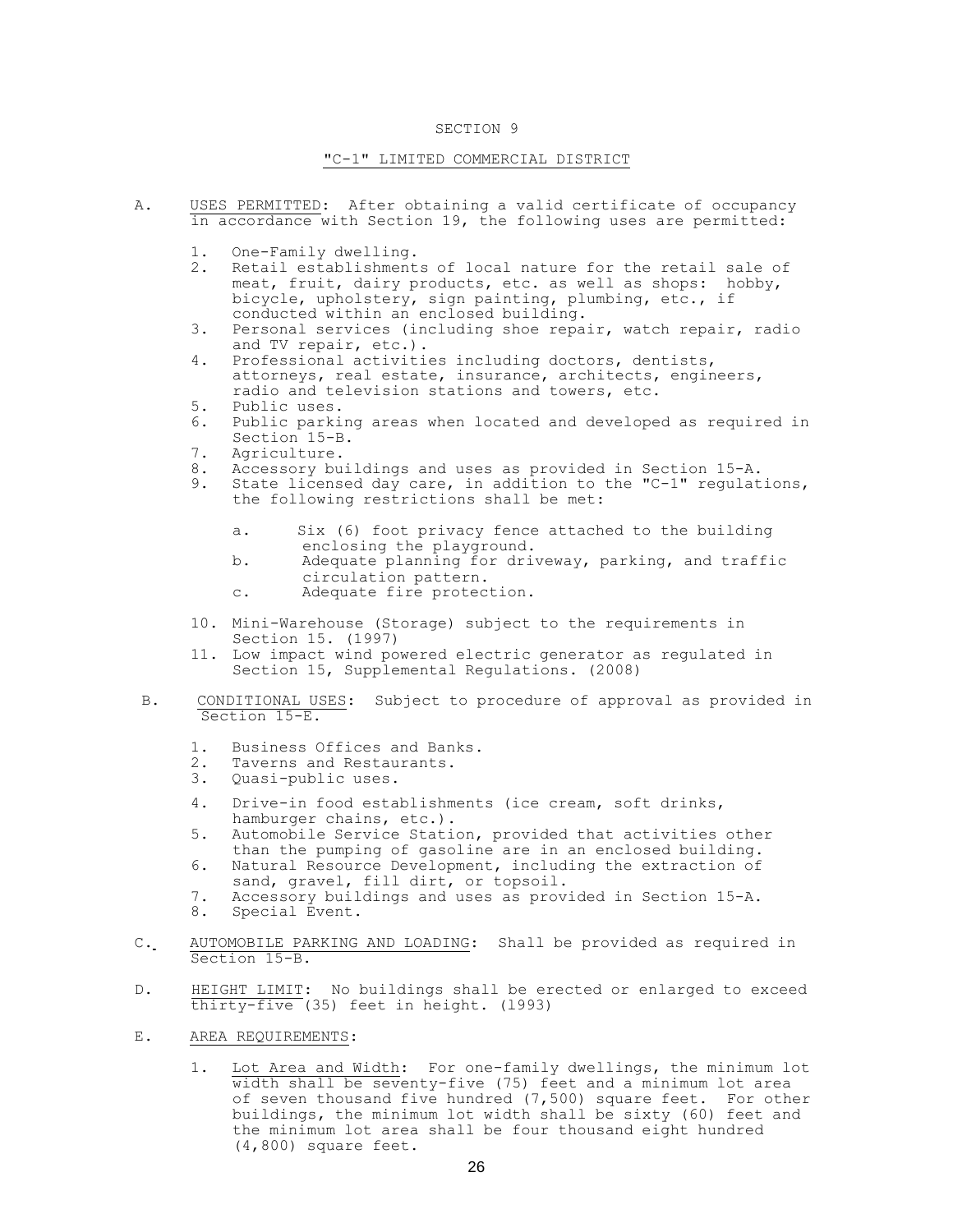- 2. Front Yard: Lots for one-family dwellings: minimum of fifty ( 50) feet; lots for other buildings: minimum of fifty (50) feet. (1996)
- 3. Side Yard: Lots for one-family dwellings: minimum of five (5) feet on each side; lots for other buildings: none required except for lots abutting any "A" or "R" District in which case the side yards shall be a minimum of ten (10) feet on each side.
- 4. Rear Yard: Lots for one-family dwellings: minimum of twenty (20) feet; lots for other buildings: minimum of ten (10) feet.
- F. DWELLING BULK: One-family dwellings:minimum of eight hundred (800) square feet, other buildings: minimum of seven hundred twenty (720) square feet.

## G. COURTS:

1. Outer Courts: An outer court with window openings shall have a width not less than two-thirds (2/3) of the height of the building above the floor level of the lowest story containing such openings, but in no case less than fifteen (15) feet. Outer courts need not be more than twenty (20) feet wide when their depth does not exceed thirteen (13) feet. The depth of an outer court shall not be greater than two (2) time its width.

In the case of irregular courts, the required minimum width of the court may be deemed to be the average width.

In the case of courts, the sides of which are formed by wings of unequal height, the average of such heights shall be used to determine the required width of the court.

2. Inner Courts: The least dimension of an inner court with  $\overline{\text{window opening}}$  shall be not less than two thirds (2/3) of the average height of the building above the floor level of the lowest story containing such openings.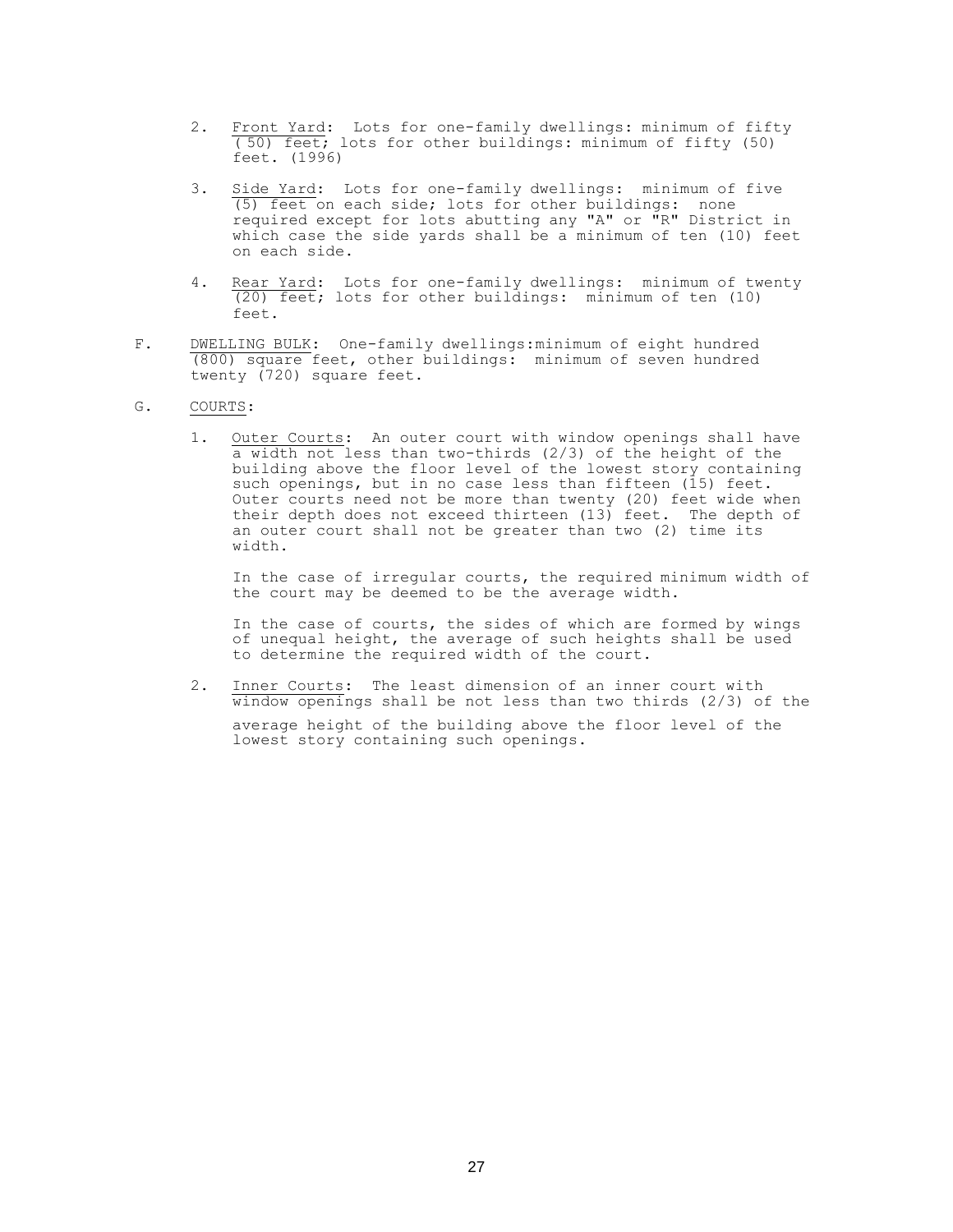## "C-2" GENERAL BUSINESS COMMERCIAL DISTRICT

- A. USES PERMITTED: After obtaining a valid certificate of occupancy in accordance with Section 19, the following uses are permitted;
	- 1. One-family dwelling.
	- 2. Retail establishments of local nature for the retail sale of meat, fruit, dairy products, etc. as well as shops: bicycle, upholstery, sign painting, plumbing, etc., if conducted within an enclosed building.
	- 3. Personal services (including shoe repair, watch repair, radio & TV repair, etc.).
	- 4. Professional Activities including doctors, dentists, attorneys, real estate, insurance, architects, engineers, radio and television stations and towers, etc.
	- 5. Public Uses.
	- 6. Public parking areas when located and developed as required in Section 15-B.
	- 7. Agriculture.
	- 8. Business Services including services to commercial or industrial enterprises or which repairs appliances and machines used in homes or businesses.
	- 9. Offices and Banks.
	- 10. Retail sales and businesses (including furniture, appliances, supermarkets, wall and floor covering, dry goods, apparel, building materials, etc.), if conducted wholly within an enclosed building.
	- 11. Restaurants and taverns.
	- 12. Funeral homes or mortuaries.
	- 13. Quasi-public Uses.
	- 14. Theatres (except drive-in theatres).
	- 15. Neighborhood Shopping Centers as defined in Section 2.
	- 16. Automobile Service Stations, provided that activities other than the pumping of gasoline are in an enclosed building.
	- 17. Accessory buildings and uses as provided in Section 15-A. 18. Mini-Warehouse (Storage) subject to requirements listed in Section 15. (1997)
	- 19. Low impact wind powered electric generator as regulated in Section 15, Supplemental Regulations. (2008)
- B. CONDITIONAL USES: subject to procedure of approval as provided in Section 15-E.
	- 1. Wholesale Business, when there is no processing, fabrication, or assembly.
	- 2. Printing and Publishing.
	- 3. Animal Hospitals, Kennels and Animal Crematories.
	- 4. Bakeries and Dairies.
	- 5. Hotels, motels, cottages, or lodging houses.
	- 6. Social Activities including lodges or fraternal organizations.
	- 7. Commercial entertainment facilities; specifically night clubs providing dancing and entertainment.
	- 8. Certain commercial recreational facilities which can be conducted within an enclosed building: skating rinks, bowling alleys, dance halls, games of skill, etc.
	- 9. Drive-in food establishments.
	- 10. Natural Resource Development, including the extraction of sand, gravel, fill dirt, or topsoil.
	- 11. Accessory buildings and uses as provided in Section l5-A.
	- 12. Special Event.
	- 13. Drive-thru carryout. (2008)
- C. AUTOMOBILE PARKING AND LOADING: Shall be provided as required in Section 15-B.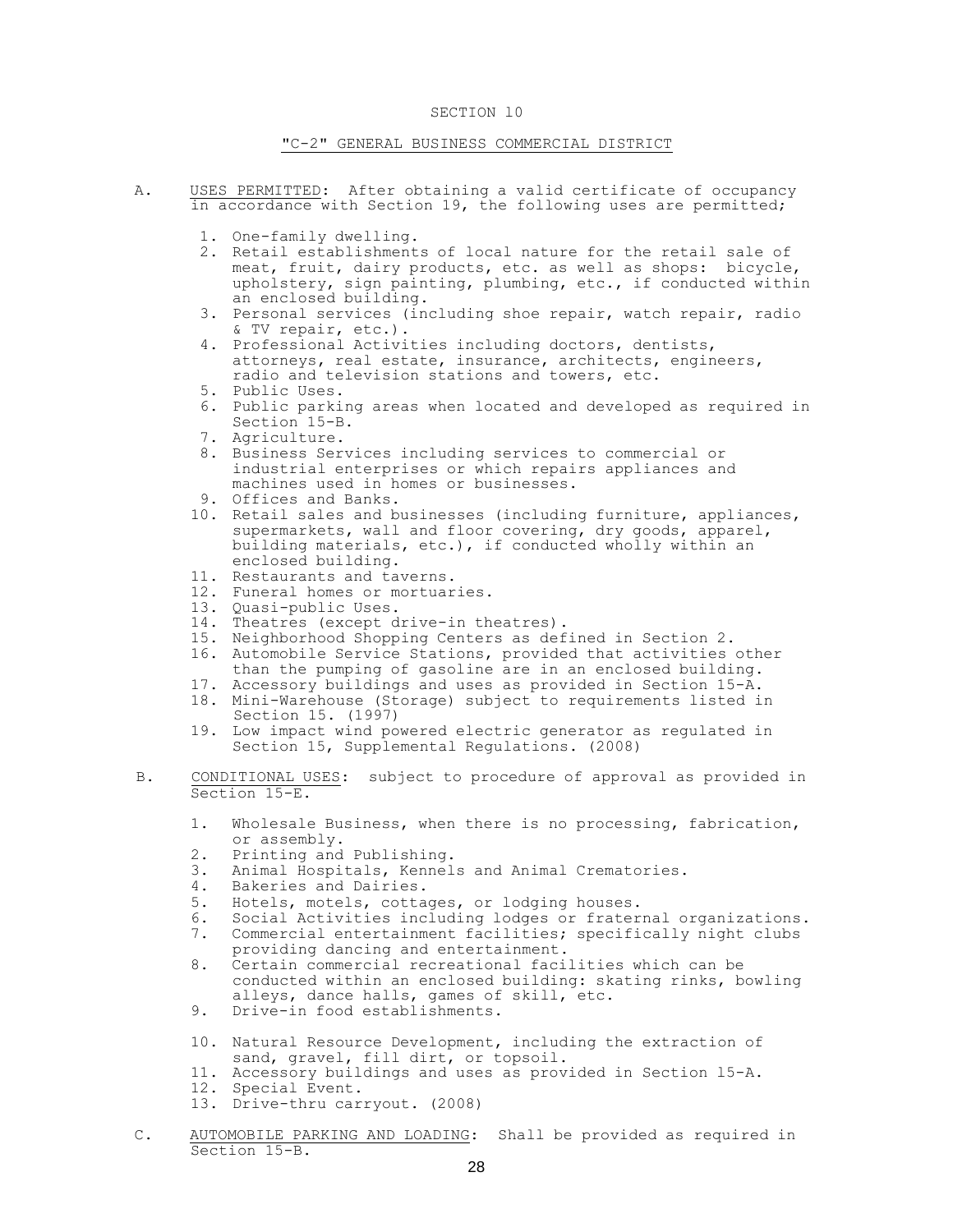- D. HEIGHT LIMIT: No buildings shall be erected or enlarged to exceed thirty-five (35) feet in height. (l993)
- E. AREA REQUIREMENTS:
	- 1. Lot Area and Width: For one-family dwellings, same as in the TC-1" District; for other buildings, the minimum lot width shall be eighty (80) feet and the minimum lot area shall be six thousand (6,000) square feet.
	- 2. Front Yard: Lots for one-family dwellings: minimum of fifty (50) feet; lots for other buildings: minimum of fifty (50) feet. (l996)
	- 3. Side Yard: Lots for one-family dwellings: minimum of five (5) feet on each side; lots for other buildings: none required except for lots abutting any "A" or "R" District in which case the side yards shall be a minimum of ten (10) feet on each side. (l993)
	- 4. Rear Yard: Lots for one-family dwellings: minimum of twenty (20) feet; lots for other buildings: minimum of ten (10) feet. (l993)
- F. DWELLING BULK: One-family dwellings:minimum of eight hundred (800) square feet, other buildings: minimum of seven hundred twenty (720) square feet. (1993)
- G. COURTS:
	- 1. Outer Courts: An outer court with window openings shall have a width not less than two-thirds (2/3) of the height of the building above the floor level of the lowest story containing such openings, but in no case less than fifteen (15) feet. Outer courts need not be more than twenty (20) feet wide when their depth does not exceed thirteen (13) feet. The depth of an outer court shall not be greater than two (2) time its width.

In the case of irregular courts, the required minimum width of the court may be deemed to be the average width.

In the case of courts, the sides of which are formed by wings of unequal height, the average of such heights shall be used to determine the required width of the court.

2. Inner Courts: The least dimension of an inner court with window openings shall be not less than two thirds (2/3) of the average height of the building above the floor level of the lowest story containing such openings. (l993)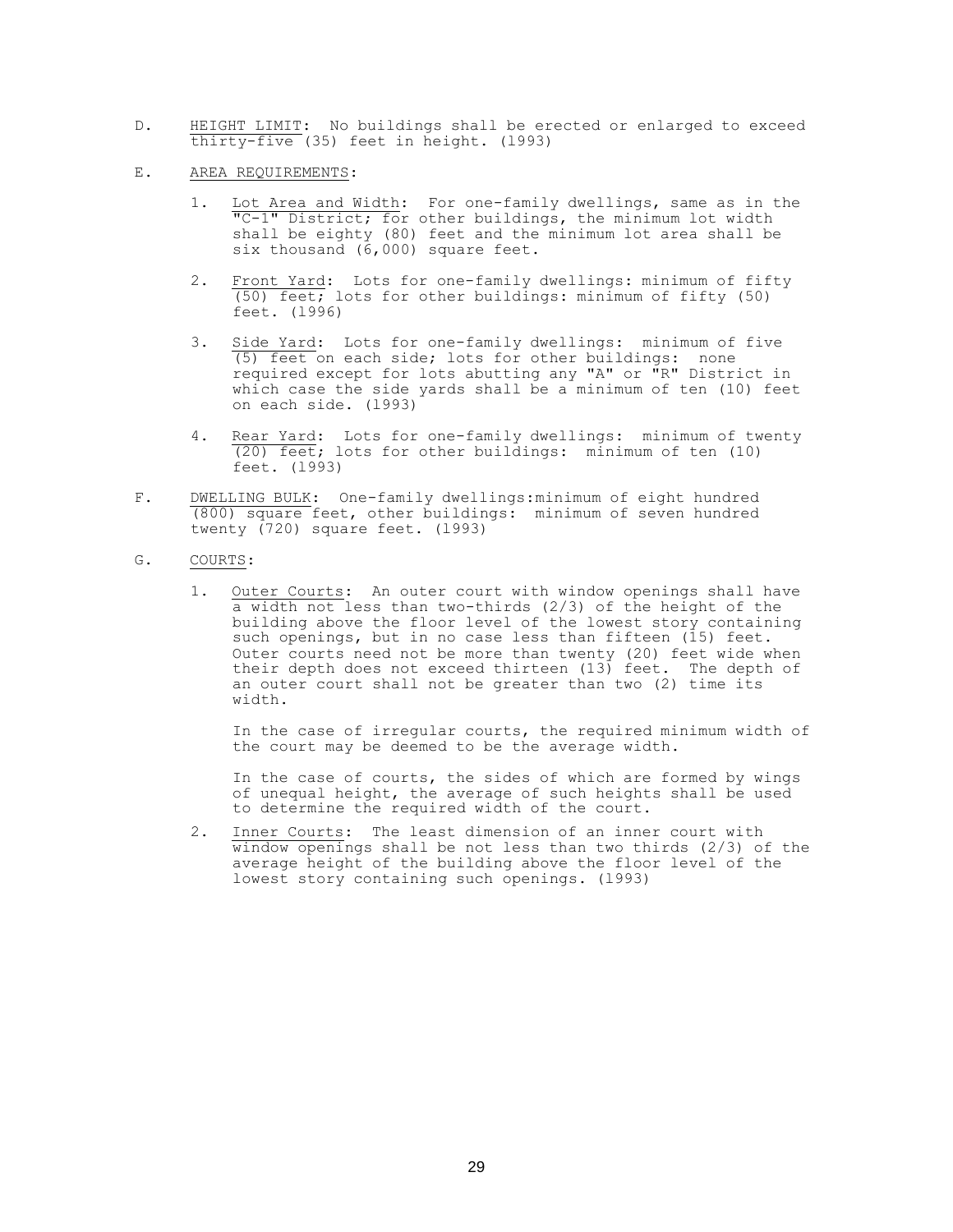## "C-3" HIGHWAY COMMERCIAL DISTRICT

- A. USES PERMITTED: After obtaining a valid certificate of occupancy in accordance with Section 19, the following uses are permitted:
	- 1. One-family dwelling.
	- 2. Retail establishments of local nature for the retail sale of meat, fruit, dairy products, etc. as well as shops; hobby, bicycle, upholstery, sign painting, plumbing, etc., if conducted within an enclosed building.
	- 3. Personal services (including shoe repair, watch repair, radio & TV repair, etc.).
	- 4. Professional Activities including doctors, dentists, attorneys, real estate, insurance, architects, engineers, radio and television stations and towers, etc.
	- 5. Public Uses.
	- 6. Public parking areas when located and developed as required in Section 15-B.
	- 7. Agriculture.
	- 8. Business Services including services to commercial and industrial enterprises or which repairs appliances and machines used in homes and businesses.
	- 9. Offices and Banks.
	- 10. Retail sales and businesses (including furniture, appliances, supermarkets, wall and floor covering, dry goods apparel, building materials, etc.), if conducted wholly within an enclosed building.
	- 11. Restaurants and taverns.
	- 12. Funeral homes and mortuaries.
	- 13. Quasi-public Uses.
	- 14. Theatres.
	- 15. Neighborhood Shopping Centers as defined on page 12.
	- 16. Automobile Service Stations, provided that activities other than the pumping of gasoline are in an enclosed building.
	- 17. Hotels, motels and cottages.
	- 18. Automotive and lawn and garden equipment sales and repairs.
	- 19. Wholesale business, when there is no processing, fabrication, or assembly.
	- 20. Farm implement sales and repair.
	- 21. Social activities including lodges and fraternal organizations.
	- 22. Animal hospitals, kennels.
	- 23. Drive-in food establishments.
	- 24. Night clubs or dance halls with entertainment.
	- 25. Noncommercial recreational facilities (see definition)
	- 26. Commercial recreational facilities (see definition) including miniature golf and driving ranges.
	- 27. Accessory buildings and uses as provided in Section 15-A.
	- 28. Travel trailer (small utility) sales and repairs.
	- 29. Mini-Warehouse (Storage) subject to requirements listed in Section 15. (1997)
	- 30. Low impact wind powered electric generator as regulated in Section 15, Supplemental Regulations. (2008)
	- 31. Drive-thru carryout. (2008)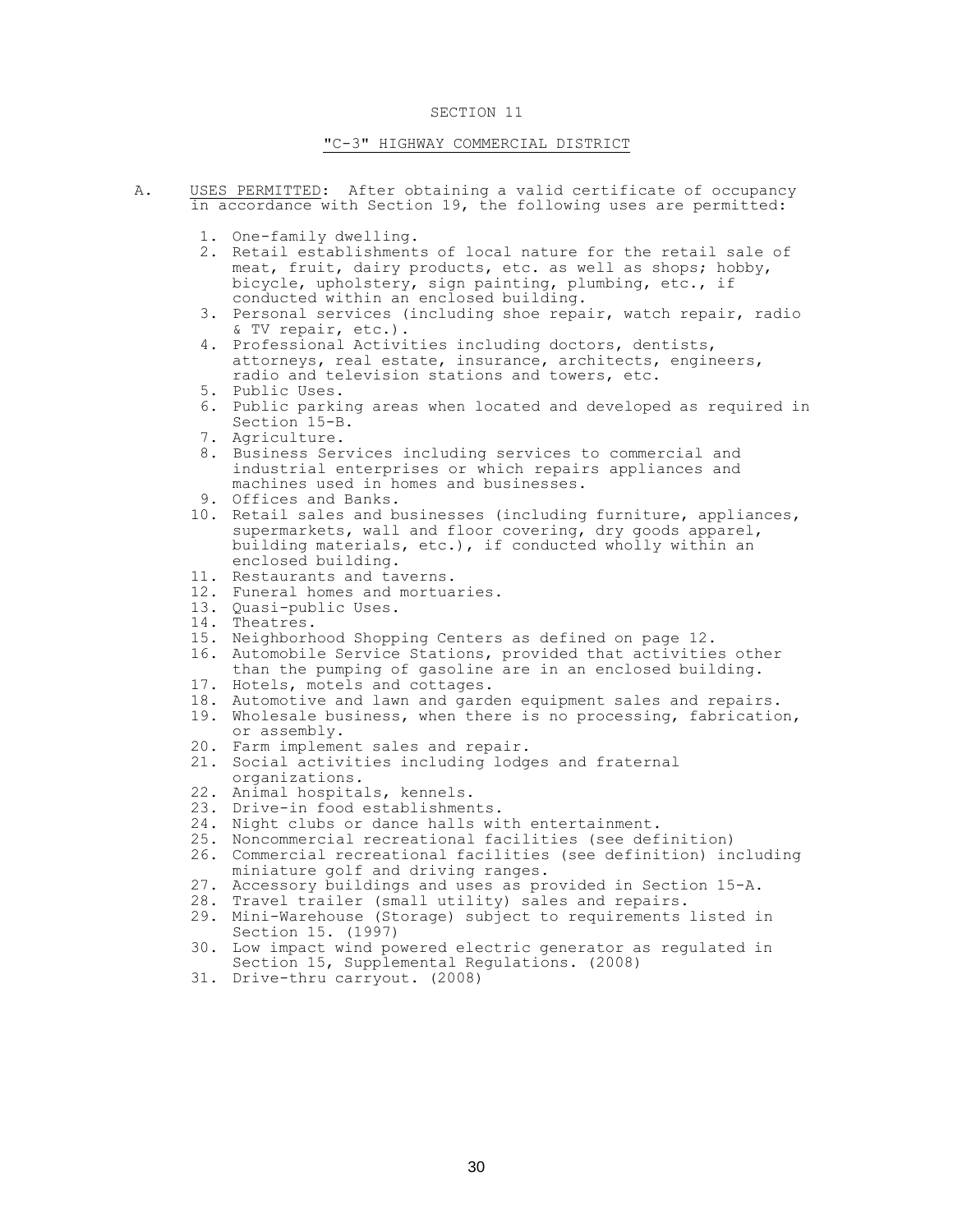- B. CONDITIONAL USES: Subject to procedure of approval as provided in Section 15-E.
	- 1. Storage of automobiles, trailers (small utility), boats, and lawn and garden equipment.
	- 2. Warehousing.
	- 3. Bakeries or Dairies.
	- 4. Printing and Publishing.<br>5. Trailer Camps.
	- Trailer Camps.
	- 6. Outdoor Advertising.
	- 6. Building material storage facilities.
	- 7. Natural Resource Development, including the extraction of sand, gravel, fill dirt, or topsoil.
	- 9. Accessory buildings and uses as provided in Section 15-A.
	- 10. Animal crematories.
	- 11. Special Event.
- C. AUTOMOBILE PARKING AND LOADING: Shall be provided as required in Section 15-B.
- D. HEIGHT LIMIT: No building shall be erected or enlarged to exceed thirty-five (35) feet in height. (l993)

### E. AREA REQUIREMENTS:

- 1. Lot Area and Width: For one-family dwellings, same as in the "C-1" District; for other buildings, the minimum lot width shall be one hundred (100) feet and the minimum lot area shall be twenty-five thousand (25,000) square feet.
- 2. Front Yard: For one-family dwellings: minimum of fifty (50) feet; for other buildings: minimum of fifty (50) feet. (1996)
- 3. Side Yard: For one-family dwellings, same as in the "C-1" District. For other buildings, the minimum side yard shall be twenty (20) feet on each side except for lots abutting any "A" or "R" District in which case the side yards shall be a minimum of thirty (30) feet on each side.
- 4. Rear Yard: For one-family dwellings, same as in the "C-1" District. For other buildings, the minimum rear yard shall be forty (40) feet.
- F. DWELLING BULK: One-family dwellings:minimum of eight hundred (800) square feet, other buildings: minimum of seven hundred twenty (720) square feet. (l993)
- G. COURTS:
	- 1. Outer Courts: An outer court with window openings shall have a width not less than two-thirds (2/3) of the height of the building above the floor level of the lowest story containing such openings, but in no case less than fifteen (15) feet. Outer courts need not be more than twenty (20) feet wide when their depth does not exceed thirteen  $(13)$  feet. The depth of an outer court shall not be greater than two (2) time its width.

In the case of irregular courts, the required minimum width of the court may be deemed to be the average width.

In the case of courts, the sides of which are formed by wings of unequal height, the average of such heights shall be used to determine the required width of the court.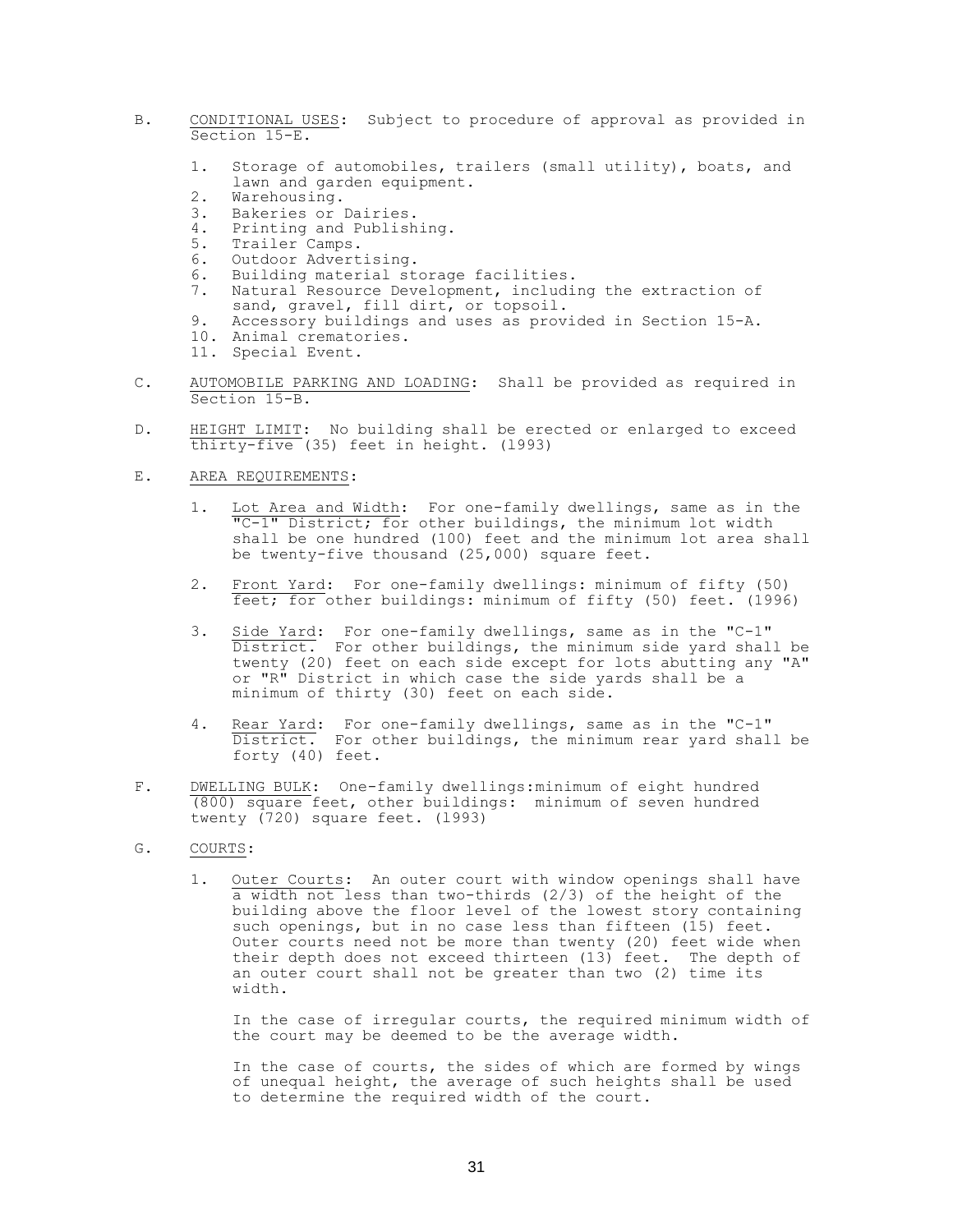2. Inner Courts: The least dimension of an inner court with window openings shall be not less than two thirds (2/3) of the average height of the building above the floor level of the lowest story containing such openings. (l993)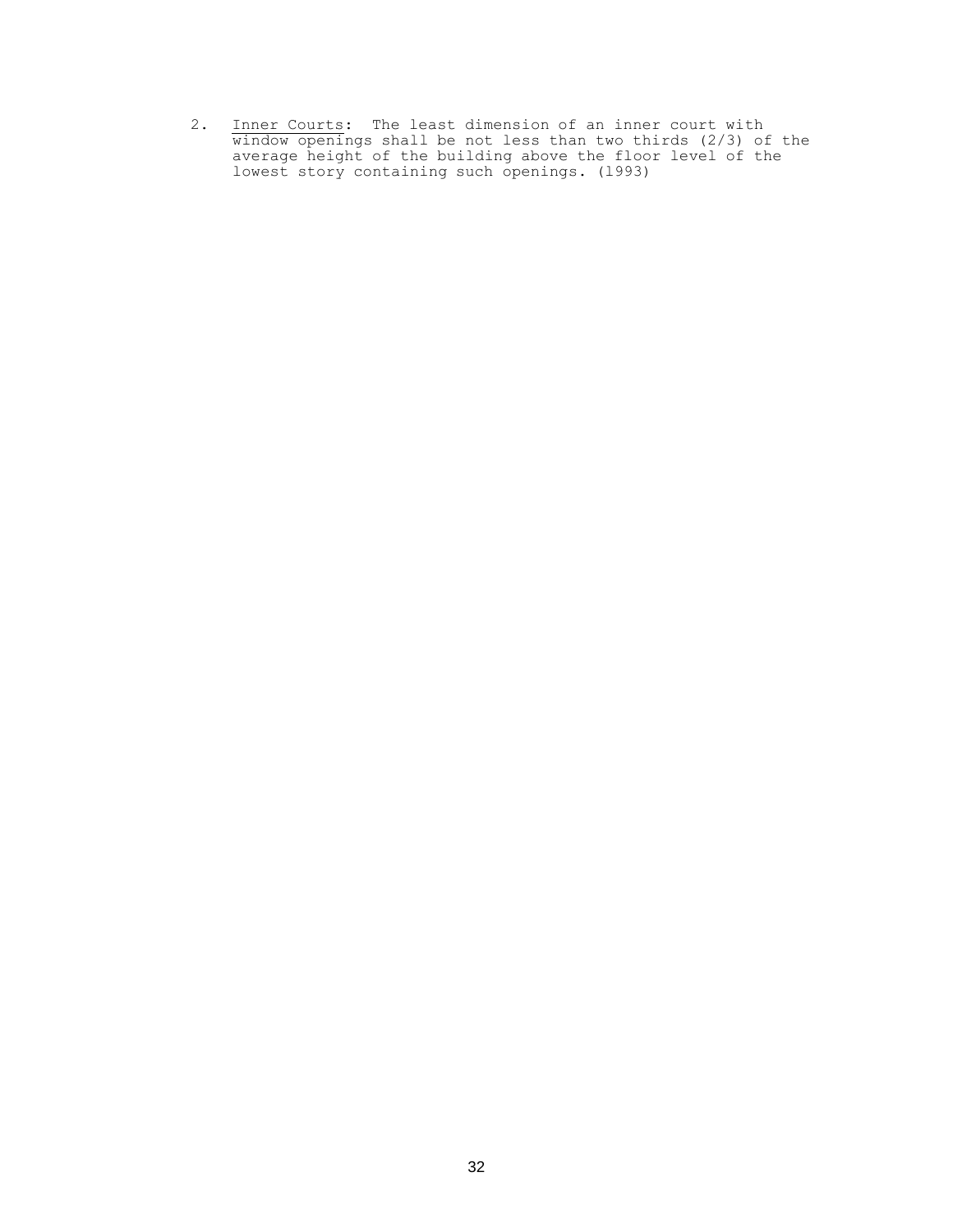## SECTION 11B

### "C-4" ENTERTAINMENT COMMERCIAL DISTRICT (2003)

- A. USES PERMITTED: After obtaining a valid zoning certificate of occupancy in accordance with Article 19, the following uses are permitted:
	- 1. Agriculture.
	- 2. Amusement enterprises including skating rinks, bowling alleys, dance halls, games of skill, etc. if conducted wholly within an enclosed building.
	- 3. Drive-in theaters.
	- 4. Privately operated community buildings or recreational fields and swimming pools, and community facilities owned and operated by neighborhood organizations.
	- 5. Accessory buildings and uses.
- B. CONDITIONAL USES: Subject to procedure of approval as provided in Section 15-E.
	- 1. Adult oriented sexual businesses.
	- 2. Special events.
- C. AUTOMOBILE PARKING AND LOADING: Shall be provided as required in Section 15-B.
- D. BUILDING HEIGHT: Maximum of thirty-five (35) feet.
- E. AREA REQUIREMENTS:
	- 1. Lot Area and Width: The minimum lot width shall be one hundred and fifty (150) feet and the minimum lot area shall be fortythree thousand five hundred and sixty (43,560) square feet.
	- 2. Front Yard: The minimum front yard shall be fifty (50) feet.
	- 3. Side Yard: The minimum side yard shall be fifteen (15) feet on each side.
	- 4. Rear Yard: The minimum rear yard shall be twenty-five (25) feet.
- F. DWELLING BULK: None.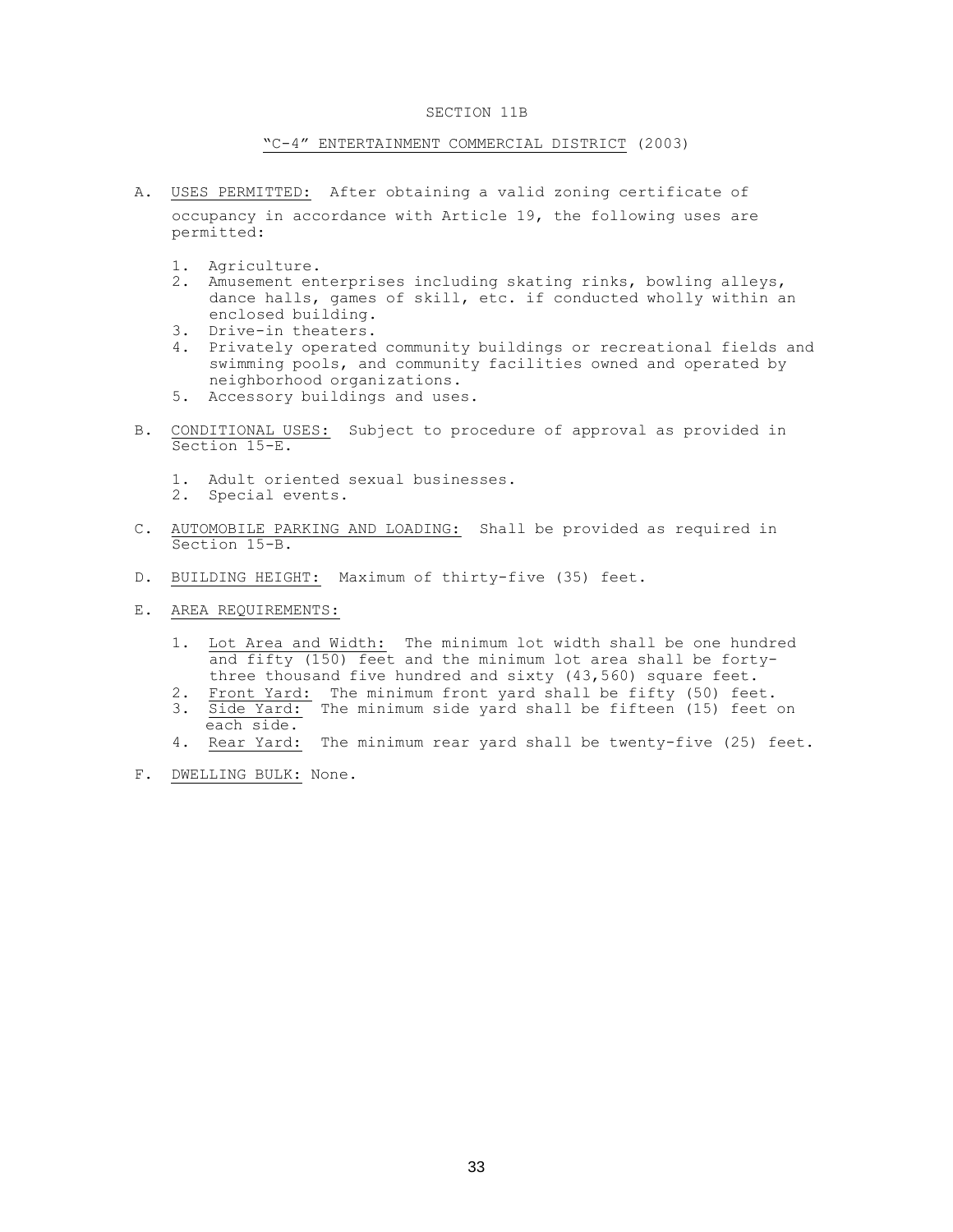## SECTION l2

# "M-1" RESTRICTED MANUFACTURING DISTRICT

- A. USES PERMITTED: After obtaining a valid certificate of occupancy in accordance with Section 19, the following uses are permitted:
	- 1. Agriculture and accessory buildings and uses (i.e., only farm dwellings are permitted.)
	- 2. Restricted Manufacturing: any industrial use which is conducted within enclosed, substantially constructed buildings and involving the use of only light machinery and equipment. No open area about the buildings may be used for the storage of materials or equipment other than for the unloading and loading operations at the rear or within an enclosure which abuts a building. Restricted manufacturing shall include the manufacture of:
		- a. drugs
		- b. jewelry
		- c. musical instruments
		- d. sporting goods<br>e. small glass pro
		- small glass products
		- f. small electronic products
		- g. small household products
		- h. scientific instruments
		- i. office, computing, and accounting machines<br>i. research and laboratory testing
		- j. research and laboratory testing<br>k. printing, publishing, and engrat
		- printing, publishing, and engraving plants and other similar uses
		- l. accessory buildings and uses as provided in Section 15A.
	- 3. High impact wind powered electric generator as regulated in Section 15, Supplemental Regulations. (2008)
- B. CONDITIONAL USES: Subject to procedure of approval as provided in Section 15-E.
	- 1. Warehousing.
	- 2. Bakeries and Dairies.
	- 3. Natural Resource Development, including the extraction of sand, gravel, fill dirt or topsoil.
	- 4. Accessory buildings and uses as provided in Section 15-A.
	- 5. The manufacture, compounding, processing, packing, or treatment of such products as bakery goods, candy, cosmetics, dairy products, perfumes, pharmaceuticals, perfumed toilet soaps, toiletries, and food products but not including the following: fish or meat products, sauerkraut, vinegar, yeast and the rendering or refining of fats or oils.
	- 6. The manufacture, compounding, assembling, or treatment of articles or merchandise not employing a cooking or boiling process and using cloth, cork feathers, felt, fiber, fur, glass, hair, horm, leather, paper, plastic, precious or semiprecious metals or stones, shells, textiles, tobacco, wood (excluding planing mill), yarns, and/or paint.
	- 7. The manufacture of pottery or ceramic products, using only previously pulverized clay, the kilns fired only by electricity or gas.
	- 8. The manufacture and maintenance of electrical signs, commercial advertising structures, light sheet metal products and the like.
	- 9. Assembly of electrical appliances, instruments, and devices including electroplating and the manufacturing of small parts such as coils, condensers, transformers, crystal holders and the like.
	- 10. Automobile painting, upholstering, rebuilding, reconditioning, body and fender work; truck repairing and overhauling; tire retreading or recapping, battery manufacturing and the like.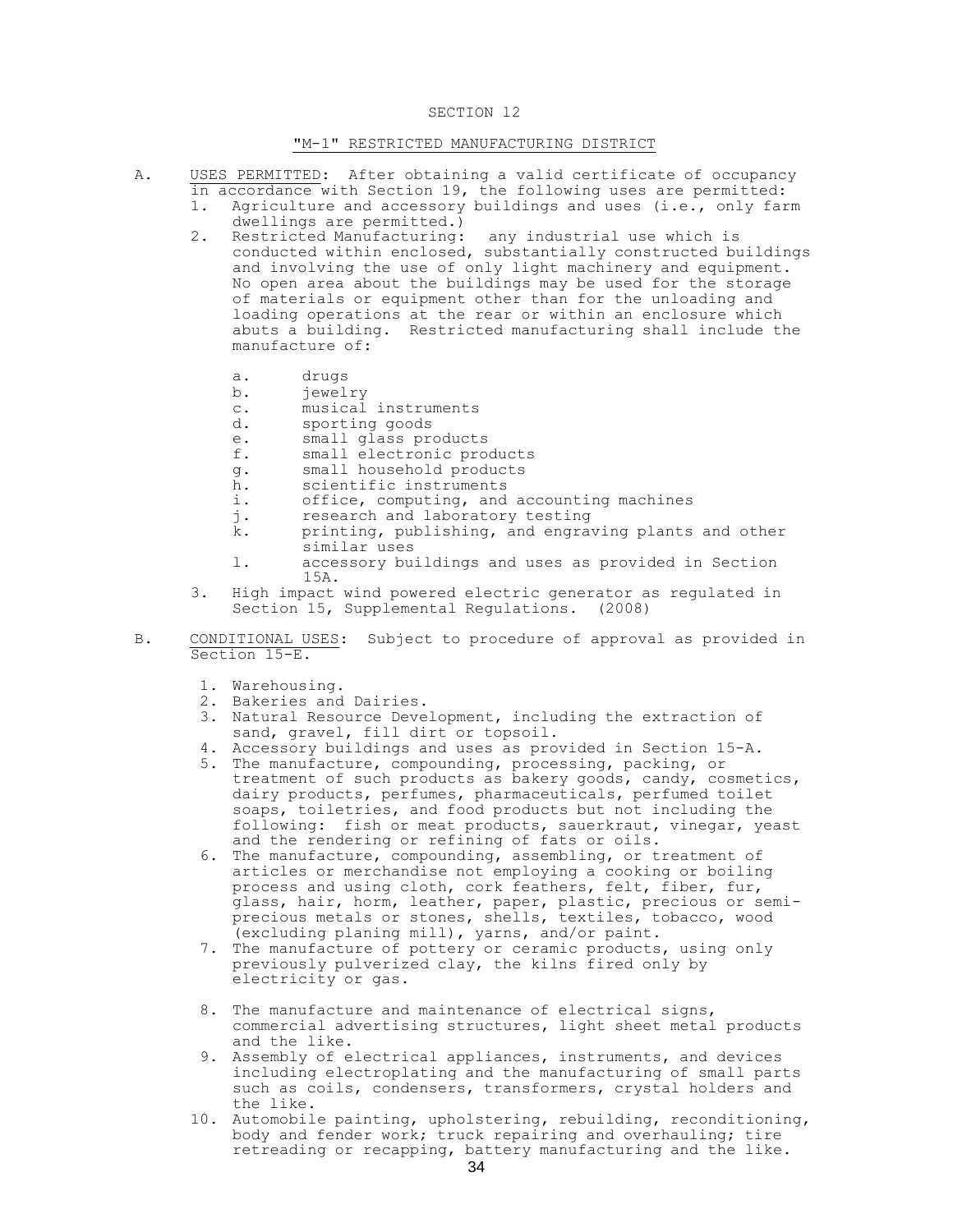- 11. Blacksmith shop and machine shop excluding punch presses over twenty (20) tons rated capacity, drop hammers and automatic screw machines.
- 12. Building material sales yard, including the sale of rock, sand, gravel, and the like as an incidental part of the main business, but excluding concrete mixing.
- 13. Coal Yard.
- 14. Contractors' equipment storage yard or plant, retail or equipment commonly used by contractors.
- 15. Distribution plants, parcel delivery, ice and cold storage plant, bottling plants, and food commissary or catering establishments.
- 16. Drying, freighting, or trucking yard or terminal.
- 17. Food or fuel yard.
- 18. Foundry casting of light-weight, non-ferrous metal and such similar uses as do not cause noxious fumes, noise or odors.
- 19. Laboratories; experimental photo or motion picture, film or testing.
- 20. Laundry, cleaning, and dyeing works and carpet & rug cleaning.
- 21. Lumber yard, if saws, planers, and other processing machines are contained within a completely enclosed building.
- 22. Manufacture of musical instruments, toys, novelties and rubber and metal stamps.
- 23. Poultry or rabbit killing incidental to a retail business on the same premises.
- 24. Shops-plumbing, sheet-metal, woodworking and the like only if processing machines are contained within a completely enclosed building.
- 25. Small boat building, except ship building.
- 26. Stone monument works employing not more than five (5) persons.
- 27. Veterinary dog or cat hospitals, kennels and crematories.
- 28. Wholesale business, storage buildings and warehouses.
- 29. Accessory buildings and uses as provided in Section 15-A.
- C. AUTOMOBILE PARKING AND LOADING: Shall be provided as required in Section 15-B.
- D. BUILDING HEIGHT: Maximum of thirty-five (35) feet. (l993)
- E. AREA REQUIREMENTS:
	- 1. Lot Area and Width: The minimum lot width shall be one hundred (100) feet and the minimum lot area shall be twenty thousand (20,000) square feet.
	- 2. Front Yard: The minimum front yard shall be fifty (50) feet.
	- 3. Side Yard: The minimum side yard shall be twenty (20) feet on each side; if the "M-1" District abuts an "A" or "R" District, the minimum side yard shall be thirty (30) feet on each side.
	- 4. Rear Yard: The minimum rear yard shall be thirty (30) feet.
- F. DWELLING BULK: None.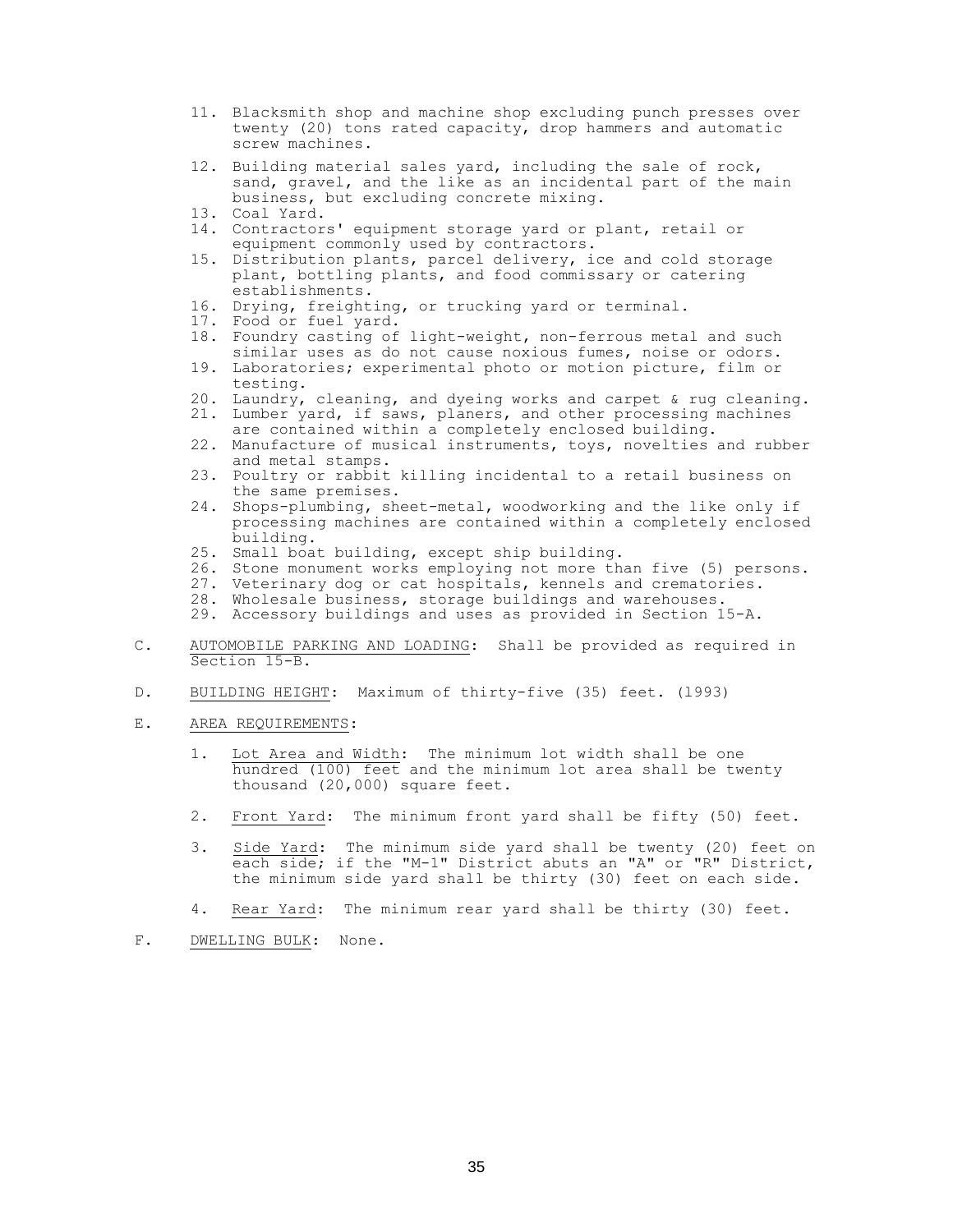## "M-2" LIMITED MANUFACTURING DISTRICT

- A. USES PERMITTED: After obtaining a valid certificate of occupancy in accordance with Section 19, the following uses are permitted:
	- 1. Agriculture and accessory buildings and uses (i.e., only farm dwellings are permitted).
	- 2. Restricted Manufacturing: any industrial use which is conducted within an enclosed building, substantially constructed, and involving the use of only light machinery and equipment. No open area about the buildings may be used for the storage of materials or equipment other than for the unloading and loading operations at the rear or within an enclosure which abuts a building. Restricted manufacturing shall include the manufacture of:
		- a) Drugs
		- b) Jewerlry
		- c) Musical instruments
		- d) Sporting goods
		- e) Small glass products
		- f) Small electronic products
		- g) Small household products
		- h) Scientific instruments
		- i) Office, computing, and accounting machines
		- j) Research and laboratory testing
		- k) Printing, publishing, and engraving plants and other similar uses
		- l) Accessory buildings and uses provided in Section 15-A
	- 3. Any of the following uses conducted within a building or an area enclosed on all sides with a solid wall or uniformly painted fence not less than six (6) feet in height.
		- a. The manufacture, compounding, processing, packing, or treatment of such products as bakery goods, candy, cosmetics, dairy products, perfumes, pharmaceuticals, perfumed toilet soaps, toiletries, and food products but not including the following: fish or meat products, sauerkraut, vinegar, yeast and the rendering or refining of fats or oils.
		- b. The manufacture, compounding, assembling, or treatment of articles or merchandise not employing a cooking or boiling process and using cloth, cork, feathers, felt, fiber, fur, glass, hair, horm, leather, paper, plastic, precious or semi-precious metals or stones, shells, textiles, tobacco, wood (excluding planing mill), yarns, and/or paint.
		- c. The manufacture of pottery or ceramic products, using only previously pulverized clay, the kilns fired only be electricity or gas.
		- d. The manufacture and maintenance of electrical signs commercial advertising structures, light sheet metal products and the like.
		- e. Assembly of electrical appliances, instruments, and devices including electroplating and the manufacturing

of small parts such as coils, condensers, transformers, crystal holders and the like.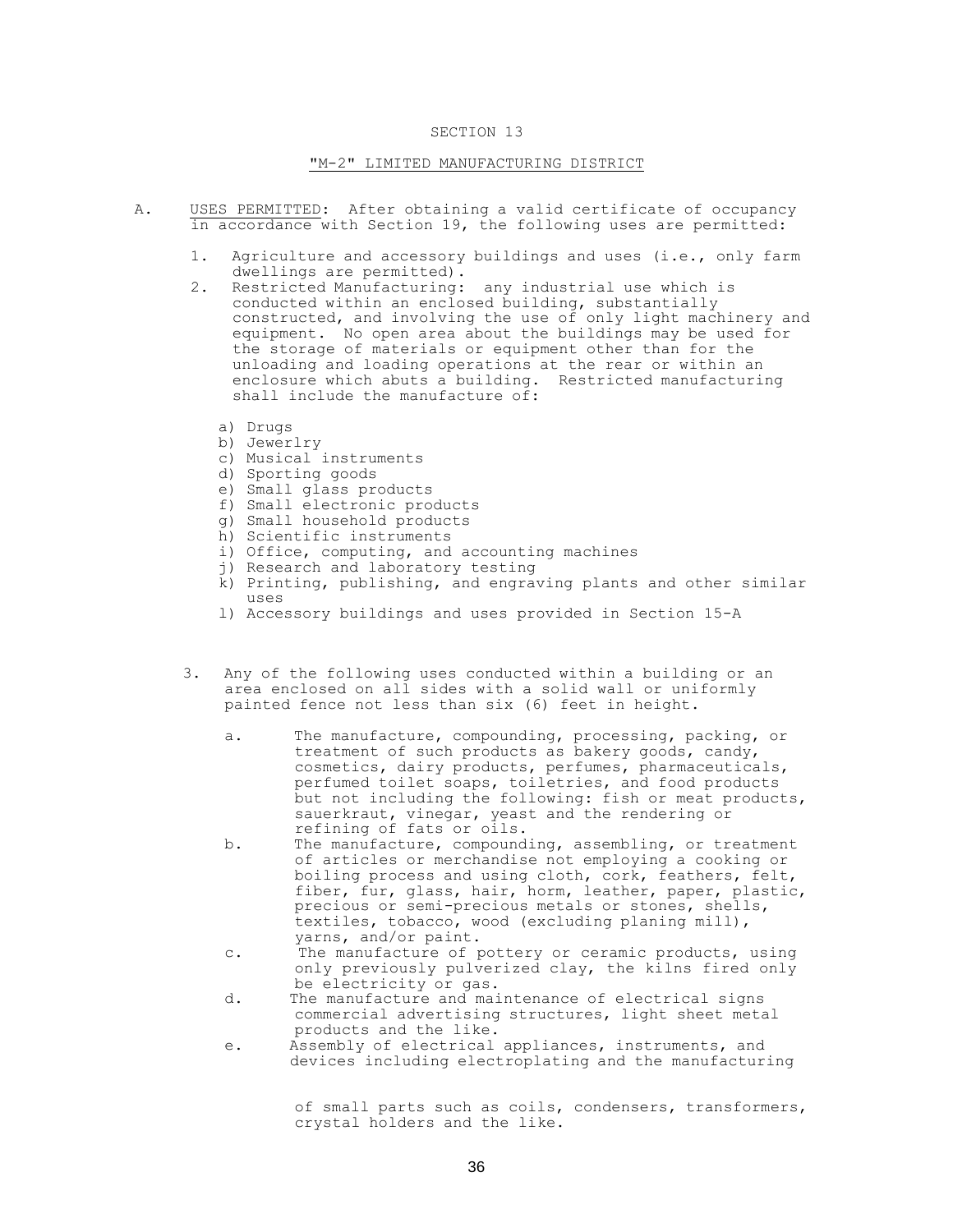- f. Automobile painting, upholstering, rebuilding, reconditioning, body and fender work, truck repairing and overhauling, tire retreading or recapping, battery manufacturing and the like.
- g. Blacksmith shop and machine shop excluding punch presses over twenty (20) tons rated capacity, drop hammers, and automatic screw machines.
- h. Building material sales yard, including the sale of rock, sand, gravel, and the like as an incidental part of the main business, but excluding concrete mixing. i. Coal Yard.
- j. Contractors' equipment storage yard or plant, retail or equipment commonly used by contractors.
- k. Distribution plants, parcel delivery, ice and cold storage plant, bottling plants, and food commissary or catering establishments.
- l. Drying, freighting, or trucking yard or terminal.
- m. Feed or fuel yard.
- n. Foundry casting of light-weight, non-ferrous metal and such similar uses as do not cause noxious fumes, noise, or odors.
- o. Laboratories, experimental photo or motion picture, film or testing.
- p. Laundry, cleaning, and dyeing works and carpet & rug cleaning.
- q. Lumber yard, if saws, planners, and other processing machines are contained within a completely enclosed building.
- r. Manufacture of musical instruments, toys, novelties, and rubber and metal stamps.
- s. Poultry or rabbit killing incidental to a retail business on the same premises.
- t. Shops-plumbing, sheet-metal, woodworking, and the like only if processing machines are contained within a completely enclosed building.
- u. Small boat building, except ship building.
- v. Stone monument works employing not more than five (5) persons.
- w. Veterinary dog or cat hospitals, kennels and crematories.
- x. Wholesale business, storage buildings, and warehouses.
- y. Accessory buildings and uses as provided in Section 15-A.
- 4. High impact wind powered electric generator as regulated in Section 15, Supplemental Regulations. (2008)
- B. CONDITIONAL USES: subject to procedure of approval as provided in Section 15-E.
	- 1. Brick, tile, terra cotta, or clay products manufacture.
	- 2. Cement or cinder block manufacture.
	- 3. Natural Resource Development, including the extraction of sand, gravel, fill dirt or topsoil.
- C. AUTOMOBILE PARKING AND LOADING: shall be provided as required in Section 15-B.
- D. HEIGHT LIMIT: Maximum forty-five (45) feet. (l993)
- E. AREA REQUIREMENTS:
	- 1. Lot Area and Width: Minimum lot width shall be one hundred seventy-five (175) feet and the minimum lot area shall be one (1) acre.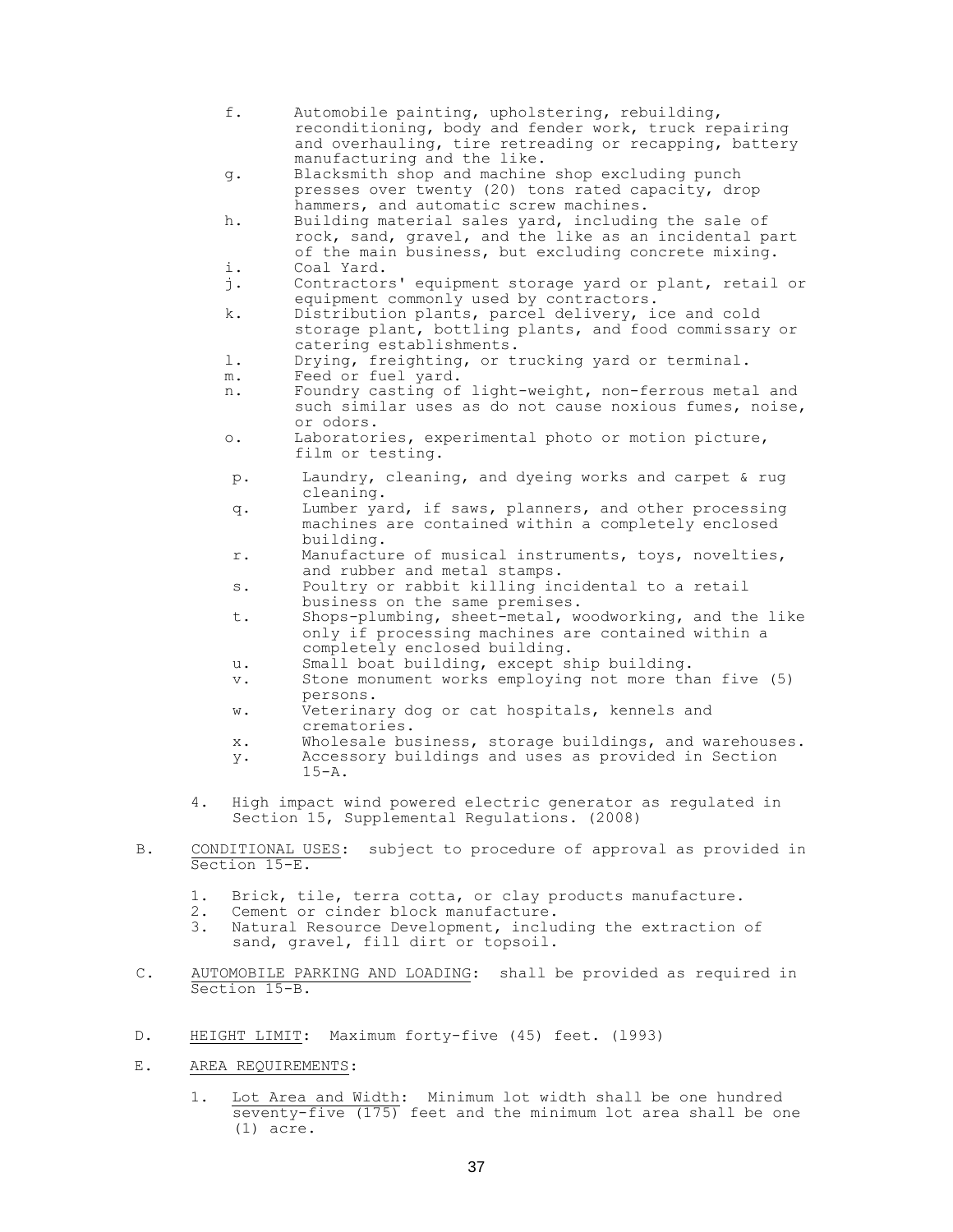- 2. Front Yard: The minimum front yard shall be fifty (50) feet. (1996)
- 3. Side Yard: The minimum side yard shall be thirty (30) feet on each side, if the "M-2" District abuts any "A" or "R" District, the side yard shall be a minimum of fifty (50) feet on each side.
- 4. Rear Yard: The minimum rear yard shall be forty (40) feet.
- F. DWELLING BULK: None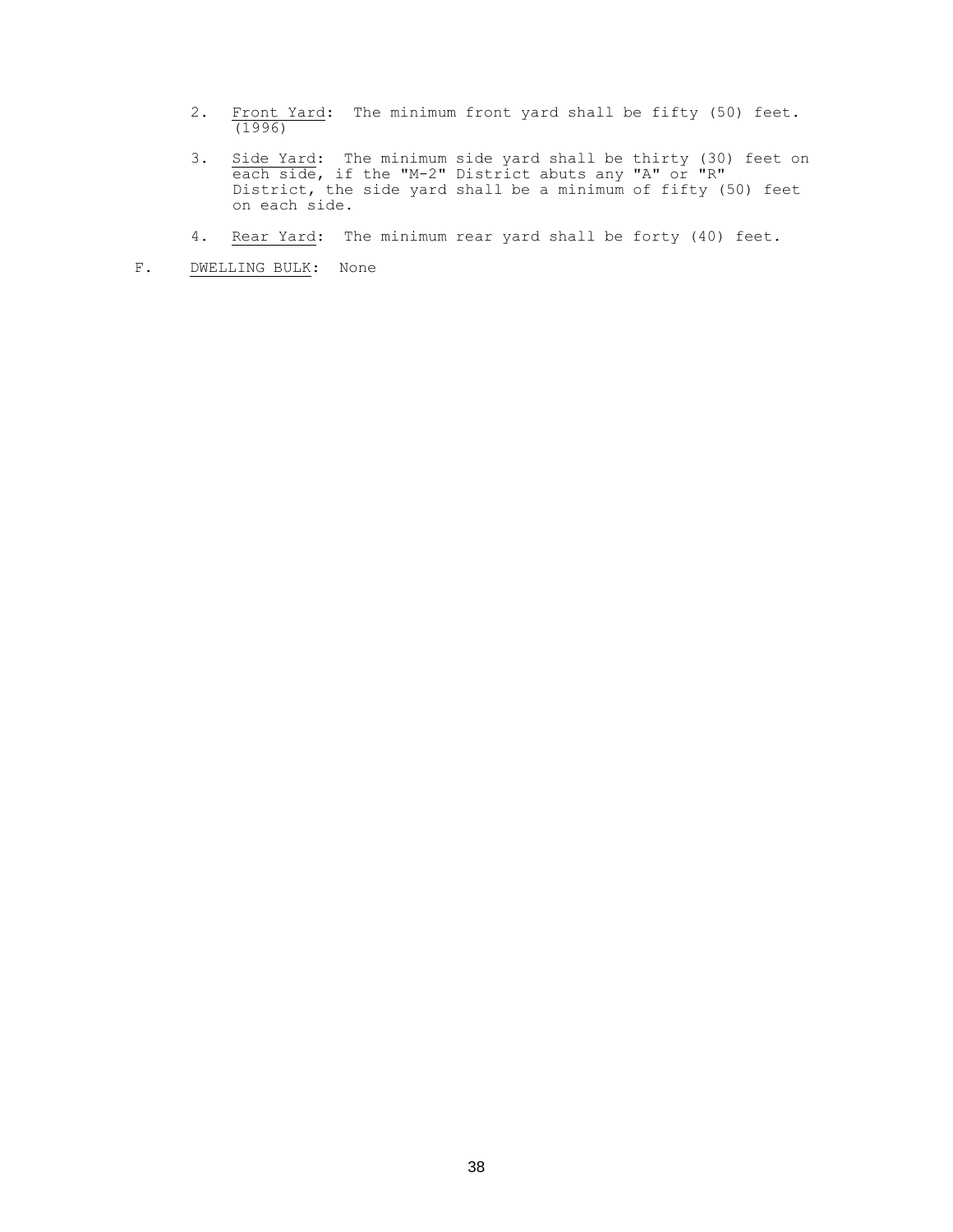## SECTION 14

## "M-3" HEAVY INDUSTRIAL DISTRICT

The following regulations shall apply to the "M-3" District:

- A. USES PERMITTED: After obtaining a valid certificate of occupancy in accordance with Section 19, the following uses are permitted: (2003) 1. Any of the following uses: a. Asphalt mixing plant b. Automobile manufacture c. Boiler works<br>d. Brick, tile, terra cotta, or clay products manufacture e. Cement or cinder block manufacture f. Emery cloth or sandpaper manufacture g. Forge plant h. Glass manufacture i. Glucose, dextrine, or starch manufacture j. Gas (illuminating or heating) manufacture k. Iron, steel, brass, or copper foundry l. Metal stamping, using a press of twenty (20) ton capacity or greater. m. Nitrating process n. Oil cloth and linoleum manufacture o. Oiled rubber or leather goods manufacture p. Paint, oil, shellac, varnish, or turpentine manufacture q. Paper manufacture r. Petroleum products, wholesale storage of petroleum s. Printing ink manufacture t. Rock crushers u.Rolling mills v. Salt Works w. Sauerkraut or pickle, etc., manufacture x. Sausage manufacture y. Soap manufacture z. Soda manufacture aa. Stone mill or quarry bb. Storage of gasoline<br>cc. Tar or asphalt roof: Tar or asphalt roofing or water-proofing manufacture dd. Vinegar manufacture ee. Yeast plant ff. Accessory buildings and uses as provided in Section  $15 - A$ 2. Any of the following uses provided that no building or portion thereof shall be hereafter erected or structurally altered, converted, or used for permanent dwelling purposes (other than farm dwellings): a. Agriculture and accessory buildings and uses (i.e., only farm dwellings are permitted)
	- b. Drug manufacture
	- c. Jewelry manufacture

d. Musical instrument manufacture e. Sporting goods manufacture f. Small glass products manufacture g. Small electronic product manufacture h. Small household product manufacture

i. Scientific instrument manufacture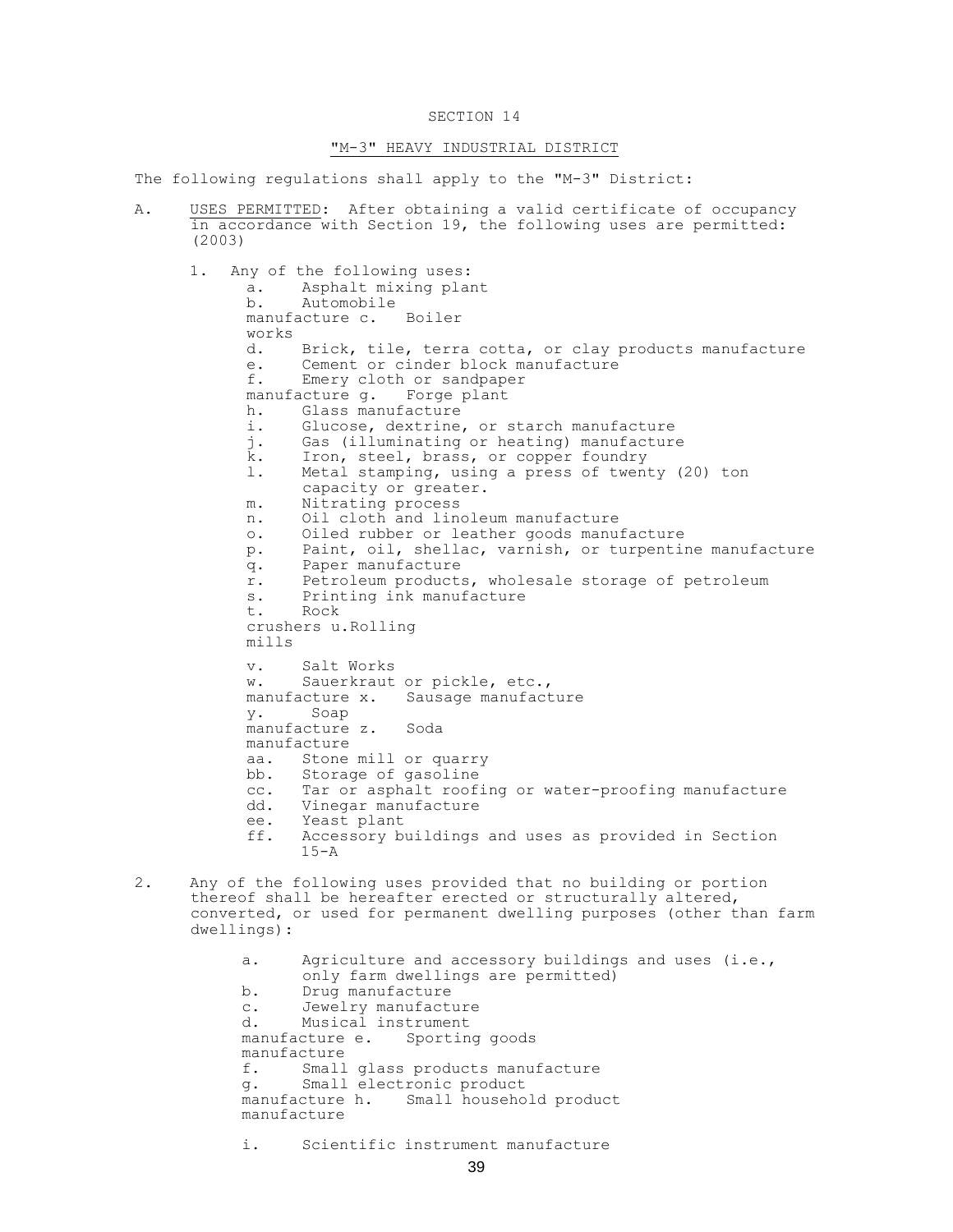- j. Office, computing and accounting machine manufacture
- k. Research and laboratory testing
- l. Printing, publishing, and engraving plants and other similar uses
- 3. Any of the following uses conducted within a building or an area enclosed on all four sides with a solid wall or uniformly painted fence not less than six (6) feet in height.
	- a. The manufacture, compounding, processing, packing, or treatment of such products as bakery goods, candy, cosmetics, dairy products, perfumes, pharmaceuticals, perfumed toilet soaps, toiletries, and food products.
	- b. The manufacture and maintenance of electrical signs, commercial advertising structures, light sheet metal products and the like.
	- c. Assembly of electrical appliances, instruments, and devices including electroplating and the manufacturing of small parts such as coils, condensers, transformers, crystal holders, and the like.
	- d. Automobile painting, upholstering, rebuilding, reconditioning, body and fender work; truck repairing and overhauling, tire retreading and recapping; battery manufacture and the like.
	- e. Blacksmith shops and machine shops excluding punch presses over twenty (20) tons rated capacity, drop hammers, and automatic screw machines.
	- f. Building material sales yard, including the sale of rock, sand, gravel, and the like as an incidental part of the main business.
	- g. Coal Yard
	- h. Contractors' equipment storage yard or plant, retail or equipment commonly used by contractors.
	- i. Distribution plants, parcel delivery, ice and cold storage plant, bottling plant, and food commissary or catering establishments.
	- j. Drying, freighting, or trucking yard or terminal.
	- k. Feed or fuel yard.
	- l. Foundry casting of light-weight, non-ferrous metal ferrous metal and such similar uses as do not cause noxious fumes, noise, or odors.
	- m. Laboratories; experimental photo or motion picture, film or testing.
	- n. Laundry, cleaning, and dyeing works and carpet and rug cleaning.
	- o. Lumber yard, if saws, planers, and other processing machines are contained within completely enclosed building.
	- p. Manufacture of musical instruments, toys, novelties, and rubber and metal stamps.
	- q. Poultry or rabbit killing incidental to a retail business on the same premises.
	- r. Shops--plumbing, sheet metal, woodworking, and the like only if processing machines are contained within a completely enclosed building.
	- s. Small boat building, except ship building.
	- t. Stone monument works employing not more than five (5) persons.
	- u. Veterinary dog or cat hospitals, kennels, or crematories.
	- v. Wholesale business, storage buildings, and warehouses.
	- w. Accessory buildings and uses as provided in Section  $15 - A$ .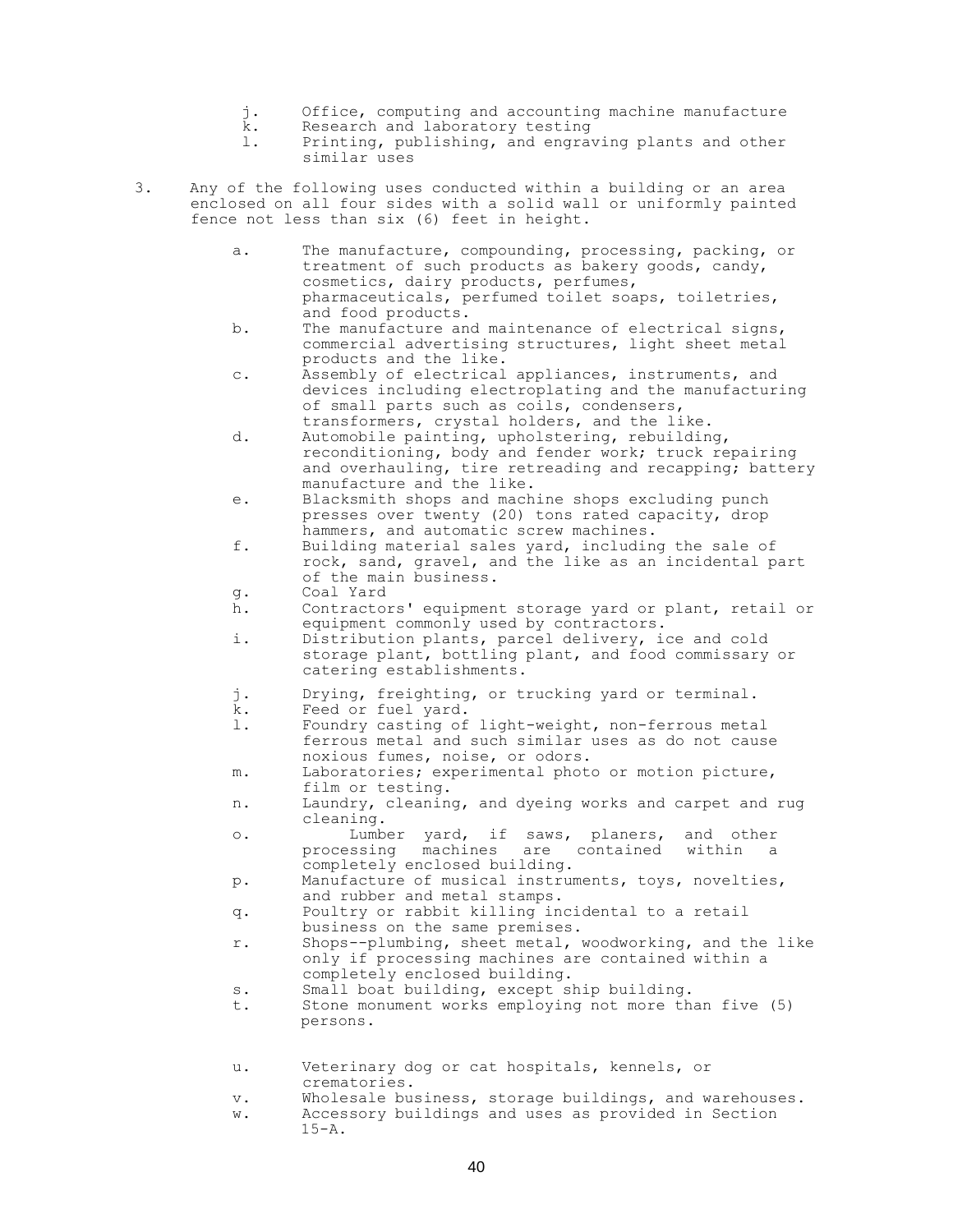- 5. High impact wind powered electric generator as regulated in Section 15, Supplemental Regulations. (2008)
- B. CONDITIONAL USES: subject to procedure of approval as provided in Section 15-E. (2003)
	- 1. Natural Resource Development, including the extraction of sand, gravel, fill dirt, or topsoil.
	- 2. Abbatoirs or slaughter houses.
	- 3. Acetylene Gas manufacture
	- 4. Asphalt manufacture or refining.
	- 5. Automobile wrecking
	- 6. Blast furnaces
	- 7. Cement, lime, gypsum, plaster, or plaster of paris manufacture.
	- 8. Coke Ovens
	- 9. Crematories
	- 10. Creosote treatment or manufacture
	- 11. Disinfectants, cattle dips, exterminators, or insecticide manufacture not including the compounding of same.
	- 12. Dyestuff manufacture
	- 13. Fertilizer manufacture, not including compounding.
	- 14. Fire works or explosives manufacture or storage or loading of explosives.
	- 15. Fish smoking or curing.
	- 16. Gas manufacture or storage (other than illuminating or hearing)
	- 17. Gelatine, glue or size manufacture or process involving recovery from fish or animal material
	- 18. Gunpowder manufacture or storage.
	- 19. Junk yard or the bailing of rags or junk.
	- 20. Petroleum products refinery.
	- 21. Pulp mills.
	- 22. Stockyards.
	- 23. Tar or coal tar manufacture or distillation.

24. Accessory buildings and uses as provided in Section 15-A.

- C. AUTOMOBILE PARKING AND LOADING: shall be provided as required in Section 15-B.
- D. HEIGHT LIMIT: Maximum of seventy-five (75) feet. (l993)
- E. AREA REQUIREMENTS:
	- 1. Lot Area and Width: Minimum lot width shall be one hundred seventy-five (175) feet and the minimum lot area shall be one (1) acre.
	- 2. Front Yard: The minimum front yard shall be fifty (50) feet.
	- 3. Side Yard: The minimum side yard shall be thirty (30) feet on each side, if the "M-2" District abuts any "A" or "R" District, the side yard shall be a minimum of fifty (50) feet on each side.
	- 4. Rear Yard: The minimum rear yard shall be forty (40) feet. (l993)
- F. DWELLING BULK: None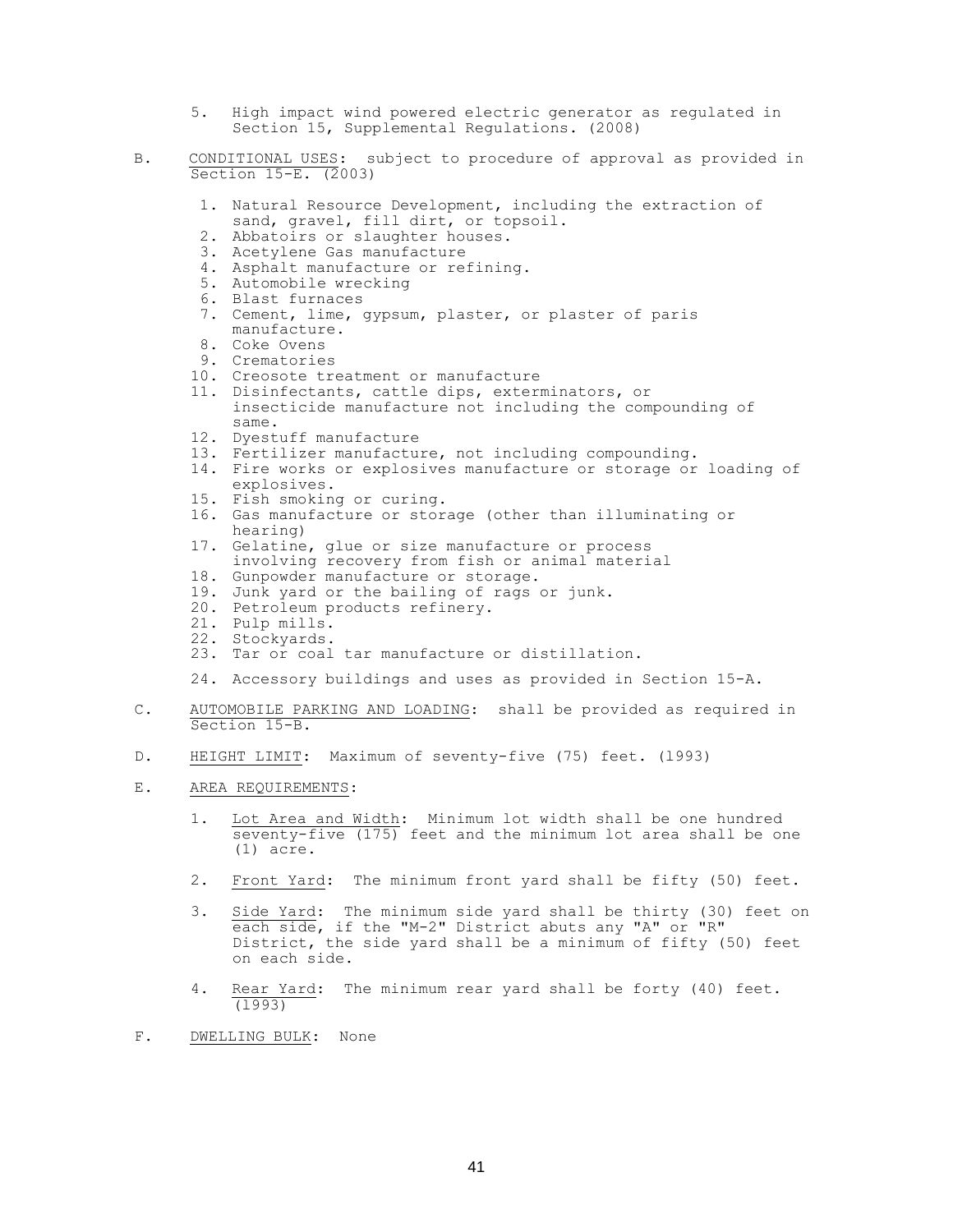#### SECTION 15

#### SUPPLEMENTAL REGULATIONS

- A. ACCESSORY BUILDINGS AND USES
	- 1. An accessory building not exceeding twenty (20) feet in height may occupy not to exceed thirty (30) percent of a required rear yard, but no accessory building shall be closer than sixty (60) feet to the front line, closer than five (5) feet to the main building, nor closer than three (3) feet to any lot line.
	- 2. In an "A" or "R" District, no required yard except the rear yard shall be used for the location of a private swimming pool and no pool shall be within ten (10) feet of any lot line.

#### B. AUTOMOBILE PARKING AND LOADING: (2003)

- 1. Parking Space:
- a. Quantity There shall be provided, at the time of the erection or enlargement of any main building or structure, minimum off-street parking space with adequate provision for ingress and egress as follows:

| Type of Building                                                   | Space per Car | Number of Spaces                                                                                                                                                                                         |
|--------------------------------------------------------------------|---------------|----------------------------------------------------------------------------------------------------------------------------------------------------------------------------------------------------------|
| Dwelling                                                           | $200$ sq. ft. | One $(1)$ per<br>dwelling unit                                                                                                                                                                           |
| Auditorium, theatres, stadiums<br>other similar places of assembly | 200 sq. ft.   | One (1) for every<br>five (5) seats<br>provided.                                                                                                                                                         |
| Hospitals and Welfare Institutions 200 sq. ft.                     |               | One (1) for each<br>eight hundred (800)<br>sq. ft. of floor<br>space.                                                                                                                                    |
| Hotels, Apartment Hotels and Club 200 sq. ft.                      |               | One (1) for every<br>two (2) quest rooms<br>or suites for the<br>first twenty (20)<br>such rooms or<br>suites, and one (1)<br>for four (4) quest<br>rooms or suites in<br>excess over twenty<br>$(20)$ . |
| Commercial Buildings                                               | 200 sq. ft.   | One (1) for each<br>two hundred fifty                                                                                                                                                                    |
| Industrial Buildings                                               | 200 sq. ft.   | $(250)$ sq. ft. of<br>floor space.<br>One (1) for every<br>two (2) employees<br>in the largest<br>working shift.                                                                                         |

- b) Location: Parking space as required above shall be on the same lot with the main buildings or structures, or in the case of buildings other than dwellings, located not more than one thousand (1,000) feet therefrom.
- c) Dual Use: Dual use of parking facilities may be permitted by the Board where the operating hours of the buildings or uses served do not overlap.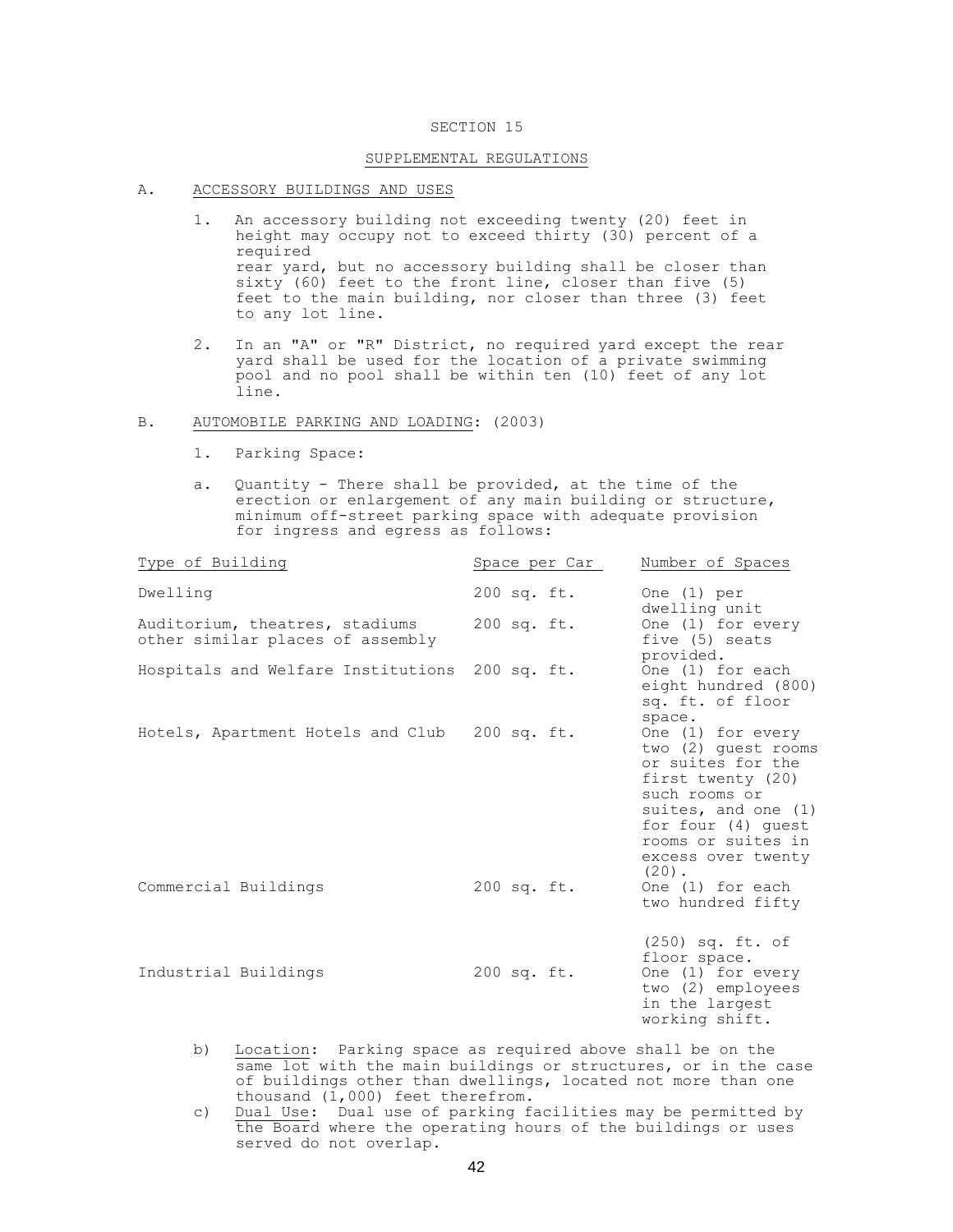- 2. Loading Space: Every hospital, institution, hotel, commercial or industrial building hereafter erected or established on a lot which has an area of five thousand (5,000) square feet or more and abuts upon an alley or upon two or more streets, shall have one (1) permanently maintained loading space of not less than ten (10) feet in width and thirty (30) feet in length for each ten thousand (10,000) square feet of lot area, or fraction thereof, above five thousand (5,000) square feet upon which said building is located.
- 3. Improvements: Every parcel of land hereafter used as a private or public parking area, automobile and trailer sales area, or loading space shall be improved to the following minimum standards.
	- a) Gravel or crushed stone surfacing with adequate dust treatment in "M" Districts.
	- b) Parking area shall be paved with a permanent dust free surface in all Residential or Commercial Districts or if located within 150 feet of a Residential District.
	- c) Where the parking area adjoins lots in an "A" or "R" District, such lots shall be protected by the erection and maintenance of a permanent fence, screen and/or planting approved by the Commission. Such protection shall not extend into the front yard required on the lot on which the parking area is located.
	- d) Any lights used to illuminate said areas shall be so arranged as to reflect the light away from adjoining premises in an "A" or "R" District.
	- e) Adequate bumpers shall be provided to facilitate the proper operation of the parking area and protect any fence, screen and/or planting from damage.
	- f) When a parking area is located wholly or partly in an "A" or "R" District as a transitional use, the following regulations shall apply in addition to the above:
		- 1. No commercial enterprise of any kind shall be established on said parking area.
		- 2. No fee shall be charged for parking thereon.
		- 3. No signs of any kind shall be erected, except those necessary for the orderly parking thereon.
		- 4. No encroachment of parking shall isolate residential structures.

## C. SIGN REGULATIONS- PERMANENT AND TEMPORARY (10/18)

- 1. Intent. The purpose of this Section is to promote and protect the public health, welfare, and safety by regulating existing and proposed outdoor advertising, outdoor advertising signs, and outdoor signs of all types. It is intended to protect property values, create a more attractive economic and business climate, enhance and protect the physical appearance of the community, and preserve the scenic and natural beauty of designated areas. It is further intended to reduce sign or advertising distraction and obstructions that may contribute to traffic accidents, reduce hazards that may be caused by signs overhanging or projecting over public rightsof-way, provide more open space and curb the deterioration of the natural environment and enhance community development.
- 2. Government Signs Excluded. For the purpose of this Resolution "sign" does not include signs erected and maintained pursuant to and in discharge of any governmental function, or required by any law, ordinance, or governmental regulation.
- 3. General Requirements. The regulations contained in this part shall apply to all signs and all use districts.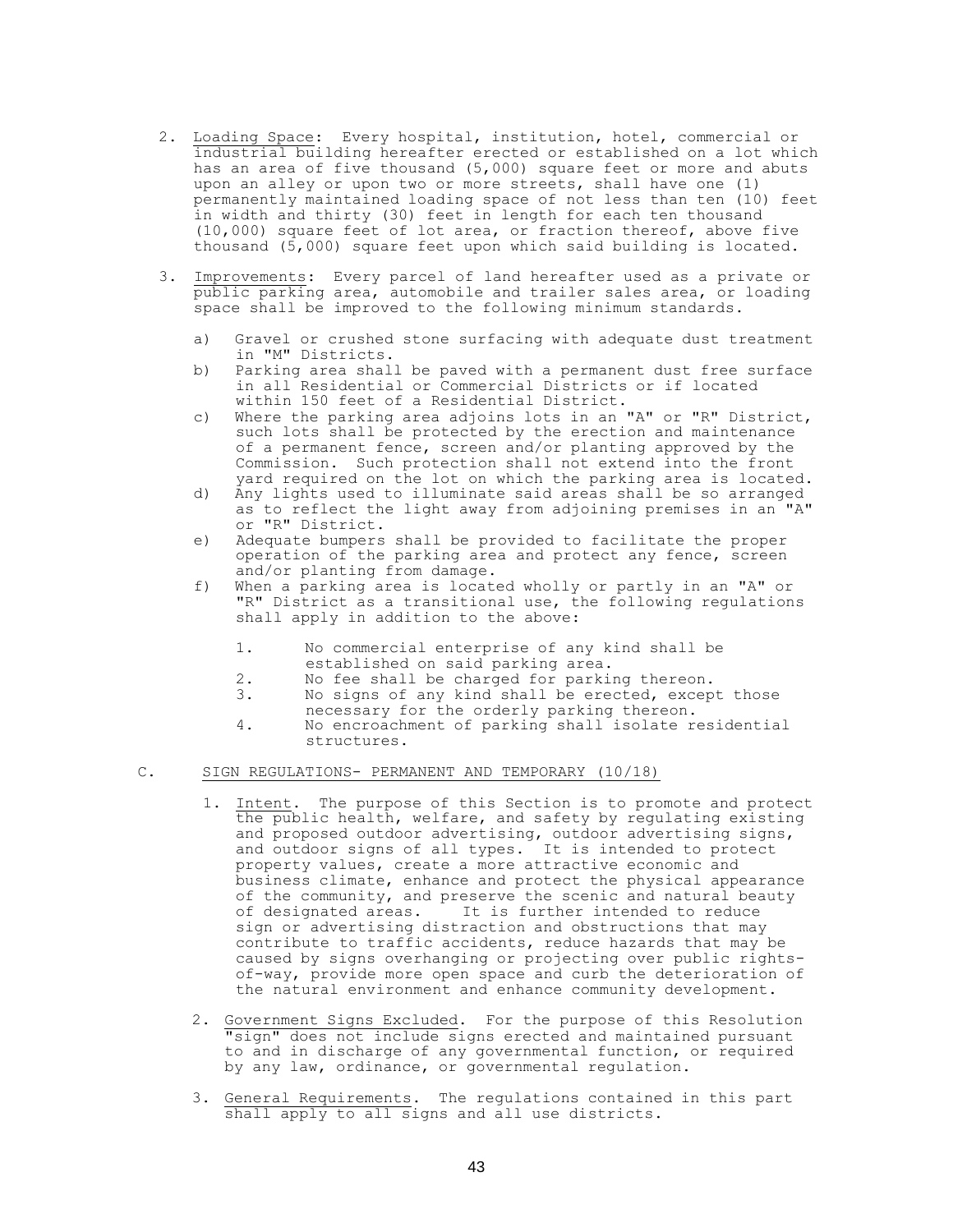| a) | Any illuminated signs or lighting device shall employ  |
|----|--------------------------------------------------------|
|    | only a source which emits a light or constant          |
|    | intensity, and no sign shall be illuminated by or      |
|    | contain flashing, intermittent, rotating, or moving    |
|    | light or lights. In no event shall an illuminated sign |
|    | or lighting device be placed or directed so as to      |
|    | permit the beams and illumination therefrom to be      |
|    | directed or beamed upon a public street, highway,      |
|    | sidewalk, or adjacent premises so as to cause glare or |
|    | reflection that may constitute a traffic hazard or     |
|    | nuisance;                                              |

- b) All wiring, fittings, and materials used in the construction, connection, and operation of electrically illuminated signs shall be in accordance with the provisions of the National Electric Code or the local electric code in effect.
- c) No projecting sign shall be erected or maintained from the front or face of a building a distance of more than two feet, including those projecting from the face of any theater, hotel, or motel marquee;
- d) No sign shall be placed on the roof of any building;
- e) No portable or temporary sign shall be placed on the front or face of a building or on any premises, except as provided herein;
- f) No signs or part thereof shall contain or consist of banners, posters, pennants, ribbons, streamers, spinners, or other similar moving devices. Such devices, as well as strings of lights, shall not be used for the purpose of advertising or attracting attention when not part of a sign;
- g) No sign of any classification shall be installed, erected, or attached in any form, shape, or manner to a fire escape or any door or window giving access to any fire escape;
- h) All signs hung and erected shall be plainly marked with the name of the person, firm or corporation hanging or erecting the sign;
- i) Should any sign be or become unsafe or be in danger of collapse, the owner thereof or the person maintaining the same, shall upon receipt of written notice from the Zoning Inspector proceed at once to put such sign in a safe and secure condition or remove the sign;
- j) No sign shall be placed in any public right-of-way except publicly-owned signs, such as traffic control signs and directional signs. Signs directing and guiding traffic and parking on private property but bearing no advertising matter shall be permitted on any property;
- k) No building wall shall be used for display of advertising except that pertaining to the use carried on within such building.
- 4. Measurement of Sign Area. The surface area of a sign shall be computed as including the entire area within a regular, geometric form or combinations of regular, geometric forms comprising all of the display area of the sign and including all of the elements of the matter displayed. Frames and structural members not being advertising matter shall not be included in computation of surface area.
- 5. Signs permitted in All Districts Not Requiring a Permit.
	- a) Signs advertising the sale, lease, or rental of the premises upon which the sign is located, shall not exceed twelve (12) square feet in area, except in all residential districts where the area of the sign shall not be more than four (4) square feet; (10/18)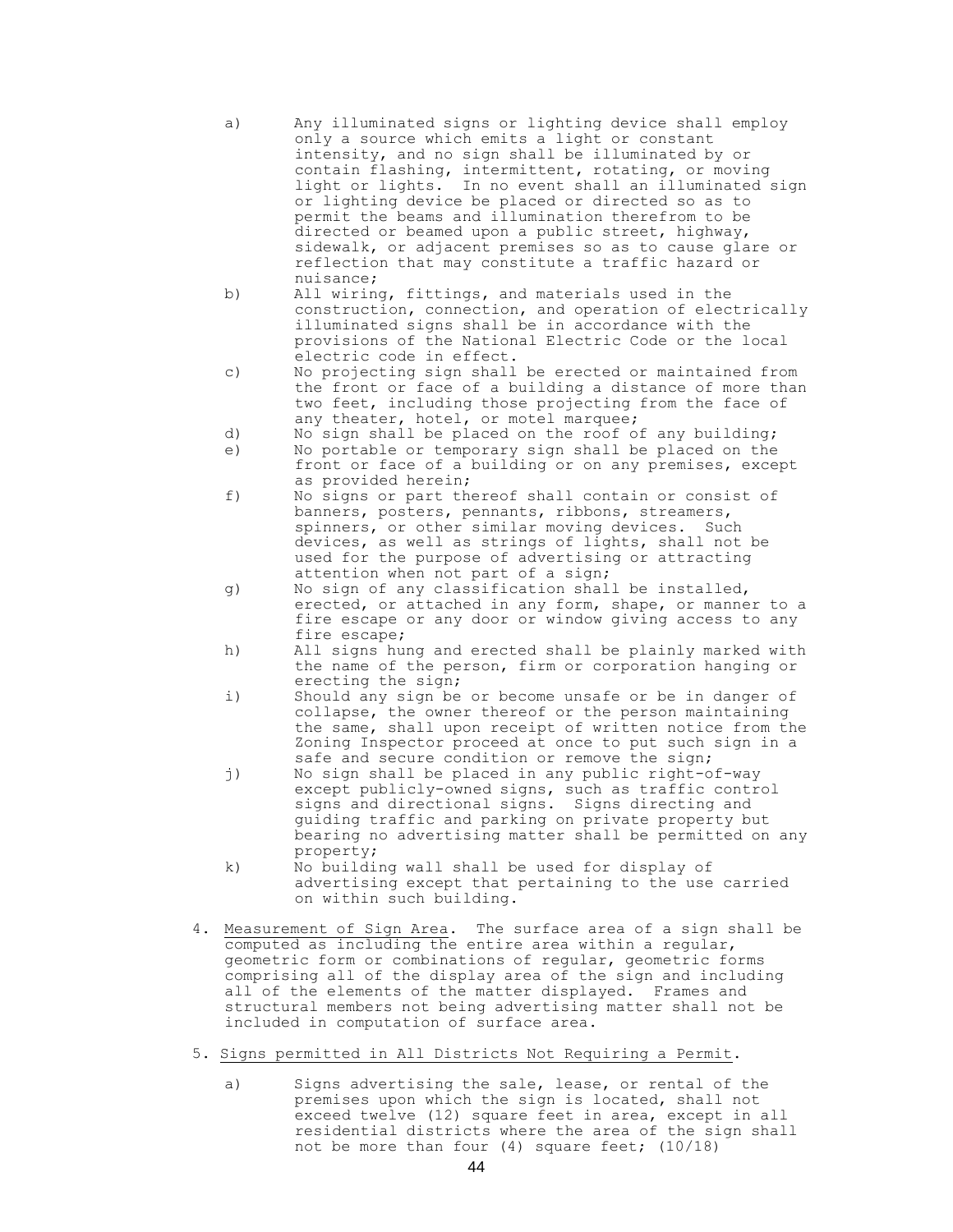- b) Professional name plates not to exceed four (4) square feet in area;
- c) Signs denoting the name and address of the occupants of the premises, not to exceed two (2) square feet in area.
- 6. Signs Permitted in Any District Requiring a Permit.
	- a) Signs or bulletin boards customarily incidental to places of worship, libraries, museums, social clubs, or societies shall not exceed fifteen (15) square feet in area and shall be located on the premises of such institution;
	- b) Any sign advertising a commercial enterprise, including real estate developers or subdividers, in a district zoned residential shall not exceed twelve (12) square feet in area and shall advertise only the names of the owners, trade names, products sold and/or the business or activity conducted on the premises where such sign is located.
	- c) Temporary signs not exceeding fifty (50) square feet in area, announcing special public or institutional events, the erection of a building, the architect, the builders, or contractors may be erected for a period of sixty (60) days plus the construction period.
- 7. Signs Permitted in Agricultural Districts Requiring a Permit.
	- a. For the advertising of roadside stands or directory signs indicating services, commodities or facilities available within a distance of ten (10) miles, not to exceed seventy-two (72) square feet in area.
	- b) Pole signs of symbolic design shall be permitted for business establishments, provided no part of such sign shall project into the right-of-way of any street or highway. The maximum area of any face of such sign shall not exceed thirty (30) square feet, and the pole support of the sign shall not be less than fifty (50) feet from any lot in any residential district. Maximum height shall be no more than fifty (50) feet.
	- c) All others regulated by part 6 of these regulations.
- 8. Signs Permitted in Residential Districts Requiring a Permit.
	- a) For one-family dwellings, one sign not exceeding nine (9) square feet in area, indicating the name and permitted home occupation of the occupant.
	- b) All others as required in part 6 of these regulations.
- 9. Signs Permitted in Commercial and Industrial Districts Requiring a Permit.
	- a. In a commercial or industrial district, each business shall be permitted one flat or wall sign. Projection of wall signs shall not exceed two feet measured from the face of the main building. The area of all permanent advertising signs for any single business enterprise may have an area equivalent to one and onehalf (1 1/2) square feet for each linear foot or building width, or part of a building, occupied by such enterprise but shall not exceed a maximum area of 100 square feet. The bottom of a sign projected from a wall shall not be less than nine (9) feet above the finished grade.
- 10. Setback Requirements.
	- a) Except as provided in this resolution, signs and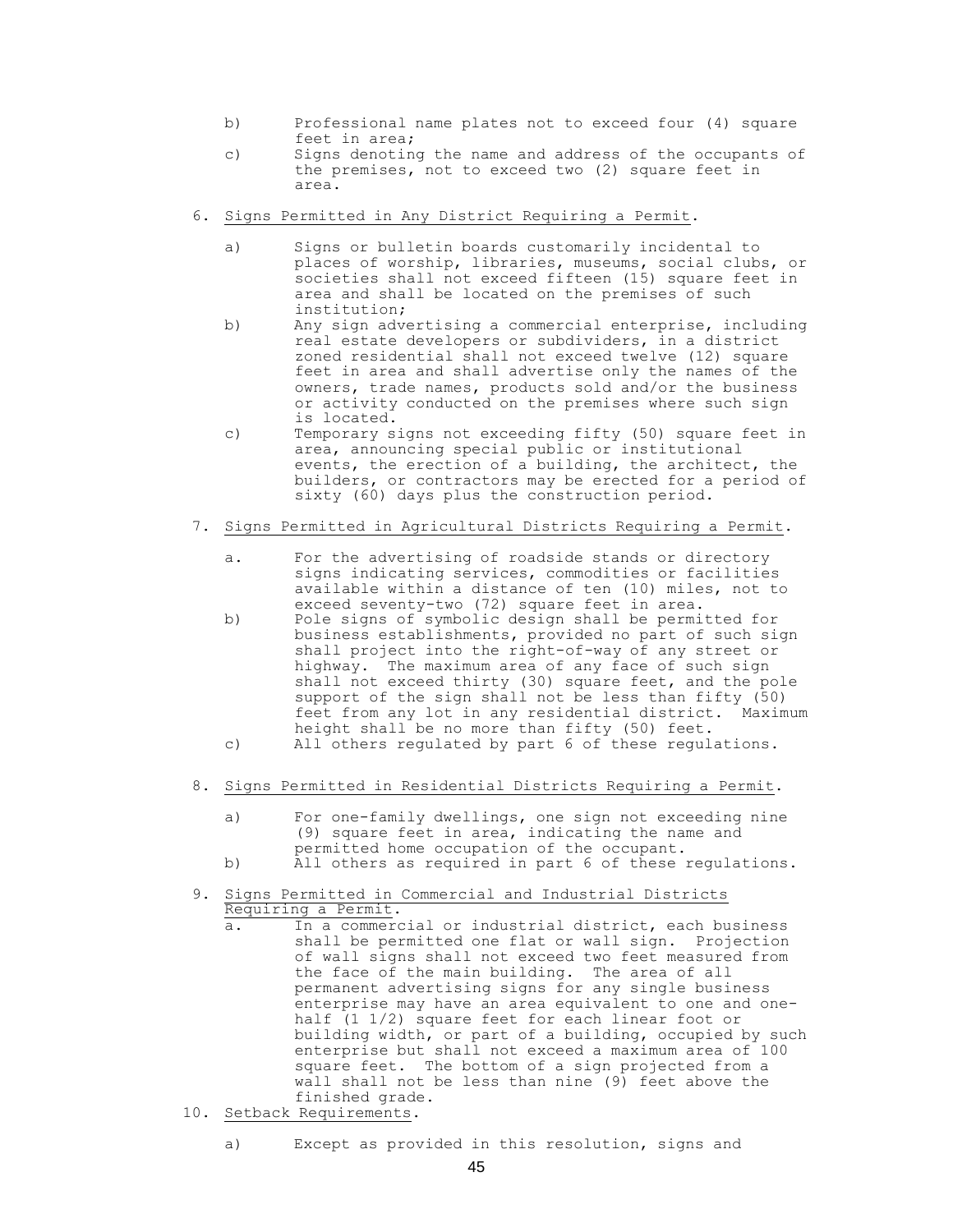outdoor advertising structures where permitted shall be set back from the established right-of-way line of any street or highway at least as far as the required front yard depth for a principal use in such district except for the modification in b) and c) below.

- b. For every square foot by which such sign or outdoor advertising structure exceeds fifty (50) square feet, the setback shall be increased by one-half  $(1/2)$  foot but not exceed one hundred (100) feet.
- c. At the intersection of any state or federal highway with an arterial or collector street, the setback of any sign or outdoor advertising structure shall not be less than fifty (50) feet from the established rightof-way of each highway or street.
- d) For public and quasi-public signs such as real estate signs and bulletin boards for a church, school or any other public, religious or educational institution may be erected not less than ten (10) feet from the established right-of-way line or any street or highway provided such sign or bulletin board does not obstruct traffic visibility at street or highway intersections.
- e) Signs and advertising structures where permitted shall be erected or placed in conformity with the side and rear yard requirements of the district in which located except that no sign or advertising structure shall be erected or placed closer than fifty (50) feet of a side or rear lot line in any residential district.
- 11. Additional Sign Requirements.
	- a) No political sign shall be posted in any place or in any manner that is destructive to public property upon posting or removal. All candidates for public office, their campaign committees, or other persons responsible

for the posting on public property of campaign material shall remove such material within one week following election day.

- b)Free-standing signs not over thirty (30) feet in height, having a maximum total sign area of one hundred (100) sq. ft. per display area and located not closer than ten (10) feet to any street right-of-way line and not closer than thirty (30) feet to any adjoining lot line may be erected to serve a group of business establishments. There shall be only one free-standing sign for each building, regardless of the number of businesses conducted in said building. All other pertinent requirements contained in Part 3, General Requirements shall apply.
- c) Wall signs pertaining to a non-conforming use shall be permitted on the same premises of such use, provided the area of such sign does not exceed twelve (12) square feet.
- 12. Violations. In case any sign shall be installed, erected, constructed, or maintained in violation of any of the terms of this resolution the Zoning Inspector shall notify in writing the owner or lessee thereof to alter such sign so as to comply with this resolution. Failure to comply with any of the provisions of Section 12, part d, shall be deemed a violation and shall be punishable under Section 19 of this resolution.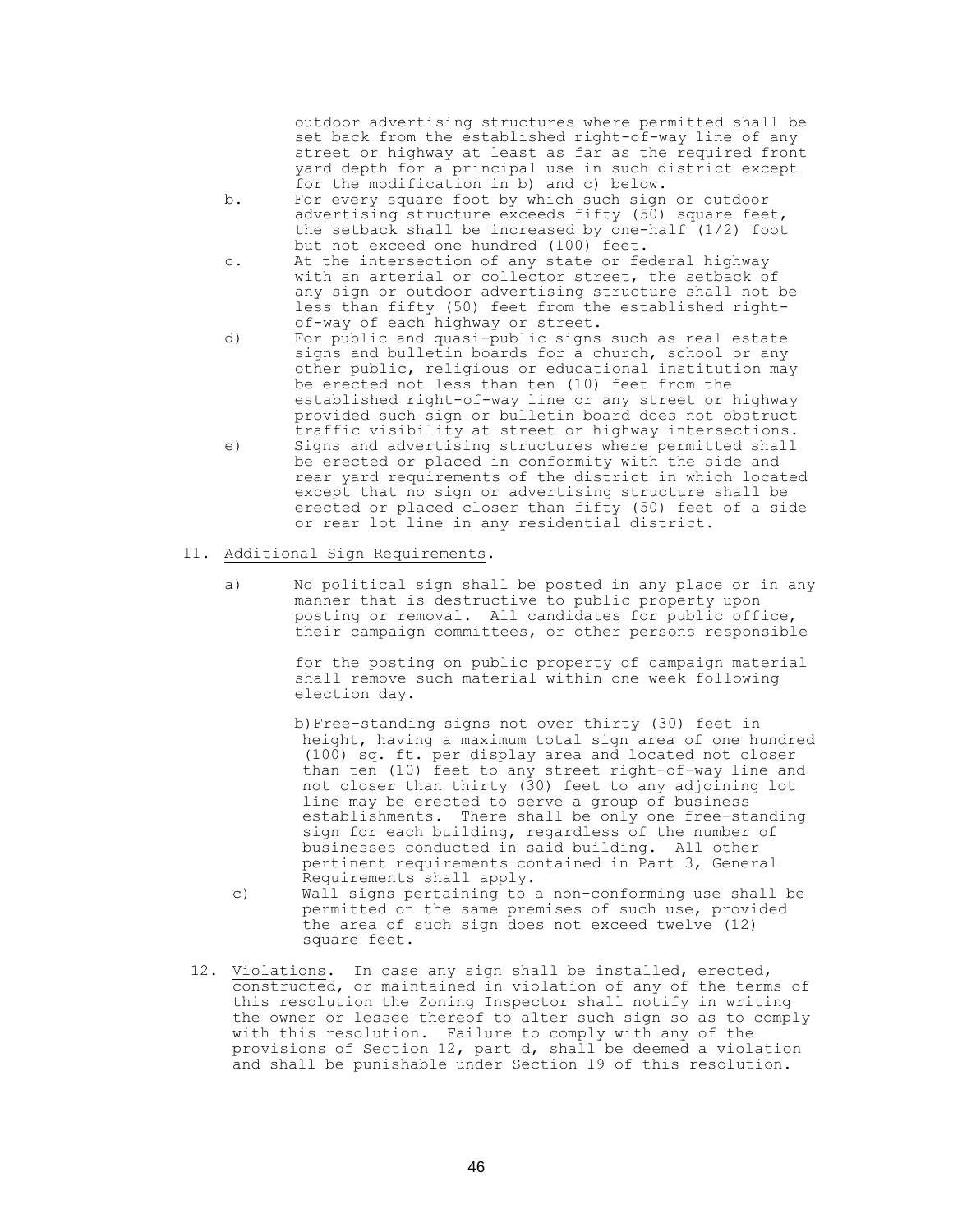#### D. FENCES AND HEDGES

Fences or hedges may not exceed the following height in the specified yards:

| District              | Front Yard | Other Location |
|-----------------------|------------|----------------|
|                       |            |                |
| $A-1$ , $A-4$         |            |                |
| $R-A$ , $R-1$ , $R-3$ |            |                |
| $C-1$ , $C-2$ , $C-3$ | 1 ()       | 10             |
| $M-1$ , $M-2$ , $M-3$ | 1 N        |                |

At any intersection of streets, no fence shall exceed three (3) feet in height within the triangle formed to two adjoining sides running parallel with the edge of the nearest existing travelling lines and extending 25 feet therefrom.

# E. CONDITIONAL USES

- 1. Location of permitted uses: Whenever it is stated in this Resolution, certain conditional uses may be permitted in a District if their location is first approved and certified by the Board of Zoning Appeals and where such uses are deemed essential or desirable to the public convenience or welfare; and before the Board of Zoning Appeals makes its final determination, it shall hold a public hearing as specified in this subsection. Conditional uses existing at the time of adoption of this Resolution may be continued.
- 2. Procedure:
	- a) Written applications for approval of conditional uses shall be filed with the Board of Zoning Appeals upon forms prescribed for that purpose by the Board of Zoning Appeals. A fee as determined by the Trustees of shall be paid upon filing of each application for the purpose of defraying the actual cost of the proceedings described herein. A written receipt shall be issued to the person making such payment and records thereof shall be kept in such manner as prescribed by law. (l993)
	- b) The Board of Zoning Appeals shall hold a public hearing on each application for a conditional use stating the date of hearing and the nature of the conditional use requested. The Board of Zoning Appeals may use any additional means of notification it deems desirable and proper.
	- c) The Board of Zoning Appeals shall make its findings and determination in writing within forty (40) days from the date of filing of an application and shall forthwith transmit copy thereof to the applicant. No decision of the Board of Zoning Appeals under this Section shall become effective until after an elapsed period of ten (10) days from the date of the written determination is made during which time the applicant or any other person aggrieved may appeal to the Court of Common Pleas of the County on the grounds that the decision was unreasonable or unlawful.
	- d) In approving the uses referred to in this section, the Board of Zoning Appeals shall have authority to impose such conditions as it deems necessary to protect the best interests of the surrounding property or neighborhood.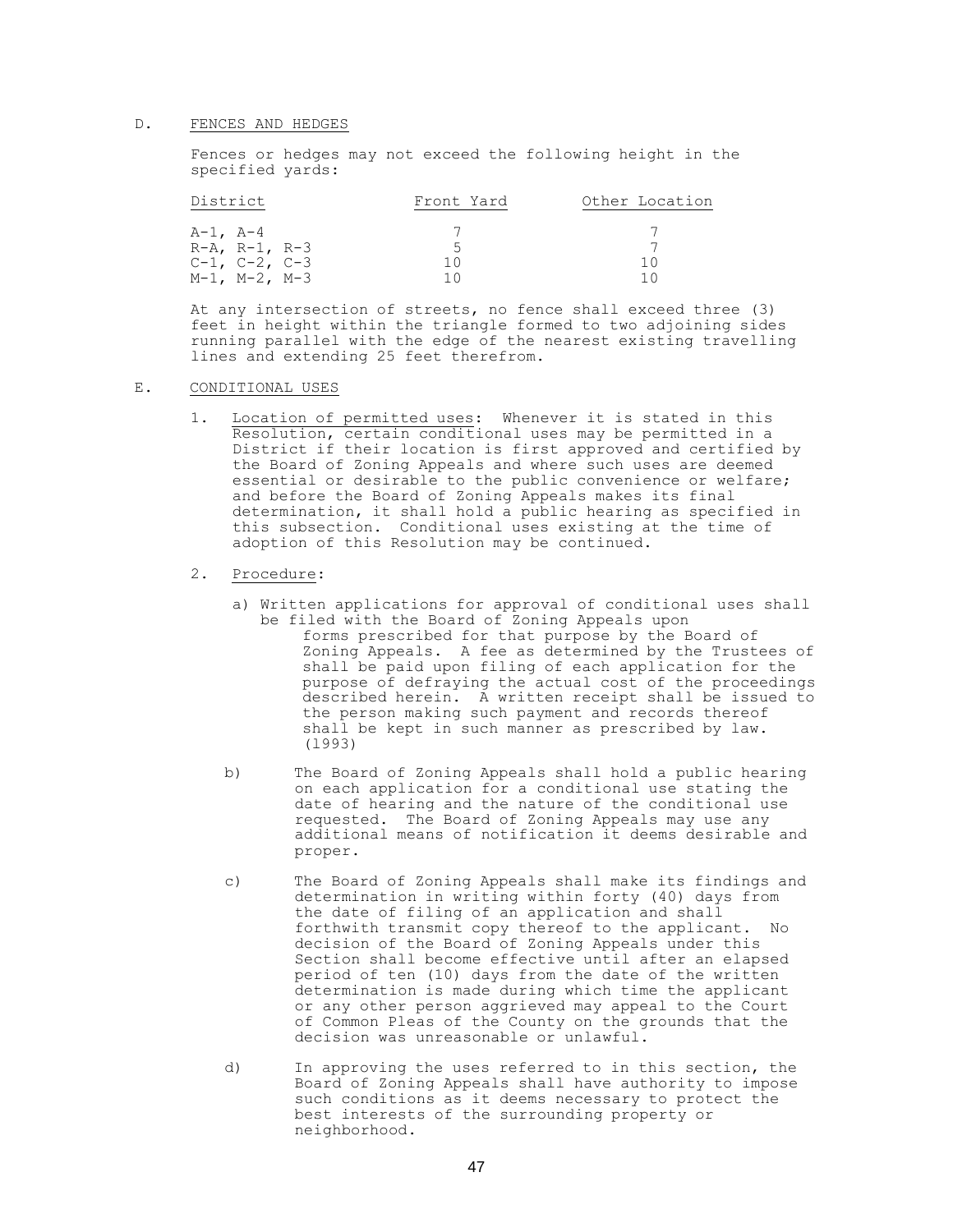e) CONDITIONAL USE - FINDING OF FACT (2008)

A conditional use is a use authorized in a particular zoning District upon showing that such use in a specified location will comply with all of the conditions and standards for the location or operation of the use as specified in the Clay Township Zoning Resolution and as authorized by the Board of Zoning Appeals.

The following factors shall be analyzed by the Board of Zoning Appeals:

1. The location, size and character will be in harmony with the appropriate and orderly development of the surrounding neighborhood and applicable regulations of the Zoning District in which it is to be located.

2. The proposed development is in accord with the overall development plans of the area.

3. The proposed development will be in keeping with the existing land use character and physical development potential of the area.

4. The necessity or desirability of the proposed use to the neighborhood or community has been proven.

5. If permitted, the use will be of a nature that will make vehicular and pedestrian traffic no more hazardous than is normal for the District involved, taking into consideration vehicular turning movements in relation to routes of traffic flow, proximity and relationship to intersections, adequacy of sight distances, location and access of off-street parking provisions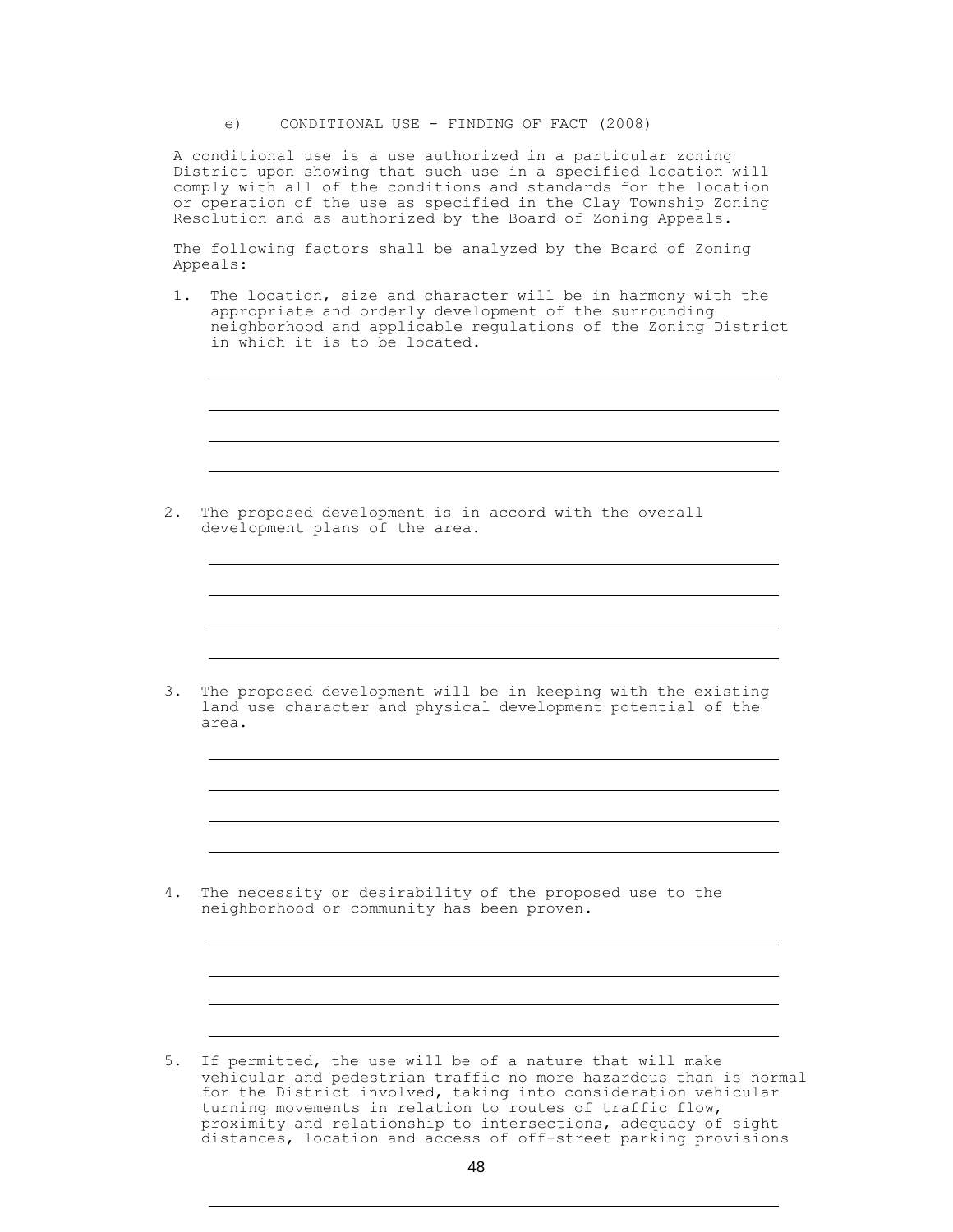for pedestrian traffic, with particular attention to minimizing child-vehicle contacts in residential districts.

6. The use will be designed as to its location, size, intensity, site layout and periods of operation to eliminate any possible nuisances emanating therefrom which might be injurious to the occupants or damaging to their property of any other nearby permitted uses, whether by reason of dust, noise, fumes, vibration, smoke, or lights. 7. The use will be such that the proposed location and height of buildings or structures and the location, nature and height of walls, fences and landscaping will not interfere with or discourage the appropriate development and use of adjacent land and buildings or unreasonably affect their value. 8. The use will relate harmoniously with the physical and economic aspects of the adjacent land uses regarding prevailing shopping habits, convenience of access by prospective patrons, continuity of development, and need for particular services and facilities in specific areas of the Township.

9. The use is so designed, located, and proposed to be operated that the public health, safety and welfare will be protected.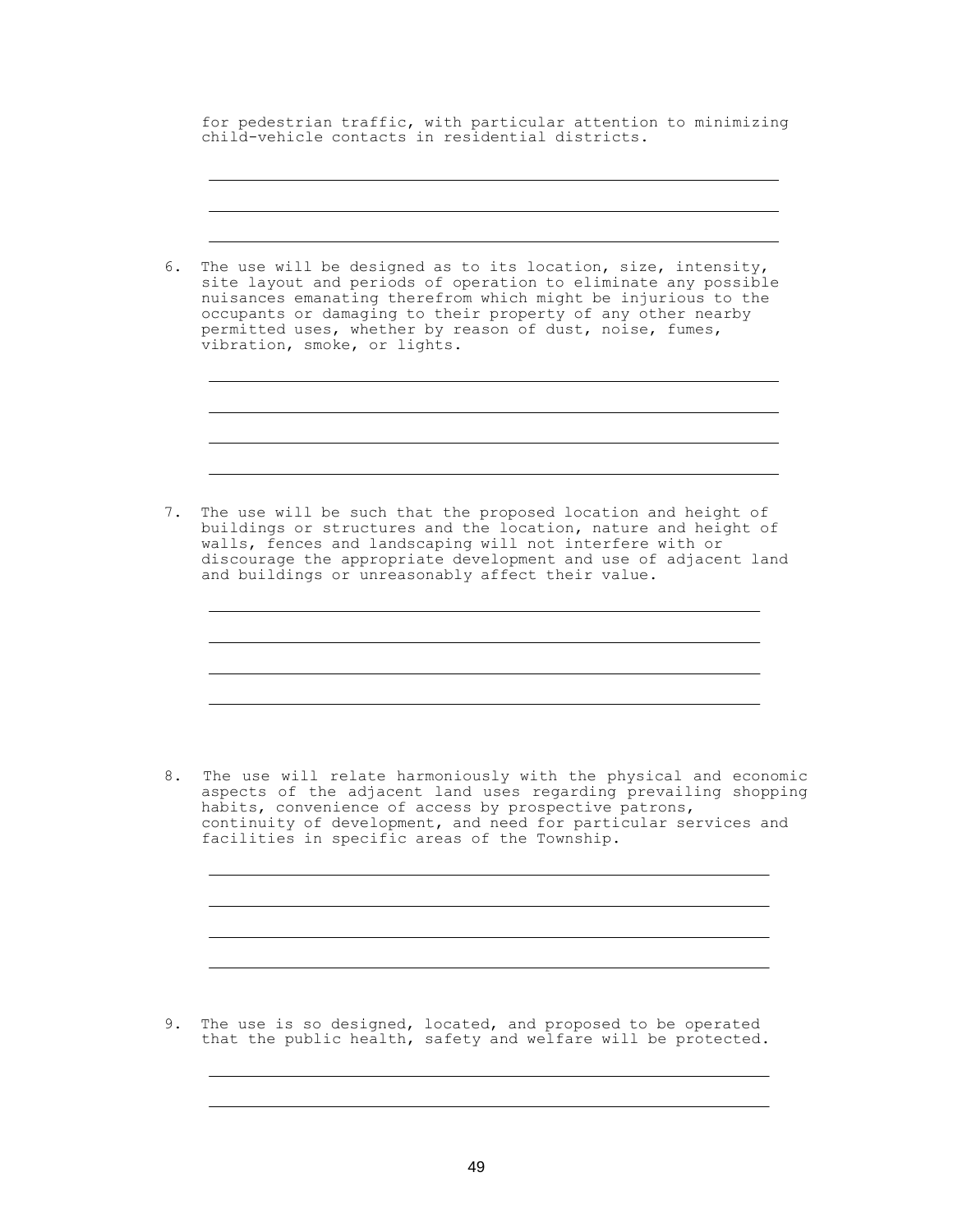10. The use will not cause substantial injury to the value of other property in the neighborhood in which it is to be located.

 $\overline{\phantom{a}}$ 

# DECISION

It is therefore the decision of the Clay Township Board of Zoning Appeals that this conditional use application is . Any conditions stated in the minutes are incorporated herein by reference and made a part of this decision. Adopted this \_\_\_\_\_\_\_\_ day of \_\_\_\_\_\_\_\_\_\_\_\_\_\_\_\_\_\_\_\_\_, 20\_\_\_.

\_\_\_\_\_\_\_\_\_\_\_\_\_\_\_\_\_\_\_\_\_\_\_\_\_\_\_\_\_\_\_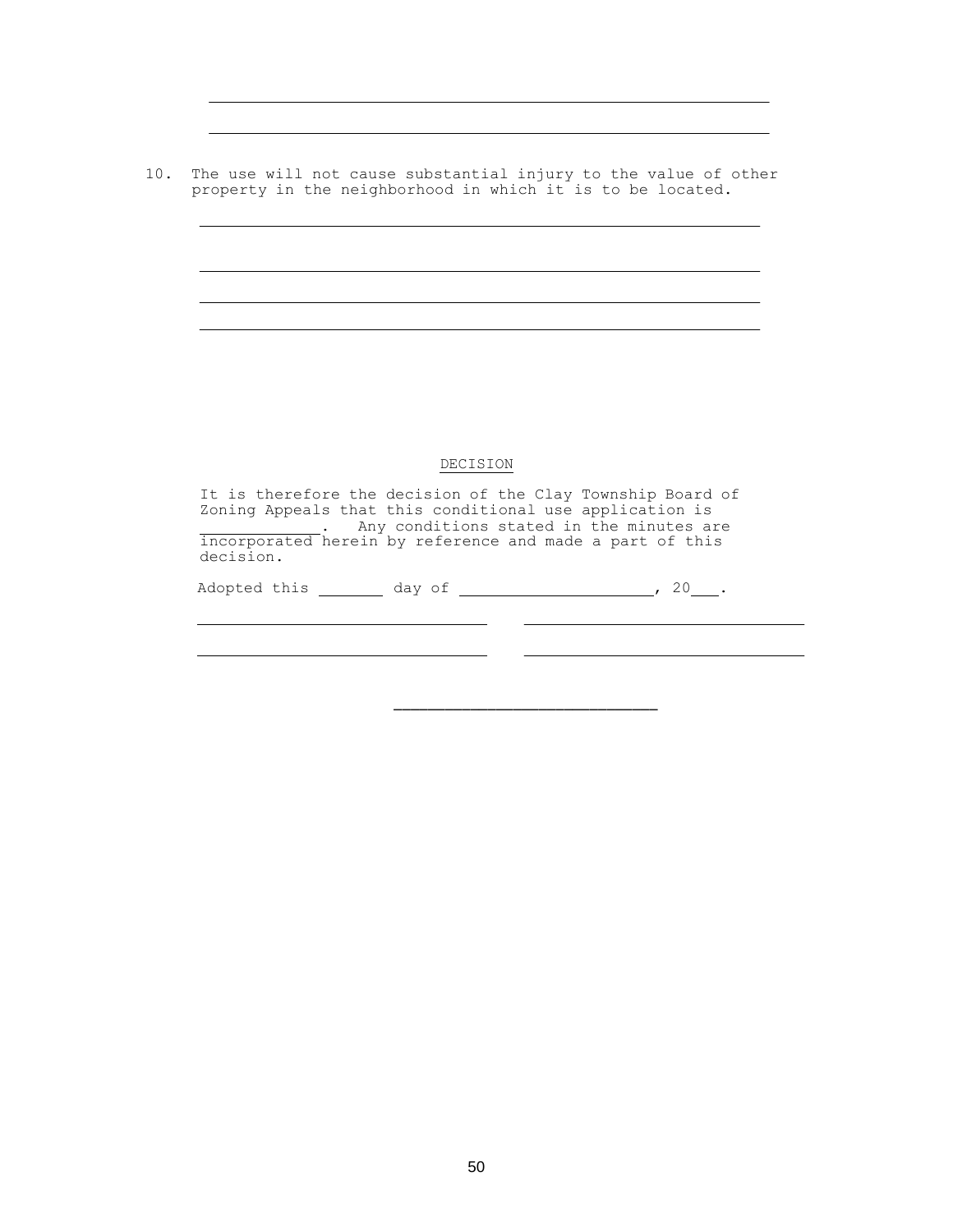## E1. SPECIAL EVENT REQUIREMENTS

- a) The special event shall not last longer than fourteen (14) days;
- b) The special event will not create a level of noise which will interfere with the normal living conditions of adjoining property owners;
- c) The required and necessary facilities for the special event such as restrooms, parking and the like are available in adequate amounts for the type of special event planned;
- d) The special event will not interfere with the traffic flow and the public's safety; and
- e) Other conditions which the Board of Zoning Appeals feels are necessary to protect the public's health, safety and welfare shall be imposed.

# F. NON-CONFORMING USES

- 1. Non-Conforming Buildings
	- a) Continuance of Use: The lawful use of any building existing at the time of the adoption of this Resolution may be continued although the use of such building does not conform to the regulations of the Zoning District in which such building is located. The lawful use of any building which becomes non-conforming by reason of a subsequent amendment of this Resolution may be continued after the date of such amendment.
	- b) Additions and Enlargements: In accordance with procedure outlined in Section 15, the addition to or enlargement of a non-conforming building or structure may be permitted, provided such addition or enlargement complies with the height and area regulations of the district in which it is located and that the total aggregate floor area included in all such separate additions or enlargements does not exceed twenty (20) percent of the floor area contained in said building or structure.
	- c) Restoration of Damaged Building: A non-conforming building or structure, which is damaged or partially destroyed by fire, flood, wind, earthquake, or other public enemy, to the extent of not more than seventyfive (75) percent of its value at the time of damage may be restored and the same use or occupancy continued or resumed, provided that the total cost of such restoration does not exceed seventy-five (75) percent of the value of the building or structure at the time of damage and provided that such restoration is started within a period of one (1) year and is diligently prosecuted to completion.

In the event that such damage exceeds seventy-five (75) percent of the value at the time of damage, no repairs or construction shall be made unless every portion of the building or structure is made to conform to all regulations for new buildings in the District in which it is located.

d) Change of Use: The use of non-conforming buildings may be changed to a use of the same or more restricted classification but shall not thereafter be changed back to a less restricted use.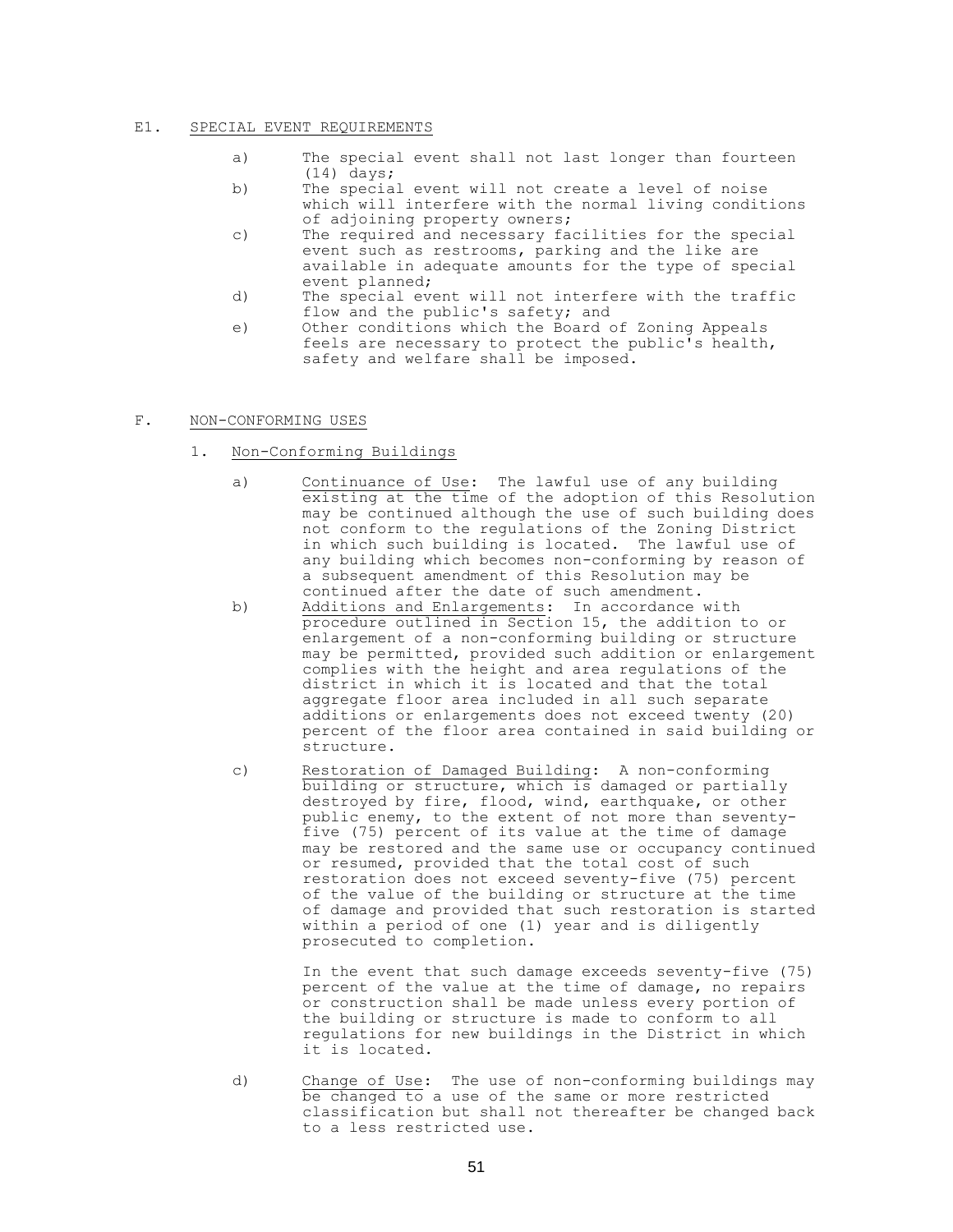- e) Vacancy: A non-conforming building, or portion thereof, which is or hereafter becomes vacant and remains unoccupied for a continuous period of two (2) years, shall not thereafter be occupied except by a use which conforms to the use regulations of the district in which it is located.
- 2. Non-Conforming Use of Land
	- a) A non-conforming use of land (where no permanent main building is involved) may be continued for a period of two (2) years from the effective date of this

resolution. All such non-conforming uses shall be discontinued after said two (2) year period.

b) A non-conforming use of land shall not be expanded or extended into any other portion of the lot or adjoining property, nor shall the use be changed except to a conforming use.

#### G. HEIGHT

1. Structures Permitted above Height Limit: Penthouses or roof structures for the housing of elevators, stairways, tanks, ventilating fans or similar equipment required to operate and maintain the building, and fire or parapet walls, skylights, towers, steeples, roof signs, flagpoles, chimneys, smoke stacks, wireless masts, water tanks, silos, oil refinery structures or similar structures may be erected above the height limits herein prescribed. But no penthouse or roof structure, or any space above the height limit shall be allowed for the purpose of providing additional living or working space.

#### H. AREA, YARDS AND SETBACKS

1. Yards: Recognizing that there are trends in the planning of homes and garden apartments and in lot arrangement to secure the benefit of solar orientation, climate control and privacy,

which may necessitate variations in the front, rear and side yard requirements in this resolution, and in the restrictions applying to accessory buildings and to fences, walls or hedges, such variations may be permitted in the case of isolated homes, groups of homes, garden apartments or neighborhood layouts, provided that:

- a) the plans therefore are first approved by the Commission;
- b) the separation between buildings is not reduced;
- c) air, daylight, and sun are not obstructed by adjoining buildings;
- d) the proposed plans would not exercise a detrimental effect on existing homes in the same block, on the same or opposite sides of the street;
- e) that consideration of health, safety and general welfare be observed;
- f) the ground floor use of a building with mixed uses shall determine the area and/or yard requirements for its use.
- 2. Front Yard:
	- a) Where a lot is situated between two lots, each of which has a main building (within twenty-five (25) feet of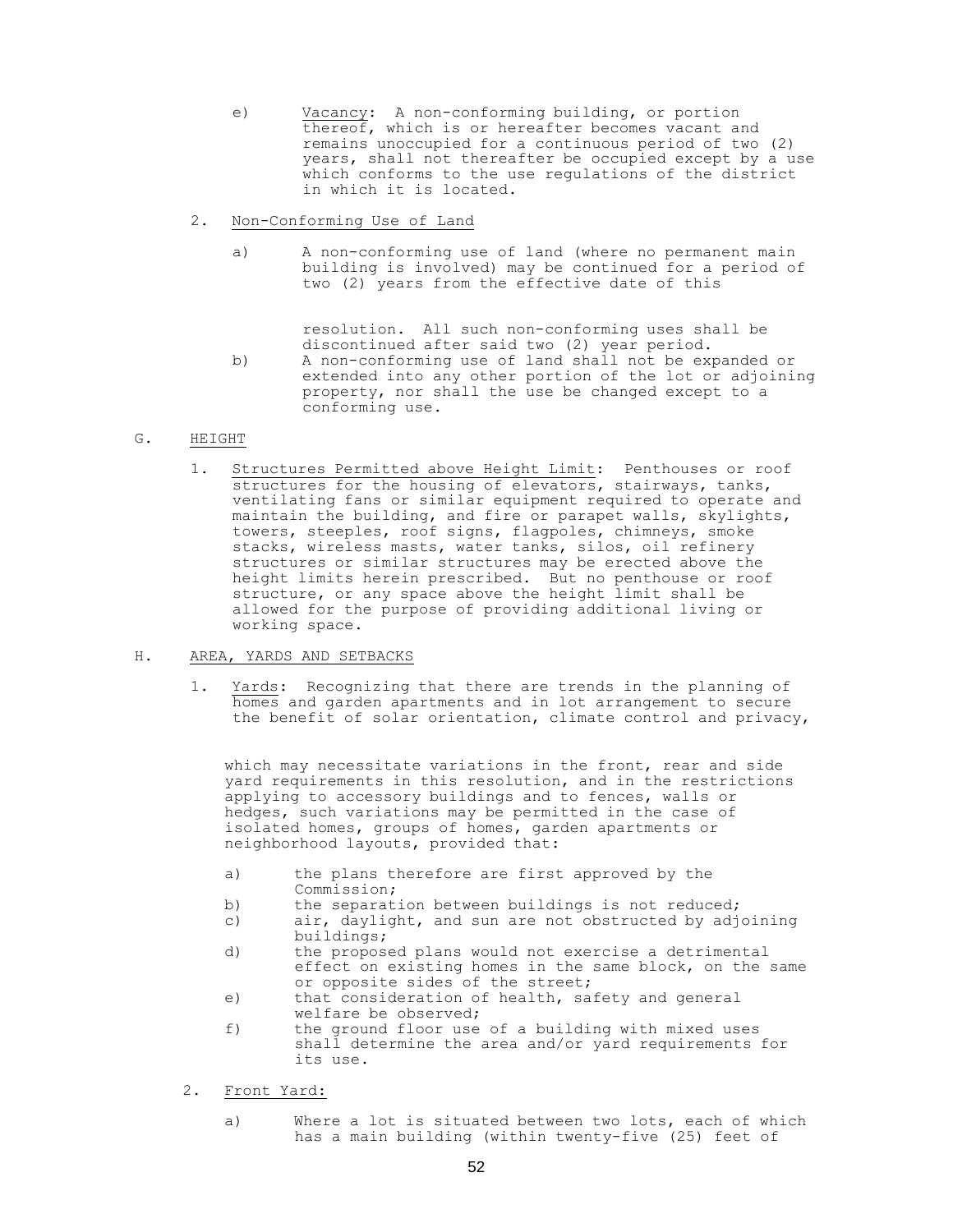its side lot lines) which projects beyond the established front yard line and has been so maintained since this resolution became effective, the front yard requirement on such lot may be the average of the front yards of said existing buildings.

b) Where a lot adjoins one lot having the conditions described in the paragraph above, the front yard requirement on such lot may be the average of the front

> yard of the existing building and the established front yard line.

- 3. Side Yard: For the purpose of said yard regulations, dwellings with common party walls shall be considered as one (1) building occupying one (1) lot.
- 4. Rear Yard: In computing the depth of a rear yard where such  $\overline{y}$ ard opens onto alley, one-half (1/2) the width of such alley may be assumed to be a portion of the required yard.
- 5. Lot Area: In computing the lot area of a lot which abuts an alley, one-half  $(1/2)$  the width of such alley may be assumed to be a portion of the lot.
- 6. Vision Clearance: On any corner lot in a "C" or "M" District no building or obstructions shall be permitted within eight (8) feet of the intersection of any two (2) street lines.

On any corner lot in an "A" or "R" District, there shall be no structure, planting or obstruction to vision more than three (3) feet higher than the curb level within twenty-five (25) feet of the intersection of any two (2) streets.

- 7. Yards for Corner and Through Lots: All lots having a frontage on two (2) streets shall provide the required front yard on both streets.
- 8. Projections allowed into Yards and Courts:
	- a) A porte cochere over a driveway may be extended into a side yard, provided such structure is not more than one (1) story in height and twenty (20) feet in length, and entirely open on at least three (3) sides, except for the necessary supporting columns and customary architectural features.
	- b) Cornices, eaves, belt courses, sills, canopies or other similar architectural features (not including bay windows or vertical projections) may extend or project into a required side yard not more than two (2) inches for each one (1) foot of width of such side yard; and may extend or project into a required front or rear yard not more than three (3) feet. Chimneys may project into a required front, rear or side yard not more than one (1) foot, provided the width of such yard is not reduced to less than three (3) feet.
	- c) Open, unenclosed fire escapes may extend or project into any front, rear, or side yard not more than four (4) feet.
	- d) Open, unenclosed stairways or balconies, not covered by a roof or canopy, may extend or project into a required rear yard not more than four (4) feet; and such balconies may extend into a required front yard not more than thirty (30) inches.
	- e) Open, unenclosed terraces, platforms or landing places, not covered by a roof or canopy and not extending above the height of the first floor elevation of the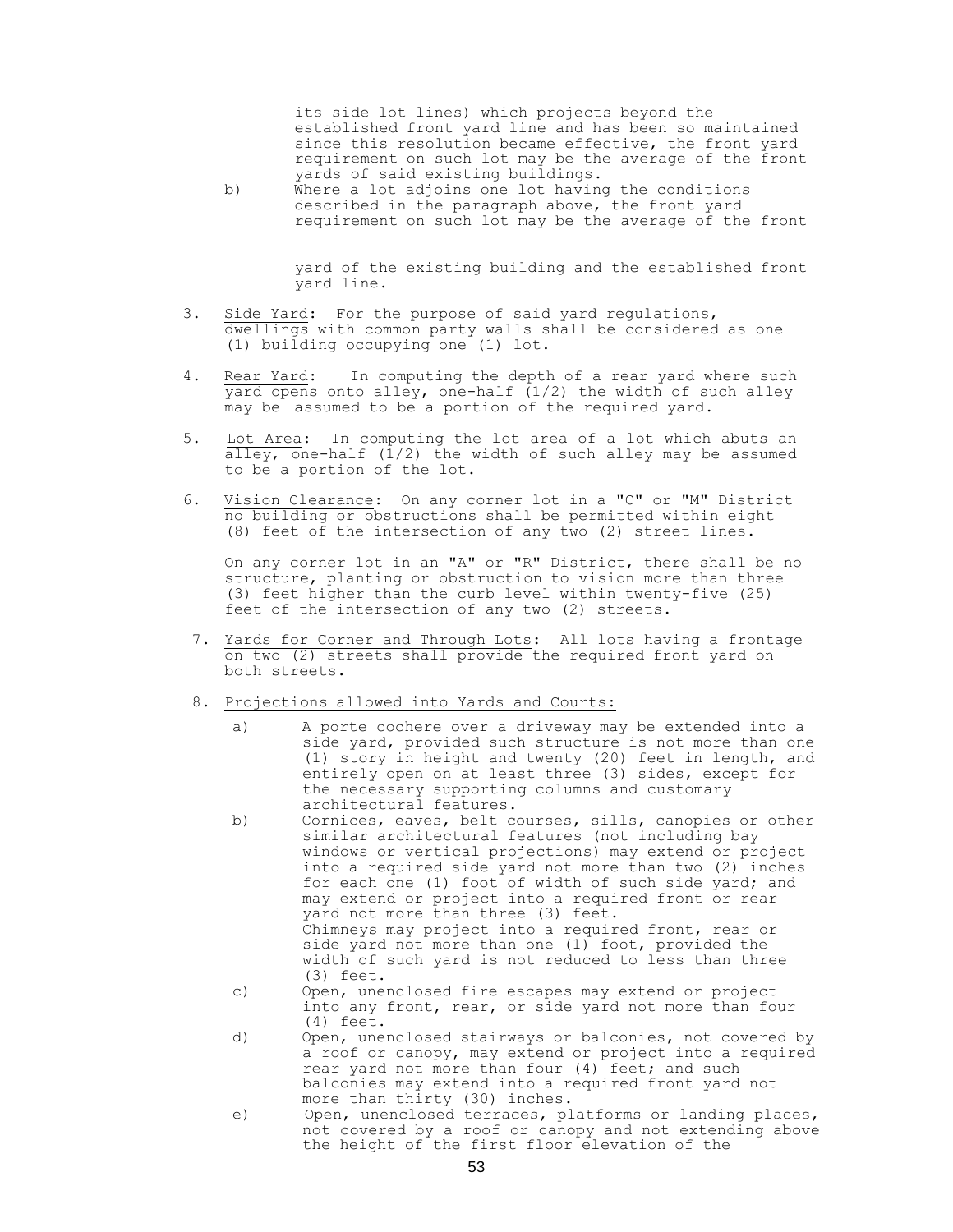building, may extend or project into a front, rear or side yard or a court not more than six (6) feet, provided that the extension into a court shall not exceed twenty (20) percent of the width of such court.

- I. STABLING OF HORSES
	- 1. Stabling of horses or ponies shall be permitted in any A-1, A-4, R-A, or R-1 Residential District provided there shall be at least one acre of land per horse or pony on the single property on which the horses or ponies are stabled and a maximum of five animals shall be allowed. The structure to stable the horses or ponies shall be kept a minimum of forty (40) feet from all property lines. (2003)

# J. PARKING/STORAGE OF MOTOR VEHICLE.

1. Only one (1) automobile vehicle or recreational trailer of any type without current license plates/registration shall be parked or stored on any land used or zoned for residential purposes other than in a completely enclosed building. Parking or storage must be in the rear yard.

# K. DWELLING STANDARDS (2003)

- 1. A dwelling shall have a minimum width of primary livable floor space of twenty-three (23) feet for a minimum length of twenty-three (23) feet and the minimum floor area (dwelling bulk) required in its District.
- 2. A dwelling shall be firmly attached to a permanent foundation constructed on the site and shall have a continuous and complete frost protection perimeter foundation for the main body of the building.
- 3. If the dwelling or its parts have been constructed with tow bars, wheels, axles, or other equipment for moving the building or its parts, such wheels shall be removed and all other such equipment shall be completely concealed or removed.
- 6. The exterior siding of a manufactured home and any attachments thereto must be residential in appearance, consist of materials customarily used on conventional dwellings constructed on site, and extend to the top of the foundation.
- 7. A dwelling shall meet the Ottawa County Building Code. All manufactured homes shall meet current HUD standards or applicable Ohio Building Codes.

# L. MINI-WAREHOUSE (STORAGE) (1997)

- 1. The parcel on which the mini-warehouse (storage) building will be located must contain a minimum of one acre of land and have frontage upon a public highway.
- 2. The maximum lot coverage by buildings shall be sixty (60) percent.
- 3. The land area providing access to the mini-warehouse (storage) building and individual units shall be stoned or paved and have adequate drainage.
- 4. Any lighting used on the site shall be directed away from the adjoining properties.
- 5. If adjacent to a residential structure, the side yard setback shall be increased to fifty (50) feet with a screen, planting, or solid fence erected on or near the lot line, prior to the construction of the mini-warehouse (storage) building.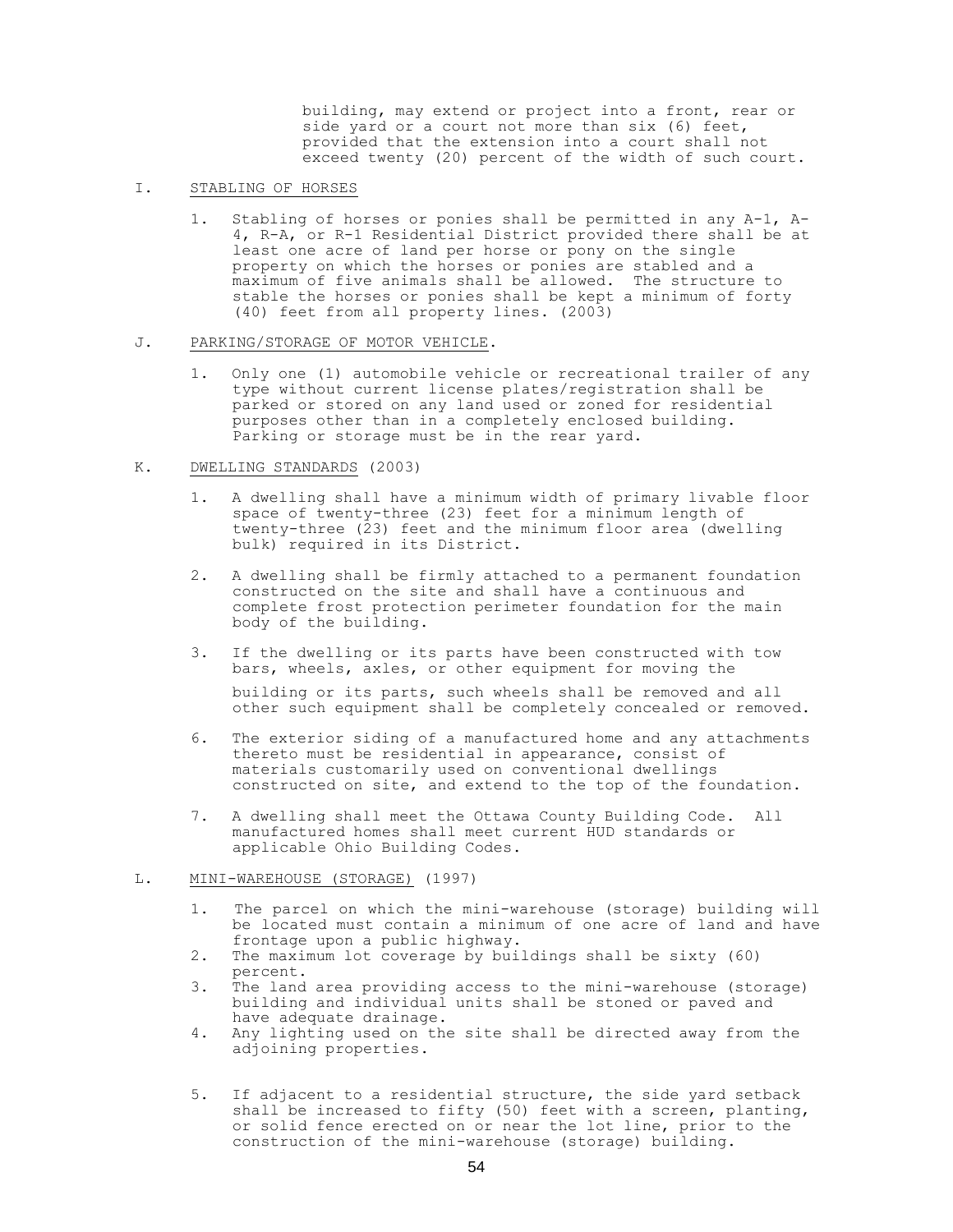- 6. The mini-warehouse (storage) building and units shall not be used for the storage of flammable, hazardous, or chemical materials, potentially dangerous to the general public.
- 8. No outside storage shall be allowed.

# M. LOW IMPACT WIND POWERED ELECTRIC GENERATOR (2008)

- 1. The proposed wind powered electric generator/windmill shall be a distance of at least 125% of the height of the total structure to any property line, off-site residence or building, and public or private road right-of-way.
- 2. The maximum tower height shall not exceed one hundred and fifty (150) feet.
- 3. The noise level measured at all of the adjoining property lines shall not exceed 60 dBA.
- 4. The maximum lighting used for or on the structure is a low intensity red light as defined by the Federal Aviation Administration.
- 5. The wind powered electric generator/windmill shall have a rated capacity of not more than 100 kW.
- 6. The wind powered electric generator/windmill shall service only one residential property.
- 7. All necessary township and County permits shall be obtained.

# N. HIGH IMPACT WIND POWERED ELECTRIC GENERATOR (2008)

- 1. The proposed wind powered electric generator/windmill shall be a distance of at least 150% of the height of the total structure to any property line, off-site residence or building, and public or private road right-of-way.
- 2. The maximum lighting used for or on the structure is a low intensity red light as defined by the Federal Aviation Administration.
- 3. The wind powered electric generator/windmill shall have a rated capacity of more than 100 kW.
- 4. All high impact wind powered electric generator/windmill locations must be pre-approved by the  $\overline{U}.S.$  Department of Fish and Wildlife and the Ohio Department of Natural Resources based upon their determination on the impact that the proposed windmill will have on eagles, wildlife, and migratory birds.
- 5. All necessary township and County permits shall be obtained.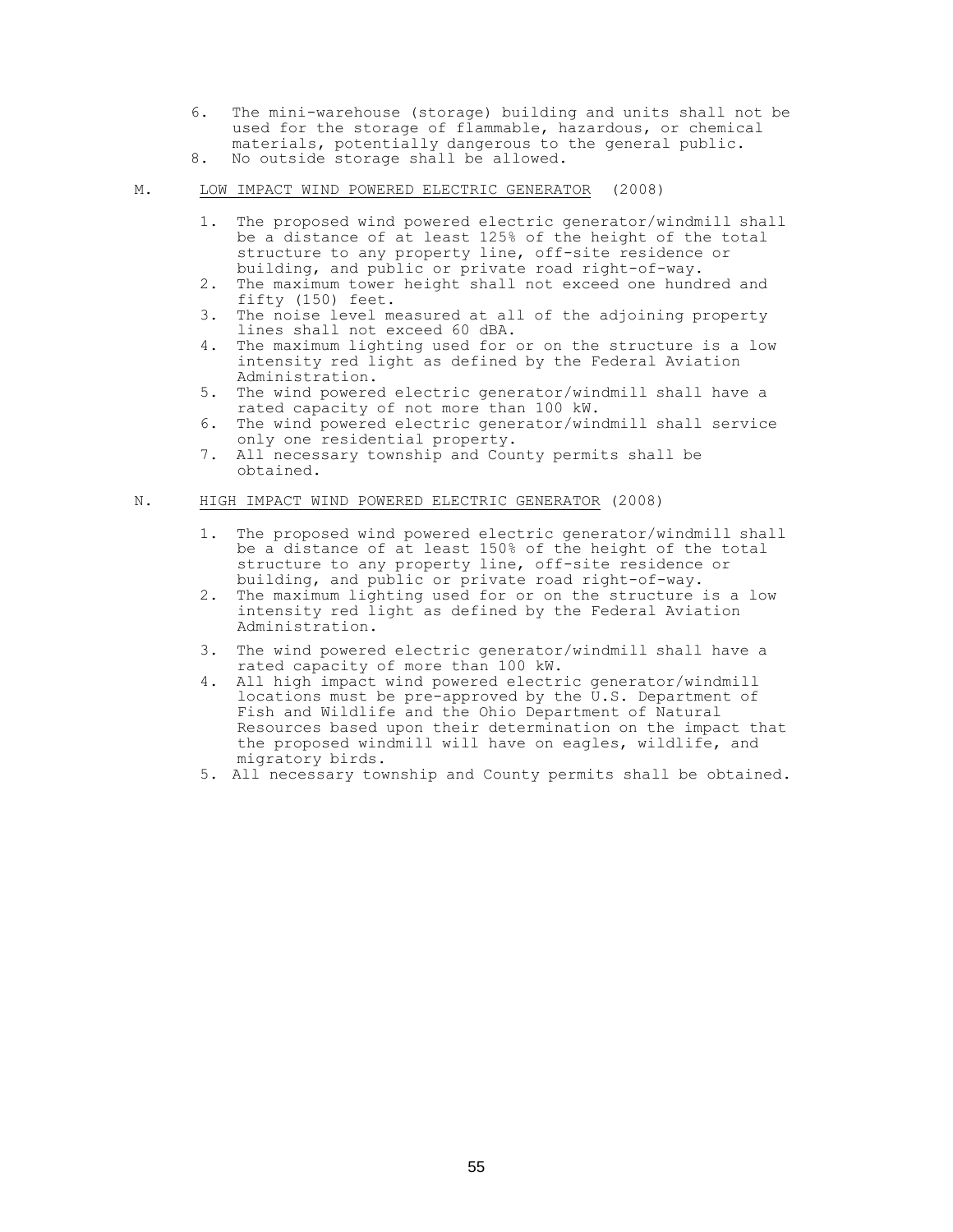### SECTION 16

## PLANNED UNIT DEVELOPMENT

- A. General: The township shall take into account that it is increasingly difficult to forecast the various conditions and factors that may be encountered in sizeable developments, and that certain latitude, flexibility, and freedom in the execution of the design and layout of a project should be suggested or otherwise permitted by the township so as to encourage the development to adjust the streets to irregular topography, to take advantage of topography in order to utilize the natural surface drainage, to economize in the construction of sewers and storm drainage facilities, to reduce the amount of grading and thus minimize the destruction of trees and topsoil, to adjust the layout to geographical and cultural limitations such as property ownership lines, and, among other things, to create architectural variation in the development as well as attractive and usable buildings and building sites, and further such developments shall be designed so as to enhance the community in general by providing amenities which are unique to the community.
- B. Planned Unit Development may be residential, commercial or industrial developments, or they may be combinations of uses, such as residential and commercial, or commercial and industrial. The minimum site area for a residential development shall be ten (10) acres, for a commercial development, five (5) acres, and for an industrial development, twenty-five (25) acres. If a combination of uses is proposed, a residential-commercial development shall have a minimum of twenty-five (25) acres and a commercialindustrial development, a minimum of thirty (30) acres. In combination developments, the amount of land devoted to commercial usage shall not exceed twelve and one-half (12 1/2) percent of the total land area of the development.

All planned units must be arranged progressively in relation to the zoning of the area abutting, and shall observe the setback requirements for the main district they are in.

C. Such a development plan may be submitted to the Township Trustees and shall be referred to the Zoning Commission for study and report and for public hearings. Notice and publication of such public hearings shall conform to the procedures prescribed for hearings on changes and amendments as outlined in this Resolution.

## D. Required Plans and Actions by the Zoning Commission

- 1. In order for the Commission to better determine that the planned unit development meet all requirements, the developer shall furnish a preliminary plan of the entire tract showing topography, roads, lot lines, lot areas, easements, encumbrances, and other relevant data. The plans shall include the location of existing structures, areas of shrubs and/or trees of ten (10) inch diameter or more, existing contours and the proposed grading plan.
- 2. Upon determination by the Commission that the proposed planned unit development project as shown by the preliminary plan conforms to the requirements of all applicable provisions of this Resolution the proponent shall prepare and submit a final development plan and such plan shall incorporate any changes or modifications required by the Commission.
- 3. Upon approval by the Commission, the plans shall be submitted to the Township Trustees for consideration and action. The approval and recommendations of the Commission shall be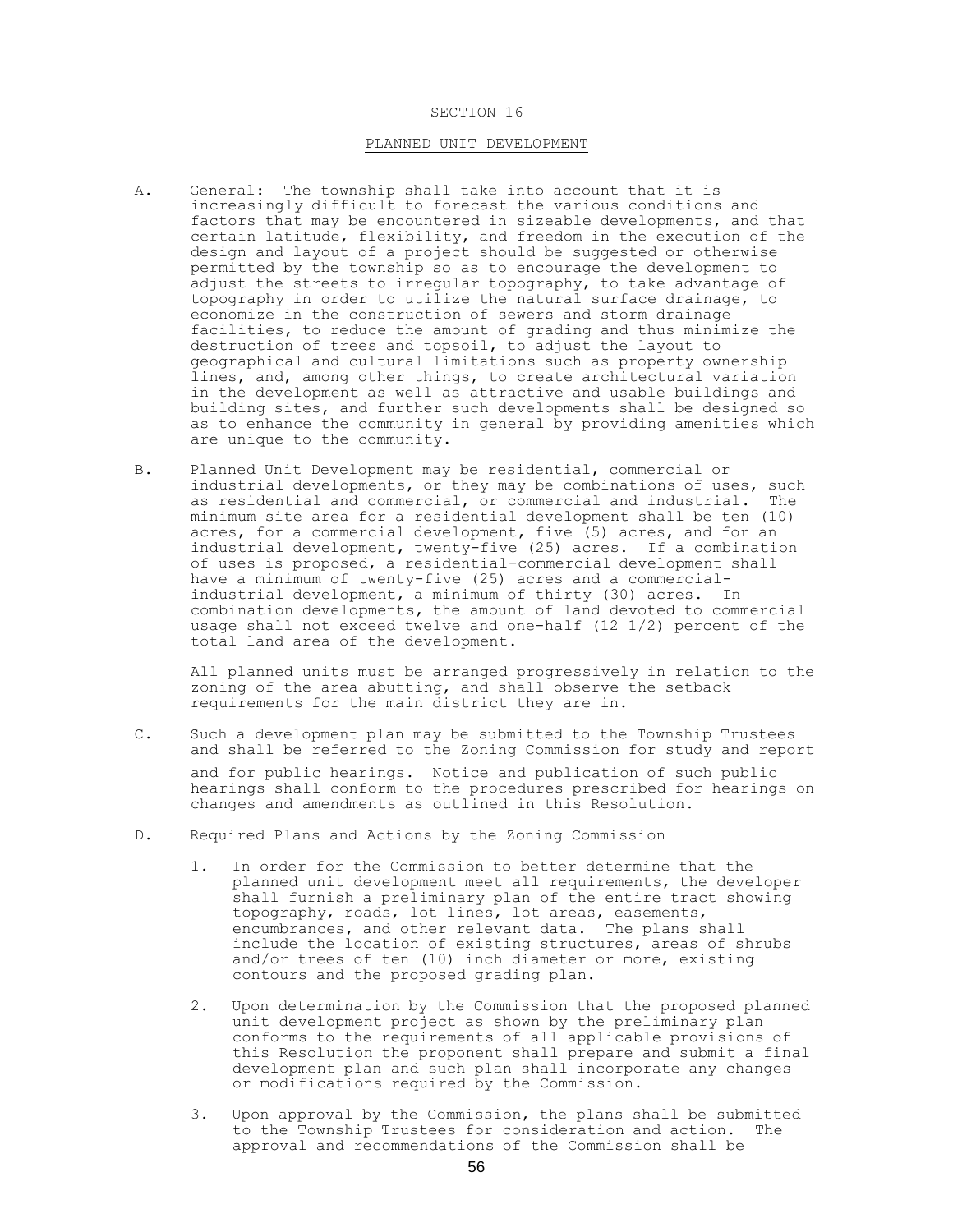accompanied by a report stating the reasons for approval of the application and specific evidence and facts showing that the proposed community development projects meets with the following general conditions:

- a. The property adjacent to the area included in the plan will not be adversely affected.
- b. The plan is consistent with the intent and purpose of this Resolution to promote public health, safety, morals, and general welfare.
- c. The use of the land shall be similar to the uses permitted in the district in which the plan is located.

#### E. Acceptance by Action by Board of Township Trustees

- 1. Following a public hearing, the Board of Township Trustees may modify the plan, consistent with the intent and meaning of this Resolution, and may rezone the property to the classification permitting the proposal, for development in substantial conformity with the final plan as approved by the Board.
- 2. After the final development plan has been approved by the Board of Township Trustees and in carrying out this plan, adjustments or rearrangements of buildings, parking areas, entrances, heights or yards may be requested by the proponents, and provided such request conform to the standards established by the final development plan and this Resolution, such adjustments or rearrangements may be authorized by the Commission.
- 3. Planned Unit Development shall conform to the regulations of this Resolution or to the following modifications of the regulations found elsewhere in this Resolution.
- 4. In "A" or "R" Districts, a planned unit development may be permitted as follows:
	- a. The lot area per family may be reduced, but such reduction shall not exceed twenty (20) percent of the area required.
		- b. Fifty (50) percent of the lot area reduction or not less than ten (10) percent of the total project area shall be devoted to open space and recreational facilities for the residents of the area being developed. Such open space land or recreational facilities shall be held in corporate ownership by the owners of the project area building sites, and the developer shall incorporate into the protective covenants and/or deed restrictions, a clause giving an interest in such land to each owner who buys property within the development. As an alternate to a property owners' association, the developer may deed the land to

the township, which shall maintain the open space in lieu of a property owners' association.

- c. In no case shall the density of families per net residential acre be greater than ten (10) percent more than that which would develop due to the uses permitted by right in each of the "A" or "R" Districts.
- d. The lot width and required yards may be reduced not to exceed a ten (10) percent reduction of the district requirements.
- e. The developer shall certify as a provision of the permit that the design of single and two-family residential structures to be erected in a planned unit development shall be so varied in placement of windows,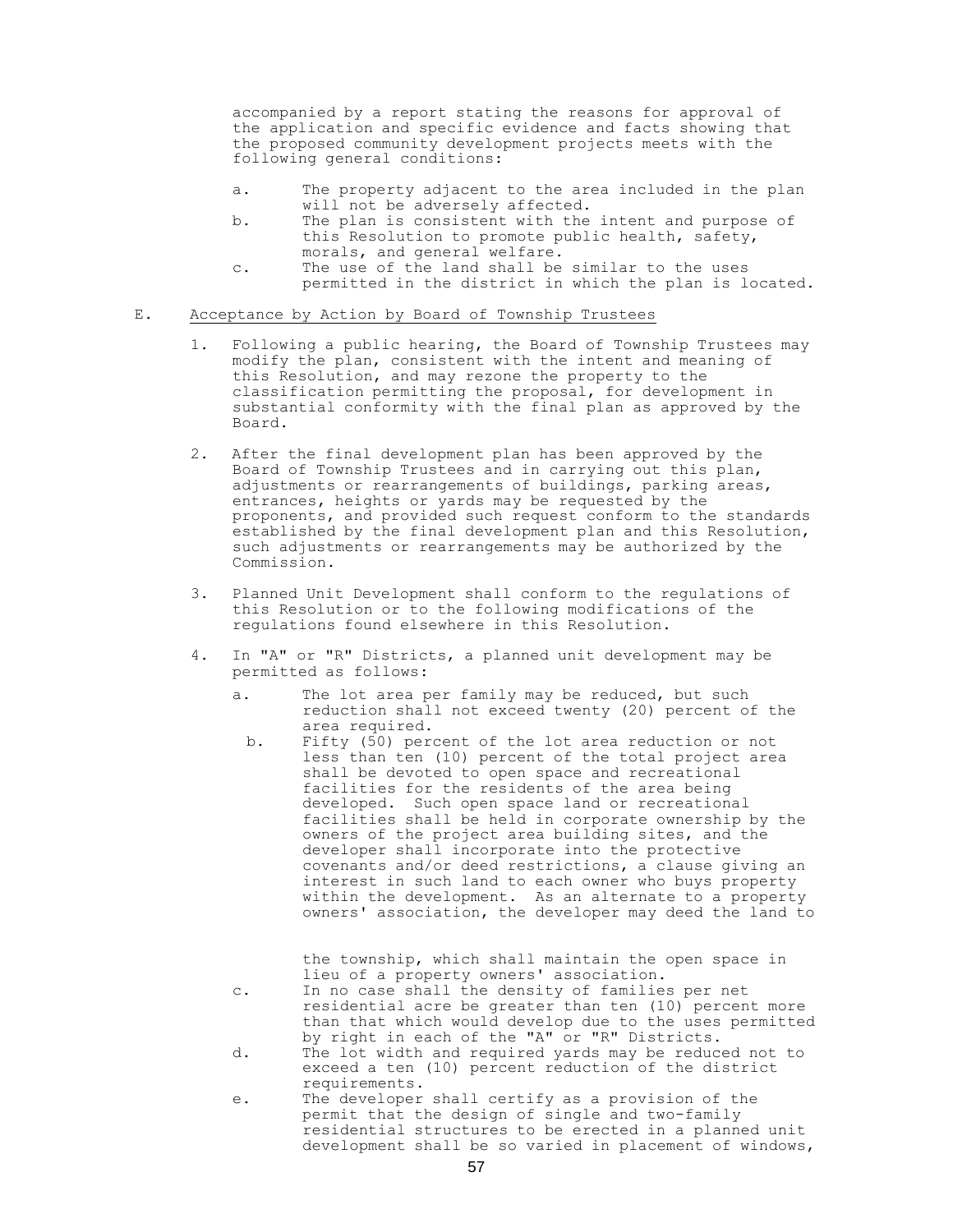entrance ways, roof design, coloring and height that no structure shall be closer than five lots to another structure substantially similar in design. The lot width may be varied due to the variety of structural designs and it is recommended that setbacks may be varied, but in no case shall a structure be closer to the street than is permitted by the front yard requirements as modified by paragraph 4 of this section. If lot width for single or two-family residential lots are varied by the developer, he shall enter into an agreement with the Township that the property owners within a planned unit development of this nature shall be assessed equally for any improvements which may be by assessment, rather than by a front footage basis.

- f. Every property shall be designed to abut upon the required open space or recreational facilities.
- F. In "C" Districts, a planned unit development may be permitted in accordance with the following provisions if the Commission is satisfied (1) that the proponents of the development are financially able to carry out the proposed projects, (2) that they intend to start construction within one year of the approval of the project and necessary change in zoning, (3) that they intend to complete it within a reasonable time as determined by the Commission, and (4) that the need for the proposed development has been demonstrated by means of market studies and such other evidence as the Commission may require.
	- 1. Commercial buildings and establishments shall be planned as groups having common parking areas and common ingress and egress points in order to reduce the number of potential accident locations at intersections with thoroughfares. In planning these groups of buildings or establishments, no yard space will be required between uses within the group; however,

the yard requirements must be observed at the edge of the complete development. Planting screens or fences as provided elsewhere in this resolution shall be required.

- 2. Off-street parking and loading requirements shall be observed as required; however, group parking is recommended so long as the number of spaces provided is equal to the required number of spaces required for each use to be developed.
- 3. The plan of the project shall provide for the integrated and harmonious design of buildings, and for adequate and properly arranged facilities for internal traffic circulation,

landscaping, and such other features and facilities as may be necessary to make the project attractive and efficient from the standpoint of the developer as well as from the standpoint of the adjoining and surrounding existing or potential developments.

- 4. The ground area occupied by all the buildings shall not exceed in the aggregate twenty-four (24) percent of the total area of the lot or tract.
- G. In "M" Districts, a planned unit development may be permitted as follows:
	- 1. Industrial uses and parcels shall be developed in park-like surroundings utilizing landscaping and existing woodlands as buffers to screen lighting, parking areas, loading areas or docks and/or outdoor storage of raw materials or products. A planned industrial area shall provide for the harmony of buildings and a compact grouping or groupings in order to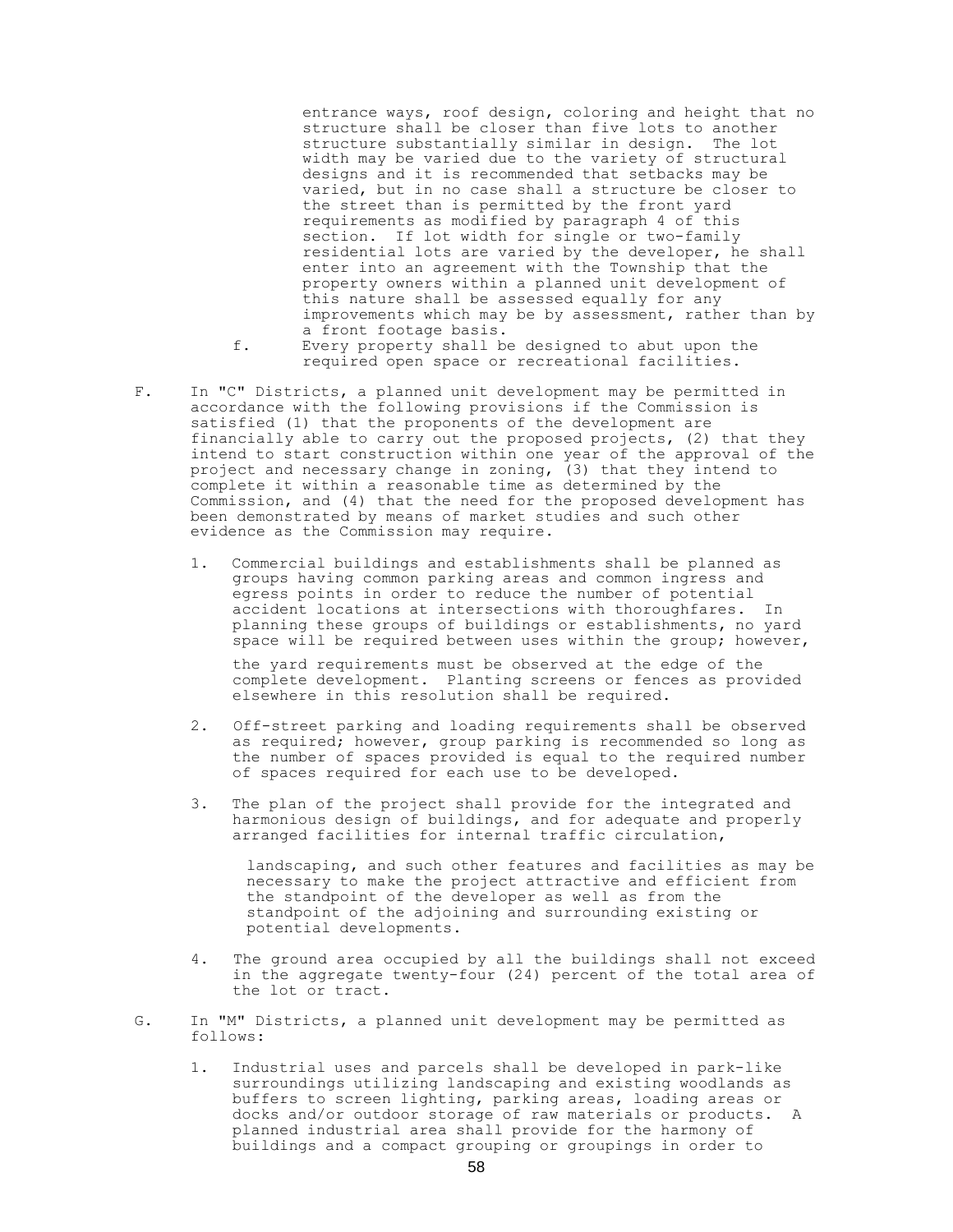economize in the provision of such utility services as are required. Thoroughfares shall be kept to a minimum throughout a planned industrial area in order that those thoroughfares which are constructed may be built to the highest possible standards.

- 2. Certain types of commercial uses, such as a restaurant, central secretarial or stenographic pool, or other business service type uses, repair services, or clinics may form a small commercial center to serve the needs of the industries or their personnel, may be permitted in a planned industrial area.
- 3. Off-street parking and loading areas shall conform to the provisions of this resolution, and all screening requirements shall be observed.
- 4. Yards. No building shall be less than seventy-five (75) feet distance from any boundary of the tract on which the office, research, or industrial development is located. All intervening spaces between the street pavement and the rightof-way line and intervening spaces between buildings, drives, parking areas and improved areas shall be landscaped with trees and plantings and properly maintained at all times.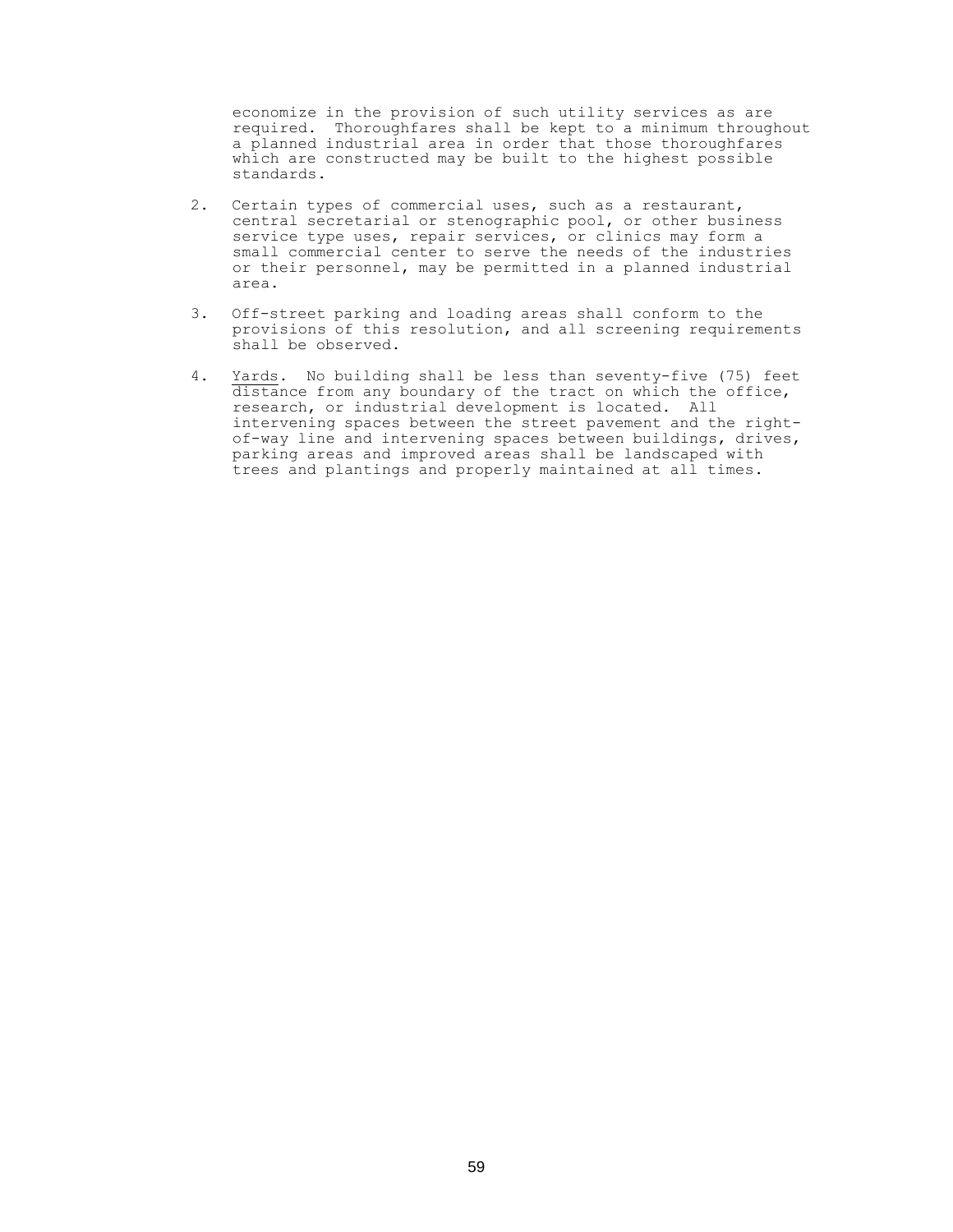#### SECTION 17

# BOARD OF ZONING APPEALS

#### A. MEMBERSHIP

1. There is hereby established a Board of Zoning Appeals which shall consist of five (5) individuals who reside in the unincorporated area of the township appointed by the Board of Trustees. The Board of Trustees shall choose a successor to fill any vacancy. The five (5) electors first appointed shall serve for terms of one (1), two (2), three (3), four (4), and five (5) year terms, beginning January 1st. Each member shall serve until his successor is appointed and qualified. Vacancies shall be filled by the Board of Trustees and shall be for the respective unexpired term. Th

e members of the Board of Zoning Appeals may receive such compensation as the Board of Trustees provides. (2003)

- 2. The hearings of the Board of Zoning Appeals shall be public. The Board shall organize annually and elect a chairman, vice- chairman and Secretary. The Board shall adopt from time to time such rules and regulations as it may deem necessary to carry into effect the provisions of this Resolution. (2003)
- 3. A quorum shall consist of three (3) members of the Board that shall be the minimum number permitted to conduct business. An affirmative vote of a majority of the members in attendance shall be required for action. Failure of an item to receive a majority vote shall constitute disapproval. When a quorum is lacking, the Board shall postpone or cancel items requiring a vote and may proceed with items presented for information only. (2003)
- 4. The Board of Township Trustees may appoint two (2) alternate member to the Township Board of Zoning Appeals for a term of two (2) years as designated by the Board of Township Trustees. An alternate member shall take the place of an absent regular meeting at any meeting of the Board of Zoning Appeals according to procedures prescribed by Resolution of the Board of Township Trustees. All alternate members shall meet the same appointment criteria as a regular member. Whe

n attending a meeting on behalf of an absent member, the alternate member may vote on any matter on which the absent member is authorized to vote. (2003)

## B. VARIANCES (1997)

There are two types of variances which the township may grant: an area variance and a use variance. The factors to be considered by the Board of Zoning Appeals differ for the two types of variances.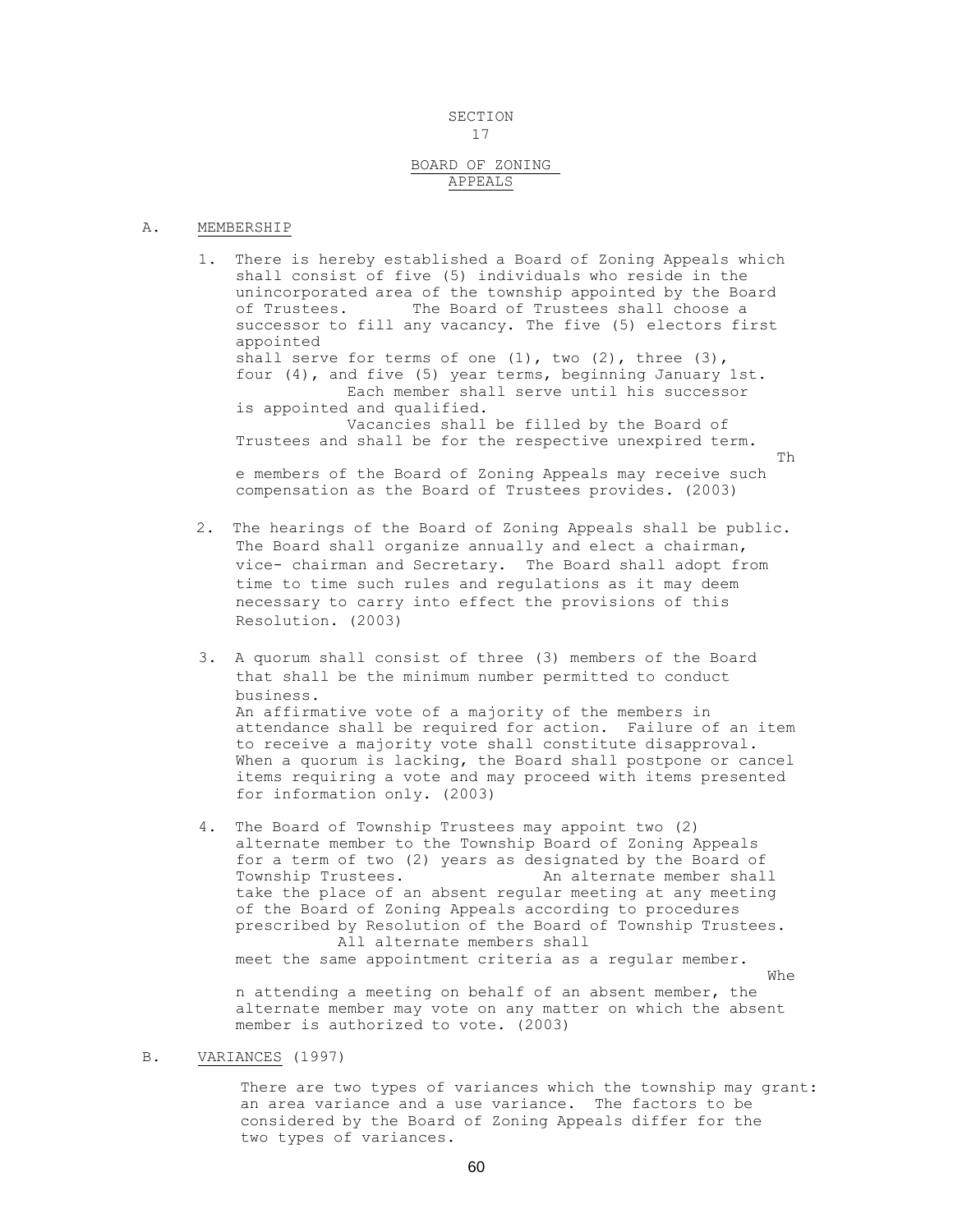# Area Variance

An area variance is a departure from the provisions of the zoning resolution usually relating to setbacks, side yards, height, frontage/lot width, and lot size. These variances relate to the physical characteristics of the property. Strict enforcement of the zoning requirements for the specific lot would present "practical difficulties", basically making the property unusable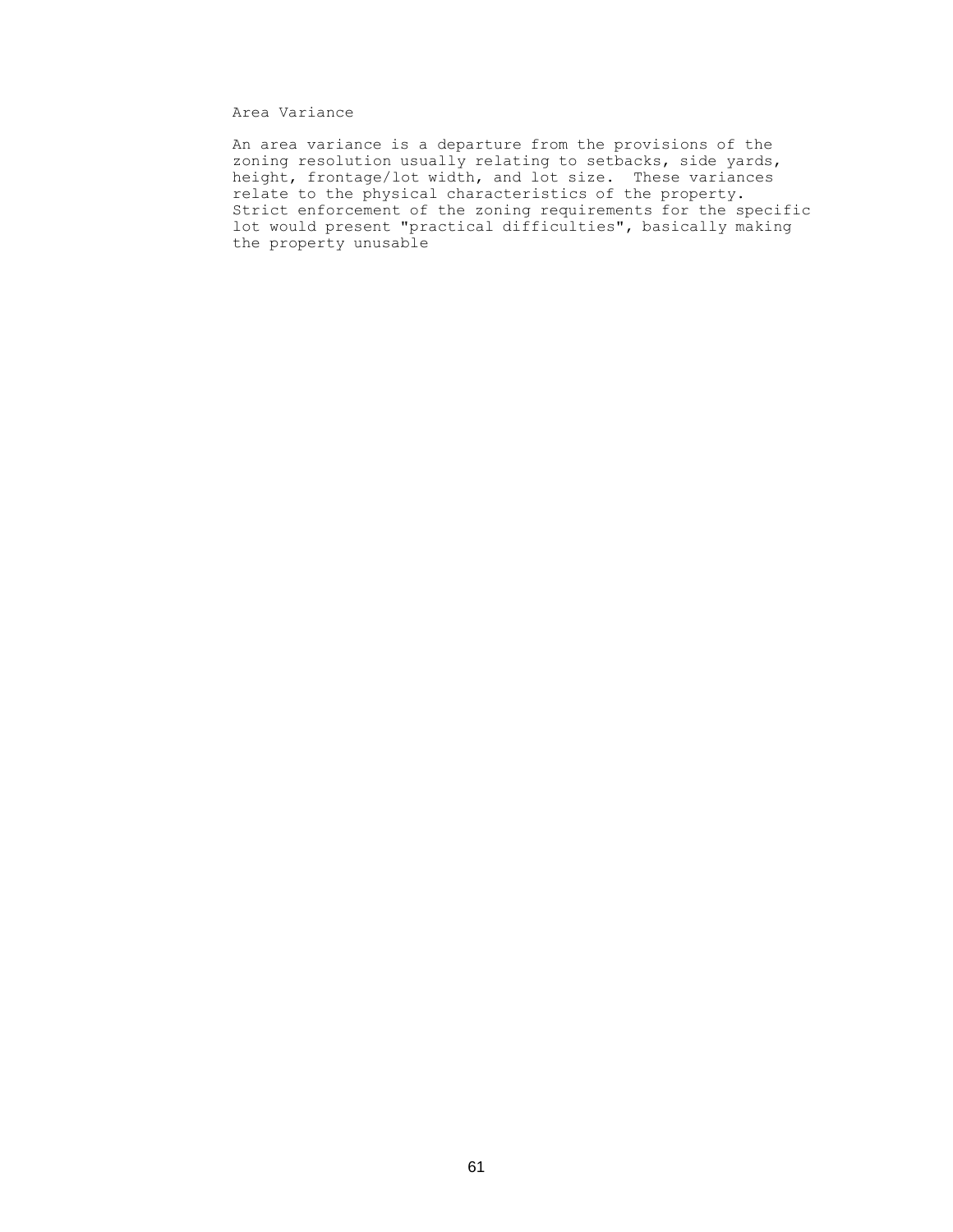FINDING OF FACT (2008)

The factors or standards to be considered and weighed for an area variance include, but are not limited to the following:

1. Whether the property in question will yield a reasonable return or whether there can be any beneficial use of the property without the variance.

2. Whether the variance is substantial.

3. Whether the essential character of the neighborhood would be substantially altered or whether adjoining properties would suffer a substantial detriment as a result of the variance.

4. Whether the variance would adversely affect the delivery of governmental services (for example, water, sewer, garbage).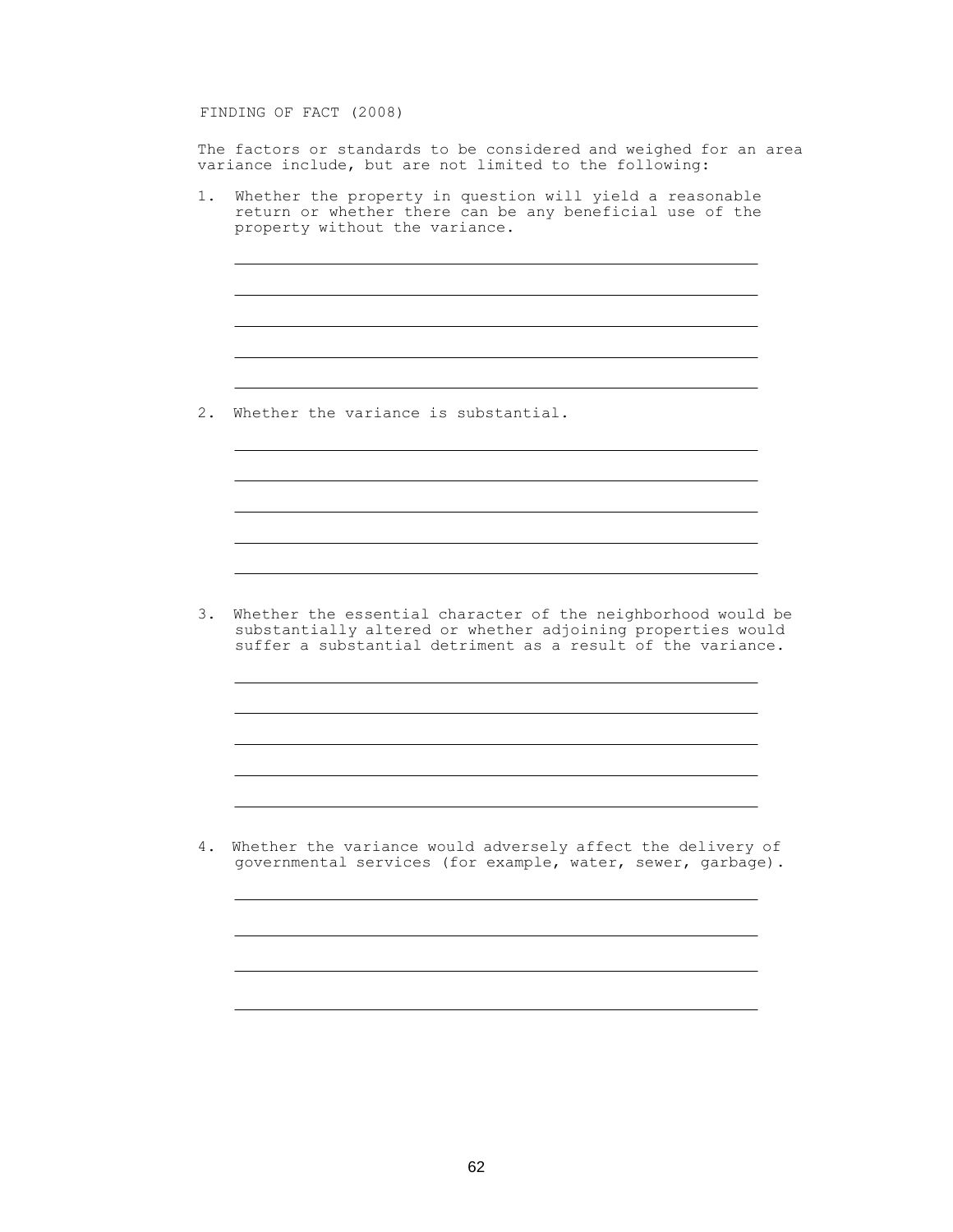|           | Whether the property owner's predicament feasibly can be                                                                                                                                                                                    |          |  |     |
|-----------|---------------------------------------------------------------------------------------------------------------------------------------------------------------------------------------------------------------------------------------------|----------|--|-----|
|           | Prevented through some method other than a variance.                                                                                                                                                                                        |          |  |     |
|           |                                                                                                                                                                                                                                             |          |  |     |
|           |                                                                                                                                                                                                                                             |          |  |     |
|           |                                                                                                                                                                                                                                             |          |  |     |
|           |                                                                                                                                                                                                                                             |          |  |     |
|           |                                                                                                                                                                                                                                             |          |  |     |
|           |                                                                                                                                                                                                                                             |          |  |     |
| variance. | Whether the spirit and intent behind the zoning requirements<br>Would be observed and substantial justice done by granting the                                                                                                              |          |  |     |
|           |                                                                                                                                                                                                                                             |          |  |     |
|           |                                                                                                                                                                                                                                             |          |  |     |
|           |                                                                                                                                                                                                                                             |          |  |     |
|           |                                                                                                                                                                                                                                             |          |  |     |
|           |                                                                                                                                                                                                                                             | DECISION |  |     |
|           | It is therefore the decision of the Clay Township Board of Zoning<br>Appeals that this area variance petition is .<br>conditions stated in the minutes are conditions incorporated<br>herein by reference and made a part of this decision. |          |  | Any |

63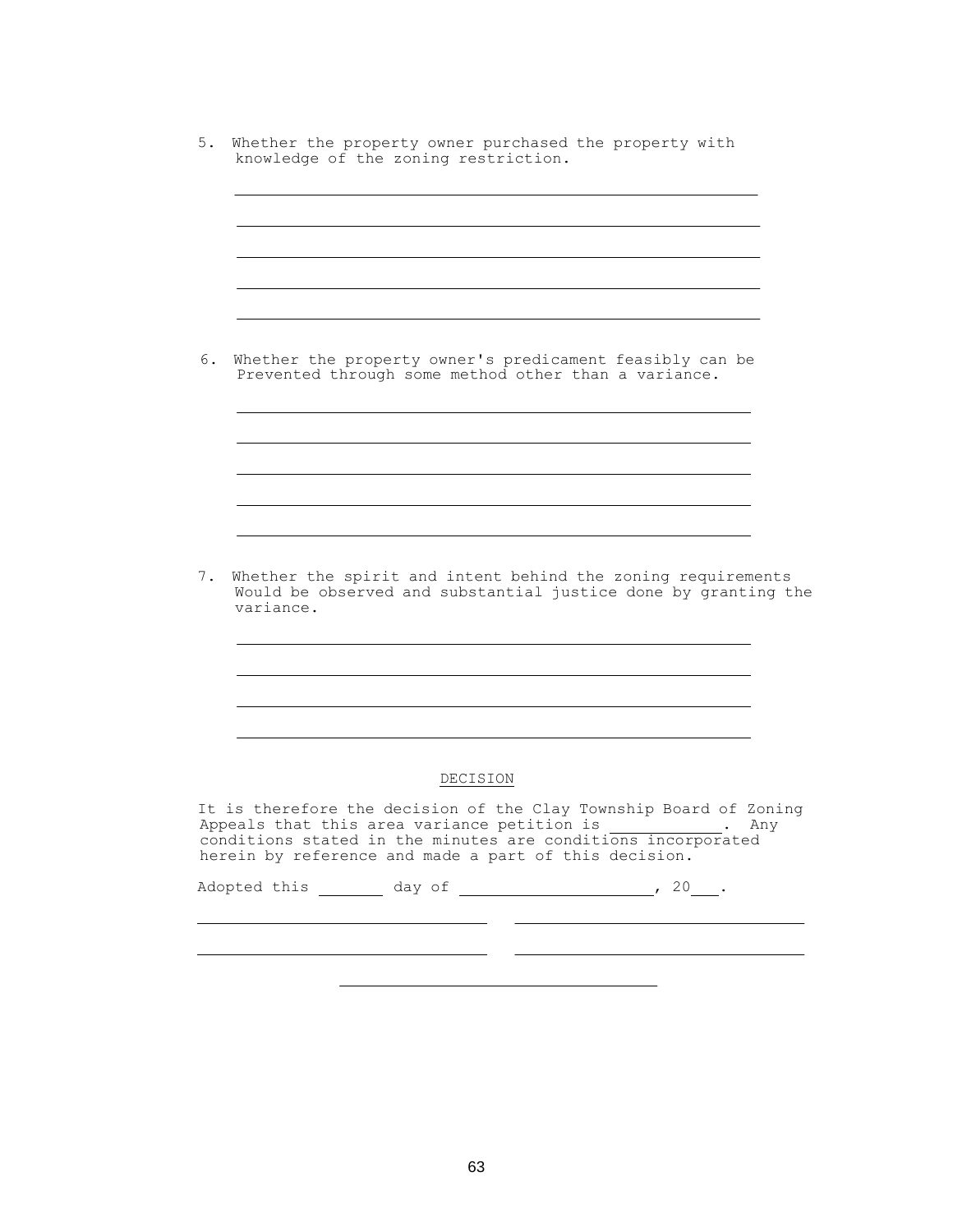Use Variance

A use variance involves the development or conversion of land for a use not permitted in the specific zoning district. The factors or standards applied to a use variance are those related to the concept of "unnecessary hardship".

A use variance must not be contrary to the public interest and the board of zoning appeals must insure that the spirit of the zoning resolution is observed. In other words, the use requested is consistent and harmonious to the existing uses. In addition, all of the following conditions must also be found to exist:

FINDING OF FACT (2008)

1. The special circumstances or conditions applying to the building or land in question are peculiar to such lot or property and do not apply generally to other land or buildings in the vicinity and were not created by the applicant.

2. The granting of the application is necessary for the preservation and enjoyment of a substantial property right and not merely to serve a convenience to the applicant.

3. The authorizing of the variance will not impair an adequate supply of light and air to adjacent property or unreasonably increase the congestion in public streets, or increase the danger of fire or imperil the public safety or unreasonably diminish or impair established property values within the surrounding areas, or in any way impair the health, safety, convenience, or general welfare of the inhabitants of the Township.

\_\_\_\_\_\_\_\_\_\_\_\_\_\_\_\_\_\_\_\_\_\_\_\_\_\_\_\_\_\_\_\_\_\_\_\_\_\_\_\_\_\_\_\_\_\_\_\_\_\_\_\_\_\_\_\_\_\_\_\_\_\_\_\_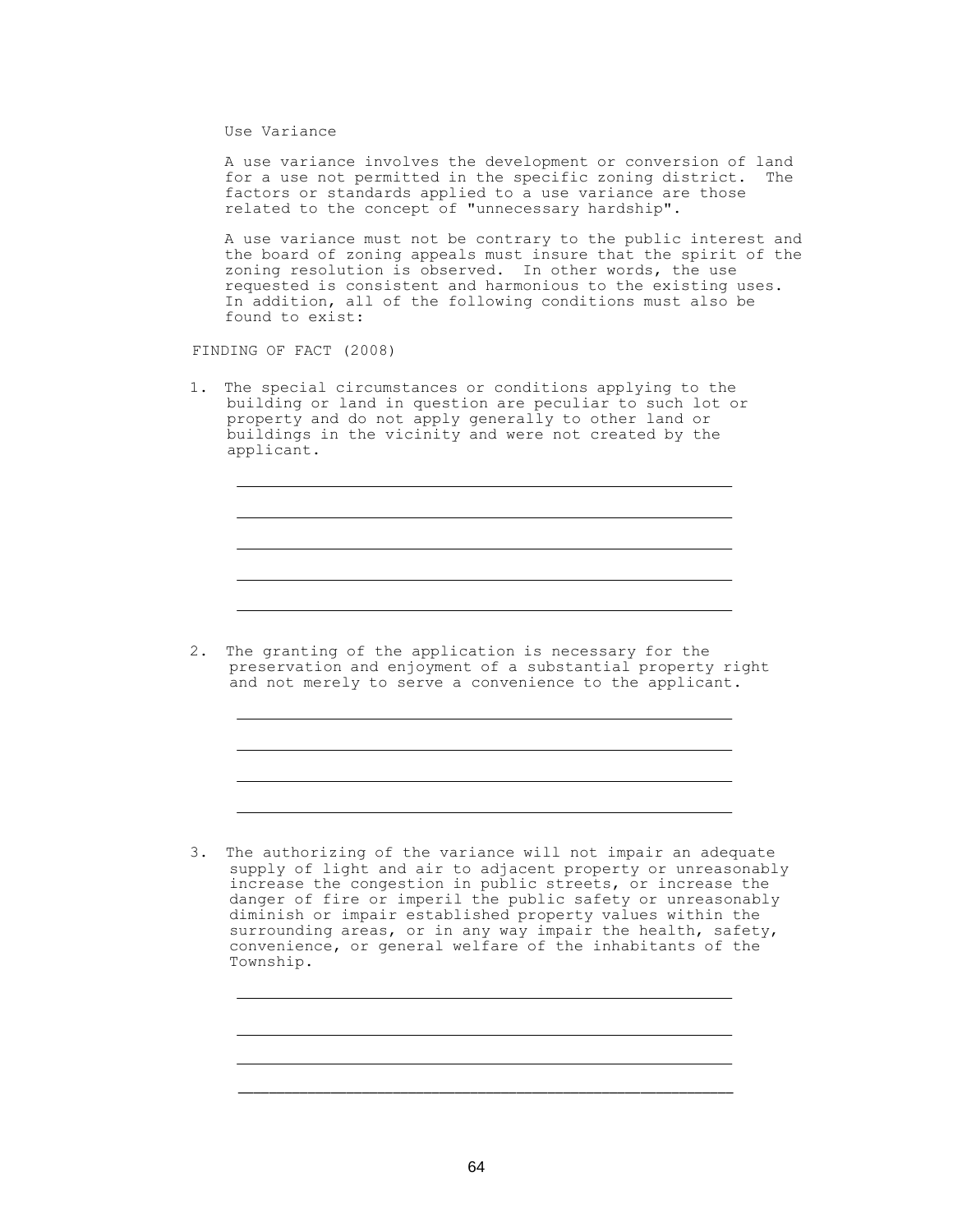# DECISION

It is therefore the decision of the Clay Township Board of Zoning Appeals that this use variance petition is . Any conditions stated in the minutes are conditions incorporated herein by reference and made a part of this decision.

\_\_\_\_\_\_\_\_\_\_\_\_\_\_\_\_\_\_\_\_\_\_\_\_\_\_\_\_\_\_\_\_\_\_\_ \_\_\_\_\_\_\_\_\_\_\_\_\_\_\_\_\_\_\_\_\_\_\_\_\_\_\_\_\_\_\_

\_\_\_\_\_\_\_\_\_\_\_\_\_\_\_\_\_\_\_\_\_\_\_\_\_\_\_\_\_\_\_\_\_\_\_ \_\_\_\_\_\_\_\_\_\_\_\_\_\_\_\_\_\_\_\_\_\_\_\_\_\_\_\_\_\_\_

Adopted this \_\_\_\_\_\_\_\_ day of \_\_\_\_\_\_\_\_\_\_\_\_\_\_\_\_\_\_\_\_\_\_, 20\_\_\_\_\_.

Summary

In either type of variance request, the variance as granted shall be the minimum variance necessary to accomplish the reasonable use of the land or building. The granting of a variance runs with the land and is not approved for the present landowner only. (1997)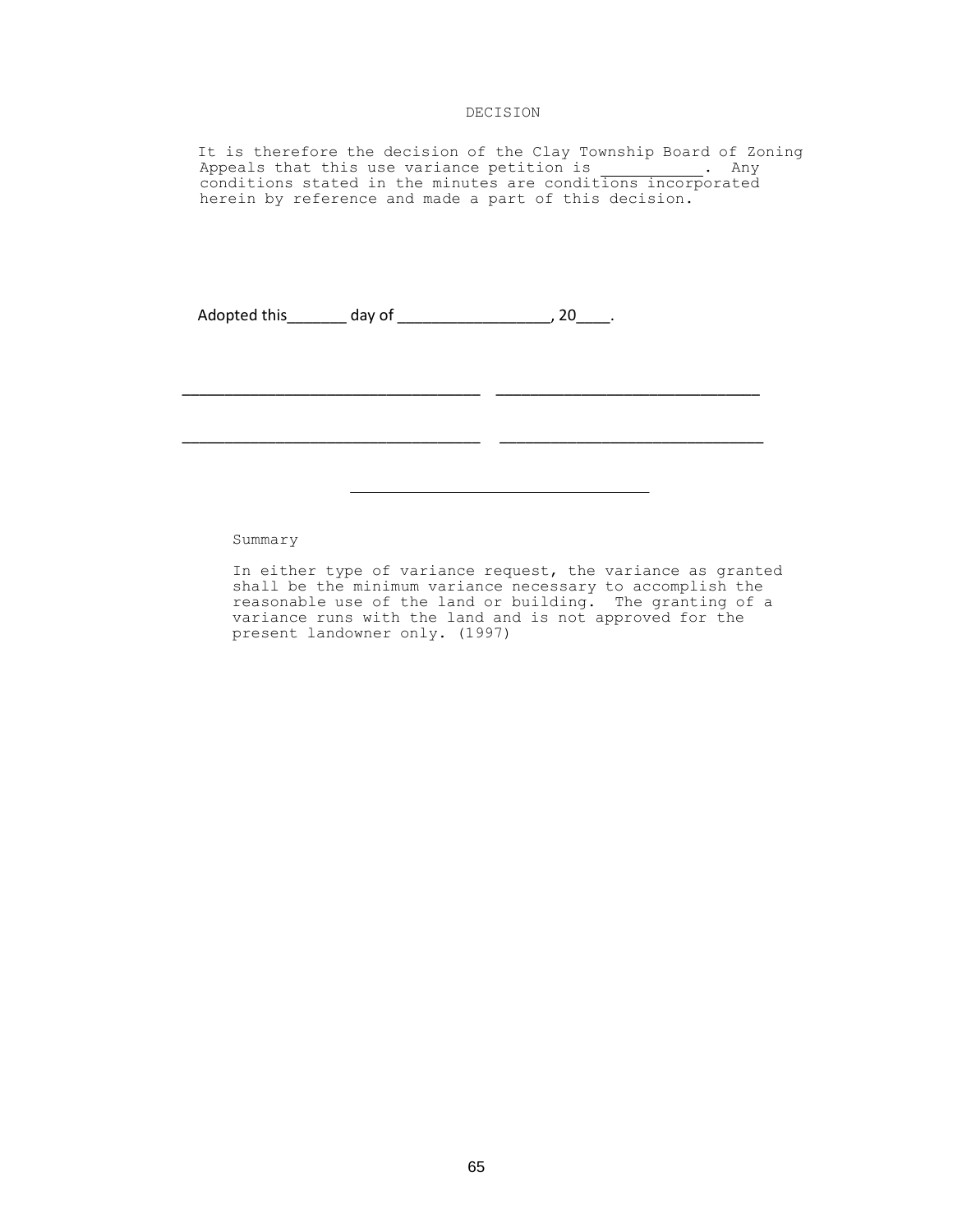# C. JURISDICTION (1997)

- 1. Authority of the Board: Where practical difficulties or unnecessary hardships, inconsistent with the general purposes of this Resolution, may result from the strict and literal interpretation and enforcement of the provisions thereof, the Board, upon receipt of a verified application from the owner of the property affected appealing a decision of the enforcement officer and stating fully the grounds of the appeal and the facts relied upon, shall have authority to grant, upon such conditions and safeguards as it may determine, such variances therefrom as may be in harmony with their general purposes and intent so that the spirit of this Resolution shall be observed, public safety and welfare secured, and substantial justice done, including the following.
	- a) Permit in the "A" or "R" Districts public parking areas or storage garages adjacent to any existing or proposed use in the multiple dwelling, commercial or industrial districts.
	- b) Permit the modification of the automobile parking space or loading space requirements where, in the particular instance, such modification will not be inconsistent with the purpose and intent of such requirement, or

permit (a) the waiver of the requirement that automobile parking space be provided on the same lot with a dwelling, if other suitable and convenient parking space is available within or without a building, or (b) the dual use of parking facilities (i.e. by stores during the day and theaters during the evening) provided there is no overlapping of use and the parking space requirements for each building or use are complied with during each period.

- c) Permit the addition or enlargement of a non-conforming building or structure, provided such addition or enlargement complies with all height and area regulations of the district in which it is located and that the total aggregate floor area included in all such separate additions or enlargements does not exceed twenty (20) percent of the floor area contained in said building or structures.
- d) Permit in districts limiting the height to thirty-five (35) or forty-five (45) feet, schools, hospitals, sanitariums, institutions, churches and other similar uses allowed under use regulations of this resolution, to be erected to a height not exceeding seventy-five (75) feet, provided that the front and side yard requirements for such buildings in the "R" Districts are complied with. (l993)
- e) Permit such modification of the height and area regulations as may be necessary to secure an appropriate improvement of the lot which is of such shape, or so located with relation to surrounding development or physical characteristics, that it cannot otherwise be appropriately improved without such modifications.
- f) Permit temporary buildings and uses for periods not to exceed two (2) years in undeveloped sections of the Township and for periods of not to exceed six (6) months in developed sections.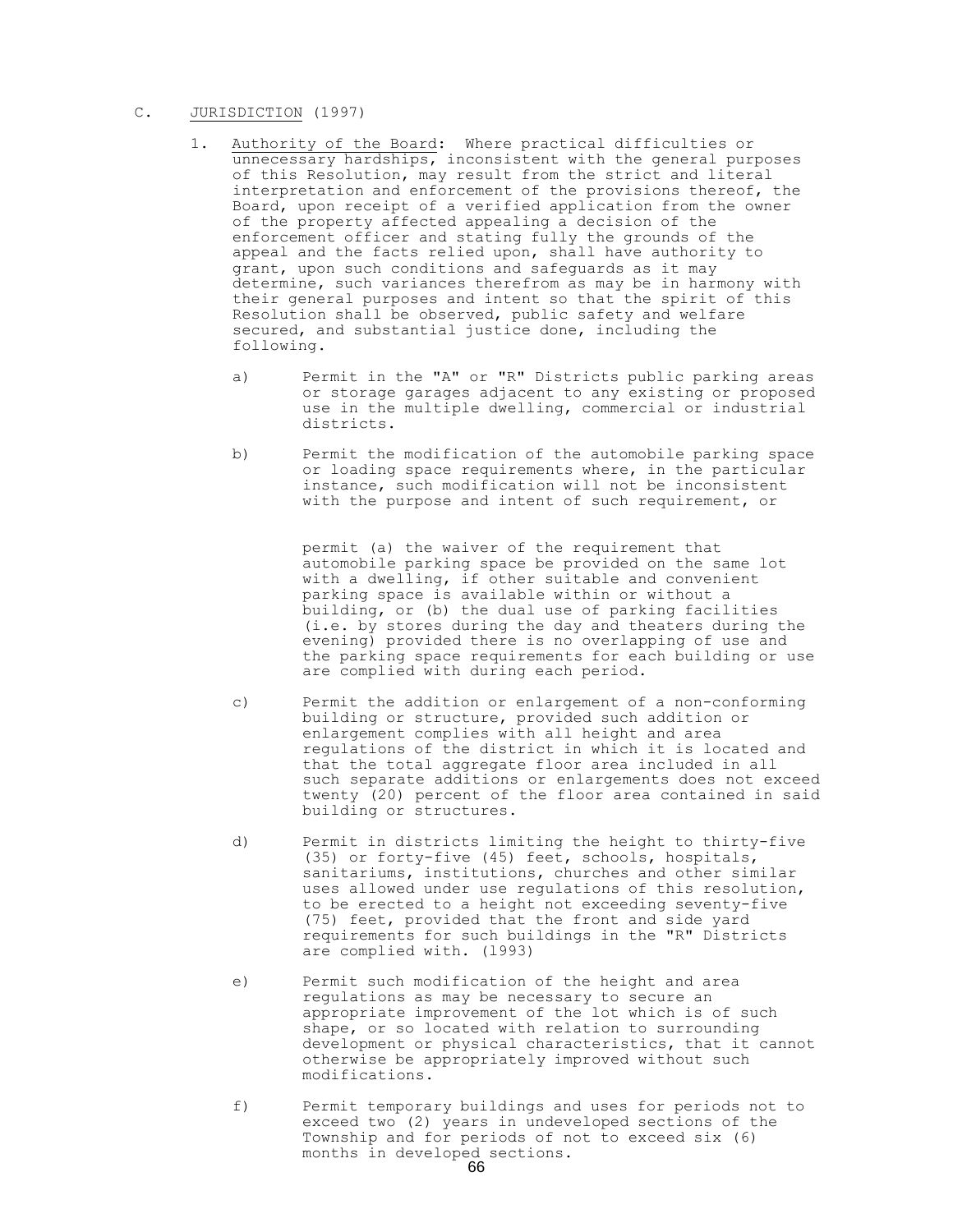- g) Permit in the "M-3" District the temporary use of areas or portions thereof for dwelling purposes in demountable or other temporary buildings, under appropriate conditions and safeguards, pending the need of the area for industrial purposes, provided suitable sanitary and other facilities can be made available without extra expense to the Township.
- h) In approving applications for variances, the Board shall have authority to impose such conditions as it deems necessary to protect the best interest of the surrounding property or neighborhood.

# D. PROCEDURES (1997)

1. Appeals: Written applications of appeal shall be filed with the Board upon forms prescribed by the Board. A fee as determined by the Board of Township Trustees shall be paid for the purpose of defraying the costs of the proceedings

described herein. A written receipt shall be issued to the person making such payment and records thereof shall be kept in such manner as prescribed by law. Such applications, which appeal decisions by the enforcing officer, shall be made within twenty (20) days of the date of the decision.

- 2. Public Hearing; The Board shall hold a public hearing on each appeal within thirty (30) days from the date of filing. The applicant filing the appeal shall provide the names and addresses of all owners of property within, contiguous to, and directly across the street from the property involved in the appeal using the County Auditor's current tax list or the County Treasurer's mailing list. Notice of the hearing shall be sent to these property owners by first class mail at least ten (10) days prior to the hearing. The failure of delivery of such notice shall not invalidate any action taken on the appeal. In addition, the Board of Zoning Appeals shall also give notice of such public hearing by one (1) publication in one (1) or more newspapers of general circulation in the County at least ten (10) days before the date of such hearing. Upon the hearing, any person may appear in person or by attorney. The Board shall hold a public hearing on each appeal and shall cause the property in question to be posted with a placard stating the date of hearing and the nature of the appeal. (2003)
- 3. Decision: The Board shall make its finding and determination in writing within thirty (30) days from the date of filing of the appeal and shall forthwith transmit a copy thereof to the applicant.
- 4. Records: The Board shall keep minutes of its proceedings showing the vote of each member upon each question and shall keep records of its examinations and other official actions, all of which shall be filed in the office of the Board of Clay Township Trustees and shall be a public record.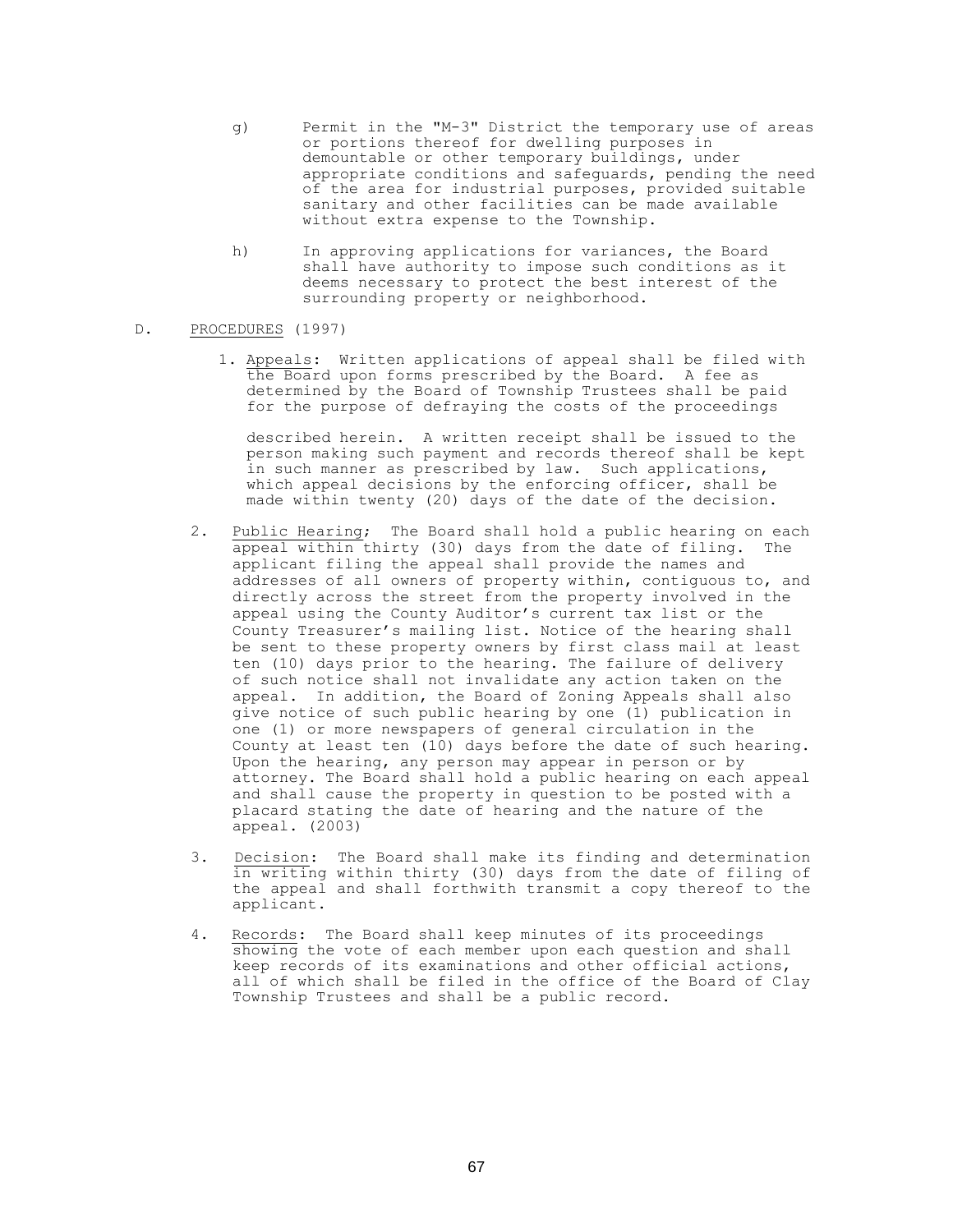#### SECTION 18

## CHANGES AND AMENDMENTS

#### A. General

1. Whenever the public necessity, convenience, general welfare or good zoning practices require, the Board of Trustees may, by resolution after receipt of recommendations thereof from the Zoning Commission, and subject to the procedures provided by law--amend, supplement, or change the regulations, district boundaries or classification of property, now or hereafter established by the Resolution or amendments thereof. It shall be the duty of the Commission to submit its recommendations regarding all applications or proposals for amendments or supplements to the Board of Trustees.

# B. Membership:

- 1. The Zoning Commission, hereafter called the Commission, shall be appointed by the Board of Township Trustees and shall consist of five (5) members (none of whom shall be concurrently appointed as a member of the Board of Zoning Appeals) who are residents of the unincorporated area of the Township.
- 2. Of the five (5) members of the Commission, one (1) shall serve until the first Monday of the second January following the appointment; one (1) until the first Monday of the third January thereafter; one (1) until the first Monday of the fourth January thereafter, one (1) until the first Monday of the fifth January thereafter, etc. Their successors shall be appointed on the expiration of their respective terms to serve five (5) years. Each member shall serve until his successor is appointed and qualified. The Board of Township Trustees may remove any member for cause, after public hearing, in accordance with the provisions of Section 519.04, Ohio Revised Code. Vacancies shall be filled for the unexpired term of any member whose place becomes vacant.
- 3. The Board of Township Trustees may appoint two (2) alternate member to the Township Zoning Commission for a term of two (2) years as designated by the Board of Township Trustees. An alternate member shall take the place of an absent regular meeting at any meeting of the Zoning Commission according to procedures prescribed by Resolution of the Board of Township Trustees. All alternate members shall meet the same appointment criteria as a regular member. When attending a meeting on behalf of an absent member, the alternate member may vote on any matter on which the absent member is authorized to vote. (2003)
- C. Rules of the Commission:
	- 1. The Commission shall by majority vote of its members elect a Chairman, a Vice Chairman and a Secretary, who shall occupy such offices until their successors are duly elected at the next annual meeting of the Commission which shall be held during the month of January of each year.
	- 2. Meetings of the Commission shall be at the call of the Chairman and at such other times as the Commission may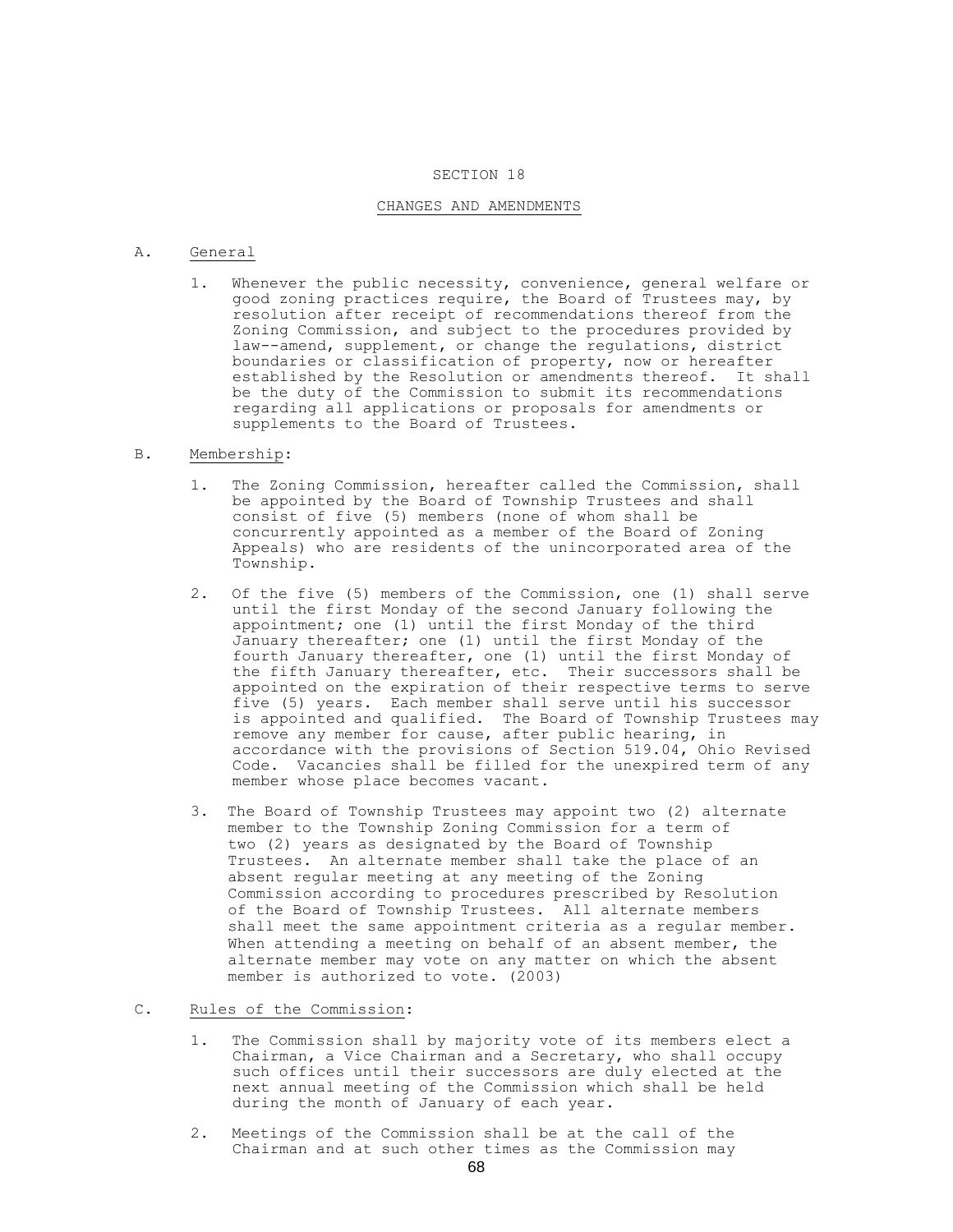determine. The Commission shall keep minutes of its proceedings showing the vote of each member upon each question, and of each member's absence or failure to vote, and shall keep records of every official action. Every rule or regulation, every amendment or repeal thereof, and every order, requirement, decision, or determination of the Commission shall be filed in the office of the Commission and shall be a public record.

3. A quorum shall consist of three (3) members of the Board that shall be the minimum number permitted to conduct business. An affirmative vote of a majority of the members in

attendance shall be required for action. Failure of an item to receive a majority vote shall constitute disapproval. When a quorum is lacking, the Board shall postpone or cancel items requiring a vote and may proceed with items presented for information only. (2003)

4. If any member of the Commission is absent for four (4) consecutive meetings he may be considered, at the option of the Chairman, to have resigned and the Chairman may request the Board of Township Trustees to appoint a replacement.

# D. Power and Duties of the Commission:

- 1. Prepare the Zoning Resolution recommended for the unincorporated area of the Township and hold the required public hearings as required by Section 519.06.
- 2. Changes and Amendments:
	- a. Authority: All provisions of current State Laws pertaining to Township Zoning shall be complied with. whenever the public necessity, convenience, general welfare or good zoning practice require, the Board of Trustees may, by resolution, after report thereon by the Commission and subject to the procedure provided in this section, and/or current State Law, amend, supplement or change the regulations, district boundaries, or classification of property, now or hereafter established by the Resolution.
	- b. Initiation: Amendments or supplements to the Zoning Resolution may be initiated as follows:
		- 1. By motion of the Township Zoning Commission.
		- 2. By passage of a resolution therefore by the Board of Township Trustees, and certification of same to the Commission.
		- 3. By the filing of an application by one (1) or more of the owners or lessees of property within the area proposed to be changed or affected by the proposed amendment or supplement with the Township Zoning Commission.
		- c. Applications initiated by private owners or lessees, for any change of district boundaries or reclassification of districts, as shown on the zoning map, shall be filed with the zoning commission upon forms and accompanied by such data and information prescribed for that purpose by the Commission so as to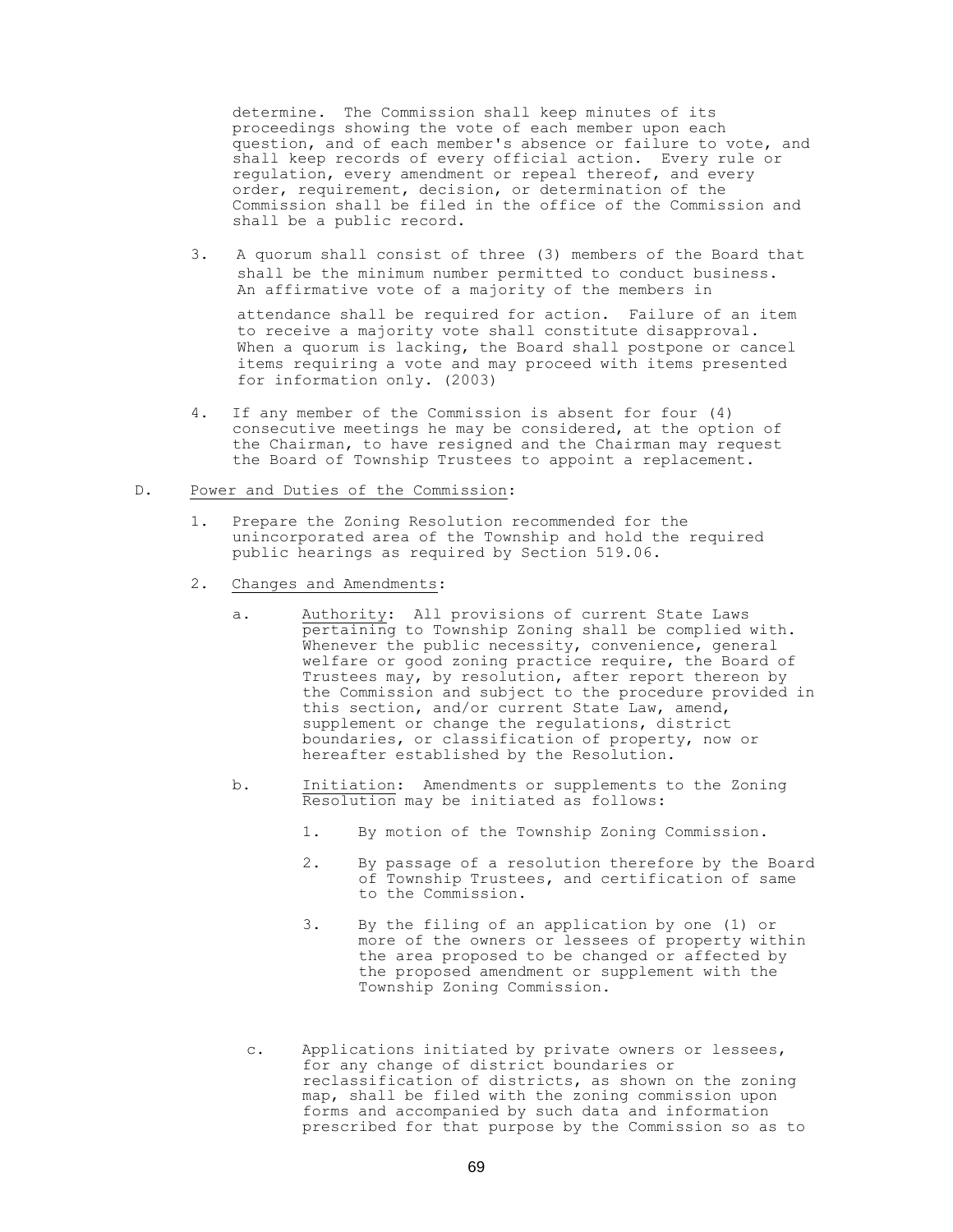assure the fullest practicable presentation by facts for the permanent record. (2003)

The applicant shall provide the name and address of all property owners within, contiguous to, and directly across the street from the property proposed to be rezoned. This information shall be provided as it appears on the County Auditor's current tax list. (2003)

- d. Fee: A fee as determined by the Board of Township Trustees shall be paid upon the filing of each application. A written receipt shall be issued to the person making such payment, and records thereof, shall be kept in such manner as prescribed by law. No fee shall be charged for actions initiated by the Board of Trustees of the Commission.
- e. Transmittal to Regional Planning Commission: Within five (5) days after the adoption of such motion, or the certification of such resolution, or the filing of such applications, the Commission shall transmit a copy thereof, together with text and map, to the Regional Planning Commission. The Regional Planning Commission shall recommend the approval or denial of the proposed amendment or supplement, or the approval of some modification thereof, and shall submit such recommendation to the Commission. Such recommendation shall be considered at the public hearing held by the Commission on such proposed amendment or supplement.
- f. Hearing and Notice by Zoning Commission: Upon the adoption of such motion, or the certification of such resolution, or the filing of such application, the Township Zoning Commission shall hold a public hearing thereon. The Commission shall set a date for the public hearing not less than twenty (20) nor more than forty (40) days from the date of the certification of such resolution, or the date of the filing of such application. Notice of such hearing shall be given as follows:

A notice shall be published in one (1) or more newspapers of general circulation in the Township at least fifteen (15) days before the date of such hearing.

If the proposed amendment or supplement intends to rezone or redistrict ten (10) or fewer parcels of land, as listed on the tax duplicate, written notice of the hearing shall be mailed by the Commission, by first class mail, at least ten (10) days before the date of the public hearing

to all owners of property within, contiguous to and directly across the street from such area proposed to be rezoned or redistricted to the addresses of such owners appearing on the County Auditor's current tax list. The applicant shall supply the necessary names and addresses to the Township Zoning Inspector. The failure of delivery of such notice shall not invalidate any such amendment or supplement. (1993)

If the proposed amendment intends to rezone or redistrict ten or fewer parcels of land as listed on the county auditor's current tax list, the published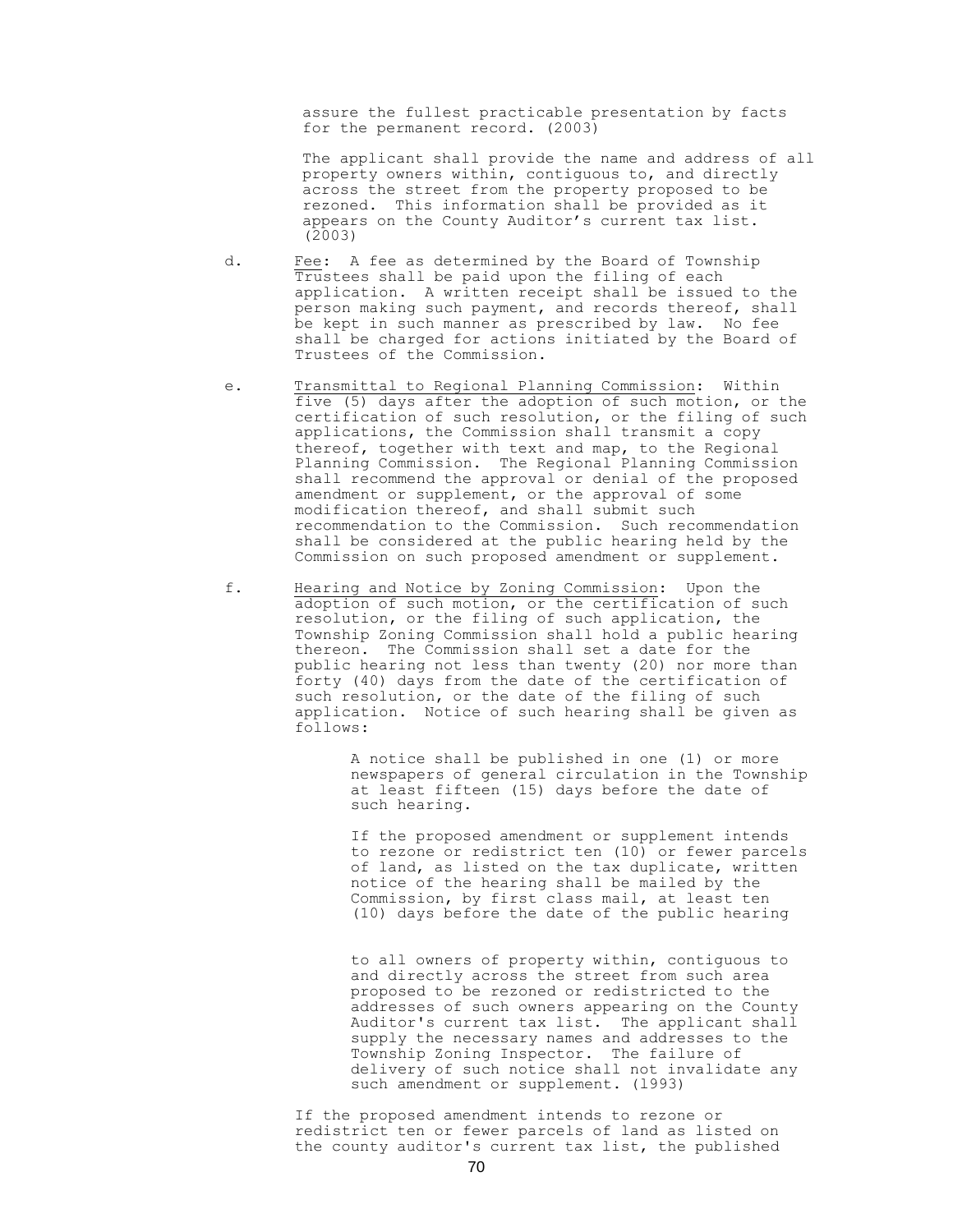and mailed notices shall set forth the time, date, and place of the public hearing, and shall include all of the following:

- (1) The name of the zoning commission that will be conducting the public hearing.
- (2) A statement indicating that the motion, resolution, or application is an amendment to the zoning resolution;
- (3) A list of the addresses of all properties to be rezoned or redistricted by the proposed amendment and of the names of the owners of these properties, as they appear on the county auditor's current tax list;
- (4) The present zoning classification of property named in the proposed amendment and the proposed zoning classification of such property;
- (5) The time and place where the motion, resolution, or application proposing to amend the zoning resolution will be available for examination for a period of at least fifteen days prior to the public hearing;
- (6) The name of the person responsible for giving notice of the public hearing by publication or by mail, or by both publication and mail;
- (7) Any other information requested by the zoning commission;
- (8) A statement that after the conclusion of such hearing the matter will be submitted to the Board of Township Trustees for its action.

If the proposed amendment alters the text of the zoning resolution, or rezones on redistricts more than ten parcels of land, as listed on the county auditor's current tax list, the published notice shall set forth the time, date, and place of the public hearing, and shall include all of the following:

- (1) The name of the zoning commission that will be conducting the public hearing on the proposed amendment;
- (2) A statement indicating that the motion, application, or resolution is an amendment to the zoning resolution;
- (3) The time and place where the text and maps of the

proposed amendment will be available for examination for a period of at least fifteen days prior to the public hearing.

- (4) The name of the person responsible for giving notice of the public hearing by publication;
- (5) A statement that after the conclusion of such hearing the matter will be submitted to the Board of Township Trustees for its action;
- (6) Any other information requested by the zoning commission.
- g. Records: The Commission shall keep minutes of its proceedings showing the vote of each member upon each question and shall keep records of its examination and other official action, all of which shall be filed in the office of the Board of Township Trustees and shall be a public record.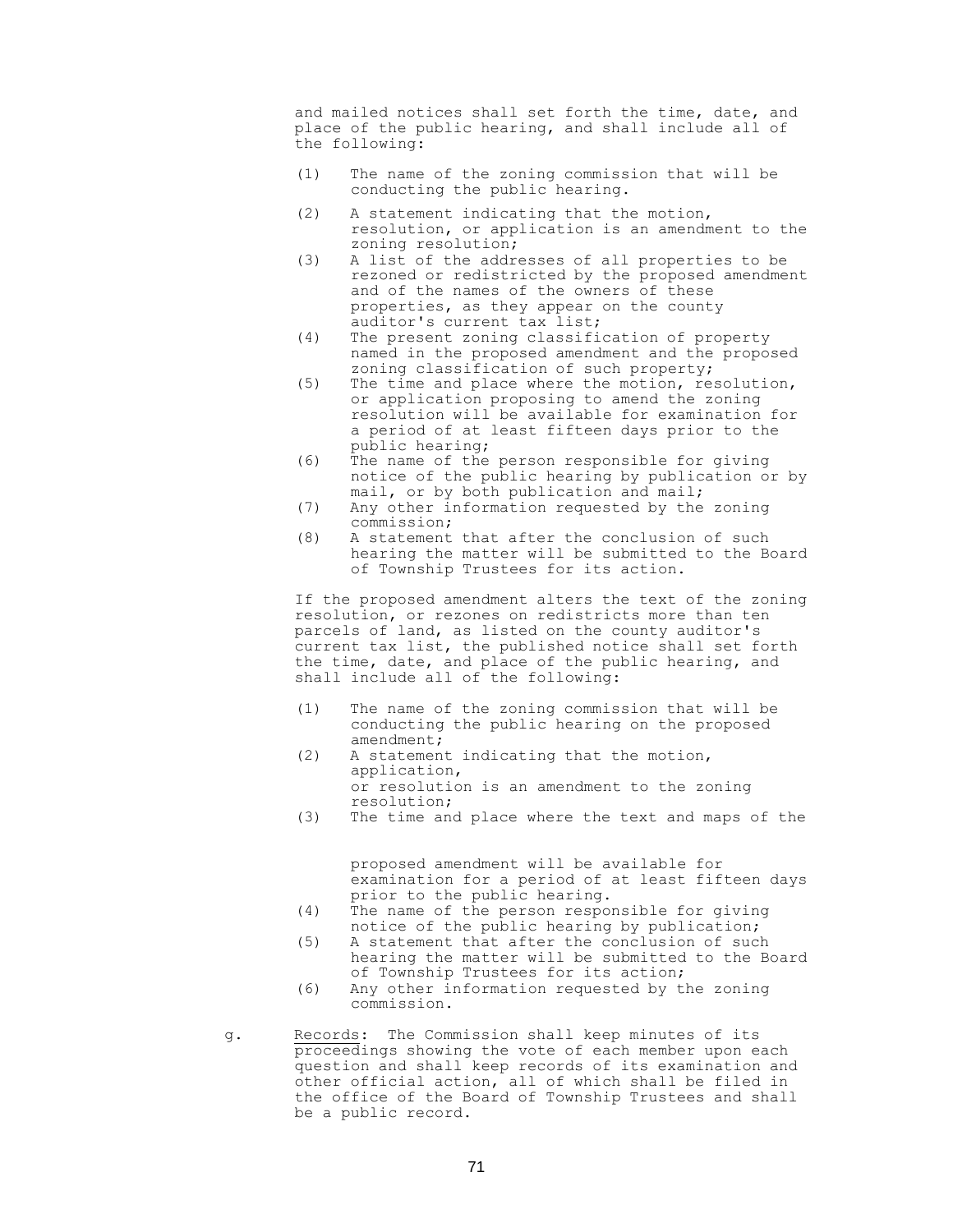```
h. Decision by Commission and Submittal to Board of
Township Trustees: The Commission shall study the 
proposed change in the terms of public necessity, 
convenience, general welfare and good zoning practice. 
The Commission shall, within thirty (30) days after
such hearing, recommend the approval or denial of the 
proposed amendment or supplement on this basis, or the 
approval of some modification thereof, and submit 
recommendation together with such application or 
resolution, the text and map pertaining thereto, and 
the recommendation of the Regional Planning Commission 
thereon, to the Board of Township Trustees.
```
i. Hearing and Notice by Board of Township Trustees: The Board of Township Trustees, upon receipt of such recommendation from the Township Zoning Commission, shall hold a public hearing thereon. The Board of Township Trustees shall set a time for the public hearing on the proposed amendment or supplement not more than thirty (30) days from the date of the receipt of such recommendation from the Commission. Notice of such public hearing shall be given by the Board of Township Trustees by one (1) publication in one (1) or more newspapers of general circulation in the Township, at least fifteen (15) days before the date of such hearing.

> If the proposed amendment intends to rezone or redistrict ten or fewer parcels of land as listed on the county auditor's current tax list, the published notice shall set forth the time, date, and place of the public hearing and shall include all of the following:

- (1) The name of the board that will be conducting the public hearing.
- (2) A statement indicating that the motion, application, or resolution is an amendment to the zoning resolution;
- (3) A list of the addresses of all properties to be rezoned or redistricted by the proposed amendment and of the names of owners of these properties, as they appear on the county auditor's current tax list;
- (4) The present zoning classification of property named in the proposed amendment and the proposed zoning classification of such property;
- (5) The time and place where the motion, application, or resolution proposing to amend the zoning resolution will be available for examination for a period of at least fifteen days prior to the public hearing;
- (6) The name of the person responsible for giving notice of the public hearing by publication or by mail, or by both publication and mail;
- (7) Any other information requested by the board.

If the proposed amendment alters the text of the zoning resolution, or rezones or redistricts more than ten parcels of land as listed on the county auditor's current tax list, the published notice shall set forth the time, date, and place of the public hearing, and shall include all of the following:

(1) The name of the board that will be conducting the public hearing on the proposed amendment;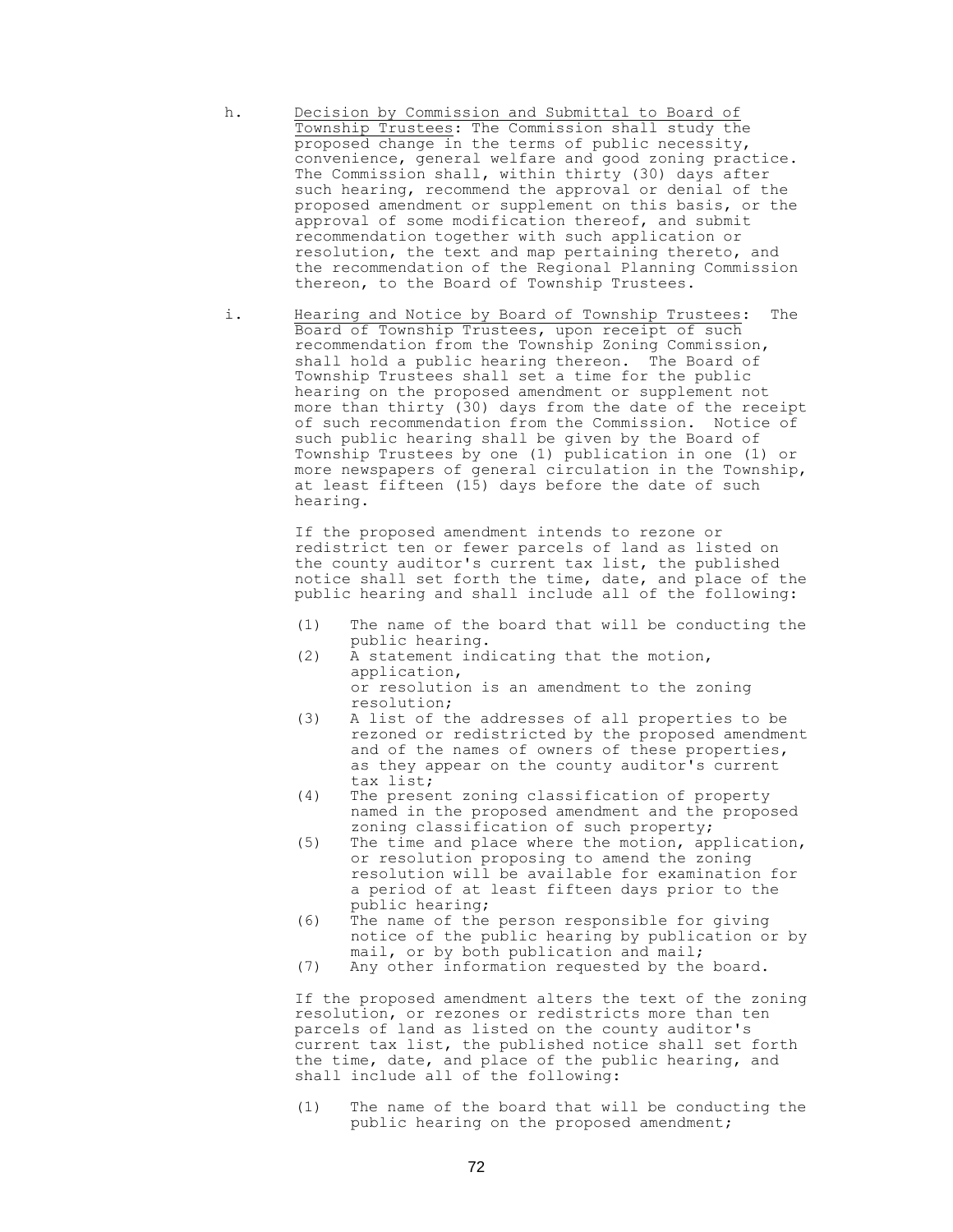- (2) A statement indicating that the motion, application or resolution is an amendment to the zoning resolution;
- (3) The time and place where the text and maps of the proposed amendment will be available for examination for a period of at least fifteen days prior to the public hearing;
- (4) The name of the person responsible for giving notice of the public hearing by publication;
- (5) Any other information requested by the board.
- j. Action by Board of Township Trustees: Within twenty (20) days after such public hearing, the Board of Township Trustees shall either adopt or deny the recommendations of the Commission, or adopt some modification thereof. In the event the Board of Township Trustees denies or modifies the recommendation of the Commission, the unanimous vote of the Board of Township Trustees shall be required to override the recommendation of the Commission. The action by the Board of Trustees shall be sent to the Ottawa Regional Planning Commission.
	- l. Effect and Referendum: Such amendment or supplement adopted by the Board of Township Trustees shall become effective in thirty (30) days after the adoption of the amendment or supplement unless there is presented to the Board of Township Trustees a petition, signed by a number of qualified voters residing in the unincorporated area of the Township, or part thereof included in the zoning plan, equal to not less than (8) percent of the total vote cast for all candidates for governor in such area at the last preceding general elections at which a governor was elected, requesting the Board of Township Trustees to submit the amendment or supplement to the electors of such area for approval or rejection at the next primary or general election. No amendment or supplement for which such referendum vote has been requested shall be put into effect unless a majority of the vote cast on the issue is in favor of the amendment.Upon certification by the B Board of Elections that the amendment has been approved by the voters, it shall take immediate effect.

#### E. Interpretation, Purpose and Conflicts:

Interpreting and applying the provisions of this Resolution, they shall be held to be the minimum requirements for the promotion of the public health, safety, comfort, convenience, and general welfare. Where this Resolution imposes a greater restriction upon the use of buildings or land, or upon the height of buildings, or requires larger open spaces than are imposed or required by other ordinances, rules, regulations, or by easements, covenants, or agreements, the provisions of this Resolution shall control.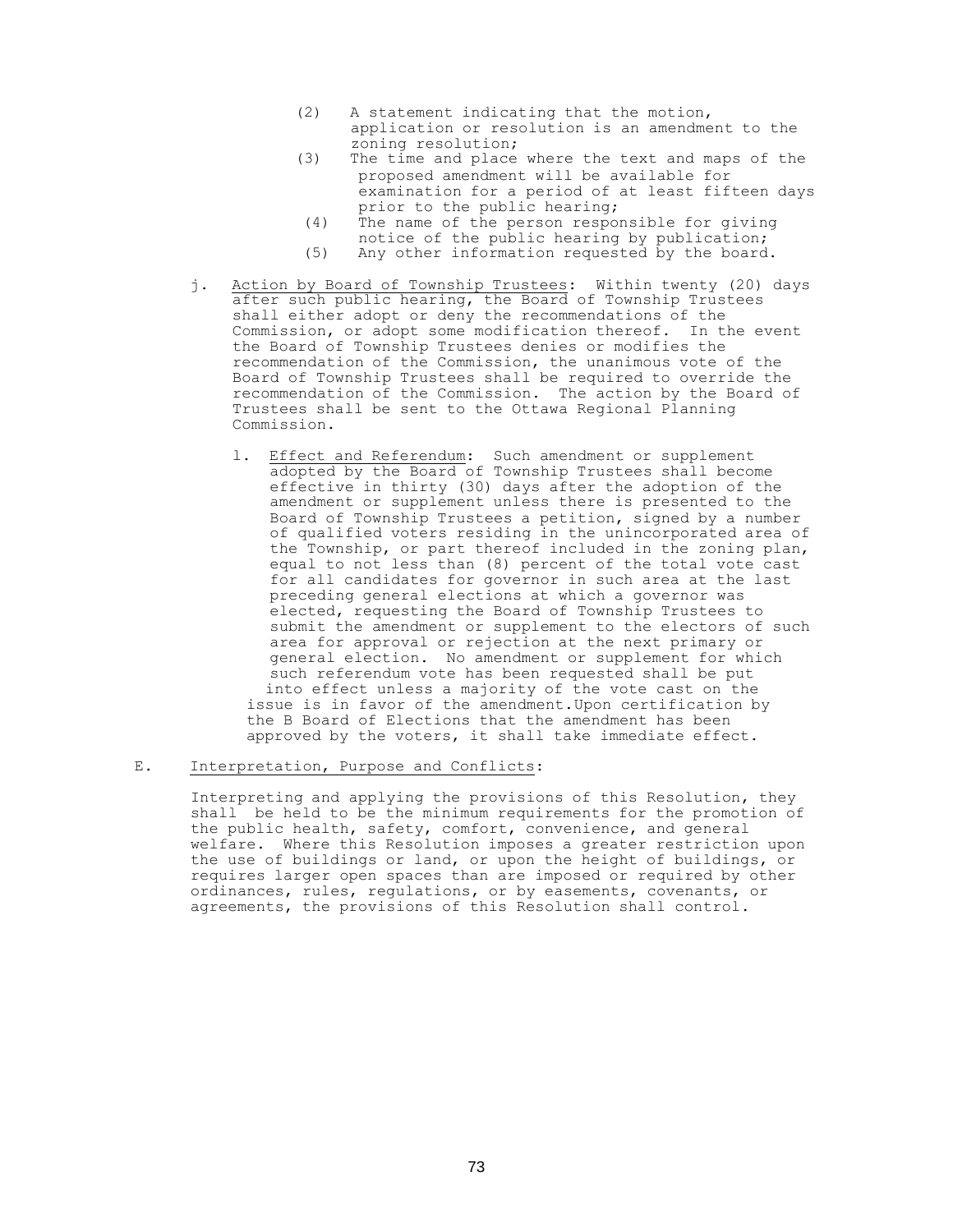#### SECTION 19

#### ENFORCEMENT

#### A. ZONING INSPECTOR

- 1. It shall be the duty of the Township Zoning Inspector, who shall be appointed by the Board of Trustees, to enforce this Resolution. It shall also be the duty of all officials and employees of the township to assist the Zoning Inspector by reporting to him any new construction, reconstruction, land use changes, or other violations.
- 2. Appeal from the decision of the Zoning Inspector may be made to the Board of Appeals.
- B. CERTIFICATE OF OCCUPANCY
	- 1. It shall be unlawful for an owner to use or to permit the use of any structure, building or land, or part thereof, hereafter created, erected, changed, converted or enlarged, wholly or partly, until a certificate shall have been issued by the Zoning Inspector. It shall be the duty of the Zoning Inspector to issue a certificate, provided he is satisfied that the structure, building or premises, and the proposed use thereof conform with all the requirements of this Resolution. No permit for excavation, construction or reconstruction shall be issued by the Zoning Inspector unless the plans, specifications and the intended use conform to the provisions of this Resolution.
	- 2. Upon written request from the owner or tenant, the Zoning Inspector shall issue a certificate for any building or premises existing at the time of enactment of this Resolution certifying, after inspection, the extent and kind of use made of the building or premises and whether such use conforms to the provisions of this Resolution. No charge shall be made for issuing a certificate in accordance with this paragraph.

### C. CONDITIONS UNDER WHICH CERTIFICATES ARE REQUIRED

- 1. A certificate of occupancy shall be required for any of the following, except as herein provided:
	- a) Construction or structural alteration of any building, including accessory buildings.
	- b) Change in use of an existing building or accessory building to a use of a different classification.
	- c) Occupancy and use of vacant land.
	- d) Change in the use of land to a use of a different classification.
	- e) Any change in the use of nonconforming use.
	- f) A zoning certificate shall be required for all lawful nonconforming uses of land or buildings created by adoption of this Resolution or any amendments.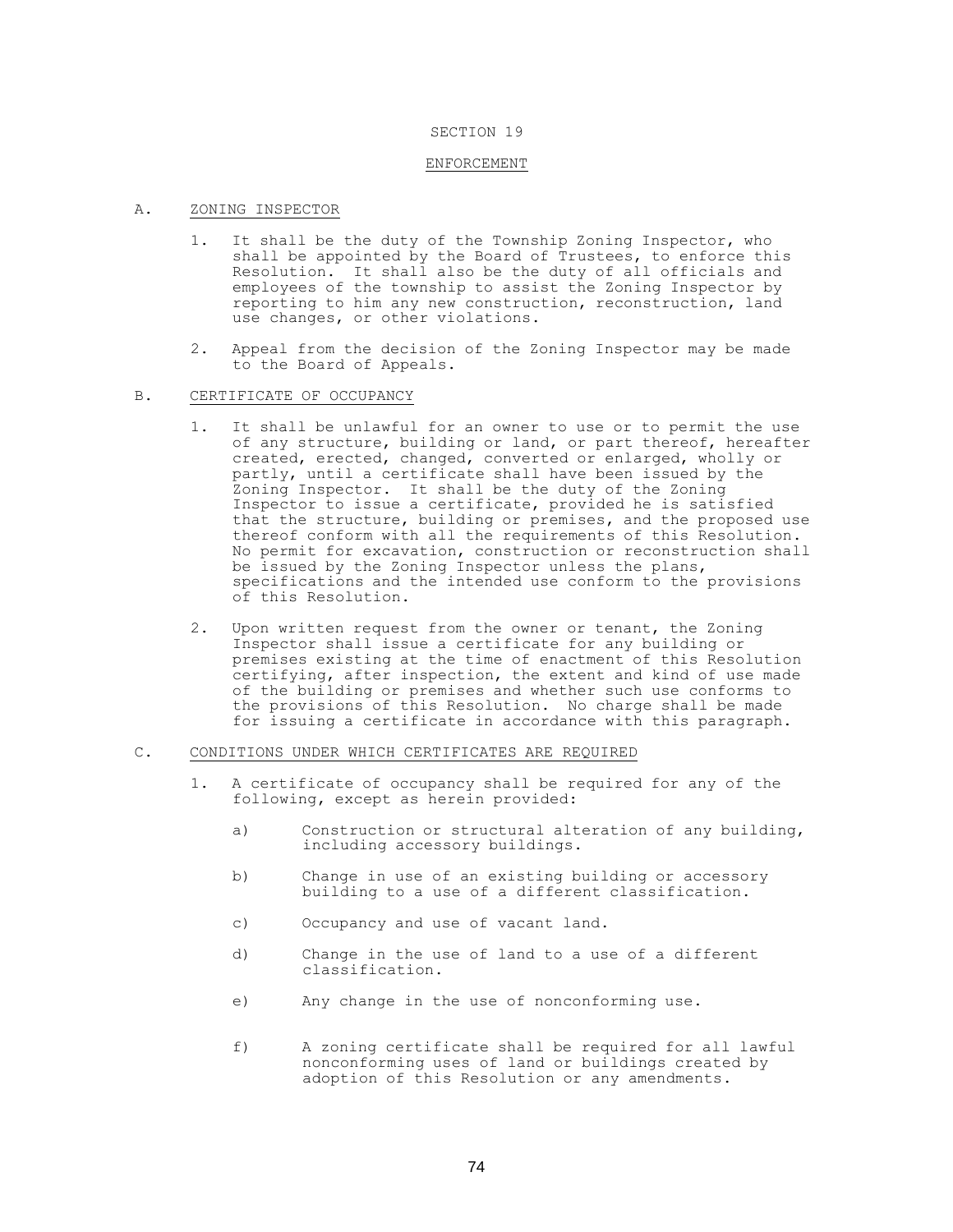### D. APPLICATION AND ISSUANCE OF CERTIFICATES OF OCCUPANCY

- 1. Written application shall be made for a certificate for the construction of a new building or the alteration of an existing building. Said certificate shall be issued within ten (10) days after a written request for the same has been made to the Zoning Inspector or his agent, provided such construction or alteration is in conformity with the provisions of this Resolution.
- 2. Written application for a certificate for the use of vacant land, or for a change in the use of land or of a building, or for a change in a nonconforming use, as herein provided, shall be made to the Zoning Inspector. If the proposed use is in conformity with the provisions of this Resolution, the certificate thereof shall be issued within sixteen (16) days after the application for same has been made.
- 3. Every application for a certificate shall be accompanied by a plot plan in duplicate, and such other plans as may be necessary to show the location and type of buildings to be erected or alterations to be made.
	- a) Each plan shall show:
		- 1. The street providing access to the lot and the exact location of the lot in relation to the nearest cross street.
		- 2. The name of the concerned lot plan, if any, and the lot numbers of the concerned and abutting properties.
		- 3. The actual dimensions of the lot, the yard and other open space dimensions thereof, and the location and size of any existing structure thereon.
		- 4. The location and size of the proposed structure and/or the proposed enlargement of the existing structure.
		- 5. Any other information which in the judgment of the Zoning Inspector may be necessary to provide for the enforcement of this Resolution.
	- b) Each plan shall bear statements declaring:
		- 1. That no part of the land involved in the application has been previously used to provide required yard space or lot area for another structure.
		- 2. Which abutting land was formally that of the owner of the land involved in the application, and, if any, theapproximate date of title transfer.
	- c) Where complete and accurate information is not readily

available from existing records, the Zoning Inspector may require the applicant to furnish a survey of the lot by a registered engineer or surveyor.

- d) Each property owner or authorized agent may be required attest to the correctness of the statements and data furnished with the application.
- e) A file of such applications and plans shall be kept in the office of the Zoning Inspector.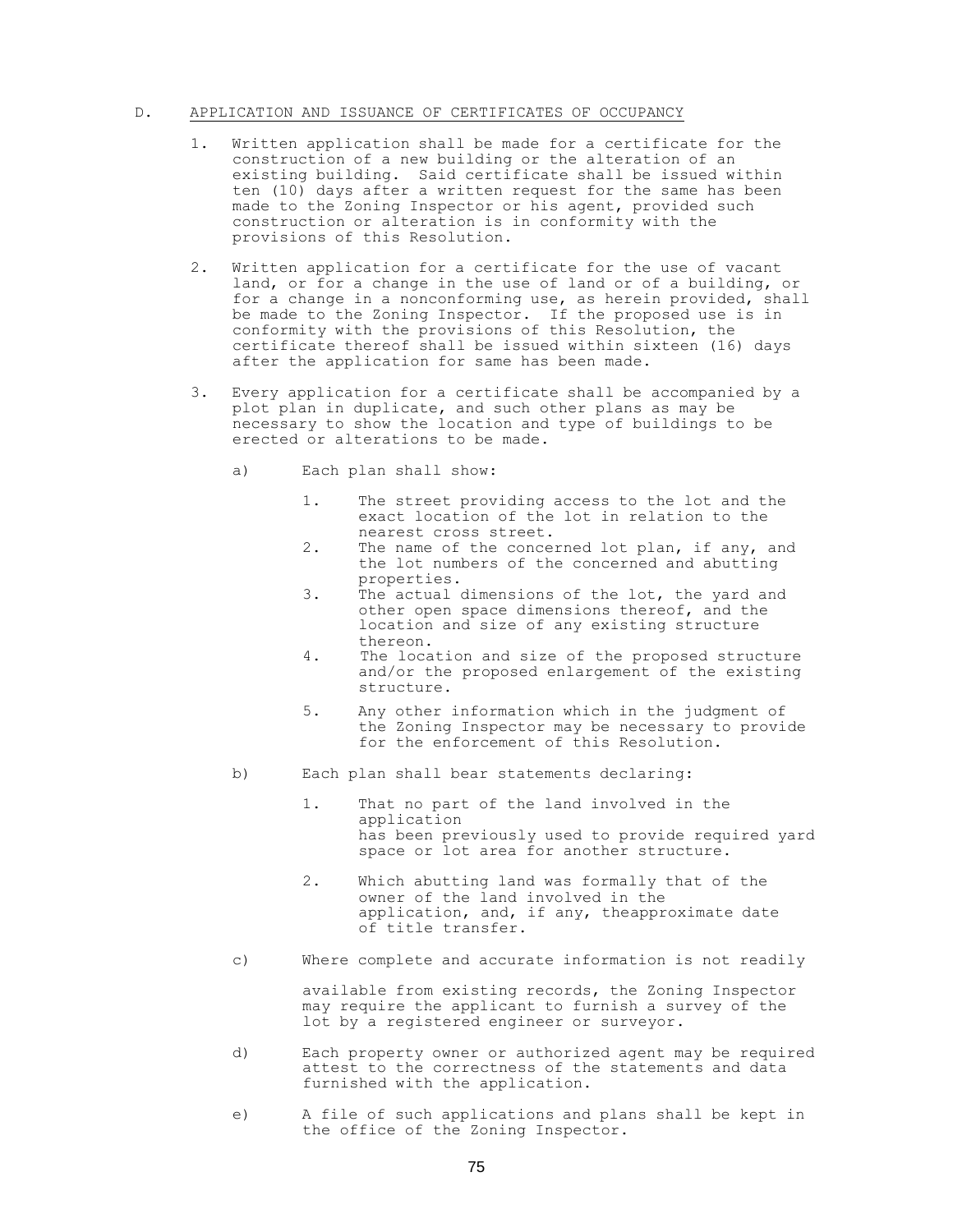## E. FEES

- 1. A fee as determined by the Board of Township Trustees shall be paid for the Zoning Certificate.
- F. VIOLATIONS AND PENALTIES
	- 1. It shall be unlawful to locate, erect, construct, reconstruct, enlarge, change, maintain, or use any building or land in violation of any regulation in or any provisions of this Resolution or any amendment or supplement thereto adopted by the Board of Township Trustees. Any person, firm, or corporation violating any regulation thereto, shall be deemed guilty of a misdemeanor and, upon conviction thereof, shall be fined not more than five hundred (500) dollars. Each and every day during which such illegal location, erection, construction, reconstruction, enlargement, change, maintenance, or use continues, may be deemed a separate offense. (2003)

#### G. VIOLATIONS - REMEDIES

- 1. Any certificate issued upon a false statement of any fact which is material to the issuance thereof shall be void. Whenever the fact of such false statement shall be established to the satisfaction of the Board of Township Trustees, the certificate shall be revoked by notice in writing to be delivered to the holder of the void certificate upon the premises concerned, or, if such holder be not found there, by posting the said notice of revocation in some conspicuousplace upon the said premises. Any person who shall proceed thereafter with such work or use without having obtained a new certificate in accordance with this Resolution shall be deemed guilty of violation thereof.
- 2. In case any building is or is proposed to be located, erected, constructed, reconstructed, enlarged, changed, maintained, or used or any land is or is proposed to be used in violation of the Resolution or any amendment or supplement thereto, the Zoning Inspector, County Prosecutor, or any adjacent or neighboring property owner who would be especially damaged by such violation, in addition to other remedies provided by law, may institute injunction, mandamus, abatement, or any other appropriate action, actions, proceeding, or proceedings to prevent, enjoin, abate, or remove such unlawful location, erection, construction, reconstruction, enlargement, change, maintenance, or use.

### H. INTERPRETATION, PURPOSE, AND CONFLICT

1. In interpreting and applying the provisions of this Resolution, they shall be held to be the minimum requirements for the promotion of the public health, safety, comfort, convenience, and general welfare. It is not intended by this Resolution to interfere with or abrogate or annul any easement, covenant, or other agreement between parties. Where this Resolution imposes a greater restriction upon the use of buildings or land, or upon the height of buildings or requires larger open spaces than are imposed or required by other ordinances, rules, regulations, or by easements, covenants or agreements, the provisions of this Resolutions shall control.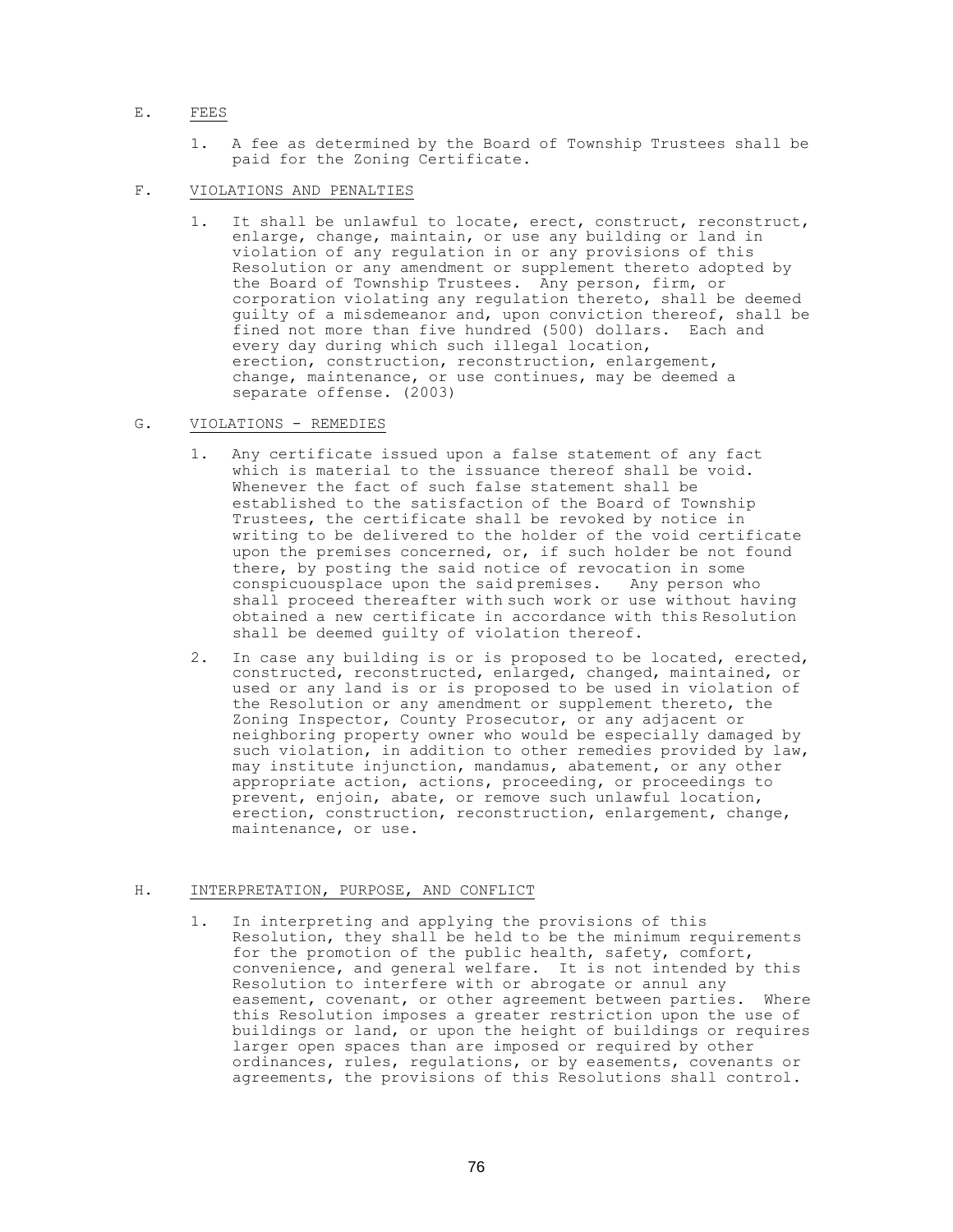## I. VALIDITY

1. If any section, paragraph, subdivision, clause, sentence, or provision of this Resolution shall be adjudged by any court of competent jurisdiction to be invalid, such judgement shall not affect, impair, invalidate, or nullify the remainder of the Resolution, but the effect shall be confined to the section, paragraph, subdivision, clause, sentence, or provision immediately involved in the controversy in which such judgement or decree shall be rendered.

## J. WHEN EFFECTIVE

1. This Resolution shall be in full force and effect from and after its passage and publication as provided by law.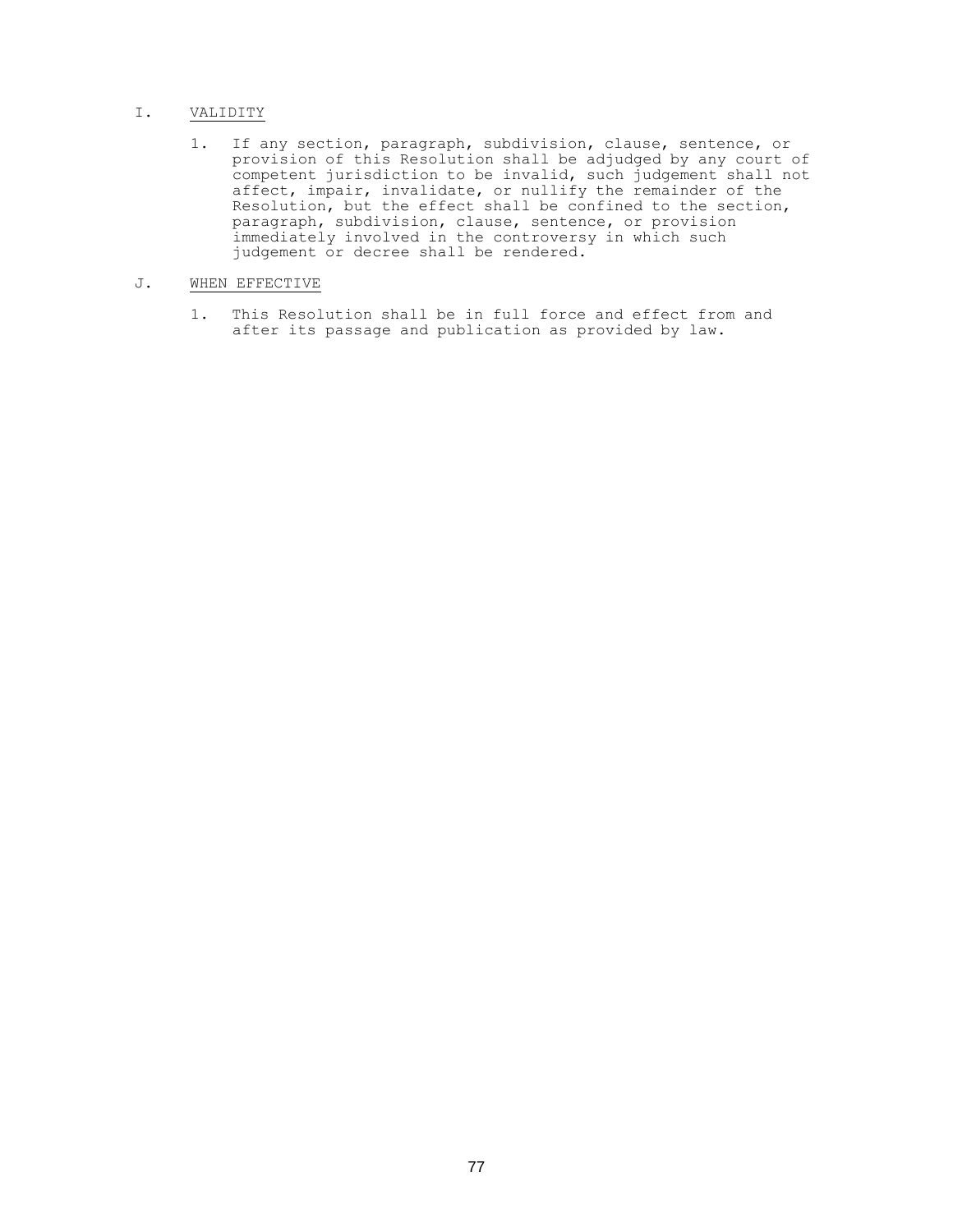## TABLE OF CONTENTS

### TITLE PAGE AND RESERVE AND RESERVE ASSESSED AS A STRUCK OF A STRUCK OF PAGE AND RESERVE ASSESSED ASSESSED AND RESERVE ASSESSED AND RESERVE ASSESSED AND RELATIONS OF A STRUCK OF A STRUCK OF A STRUCK OF A STRUCK OF A STRUCK

| Section 1 - Districts                                                      |               |        |                                                                                                                                                                                                                    | 1                                                        |
|----------------------------------------------------------------------------|---------------|--------|--------------------------------------------------------------------------------------------------------------------------------------------------------------------------------------------------------------------|----------------------------------------------------------|
| Α.<br>B.                                                                   | $\mathbb C$ . |        | Districts and Regulations<br>General Regulations<br>Uses Exempted                                                                                                                                                  | $\mathbf 1$<br>2<br>$\mathbf{2}$                         |
| Section 2 - Definitions                                                    |               |        |                                                                                                                                                                                                                    | 3                                                        |
|                                                                            |               |        | Section 3 - "A-1" Agricultural District                                                                                                                                                                            | 17                                                       |
|                                                                            |               |        | Section 4 - "A-4" Rural Residential District                                                                                                                                                                       | 19                                                       |
|                                                                            |               |        | Section 5 - "R-A" Suburban Residential District                                                                                                                                                                    | 20                                                       |
|                                                                            |               |        | Section 6 - "R-1" One-Family Dwelling District                                                                                                                                                                     | 21                                                       |
|                                                                            |               |        | Section 7 - "R-3" Multi-Family Dwelling District                                                                                                                                                                   | 23                                                       |
|                                                                            |               |        | Section 8 - "MHP" Manufactured Home Park District                                                                                                                                                                  | 25                                                       |
|                                                                            |               |        | Section 9 - "C-1" Limited Commercial District                                                                                                                                                                      | 26                                                       |
|                                                                            |               |        | Section 10 - "C-2" General Business Commercial District                                                                                                                                                            | 28                                                       |
|                                                                            |               |        | Section 11 - "C-3" Highway Commercial District                                                                                                                                                                     | 30                                                       |
|                                                                            |               |        | Section 11B- "C-4" Entertainment Commercial District (2003)                                                                                                                                                        | 33                                                       |
|                                                                            |               |        | Section 12 - "M-1" Restricted Manufacturing District                                                                                                                                                               | 34                                                       |
|                                                                            |               |        | Section 13 - "M-2" Limited Manufacturing District                                                                                                                                                                  | 36                                                       |
|                                                                            |               |        | Section 14 - "M-3" Heavy Industrial District                                                                                                                                                                       | 39                                                       |
|                                                                            |               |        | Section 15 - Supplemental Regulations                                                                                                                                                                              | 42                                                       |
| Α.<br><b>B</b> .<br>С.<br>$D$ .<br>Ε.<br>$E1$ .<br>$F$ .<br>G.<br>Η.<br>Ι. |               | Height | Accessory Buildings and Uses<br>Automobile Parking and Loading<br>Sign Regulations<br>Fences and Hedges<br>Conditional Uses<br>Special Event<br>Non-Conforming Uses<br>Area, Yards, Setbacks<br>Stabling of Horses | 42<br>42<br>43<br>47<br>47<br>51<br>52<br>52<br>52<br>54 |
| J.<br>Κ.<br>L.<br>М.<br>N.                                                 |               |        | Parking/Storage of Motor Vehicle<br>Dwelling Standards<br>Mini-Warehouse (Storage)<br>Low Impact Wind Powered Electric Generator<br>High Impact Wind Powered Electric Generator                                    | 54<br>54<br>54<br>55<br>55                               |

## TITLE PAGE AND RESERVE AND RESERVE ASSESSED AS A STRUCK OF A STRUCK OF PAGE AND RESERVE ASSESSED ASSESSED AND RESERVE ASSESSED AND RESERVE ASSESSED AND RELATIONS OF A STRUCK OF A STRUCK OF A STRUCK OF A STRUCK OF A STRUCK

|  | Section 16 - Planned Unit Development | 56  |
|--|---------------------------------------|-----|
|  | Section 17 - Board of Zoning Appeals  | 60. |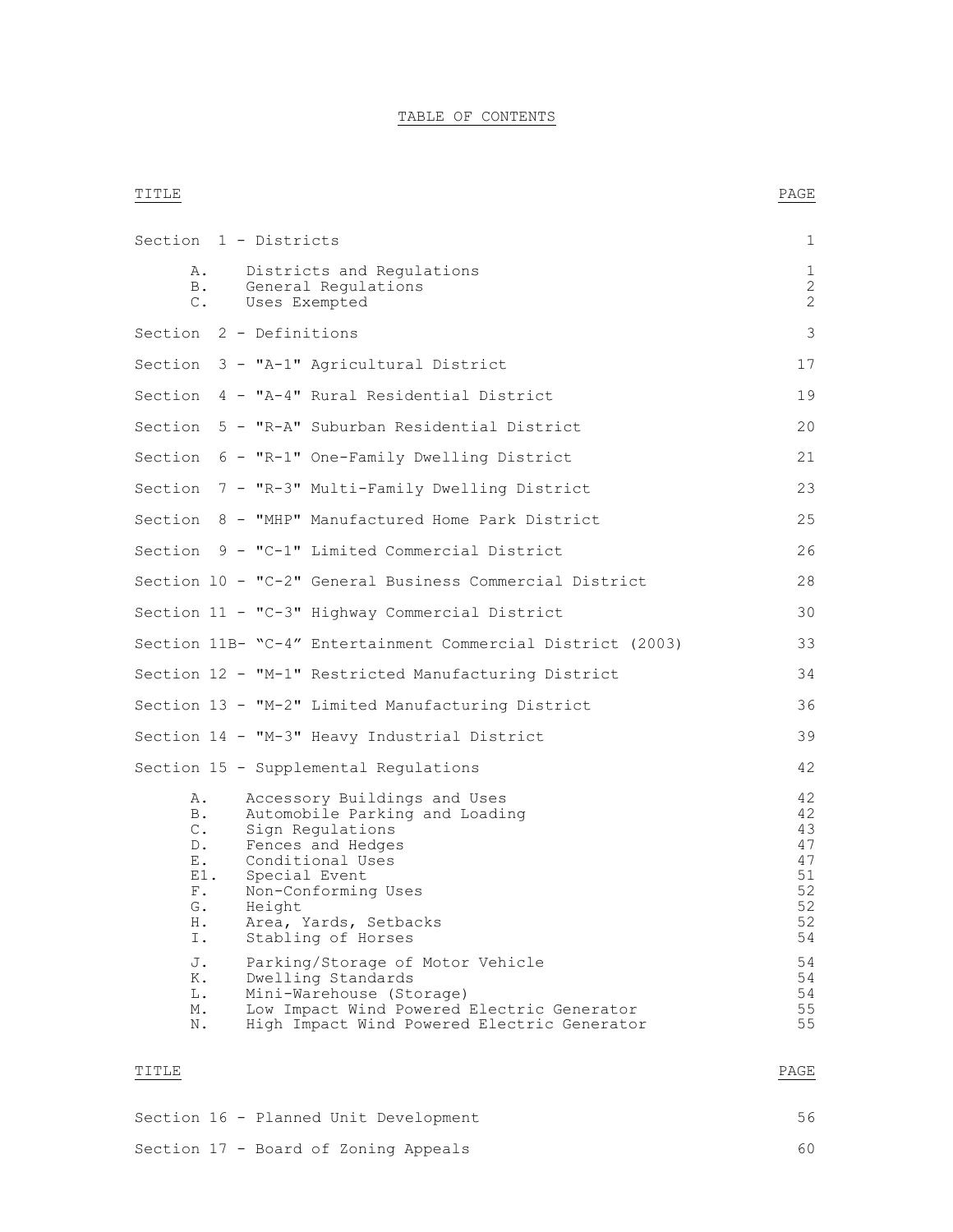| Α.                                                                                                 | Membership<br>B. Variances<br>C. Jurisdiction<br>D. Procedures                                                                                                                                                                                           | 60<br>60<br>66<br>67                                     |
|----------------------------------------------------------------------------------------------------|----------------------------------------------------------------------------------------------------------------------------------------------------------------------------------------------------------------------------------------------------------|----------------------------------------------------------|
|                                                                                                    | Section 18 - Changes and Amendments                                                                                                                                                                                                                      | 68                                                       |
| Α.<br><b>B</b> .<br>$C_{\bullet}$<br>Ε.                                                            | General<br>Membership<br>Rules of the Commission<br>D. Power and Duties of the Commission<br>Interpretation, Purpose and Conflicts                                                                                                                       | 68<br>68<br>68<br>69<br>73                               |
|                                                                                                    | Section 19 - Enforcement                                                                                                                                                                                                                                 | 74                                                       |
| A.<br>B.<br>$\mathbb{C}$ .<br>$D$ .<br>$E_{\perp}$<br>$F_{\rm A}$<br>G.<br>$H_{\star}$<br>I.<br>J. | Zoning Inspector<br>Certificate of Occupancy<br>Conditions Requiring Certificate<br>Application and Issuance of Certificates<br>Fees<br>Violation and Penalties<br>Violation Remedies<br>Interpretation, Purpose, Conflict<br>Validity<br>When Effective | 74<br>74<br>74<br>75<br>76<br>76<br>76<br>76<br>77<br>77 |